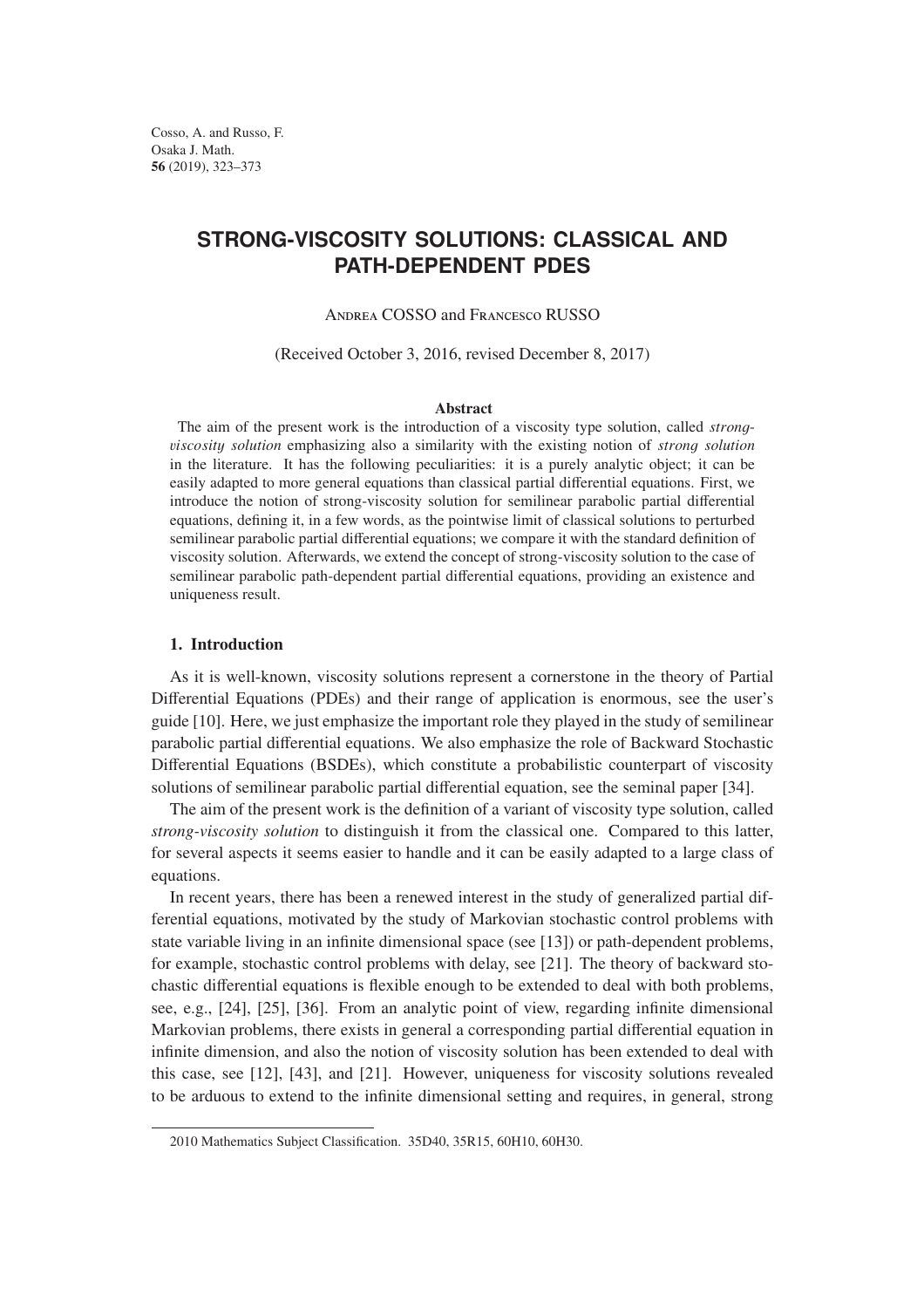assumptions on the coefficients of the partial differential equation.

Concerning path-dependent problems, it is still not clear what should be the corresponding analytic characterization in terms of partial differential equations, whose probabilistic counterpart is represented by the backward stochastic differential equation. A possible solution to this problem is represented by the class of equations introduced in Chapter 9 of [14] within the framework of Banach space valued calculus, for which we refer also to [22]. Alternatively, [15] introduced the concept of Path-dependent Partial Differential Equation (PPDE), which could do the job. Even if it is still not completely definite in the literature what a path-dependent partial differential equation is (indeed, it mainly depends on the definition of functional derivatives adopted), the issue of providing a suitable definition of viscosity solution for path-dependent partial differential equations has already attracted a great interest, see for example [16, 18, 19, 38, 44], motivated by the fact that regular solutions to path-dependent PDEs in general exist only under strong assumptions, see Remark 3.8. We drive the attention in particular to the definition of viscosity solution to path-dependent PDEs provided by [16, 18, 19, 6, 38], where the classical minimum/maximum property, appearing in the standard definition of viscosity solution, is replaced with an optimal stopping problem under nonlinear expectation [17]. Notice that probability plays an essential role in this latter definition, which can, more properly, be interpreted as a probabilistic version of the standard definition of viscosity solution, rather than a purely analytic object; indeed, quite interestingly, the proof of the comparison principle turns out to be nearly a "translation" into probabilistic terms of the classical proof of the comparison principle, see [38]. We also emphasize that a similar notion of solution, called stochastic weak solution, has been introduced in the recent paper [32] in the context of variational inequalities for the Snell envelope associated to a non-Markovian continuous process *X*. Those authors also revisit functional Itô calculus, making use of stopping times. This approach seems very promising.

The paper is organized as follows. First, in Section 2, we develop the theory of strongviscosity solutions in the finite dimensional Markovian case, applying it to semilinear parabolic partial differential equations. A strong-viscosity supersolution (resp. subsolution) is defined, in a few words, as the pointwise limit of classical supersolutions (resp. subsolutions) to perturbed semilinear parabolic PDEs. A generalized strong-viscosity solution is both a strong-viscosity supersolution and a strong-viscosity subsolution. This definition is more in the spirit of the standard definition of viscosity solution. We also introduce another definition, simply called strong-viscosity solution, which is defined as the pointwise limit of classical solutions to perturbed semilinear parabolic PDEs. We notice that the definition of strong-viscosity solution is similar in spirit to the vanishing viscosity method, which represents one of the primitive ideas leading to the conception of the modern definition of viscosity solution and justifies the term *viscosity* in the name, which is also justified by the fact that a strong-viscosity solution is not assumed to be differentiable. Our definition is likewise inspired by the notion of strong solution (which explains the presence of the term *strong* in the name), as defined for example in [2], [26], and [27], even though strong solutions are in general required to be more regular than viscosity type solutions. Finally, we observe that the notion of strong-viscosity solution has also some similarities with the concept of *good solution*, which turned out to be equivalent to the definition of *L<sup>p</sup>*-viscosity solution for certain fully nonlinear partial differential equations, see, e.g., [3], [11], [30], and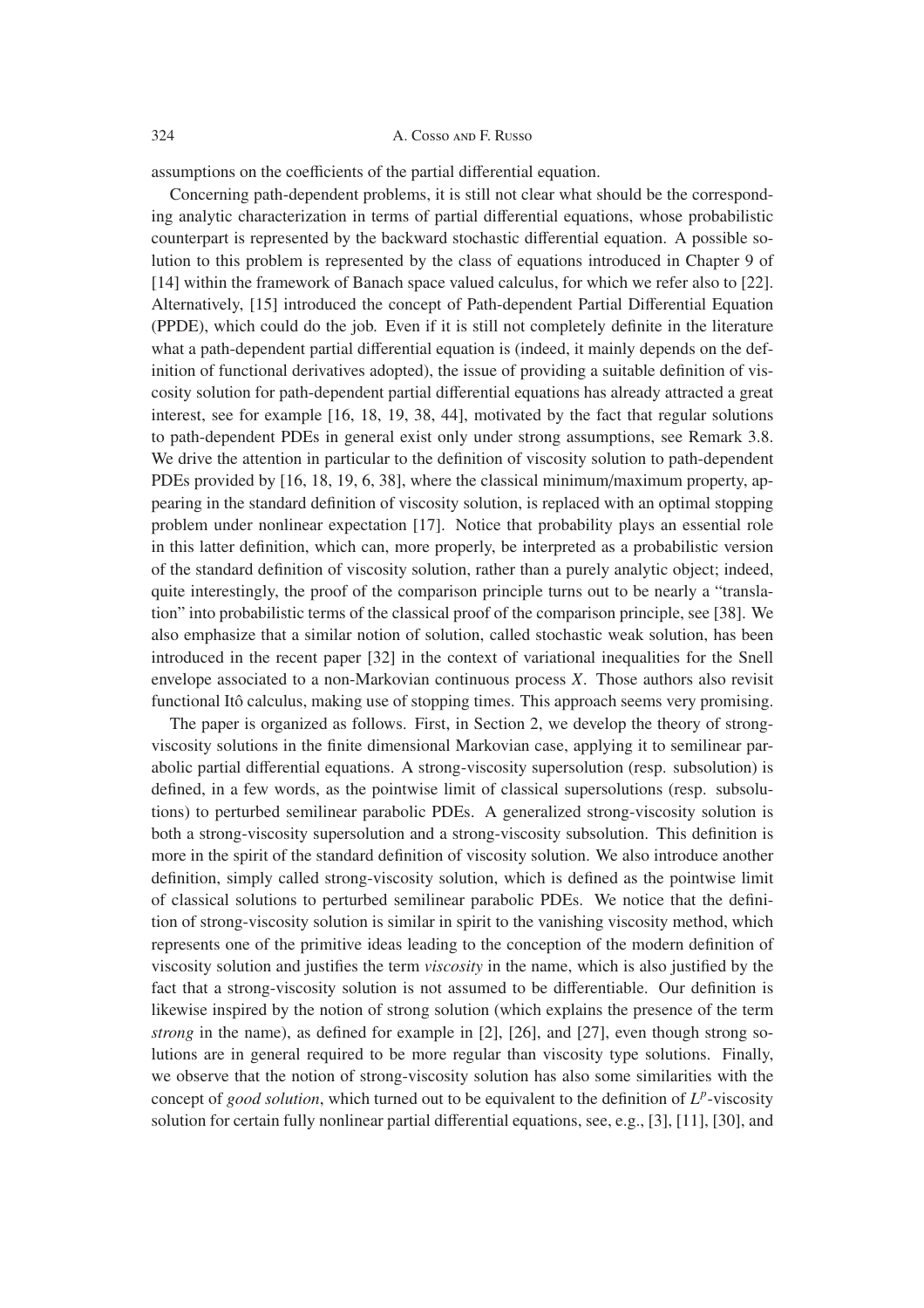We prove in Section 2, Theorem 2.10, that every strong-viscosity supersolution (resp. subsolution) can be represented in terms of a supersolution (resp. subsolution) to a backward stochastic differential equation. This in turn implies that a comparison principle (Corollary 2.11) for strong-viscosity sub and supersolutions holds and follows from the comparison theorem for backward stochastic differential equations. In particular, the proof of the comparison principle is probabilistic and easier to extend to different contexts than the corresponding analytical proof for classical viscosity solutions, which is based on real analysis' tools as Ishii's lemma and the doubling of variables technique. We conclude Section 2 providing two existence results (Theorem 2.13 and Theorem 2.16) for strong-viscosity solutions under quite general assumptions.

In Section 3 we extend the notion of strong-viscosity solution to the case of semilinear parabolic path-dependent partial differential equations, leaving to future research other possible extensions, e.g., the case of partial differential equations in infinite dimension. For PPDEs, as already said, a viscosity type solution, meant as a purely analytic object, is still missing, so we try to fill the gap. As previously noticed, the concept of path-dependent partial differential equation is still not definite in the literature and, in the present paper, we adopt the setting developed in the companion paper [9]. However, we notice that, if we had worked with the definition of functional derivatives and path-dependent partial differential equation used, e.g., in  $[15, 5]$ , the same results would hold in that context without any change, but for notational ones, see [9] for some insights on the link between these different settings. Let us explain the reasons why we adopt the definitions of [9]. First, in [9] the time and space variables  $(t, \eta) \in [0, T] \times C([-T, 0])$  play two distinct roles; moreover the space variable  $\eta$  (i.e., the path) always represents the past trajectory of the process. This is in complete accordance with the literature on stochastic control problems with delay (see, e.g., [4] and [21]), which is, for us, one of the main applications of path-dependent partial differential equations. On the contrary, in [5] the time and space variables are strictly related to each other; moreover, the path represents the entire trajectory (past, present, and future) of the process, so that the notion of non-anticipative functional is required, see Definition 2.1 in [5].

We prove in Section 3, Theorem 3.10, a uniqueness result for strong-viscosity solutions to path-dependent PDEs proceeding as in the finite dimensional Markovian case, i.e., by means of probabilistic methods based on the theory of backward stochastic differential equations. We also prove an existence result (Theorem 3.12) for strong-viscosity solutions in a more restrictive framework, which is based on the idea that a candidate solution to the path-dependent PDE is deduced from the corresponding backward stochastic differential equation. The existence proof consists in building a sequence of strict solutions (we prefer to use the term *strict* in place of *classical*, because even the notion of smooth solution can not be considered classical for path-dependent partial differential equations; indeed, all the theory is very recent) to perturbed path-dependent PDEs converging to our strong-viscosity solution. This regularization procedure is performed having in mind the following simple property: when the coefficients of the path-dependent partial differential equation are smooth enough the solution is smooth as well, i.e., the solution is strict. In the path-dependent case, smooth coefficients means *cylindrical coefficients*, *i.e.*, smooth maps of integrals of regular

### [31].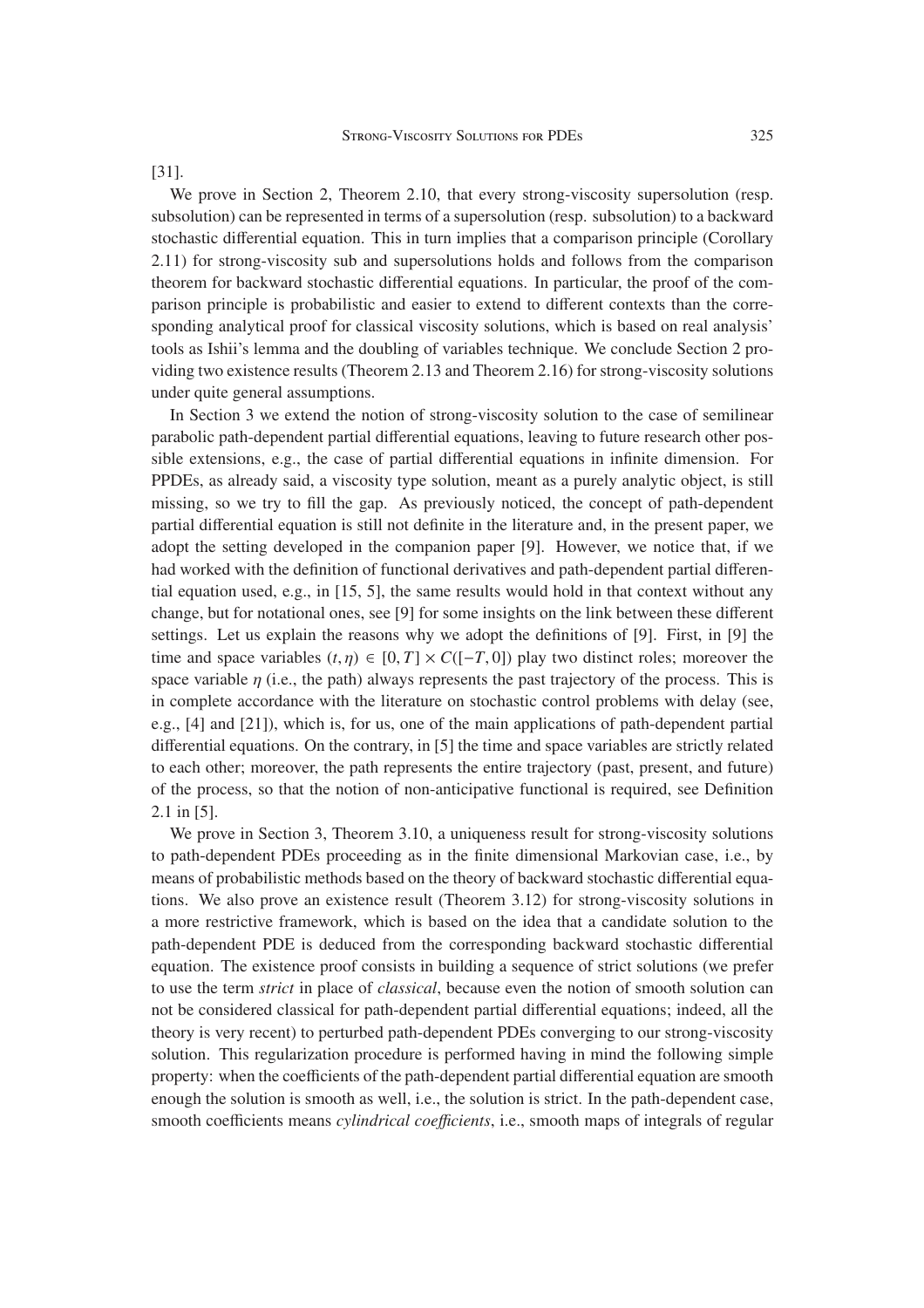functions with respect to the path, as in the statement of Theorem 3.6.

Finally, we defer some technical results to the Appendix. More precisely, we prove some basic estimates for path-dependent stochastic differential equations in Lemma A.2. Then, we state a standard (but, to our knowledge, not at disposal in the literature) estimate for supersolutions to non-Markovian backward stochastic differential equations, see Proposition B.1. Afterwards, we prove the limit Theorem C.1 for supersolutions to backward stochastic differential equations. We conclude the Appendix with a technical result, Lemma D.1, of real analysis.

# 2. Strong-viscosity solutions in the Markovian case

In the present section we introduce the notion of strong-viscosity solution in the nonpath-dependent case, for the semilinear parabolic PDE

(2.1) 
$$
\begin{cases} \partial_t u(t,x) + \langle b(t,x), D_x u(t,x) \rangle + \frac{1}{2} \text{tr}(\sigma \sigma^{\text{T}}(t,x) D_x^2 u(t,x)) \\ + f(t,x, u(t,x), \sigma^{\text{T}}(t,x) D_x u(t,x)) = 0, \quad \forall (t,x) \in [0,T[ \times \mathbb{R}^d, \\ u(T,x) = h(x), \qquad \forall x \in \mathbb{R}^d, \end{cases}
$$

where  $b: [0, T] \times \mathbb{R}^d \to \mathbb{R}^d$ ,  $\sigma: [0, T] \times \mathbb{R}^d \to \mathbb{R}^{d \times d}$ ,  $f: [0, T] \times \mathbb{R}^d \times \mathbb{R} \times \mathbb{R}^d \to \mathbb{R}$ , and  $h: \mathbb{R}^d \to \mathbb{R}$  satisfy the following assumptions.

(A0) *<sup>b</sup>*, σ, *<sup>f</sup>* , *<sup>h</sup>* are Borel measurable functions satisfying, for some positive constants *<sup>C</sup>* and *m*,

$$
|b(t, x) - b(t, x')| + |\sigma(t, x) - \sigma(t, x')| \le C|x - x'|,
$$
  
\n
$$
|f(t, x, y, z) - f(t, x, y', z')| \le C(|y - y'| + |z - z'|),
$$
  
\n
$$
|b(t, 0)| + |\sigma(t, 0)| \le C,
$$
  
\n
$$
|f(t, x, 0, 0)| + |h(x)| \le C(1 + |x|^m),
$$

for all  $t \in [0, T]$ ,  $x, x' \in \mathbb{R}^d$ ,  $y, y' \in \mathbb{R}$ , and  $z, z' \in \mathbb{R}^d$ .

**2.1. Notations.** We denote by  $\mathbb{R}^{d \times d}$  the linear space of real matrices of order *d*. In the all paper,  $|\cdot|$  denotes the absolute value of a real number or the usual Euclidean norm in  $\mathbb{R}^d$  or the Frobenius norm in R*<sup>d</sup>*×*<sup>d</sup>*.

We fix a complete probability space  $(\Omega, \mathcal{F}, \mathbb{P})$  on which a *d*-dimensional Brownian motion  $W = (W_t)_{t>0}$  is defined. Let  $\mathbb{F} = (\mathcal{F}_t)_{t>0}$  denote the completion of the natural filtration generated by *W*. We introduce the following spaces of stochastic processes.

•  $\mathbb{S}^p(t,T)$ ,  $p \geq 1$ ,  $t \leq T$ , the set of real càdlàg adapted processes  $Y = (Y_s)_{t \leq s \leq T}$  such that

$$
||Y||_{s^{p}(t,T)}^{p} := \mathbb{E}\Big[\sup_{t\leq s\leq T} |Y_{s}|^{p}\Big] < \infty.
$$

•  $\mathbb{H}^p(t, T)^d$ ,  $p \ge 1$ ,  $t \le T$ , the set of  $\mathbb{R}^d$ -valued predictable processes  $Z = (Z_s)_{t \le s \le T}$ such that

$$
\|Z\|_{\mathbb{H}^p(t,T)^d}^p := \mathbb{E}\bigg[\bigg(\int_t^T |Z_s|^2 ds\bigg)^{\frac{p}{2}}\bigg] < \infty.
$$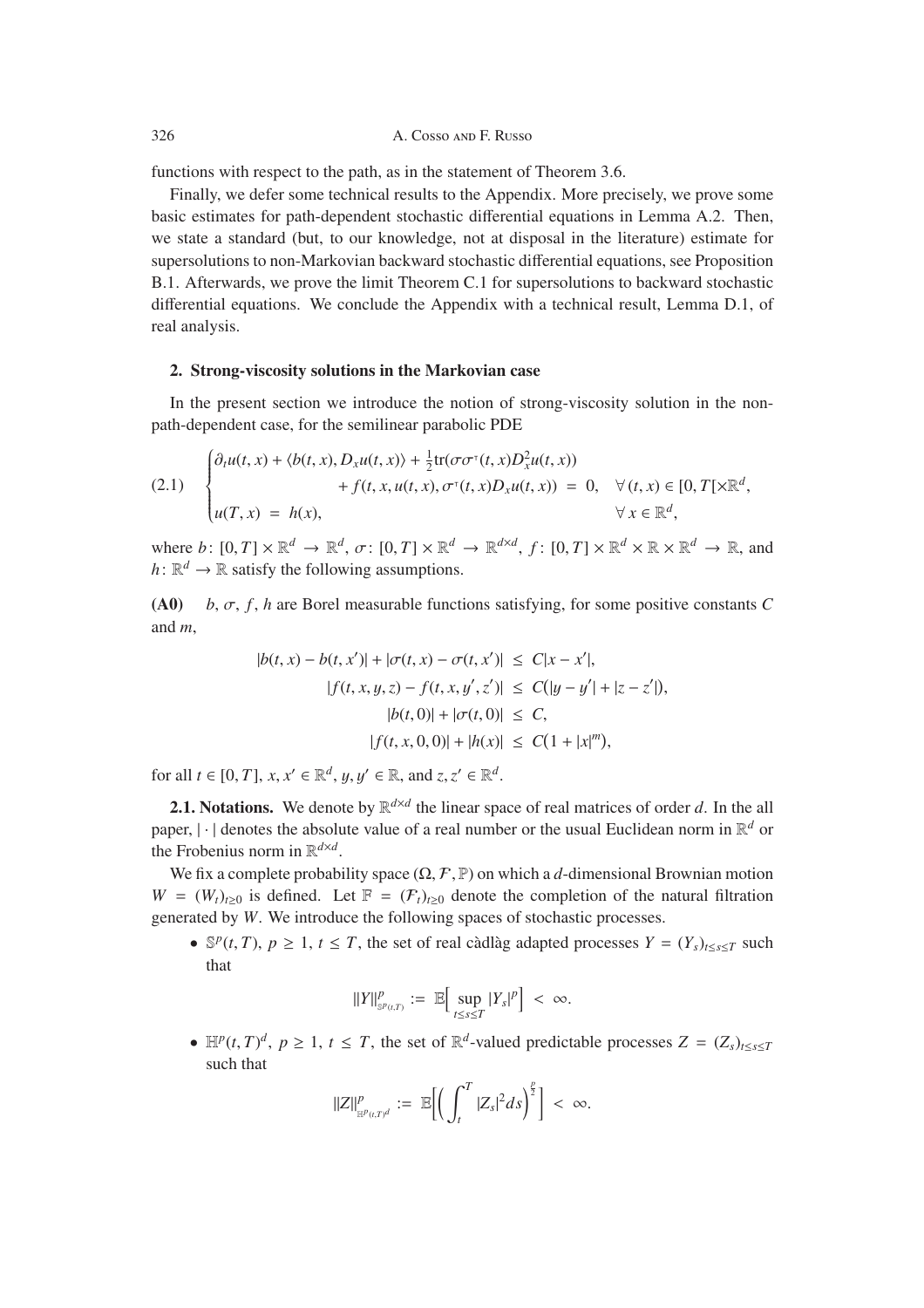We simply write  $\mathbb{H}^p(t, T)$  when  $d = 1$ .

•  $\mathbb{A}^{+,2}(t,T)$ ,  $t \leq T$ , the set of real nondecreasing predictable processes  $K = (K_s)_{t \leq s \leq T}$  $\mathbb{S}^2(t, T)$  with  $K_t = 0$ , so that

$$
||K||_{\mathbb{S}^2(t,T)}^2 = \mathbb{E}[K_T^2].
$$

•  $\mathbb{L}^p(t, T; \mathbb{R}^{d'})$ ,  $p \ge 1$ ,  $t \le T$ , the set of  $\mathbb{R}^{d'}$ -valued adapted processes  $\varphi = (\varphi_s)_{t \le s \le T}$ such that

$$
\|\varphi\|_{\mathbb{L}^{p}(t,T;\mathbb{R}^{d'})}^p := \mathbb{E}\Big[\int_t^T |\varphi_s|^p ds\Big] < \infty.
$$

We also consider, for every  $(t, x) \in [0, T] \times \mathbb{R}^d$ , the stochastic differential equation

(2.2) 
$$
\begin{cases} dX_s = b(s, X_s)dt + \sigma(s, X_s)dW_s, & s \in [t, T], \\ X_t = x. \end{cases}
$$

It is well-known (see, e.g., Theorem 14.23 in [29]) that, under Assumption (A0), there exists a unique (up to indistinguishability) F-adapted continuous process  $X^{t,x} = (X^{t,x}_s)_{s \in [t,T]}$ strong solution to equation  $(2.2)$ .

2.2. First definition of strong-viscosity solution. We begin recalling the standard definition of classical solution.

**Definition 2.1.** A function  $u: [0, T] \times \mathbb{R}^d \to \mathbb{R}$  is called **classical solution** to equation  $(2.1)$  *if*  $u \in C^{1,2}([0, T[ \times \mathbb{R}^d) \cap C([0, T] \times \mathbb{R}^d)$  *and solves* (2.1)*.* 

We state a uniqueness result for classical solutions.

**Proposition 2.2.** *Suppose that Assumption* (A0) *holds.* Let  $u: [0, T] \times \mathbb{R}^d \rightarrow \mathbb{R}$  be a *classical solution to equation* (2.1)*, satisfying the polynomial growth condition*

(2.3) 
$$
|u(t, x)| \le C'(1 + |x|^{m'}), \qquad \forall (t, x) \in [0, T] \times \mathbb{R}^d,
$$

*for some positive constants C and m . Then, the following Feynman-Kac formula holds:*

(2.4) 
$$
u(t, x) = Y_t^{t, x}, \quad \forall (t, x) \in [0, T] \times \mathbb{R}^d
$$

where  $(Y_s^{t,x}, Z_s^{t,x})_{s \in [t,T]} = (u(s, X_s^{t,x}), \sigma^{\tau}(s, X_s^{t,x})D_xu(s, X_s^{t,x})1_{[t,T]}(s))_{s \in [t,T]} \in \mathbb{S}^2(t,T) \times \mathbb{H}^2(t,T)^d$ <br>is the unique solution to the hackward stochastic differential equation:  $\mathbb{R}^d$  as *is the unique solution to the backward stochastic di*ff*erential equation:* P*-a.s.,*

$$
(2.5) \t Y_s^{t,x} = h(X_T^{t,x}) + \int_s^T f(r, X_r^{t,x}, Y_r^{t,x}, Z_r^{t,x}) dr - \int_s^T Z_r^{t,x} dW_r, \t t \le s \le T.
$$

*In particular, there exists at most one classical solution to equation* (2.1) *satisfying a polynomial growth condition as in* (2.3)*.*

Proof. The proof is standard, even if we have not found an exact reference for it in the literature. We just give the main ideas. Fix  $(t, x) \in [0, T] \times \mathbb{R}^d$  and set, for all  $t \le s \le T$ ,

$$
Y_s^{t,x} = u(s, X_s^{t,x}), \qquad Z_s^{t,x} = D_x u(s, X_s^{t,x}) 1_{[t,T[}(s).
$$

Notice that identity (2.4) holds taking  $s = t$  in the first equality. Now, applying Itô's formula to  $u(s, X_s^{t,x})$  between *t* and any  $T_0 \in [t, T]$ , and using the fact that *u* solves equation (2.1), we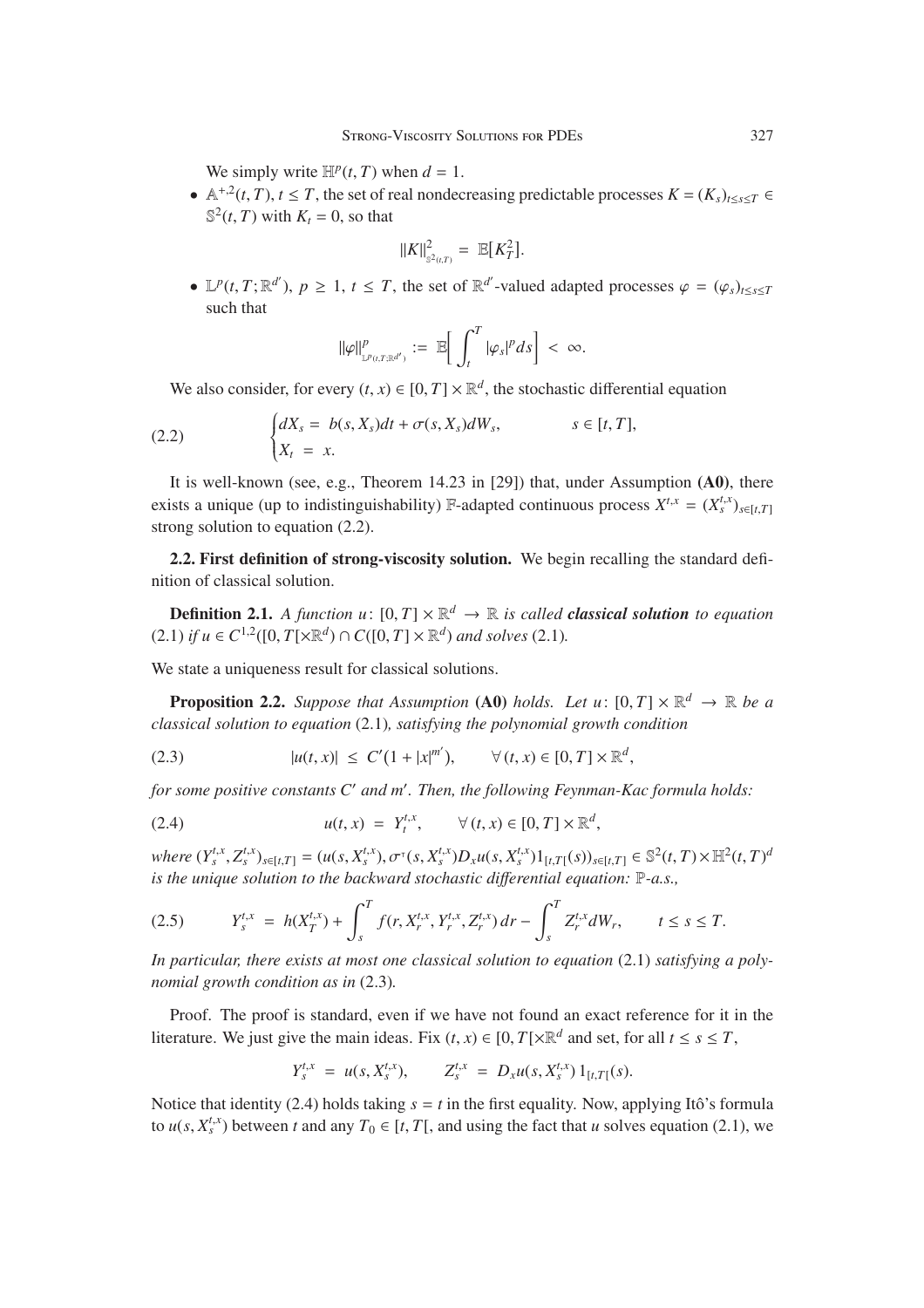see that (2.5) holds with  $T_0$  in place of *T* and  $u(T_0, X_{T_0}^{t,x})$  in place of  $h(X_T^{t,x})$ . To conclude, it is appear to pass to the limit as  $T_1$ ,  $\lambda T$ . This can be done using astimate (B, 3) in Proposition enough to pass to the limit as  $T_0 \nearrow T$ . This can be done using estimate (B.3) in Proposition B.1 with  $K \equiv 0$ . Finally, we notice that the present result is a slight generalization of Theorem 3.1 in [34], since *u* ∈ *C*<sup>1,2</sup>([0, *T*[× $\mathbb{R}^d$ ) ∩ *C*([0, *T*] ×  $\mathbb{R}^d$ ) instead of *u* ∈ *C*<sup>1,2</sup>([0, *T*] ×  $\mathbb{R}^d$ ).  $\mathbb{R}^d$ ).

We can now present our first definition of strong-viscosity solution to equation (2.1).

**Definition 2.3.** A function  $u: [0, T] \times \mathbb{R}^d \to \mathbb{R}$  is called a **strong-viscosity solution** to *equation* (2.1) *if there exists a sequence*  $(u_n, h_n, f_n, b_n, \sigma_n)_n$  *of Borel measurable functions*  $u_n: [0, T] \times \mathbb{R}^d \to \mathbb{R}, h_n: \mathbb{R}^d \to \mathbb{R}, f_n: [0, T] \times \mathbb{R}^d \times \mathbb{R} \times \mathbb{R}^d \to \mathbb{R}, b_n: [0, T] \times \mathbb{R}^d \to \mathbb{R}^d,$ *and*  $\sigma_n$ :  $[0, T] \times \mathbb{R}^d \rightarrow \mathbb{R}^{d \times d}$ , such that the following holds.

(i) *For some positive constants C and m,*

$$
|b_n(t, x) - b_n(t, x')| + |\sigma_n(t, x) - \sigma_n(t, x')| \le C|x - x'|,
$$
  
\n
$$
|f_n(t, x, y, z) - f_n(t, x, y', z')| \le C(|y - y'| + |z - z'|),
$$
  
\n
$$
|b_n(t, 0)| + |\sigma_n(t, 0)| \le C,
$$
  
\n
$$
|u_n(t, x)| + |h_n(x)| + |f_n(t, x, 0, 0)| \le C(1 + |x|^m),
$$

*for all t* ∈ [0, *T*]*, x, x'* ∈  $\mathbb{R}^d$ *, y, y'* ∈  $\mathbb{R}$ *, and z, z'* ∈  $\mathbb{R}^d$ *. Moreover, the functions*  $u_n(t, \cdot)$ *,*  $h_n(\cdot)$ ,  $f_n(t, \cdot, \cdot, \cdot)$ ,  $n \in \mathbb{N}$ , are equicontinuous on compact sets, uniformly with respect *to*  $t \in [0, T]$ *.* 

(ii) *un is a classical solution to*

(2.6) 
$$
\begin{cases} \partial_t u_n(t,x) + \langle b_n(t,x), D_x u_n(t,x) \rangle + \frac{1}{2} \text{tr}(\sigma_n \sigma_n^{\tau}(t,x) D_x^2 u_n(t,x)) \\ + f_n(t,x, u_n(t,x), \sigma_n^{\tau}(t,x) D_x u_n(t,x)) = 0, & \forall (t,x) \in [0, T[\times \mathbb{R}^d, \\ u_n(T,x) = h_n(x), & \forall x \in \mathbb{R}^d. \end{cases}
$$

(iii)  $(u_n, h_n, f_n, b_n, \sigma_n)$  *converges pointwise to*  $(u, h, f, b, \sigma)$  *as*  $n \to \infty$ *.* 

REMARK 2.4. (i) Notice that, for all  $t \in [0, T]$ , asking equicontinuity on compact sets of  $(u_n(t, \cdot))_n$  together with its pointwise convergence to  $u(t, \cdot)$  is equivalent to requiring the uniform convergence on compact sets of  $(u_n(t, \cdot))_n$  to  $u(t, \cdot)$ . The same remark applies to  $(h_n(\cdot))_n$  and  $(f_n(t, \cdot, \cdot, \cdot))_n$ .

(ii) In Definition 2.3 we do not assume  $(A0)$  for the functions  $b, \sigma, f, h$ . However, we can easily see that they satisfy automatically (A0) as a consequence of point (i) of Definition 2.3. See also Section 2.3.

(iii) We observe that a strong-viscosity solution to equation  $(2.1)$  in the sense of Definition 2.3 is a standard viscosity solution; for a definition we refer, e.g., to [10]. Indeed, since a strong-viscosity solution *u* to (2.1) is the limit of classical solutions (so, in particular, viscosity solutions) to perturbed equations, then from stability results for viscosity solutions (see, e.g., Lemma 6.1 and Remark 6.3 in [10]), it follows that *u* is a viscosity solution to equation (2.1). On the other hand, if a strong-viscosity solution exists and a uniqueness result for viscosity solutions is in force, then a viscosity solution is a strong-viscosity solution, see also Remark 2.14.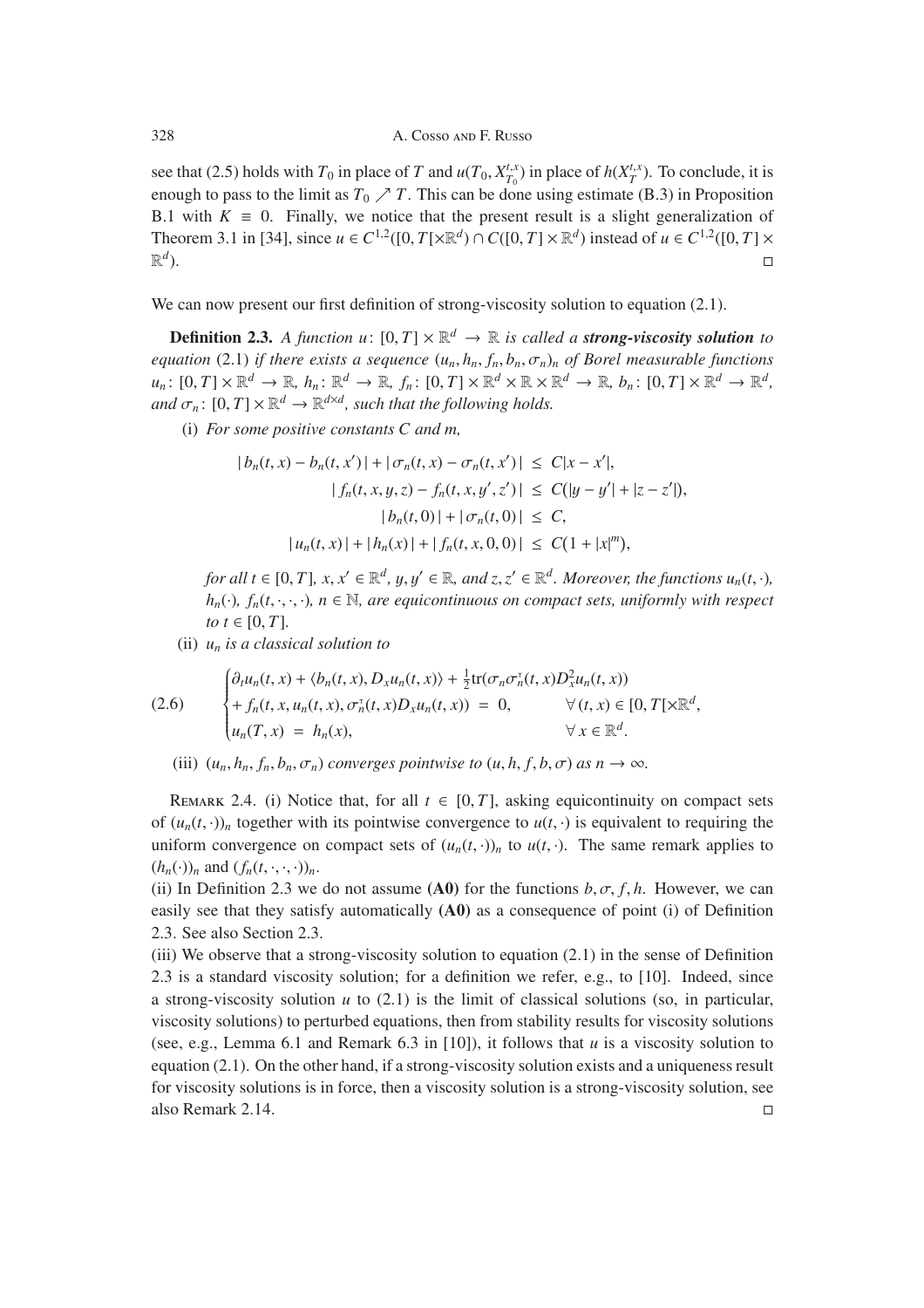**Theorem 2.5.** Let Assumption (A0) hold and let  $u: [0, T] \times \mathbb{R}^d \to \mathbb{R}$  be a strong-viscosity *solution to equation* (2.1)*. Then, the following Feynman-Kac formula holds*

$$
u(t,x) = Y_t^{t,x}, \qquad \forall (t,x) \in [0,T] \times \mathbb{R}^d,
$$

where  $(Y_s^{t,x}, Z_s^{t,x})_{s \in [t,T]} \in \mathbb{S}^2(t,T) \times \mathbb{H}^2(t,T)^d$ , with  $Y_s^{t,x} = u(s, X_s^{t,x})$ , is the unique solution to the hackward stochastic differential equation  $\mathbb{R} \times \mathbb{R}$ *the backward stochastic di*ff*erential equation:* P*-a.s.,*

(2.7) 
$$
Y_s^{t,x} = h(X_T^{t,x}) + \int_s^T f(r, X_r^{t,x}, Y_r^{t,x}, Z_r^{t,x}) dr - \int_s^T Z_r^{t,x} dW_r,
$$

*for all*  $t \leq s \leq T$ *. In particular, there exists at most one strong-viscosity solution to equation* (2.1)*.*

The uniqueness Theorem 2.5 will be proved in Section 2.4, see Remark 2.12.

2.3. Remarks in the case of discontinuous coefficients. In the present section we will need the following additional assumption:

(A0)<sup>'</sup> For every  $(t, x) \in [0, T[\times \mathbb{R}^d, X_T^{t,x}]$  has an absolutely continuous law with respect to the Lebesgue measure. the Lebesgue measure.

As noticed in Remark 2.4-(ii), in Definition 2.3 we easily see that the coefficients  $b, \sigma, f, h$ satisfy automatically (A0). It also follows from point (i) of Definition 2.3 that  $f(t, \cdot)$  and  $h(\cdot)$ are continuous, uniformly with respect to  $t \in [0, T]$ . However, we can modify Definition 2.3 as follows in order to take into account the case where *f* and *h* are discontinuous.

*Let Assumptions* (A0)-(A0)' hold. A function  $u: [0, T] \times \mathbb{R}^d \to \mathbb{R}$  is called a *strong-viscosity solution to equation* (2.1) *if there exists a sequence*  $(u_n, b_n, \sigma_n)_n$  *of Borel measurable functions*  $u_n$ :  $[0, T] \times \mathbb{R}^d \to \mathbb{R}$ ,  $b_n$ :  $[0, T] \times \mathbb{R}^d \to \mathbb{R}^d$ , and  $\sigma_n$ :  $[0, T] \times \mathbb{R}^d \to \mathbb{R}^{d \times d}$ , such that the *following holds.*

(i) *For some positive constants C and m*

$$
|b_n(t, x) - b_n(t, x')| + |\sigma_n(t, x) - \sigma_n(t, x')| \le C|x - x'|,
$$
  
\n
$$
|b_n(t, 0)| + |\sigma_n(t, 0)| \le C,
$$
  
\n
$$
|u_n(t, x)| \le C(1 + |x|^m),
$$

*for all t*  $\in$  [0, *T*[*, x, x'*  $\in \mathbb{R}^d$ *. Moreover, the function u<sub>n</sub>(t, ·) is equicontinuous on compact sets, uniformly with respect to t in any compact set of* [0, *<sup>T</sup>*[*.*

(ii)  $u_n$  *belongs to*  $C^{1,2}([0,T[\times \mathbb{R}^d)]$  *and satisfies* 

$$
\partial_t u_n(t, x) + \langle b_n(t, x), D_x u_n(t, x) \rangle + \frac{1}{2} \text{tr}(\sigma_n \sigma_n^{\top}(t, x) D_x^2 u_n(t, x)) + f(t, x, u_n(t, x), \sigma_n^{\top}(t, x) D_x u_n(t, x)) = 0, \quad \forall (t, x) \in [0, T[ \times \mathbb{R}^d].
$$

- (iii)  $(u_n, b_n, \sigma_n)$  *converges pointwise to*  $(u, b, \sigma)$  *on*  $[0, T] \times \mathbb{R}^d$  *as*  $n \to \infty$ *.*
- (iv) *The set*  $D_T = \{x \in \mathbb{R} : u(\cdot, \cdot)$  *is discontinuous at*  $(T, x)$  *has Lebesgue measure equal to zero.*
- (v) *For some positive constants C and m*

$$
|u(t,x)| \leq C(1+|x|^m),
$$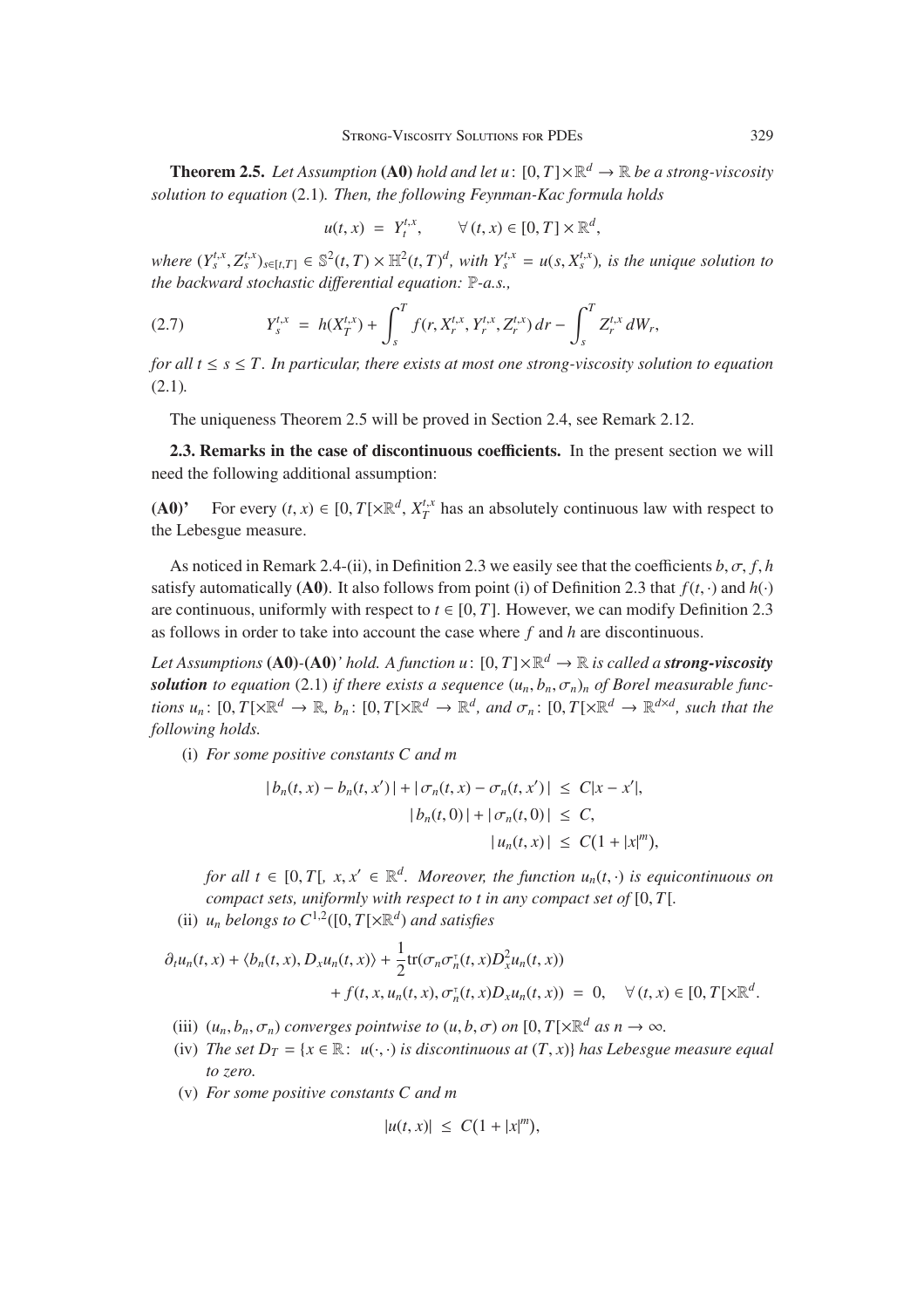*for all*  $(t, x) \in [0, T] \times \mathbb{R}^d$ . (vi)  $u(T, x) = h(x)$  *for almost every*  $x \in \mathbb{R}^d$ .

Notice that under Assumptions (A0)-(A0)' there exists at most one strong-viscosity solution (in the above sense) to equation (2.1). Let us give an idea on how to prove this result: the proof is an adaptation of the proofs of Theorems 2.5. Given  $(t, x) \in [0, T] \times \mathbb{R}^d$ , for every  $T_0 \in [t, T]$  we apply Theorem 2.5 on the time interval  $[t, T_0]$  instead of  $[t, T]$ . Indeed *u* is a strong solution (in the sense of Definition 2.3) of (2.1), replacing *T* with  $T_0$ . Then, we get for  $Y_s^{t,x} = u(s, X_s^{t,x})$ ,  $s \in [t, T_0]$ ,

$$
(2.8) \tY_s^{t,x} = u(T_0, X_{T_0}^{t,x}) + \int_s^{T_0} f(r, X_r^{t,x}, Y_r^{t,x}, Z_r^{t,x}) dr - \int_s^{T_0} Z_r^{t,x} dW_r, \t t \leq s \leq T_0.
$$

Now, by item (iv) of and (A0)' that the event  $N = {\omega \in \Omega : X_T^{t,x}(\omega) \in D_T}$  has probability zero. Then, up to a null subset of  $Ω$ , we have

$$
\lim_{T_0 \to T} u(T_0, X_{T_0}^{t,x}) = u(T, X_T^{t,x}) = h(X_T^{t,x}).
$$

We observe that the above limit also holds in  $L^2$  since  $u$  satisfies the polynomial growth condition (v). This allows to pass to the limit as  $T_0 \rightarrow T$  in (2.8) and to prove that  $(Y_s^{t,x}, Z_s^{t,x})_{s \in [t,T]} \in \mathbb{S}^2(t,T) \times \mathbb{H}^2(t,T)^d$ , with  $Y_s^{t,x} = u(s, X_s^{t,x})$ , is the unique solution to the hockward stochastic differential equation (2.7). From the uniqueness of  $(Y_t^{t,x}, Z_t^{t,x})$  and in backward stochastic differential equation (2.7). From the uniqueness of  $(Y^{t,x}, Z^{t,x})$ , and in<br>particular of  $Y^{t,x}$ , we conclude that  $y(t, x) = Y^{t,x}$ ,  $t \leq T$  is uniquely determined. Therefore, particular of  $Y_t^{t,x}$ , we conclude that  $u(t, x) = Y_t^{t,x}$ ,  $t < T$ , is uniquely determined. Therefore, there exists at most one strong viscosity solution (in the above sense) to equation (2.1). This there exists at most one strong-viscosity solution (in the above sense) to equation (2.1). This shows uniqueness for strong-viscosity solutions in the present sense.

Concerning the existence results, namely Theorems 2.13 and 2.16, they need *f* and *h* to be continuous. However, exploiting more refined results in the theory of regularity of parabolic equations (e.g., with f and h possibly discontinuous, but  $\sigma$  such that uniform ellipticity holds), it is potentially possible to prove an existence result for a strong-viscosity solution in the sense of the above definition. We provide below a simple example where this can be done. This example also shows that there might be equations of the form (2.1) for which we have a unique strong-viscosity solution (in the above sense) but infinitely many viscosity solutions.

Take  $d = 1$ ,  $b \equiv 0$ ,  $\sigma \equiv 1$ ,  $f \equiv 0$ , and  $h(x) = 1$ <sub>[1,∞[</sub>(x) for all  $x \in \mathbb{R}$ . Then equation (2.1) becomes

(2.9) 
$$
\begin{cases} \partial_t u(t, x) + \frac{1}{2} D_x^2 u(t, x) = 0, & \forall (t, x) \in [0, T[ \times \mathbb{R}, \\ u(T, x) = 1_{[1, \infty[}(x), & \forall x \in \mathbb{R}. \end{cases}
$$

Notice that Assumptions  $(A0)$ - $(A0)$ <sup>'</sup> hold, therefore there exists at most one strong-viscosity solution (in the above sense) to equation (2.9). Indeed, the unique strong-viscosity solution to equation (2.9) is given by the following explicit formula:

$$
v(t,x) = 1 - \Phi\left(\frac{1-x}{\sqrt{T-t}}\right), \quad \forall (t,x) \in [0,T[\times \mathbb{R}, \quad v(T,x) = 1_{[1,\infty[}(x), \quad \forall x \in \mathbb{R},
$$

where  $\Phi(z) = \int_{-\infty}^{z}$  $\frac{1}{\sqrt{2\pi}}e^{-\frac{1}{2}z^2}dz$ . As a matter of fact, *u* = *v* fulfills previous items (iv), (v), (vi). Moreover *v* is  $C^{1,2}([0, T[\times \mathbb{R}^d))$ , so item (ii) holds with  $b_n \equiv 0$  and  $\sigma_n \equiv 1$ . Items (i) and (iii)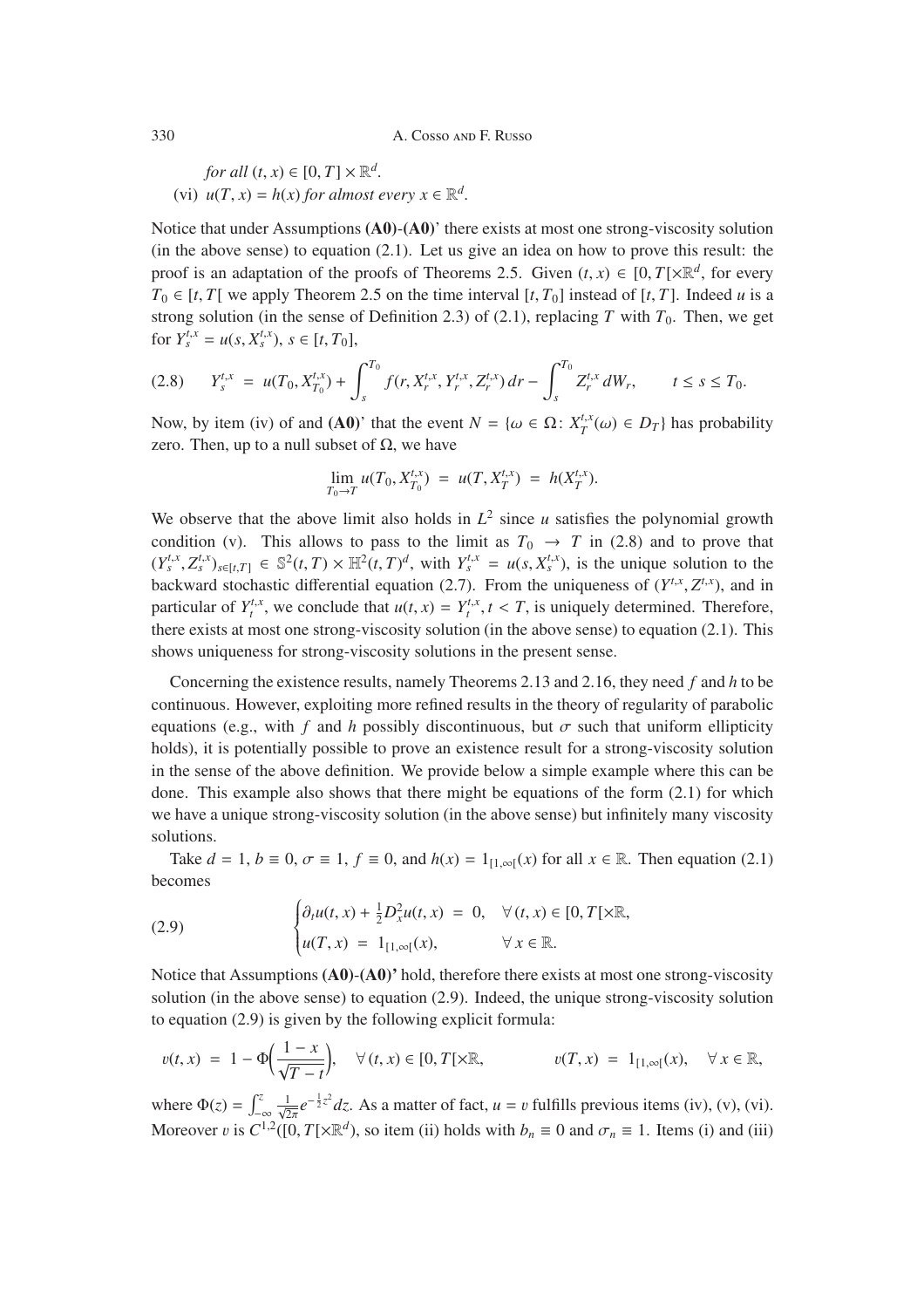are also trivially fulfilled: we do not need to regularize the coefficients, so we take  $u_n \equiv v$ . Finally v a strong-viscosity solution in the sense of the present definition.

Let us now prove that there are infinitely many viscosity solutions to equation (2.9). Firstly, fix  $a \in [0, 1]$  and define

$$
v_a(t,x) = 1 - \Phi\left(\frac{1-x}{\sqrt{T-t}}\right), \quad \forall (t,x) \in [0,T[\times \mathbb{R}, \quad v_a(T,x) = \begin{cases} 0, & x < 1, \\ a, & x = 1, \\ 1, & x > 1, \end{cases} \forall x \in \mathbb{R}.
$$

Notice that  $v \equiv v_1$ . Let us prove that each  $v_a$  is a (discontinuous) viscosity solution to equation (2.9): we refer for instance to Section 2 in [28] for the definition of discontinuous viscosity solution. As a matter of fact, consider the lower and upper semi-continuous envelopes of <sup>v</sup>*<sup>a</sup>*:

$$
(v_a)_*(t,x) = \liminf_{\substack{(s,y)\to(t,x)\\s
$$

for every  $(t, x) \in [0, T] \times \mathbb{R}$ . Notice that  $(v_a)_* \equiv v_0$  and  $(v_a)^* \equiv v_1$ , for every  $a \in [0, 1]$ . It is easy to see that  $v_0$  is a viscosity subsolution to equation (2.9), since  $v_0(T, \cdot) \leq h$ , moreover  $v_0$  is  $C^{1,2}([0,T[\times \mathbb{R}^d])$  and solves equation (2.9) on [0,  $T[\times \mathbb{R}]$ . Similarly, we see that  $v_1$  is a viscosity supersolution to equation (2.9). This implies that each  $v_a$  is a (discontinuous) viscosity solution to equation (2.9). We conclude that there is no uniqueness result for viscosity solutions to equation (2.9).

2.4. Second definition of strong-viscosity solution. Our second definition of strongviscosity solution to equation (2.1) is more in the spirit of the standard definition of viscosity solution, which is usually required to be both a viscosity subsolution and a viscosity supersolution. Indeed, we introduce the concept of *generalized strong-viscosity solution*, which has to be both a strong-viscosity subsolution and a strong-viscosity supersolution. As it will be clear from the definition, this new notion of solution is more general (in other words, weaker), than the concept of strong-viscosity solution given earlier in Definition 2.3. For this reason, we added the adjective *generalized* to its name.

First, we introduce the standard notions of classical sub and supersolution.

**Definition 2.6.** *A function u*:  $[0, T] \times \mathbb{R}^d \rightarrow \mathbb{R}$  *is called a classical subsolution (resp. classical supersolution*) *to equation* (2.1) *if*  $u \in C^{1,2}([0,T] \times \mathbb{R}^d) \cap C([0,T] \times \mathbb{R}^d)$  and solves

$$
\begin{cases} \partial_t u(t, x) + \langle b(t, x), D_x u(t, x) \rangle + \frac{1}{2} \text{tr}(\sigma \sigma^{\text{T}}(t, x) D_x^2 u(t, x)) \\ \qquad + f(t, x, u(t, x), \sigma^{\text{T}}(t, x) D_x u(t, x)) \ge (resp. \le) 0, \quad \forall (t, x) \in [0, T[ \times \mathbb{R}^d, \\ u(T, x) \le (resp. \ge) h(x), \qquad \forall x \in \mathbb{R}^d. \end{cases}
$$

We state the following probabilistic representation result for classical sub and supersolutions.

Proposition 2.7. *Suppose that Assumption* (A0) *holds.*

(i) Let u:  $[0, T] \times \mathbb{R}^d \rightarrow \mathbb{R}$  be a classical supersolution to equation (2.1)*,* satisfying the *polynomial growth condition*

$$
|u(t,x)| \leq C'(1+|x|^{m'}), \qquad \forall (t,x) \in [0,T] \times \mathbb{R}^d,
$$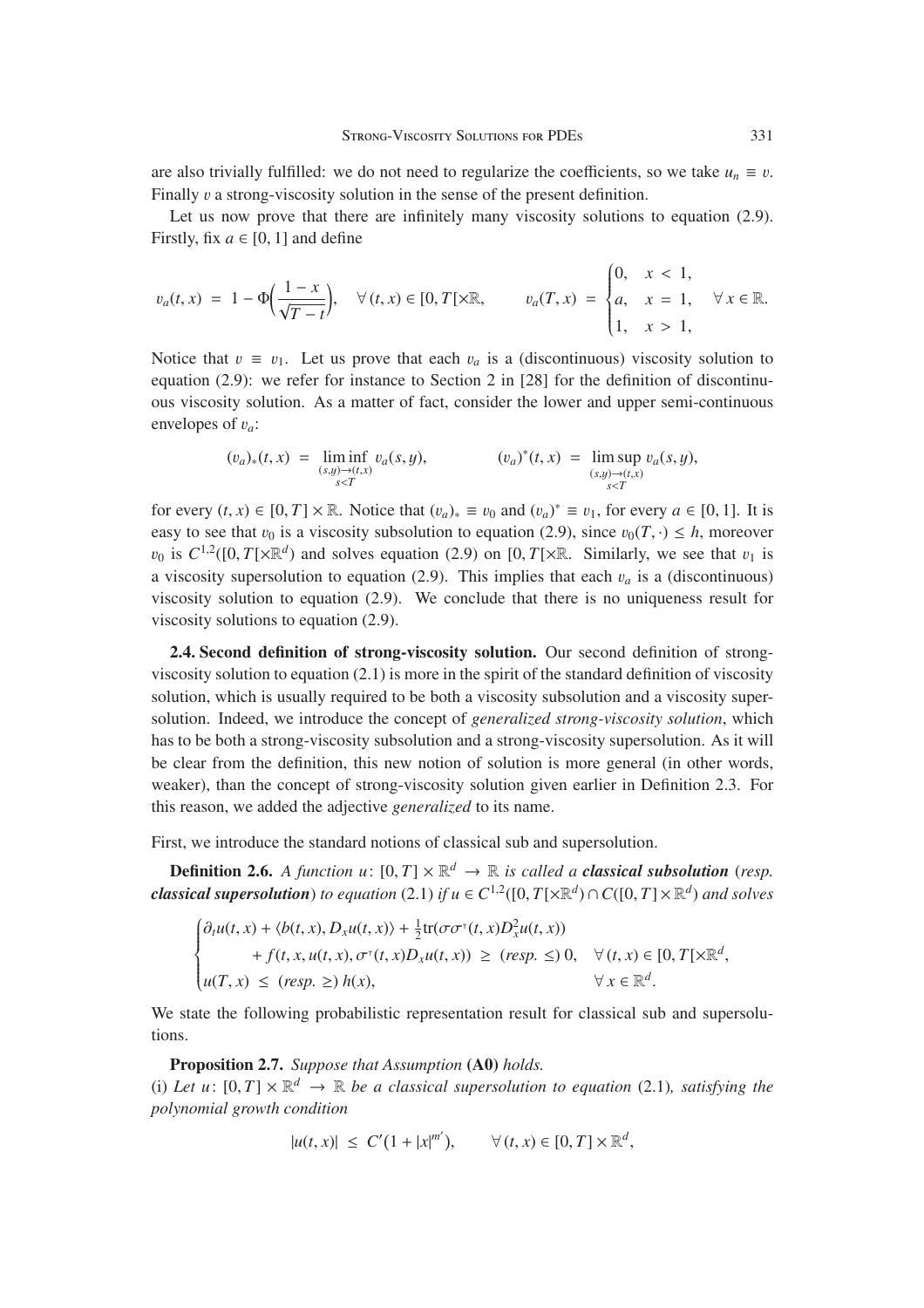*for some positive constants C and m . Then, we have*

$$
u(t,x) = Y_t^{t,x}, \qquad \forall (t,x) \in [0,T] \times \mathbb{R}^d,
$$

for some uniquely determined  $(Y_s^{t,x}, Z_s^{t,x}, K_s^{t,x})_{s \in [t,T]} \in \mathbb{S}^2(t,T) \times \mathbb{H}^2(t,T)^d \times \mathbb{A}^{+,2}(t,T)$ , with  $(Y_s^{t,x}, Z_s^{t,x}) = (y(s, Y_s^{t,x}) \times \mathbb{H}^2(t,T), y(s, Y_s^{t,x}) \times \mathbb{H}^2(t,T))$ , where the hadronic differential differential differen  $(Y_s^{t,x}, Z_s^{t,x}) = (u(s, X_s^{t,x}), \sigma^{\tau}(s, X_s^{t,x})D_xu(s, X_s^{t,x})1_{[t,T]}(s))$ , solving the backward stochastic dif-<br>favorial equation  $\mathbb{R}^n$  as *ferential equation,* P*-a.s.,*

$$
Y_s^{t,x} = h(X_T^{t,x}) + \int_s^T f(r, X_r^{t,x}, Y_r^{t,x}, Z_r^{t,x}) dr + K_T^{t,x} - K_s^{t,x} - \int_s^T \langle Z_r^{t,x}, dW_r \rangle, \quad t \le s \le T.
$$

(ii) Let u:  $[0, T] \times \mathbb{R}^d \rightarrow \mathbb{R}$  be a classical subsolution to equation (2.1)*,* satisfying the *polynomial growth condition*

$$
|u(t,x)| \leq C'(1+|x|^{m'}), \qquad \forall (t,x) \in [0,T] \times \mathbb{R}^d,
$$

*for some positive constants C and m . Then, we have*

$$
u(t,x) = Y_t^{t,x}, \qquad \forall (t,x) \in [0,T] \times \mathbb{R}^d,
$$

for some uniquely determined  $(Y_s^{t,x}, Z_s^{t,x}, K_s^{t,x})_{s \in [t,T]} \in \mathbb{S}^2(t,T) \times \mathbb{H}^2(t,T)^d \times \mathbb{A}^{+,2}(t,T)$ , with  $(Y_s^{t,x}, Z_s^{t,x}) = (y(s, Y_s^{t,x}) \times \mathbb{H}^2(t,T) \times \mathbb{A}^d(t))$  solving the hadroged stochastic dif  $(Y_s^{t,x}, Z_s^{t,x}) = (u(s, X_s^{t,x}), \sigma^{\tau}(s, X_s^{t,x})D_xu(s, X_s^{t,x})1_{[t,T]}(s))$ , solving the backward stochastic dif-<br>farantial equation  $\mathbb{R}^d$  as *ferential equation,* P*-a.s.,*

$$
Y_s^{t,x} = h(X_T^{t,x}) + \int_s^T f(r, X_r^{t,x}, Y_r^{t,x}, Z_r^{t,x}) dr - (K_T^{t,x} - K_s^{t,x}) - \int_s^T \langle Z_r^{t,x}, dW_r \rangle, \quad t \le s \le T.
$$

Proof. The proof can be done proceeding as in the proof of Proposition 2.2, see Theorem  $3.6 \text{ in } [7]$ .

We can now provide the definition of generalized strong-viscosity solution.

**Definition 2.8.** *A function*  $u: [0, T] \times \mathbb{R}^d \rightarrow \mathbb{R}$  *is called a strong-viscosity supersolution* (*resp. strong-viscosity subsolution*) *to equation* (2.1) *if there exists a sequence*  $(u_n, h_n, f_n, b_n, \sigma_n)_n$  of Borel measurable functions  $u_n: [0, T] \times \mathbb{R}^d \to \mathbb{R}$ ,  $h_n: \mathbb{R}^d \to \mathbb{R}$ ,  $f_n: [0, T] \times \mathbb{R}^d \times \mathbb{R} \times \mathbb{R}^d \to \mathbb{R}$ ,  $b_n: [0, T] \times \mathbb{R}^d \to \mathbb{R}^d$ , and  $\sigma_n: [0, T] \times \mathbb{R}^d \to \mathbb{R}^{d \times d}$ , *such that the following holds.*

(i) *For some positive constants C and m,*

$$
|b_n(t, x) - b_n(t, x')| + |\sigma_n(t, x) - \sigma_n(t, x')| \le C|x - x'|,
$$
  
\n
$$
|f_n(t, x, y, z) - f_n(t, x, y', z')| \le C(|y - y'| + |z - z'|),
$$
  
\n
$$
|b_n(t, 0)| + |\sigma_n(t, 0)| \le C,
$$
  
\n
$$
|u_n(t, x)| + |h_n(x)| + |f_n(t, x, 0, 0)| \le C(1 + |x|^m),
$$

*for all t*  $\in$  [0, *T*]*, x, x'*  $\in \mathbb{R}^d$ *, y, y'*  $\in \mathbb{R}$ *, and z, z'*  $\in \mathbb{R}^d$ *. Moreover, the functions u<sub>n</sub>(t, ·),*  $h_n(\cdot)$ ,  $f_n(t, \cdot, \cdot, \cdot)$ ,  $n \in \mathbb{N}$ , are equicontinuous on compact sets, uniformly with respect *to*  $t \in [0, T]$ *.* 

(ii) *un is a classical supersolution* (*resp. classical subsolution*) *to*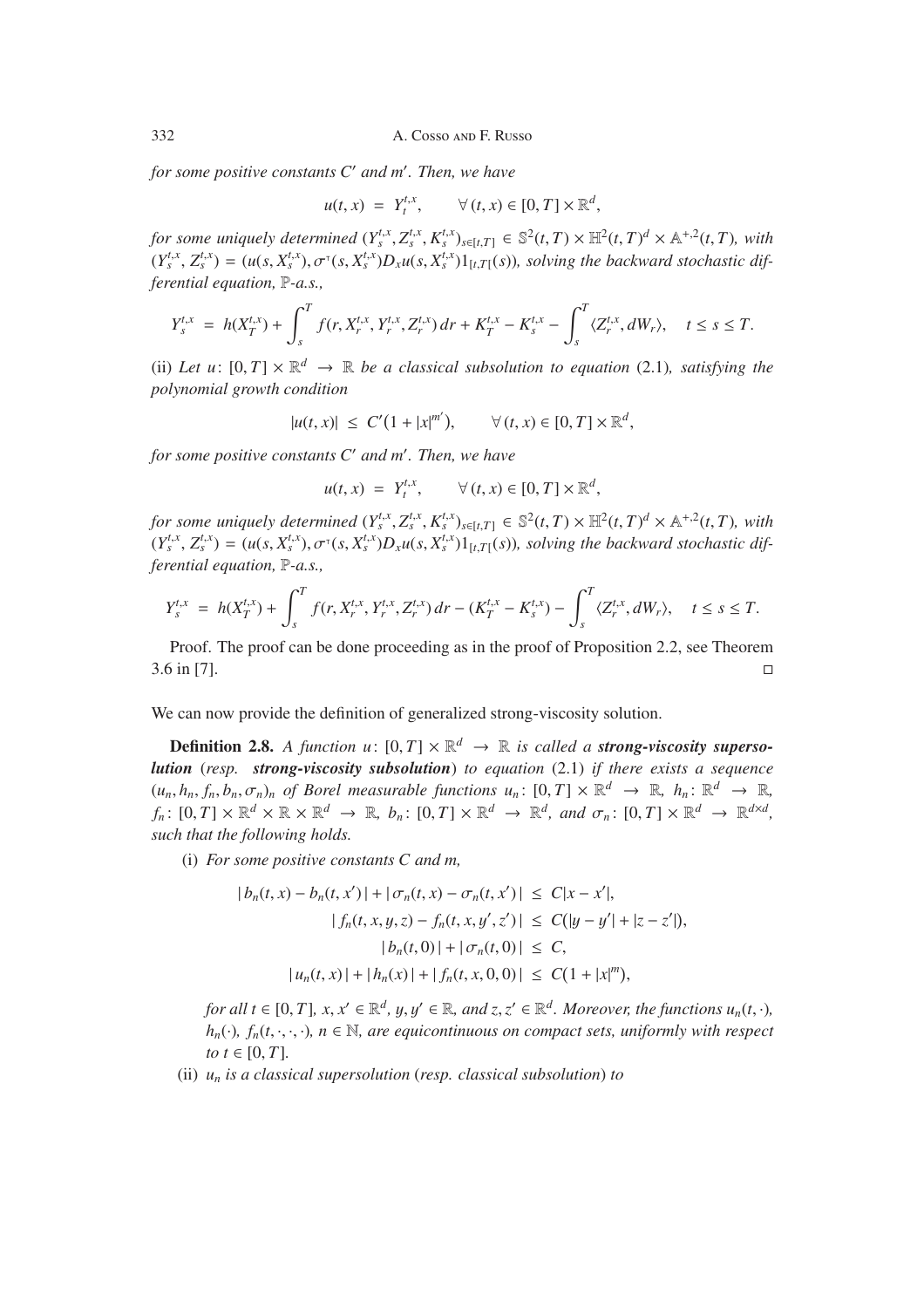$$
\begin{cases} \partial_t u_n(t,x) + \langle b_n(t,x), D_x u_n(t,x) \rangle + \frac{1}{2} \text{tr}(\sigma_n \sigma_n^{\scriptscriptstyle \top}(t,x) D_x^2 u_n(t,x)) \\qquad \qquad + f_n(t,x, u_n(t,x), \sigma_n^{\scriptscriptstyle \top}(t,x) D_x u_n(t,x)) = 0, \forall (t,x) \in [0,T[ \times \mathbb{R}^d, \\ u_n(T,x) = h_n(x), \qquad \qquad \forall x \in \mathbb{R}^d. \end{cases}
$$

(iii)  $(u_n, h_n, f_n, b_n, \sigma_n)$  *converges pointwise to*  $(u, h, f, b, \sigma)$  *as*  $n \to \infty$ *. A function u*:  $[0, T] \times \mathbb{R}^d \rightarrow \mathbb{R}$  *is called a generalized strong-viscosity solution to equation* (2.1) *if it is both a strong-viscosity supersolution and a strong-viscosity subsolution to* (2.1)*.*

Remark 2.9. Notice that a strong-viscosity subsolution (resp. supersolution) to equation (2.1) in the sense of Definition 2.8 is a standard viscosity subsolution (resp. supersolution), as it follows for instance from Lemma 6.1 and Remark 6.3 in [10]. As a consequence, a generalized strong-viscosity solution is a standard viscosity solution.

We can now state the following probabilistic representation result for strong-viscosity sub and supersolutions, that is one of the main results of this paper, from which the comparison principle will follow in Corollary 2.11.

**Theorem 2.10.** (1) Let  $u: [0, T] \times \mathbb{R}^d \to \mathbb{R}$  be a strong-viscosity supersolution to equation (2.1)*. Then, we have*

$$
u(t,x) = Y_t^{t,x}, \qquad \forall (t,x) \in [0,T] \times \mathbb{R}^d,
$$

for some uniquely determined  $(Y_s^{t,x}, Z_s^{t,x}, K_s^{t,x})_{s \in [t,T]} \in \mathbb{S}^2(t,T) \times \mathbb{H}^2(t,T)^d \times \mathbb{A}^{+,2}(t,T)$ , with  $V_{t,x}^{t,x} = v(s, V_{t,x}^{t,x})$ , solving the hackward stochastic differential equation  $\mathbb{R}^d$  as  $Y_s^{t,x} = u(s, X_s^{t,x})$ *, solving the backward stochastic differential equation,* P-*a.s.,* 

$$
(2.10) \ \ Y_{s}^{t,x} = Y_{T}^{t,x} + \int_{s}^{T} f(r, X_{r}^{t,x}, Y_{r}^{t,x}, Z_{r}^{t,x}) \, dr + K_{T}^{t,x} - K_{s}^{t,x} - \int_{s}^{T} \langle Z_{r}^{t,x}, dW_{r} \rangle, \qquad t \le s \le T.
$$

(2) Let u:  $[0, T] \times \mathbb{R}^d \to \mathbb{R}$  be a strong-viscosity subsolution to equation (2.1). Then, we *have*

$$
u(t,x) = Y_t^{t,x}, \qquad \forall (t,x) \in [0,T] \times \mathbb{R}^d,
$$

for some uniquely determined  $(Y_s^{t,x}, Z_s^{t,x}, K_s^{t,x})_{s \in [t,T]} \in \mathbb{S}^2(t,T) \times \mathbb{H}^2(t,T)^d \times \mathbb{A}^{+,2}(t,T)$ , with  $V_{t,x}^{t,x} = v(s, V_{t,x}^{t,x})$ , solving the hackward stochastic differential equation  $\mathbb{R}^d$  as  $Y_s^{t,x} = u(s, X_s^{t,x})$ *, solving the backward stochastic differential equation,* P-*a.s.,* 

$$
(2.11) \ \ Y_{s}^{t,x} = Y_{T}^{t,x} + \int_{s}^{T} f(r, X_{r}^{t,x}, Y_{r}^{t,x}, Z_{r}^{t,x}) \, dr - (K_{T}^{t,x} - K_{s}^{t,x}) - \int_{s}^{T} \langle Z_{r}^{t,x}, dW_{r} \rangle, \qquad t \le s \le T.
$$

Proof. We shall only prove statement (1), since (2) can be established similarly. To prove (1), consider a sequence  $(u_n, h_n, f_n, b_n, \sigma_n)_n$  satisfying conditions (i)-(iii) of Definition 2.8. For every  $n \in \mathbb{N}$  and any  $(t, x) \in [0, T] \times \mathbb{R}^d$ , consider the stochastic equation, P-a.s.,

$$
X_s = x + \int_t^s b_n(r, X_r) dr + \int_t^s \sigma_n(r, X_r) dW_r, \qquad t \leq s \leq T.
$$

It is well-known that there exists a unique solution  $(X_s^{n,t,x})_{s \in [t,T]}$  to the above equation. Moreover, from Proposition 2.7 we know that  $u_n(t, x) = Y_t^{n,t, x}$ ,  $(t, x) \in [0, T] \times \mathbb{R}^d$ , for some  $\{X_t^{n,t, x}, Z_t^{n,t, x}, Z_t^{n,t, x}\}$  =  $\mathbb{S}^{2(t, T) \times \mathbb{H}^2(t, T) \times \mathbb{R}^d \times \mathbb{A} + 2(t, T)$  solving the beckward stochastic  $(Y_s^{n,t,x}, Z_s^{n,t,x}, K_s^{n,t,x})_{s \in [t,T]} \in \mathbb{S}^2(t,T) \times \mathbb{H}^2(t,T)^d \times \mathbb{A}^{+,2}(t,T)$  solving the backward stochastic differential equation  $\mathbb{R}^n$  as differential equation, P-a.s.,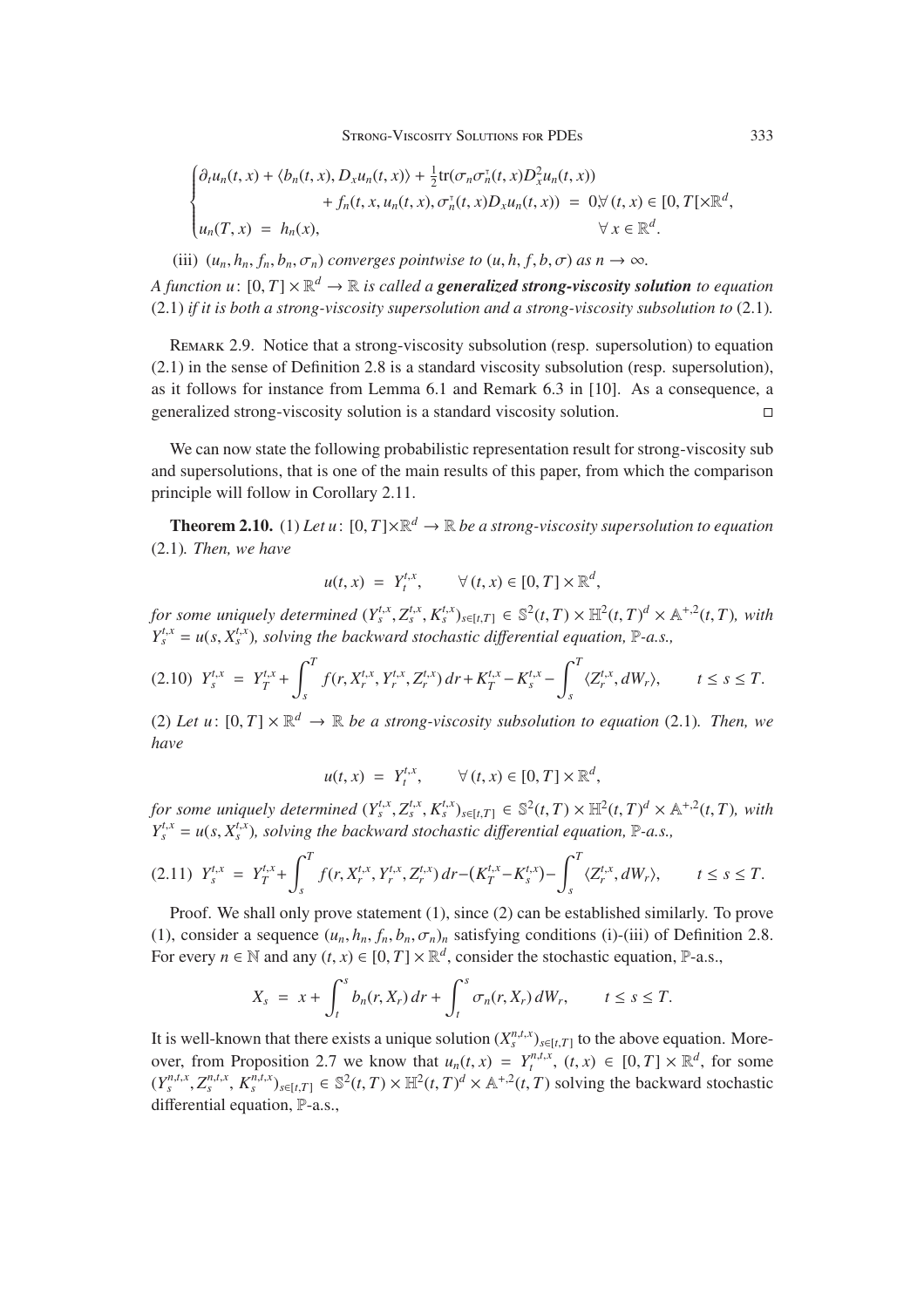$$
Y_s^{n,t,x} = Y_T^{n,t,x} + \int_s^T f_n(r, X_r^{n,t,x}, Y_r^{n,t,x}, Z_r^{n,t,x}) dr + K_T^{n,t,x} - K_s^{n,t,x} - \int_s^T \langle Z_r^{n,t,x}, dW_r \rangle, \quad t \le s \le T.
$$

Notice that, from the uniform polynomial growth condition of  $(u_n)_n$  and estimate (A.4) in Lemma A.2 (for the particular case when  $b_n$  and  $\sigma_n$  only depend on the current value of path, rather than on all its past trajectory) we have, for any  $p \geq 1$ ,

$$
\sup_{n\in\mathbb{N}}||Y^{n,t,x}||_{\mathbb{S}^p(t,T)} < \infty.
$$

Then, it follows from Proposition B.1, the polynomial growth condition of  $(f_n)_n$  in *x*, and the linear growth condition of  $(f_n)_n$  in  $(y, z)$ , that

$$
\sup_n (||Z^{n,t,x}||_{\mathbb{H}^2(t,T)^d} + ||K^{n,t,x}||_{\mathbb{S}^2(t,T)}) < \infty.
$$

Set  $Y_s^{t,x} = u(s, X_s^{t,x})$ , for any  $s \in [t, T]$ . Then, from the polynomial growth condition that *u* inherits from the sequence  $(u, \cdot)$ , and using estimate  $(\Lambda, 4)$  in Lamma  $\Lambda, 2$  (for the particular inherits from the sequence  $(u_n)_n$ , and using estimate (A.4) in Lemma A.2 (for the particular case of non-path-dependent  $b_n$  and  $\sigma_n$ ), we deduce that  $||Y^{t,x}||_{\mathbb{S}^p(t,T)} < \infty$ , for any  $p \ge 1$ . In particular,  $Y \subset \mathbb{S}^2(t,T)$  and it is a continuous process. We also have using the convergence particular,  $Y \in \mathbb{S}^2(t, T)$  and it is a continuous process. We also have, using the convergence result (A.5) in Lemma A.2 (for the particular case of non-path-dependent  $b_n$  and  $\sigma_n$ ), that there exists a subsequence of  $(X^{n,t,x})_n$ , which we still denote  $(X^{n,t,x})_n$ , such that

(2.12) 
$$
\sup_{t\leq s\leq T}|X_s^{n,t,x}(\omega)-X_s^{t,x}(\omega)|\stackrel{n\to\infty}{\longrightarrow}0, \qquad \forall \omega\in\Omega\setminus N,
$$

for some null measurable set  $N \subset \Omega$ . Moreover, from estimate (A.4) in Lemma A.2 (for the particular case of non-path-dependent  $b_n$  and  $\sigma_n$ ) it follows that, possibly enlarging N,  $\sup_{t \leq s \leq T} (|X_s^{t,x}(\omega)| + |X_s^{n,t,x}(\omega)|) < \infty$ , for any  $n \in \mathbb{N}$  and any  $\omega \in \Omega \backslash N$ . Now, fix  $\omega \in \Omega \backslash N$ ; then

$$
\begin{aligned} |Y_s^{n,t,x}(\omega) - Y_s^{t,x}(\omega)| &= |u_n(s, X_s^{n,t,x}(\omega)) - u(s, X_s^{t,x}(\omega))| \\ &= |u_n(s, X_s^{n,t,x}(\omega)) - u_n(s, X_s^{t,x}(\omega))| + |u_n(s, X_s^{t,x}(\omega)) - u(s, X_s^{t,x}(\omega))|. \end{aligned}
$$

For any  $\varepsilon > 0$ , from point (iii) of Definition 2.8 it follows that there exists  $n' \in \mathbb{N}$  such that

$$
|u_n(s,X_s^{t,x}(\omega)) - u(s,X_s^{t,x}(\omega))| < \frac{\varepsilon}{2}, \qquad \forall n \geq n'.
$$

On the other hand, from the equicontinuity on compact sets of  $(u_n)_n$ , we see that there exists  $\delta$  > 0, independent of *n*, such that

$$
|u_n(s,X_s^{n,t,x}(\omega)) - u_n(s,X_s^{t,x}(\omega))| < \frac{\varepsilon}{2}, \qquad \text{if } |X_s^{n,t,x}(\omega) - X_s^{t,x}(\omega)| < \delta.
$$

Using (2.12), we can find  $n'' \in \mathbb{N}$ ,  $n'' \ge n'$ , such that

$$
\sup_{t\leq s\leq T}|X_{s}^{n,t,x}(\omega)-X_{s}^{t,x}(\omega)|<\delta,\qquad\forall\,n\geq n''.
$$

In conclusion, for any  $\omega \in \Omega \backslash N$  and any  $\varepsilon > 0$  there exists  $n'' \in \mathbb{N}$  such that

$$
|Y_s^{n,t,x}(\omega)-Y_s^{t,x}(\omega)|<\varepsilon,\qquad\forall\,n\geq n''.
$$

Therefore,  $Y_s^{n,t,x}(\omega)$  converges to  $Y_s^{t,x}(\omega)$ , as *n* tends to infinity, for any  $(s, \omega) \in [t, T] \times (\Omega \setminus N)$ .<br>In a similar way, we can prove that there exists a pull measurable set  $N' \subset \Omega$  such that In a similar way, we can prove that there exists a null measurable set  $N' \subset \Omega$  such that  $f_n(s, X_s^{n,t,x}(\omega), y, z) \to f(s, X_s^{t,x}(\omega), y, z)$ , for any  $(s, \omega, y, z) \in [t, T] \times (\Omega \backslash N') \times \mathbb{R} \times \mathbb{R}^d$ . As a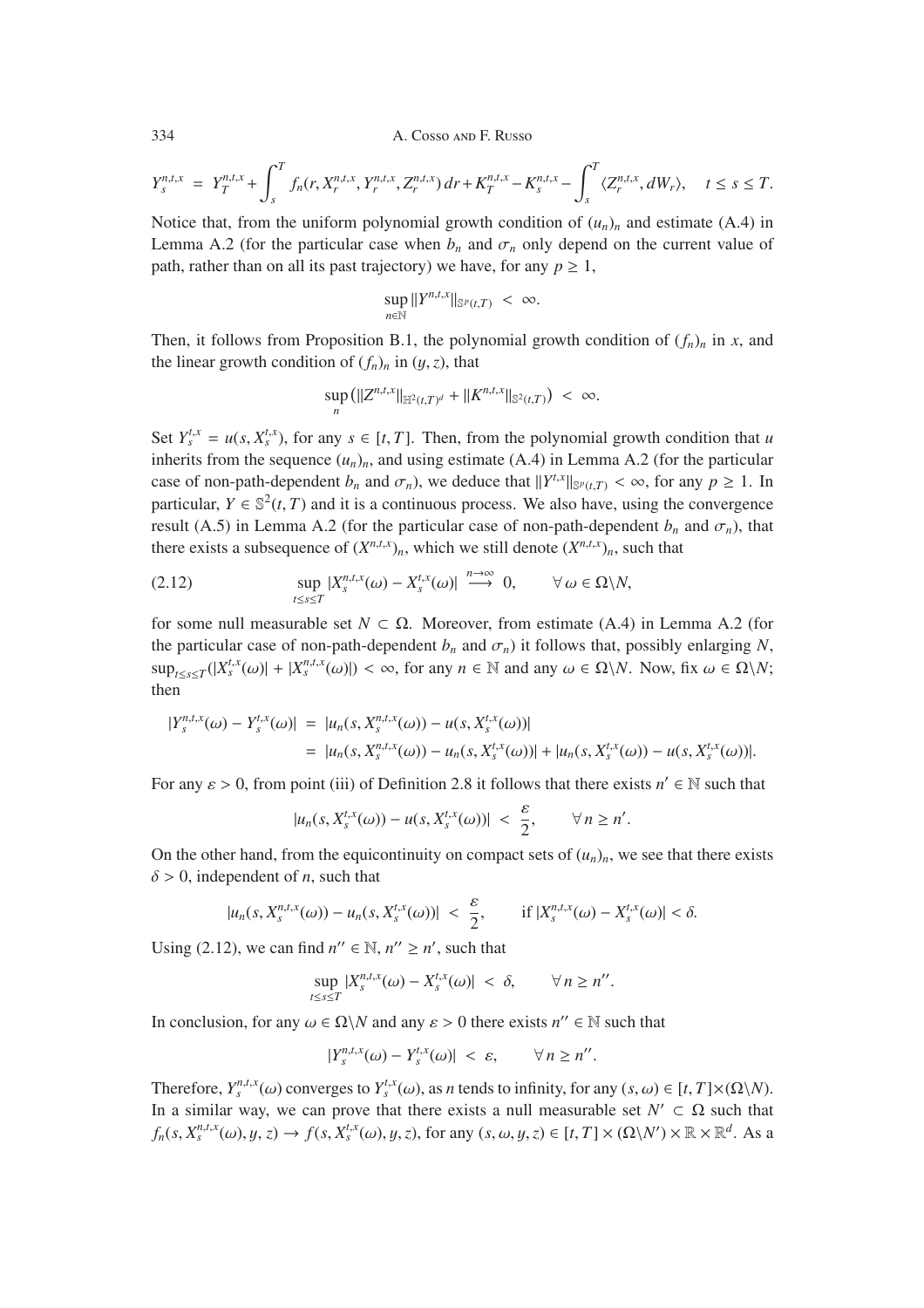consequence, the claim follows from Theorem C.1.

We can finally state a comparison principle for strong-viscosity sub and supersolutions. which follows directly from the comparison theorem for BSDEs, for which we refer for instance to Theorem 1.3 in [35].

**Corollary 2.11** (Comparison principle). Let  $\check{u}$ :  $[0, T] \times \mathbb{R}^d \to \mathbb{R}$  (*resp.*  $\hat{u}$ :  $[0, T] \times \mathbb{R}^d \to$ R) *be a strong-viscosity subsolution* (*resp. strong-viscosity supersolution*) *to equation* (2.1)*. Then*  $\check{u} \leq \hat{u}$  on  $[0, T] \times \mathbb{R}^d$ . In particular, there exists at most one generalized strong-viscosity *solution to equation* (2.1)*.*

REMARK 2.12. (i) Notice that Theorem 2.5 follows from Corollary 2.11, since a strongviscosity solution (Definition 2.3) is in particular a generalized strong-viscosity solution.

(ii) There is no universal result concerning uniqueness for (classical) viscosity solutions. There are only partial results, which impose several assumptions on the coefficients, for instance Theorem 7.4 in [28].

Proof. We know that  $\tilde{u}(T, x) \leq q(x) \leq \hat{u}(T, x)$ , for all  $x \in \mathbb{R}^d$ . Moreover, from Theorem 2.10 we have

$$
\check{u}(t,x) = \check{Y}_t^{t,x}, \qquad \hat{u}(t,x) = \hat{Y}_t^{t,x}, \qquad \text{for all } (t,x) \in [0,T] \times \mathbb{R}^d,
$$

for some  $(\check{Y}_{s}^{t,x},\check{Z}_{s}^{t,x},\check{K}_{s}^{t,x})_{s\in[t,T]}, (\hat{Y}_{s}^{t,x},\hat{Z}_{s}^{t,x},\hat{K}_{s}^{t,x})_{s\in[t,T]} \in \mathbb{S}^{2}(t,T) \times \mathbb{H}^{2}(t,T)^{d} \times \mathbb{A}^{+,2}(t,T)$  satisfy-<br>ing (2.11) and (2.10), respectively. Then, the result follows from a direc ing  $(2.11)$  and  $(2.10)$ , respectively. Then, the result follows from a direct application of the comparison theorem for backward stochastic differential equations, see, e.g., Theorem 1.3 in [35].  $\Box$ 

Now, we present two existence (and uniqueness) results for strong-viscosity solutions to equation (2.1).

**Theorem 2.13.** Let Assumption (A0) hold and suppose that  $b = b(x)$  and  $\sigma = \sigma(x)$  do *not depend on t. Suppose also that the functions f and h are continuous. Then, the function u given by*

(2.13) 
$$
u(t, x) = Y_t^{t, x}, \quad \forall (t, x) \in [0, T] \times \mathbb{R}^d
$$

where  $(Y_s^{t,x}, Z_s^{t,x})_{s \in [t,T]} \in \mathbb{S}^2(t,T) \times \mathbb{H}^2(t,T)^d$  is the unique solution to (2.7), is a strong-<br>viscosity solution to equation (2.1) *viscosity solution to equation* (2.1)*.*

Remark 2.14. Since the seminal paper [34], we know that the function defined in (2.13) is a viscosity solution.

Proof (of Theorem 2.13). Let us fix some notations. Let  $q \in \mathbb{N}\setminus\{0\}$  and consider the function  $\phi_q \in C^\infty(\mathbb{R}^q)$  given by

$$
\phi_q(w) = c \exp\left(\frac{1}{|w|^2 - 1}\right) 1_{\{|w| < 1\}}, \qquad \forall w \in \mathbb{R}^q,
$$

with  $c > 0$  such that  $\int_{\mathbb{R}^q} \phi_q(w) dw = 1$ . Then, we define  $\phi_{q,n}(w) = n^q \phi_q(nw)$ ,  $\forall w \in \mathbb{R}^q, n \in \mathbb{N}$ . Let us now define, for any  $n \in \mathbb{N}$ ,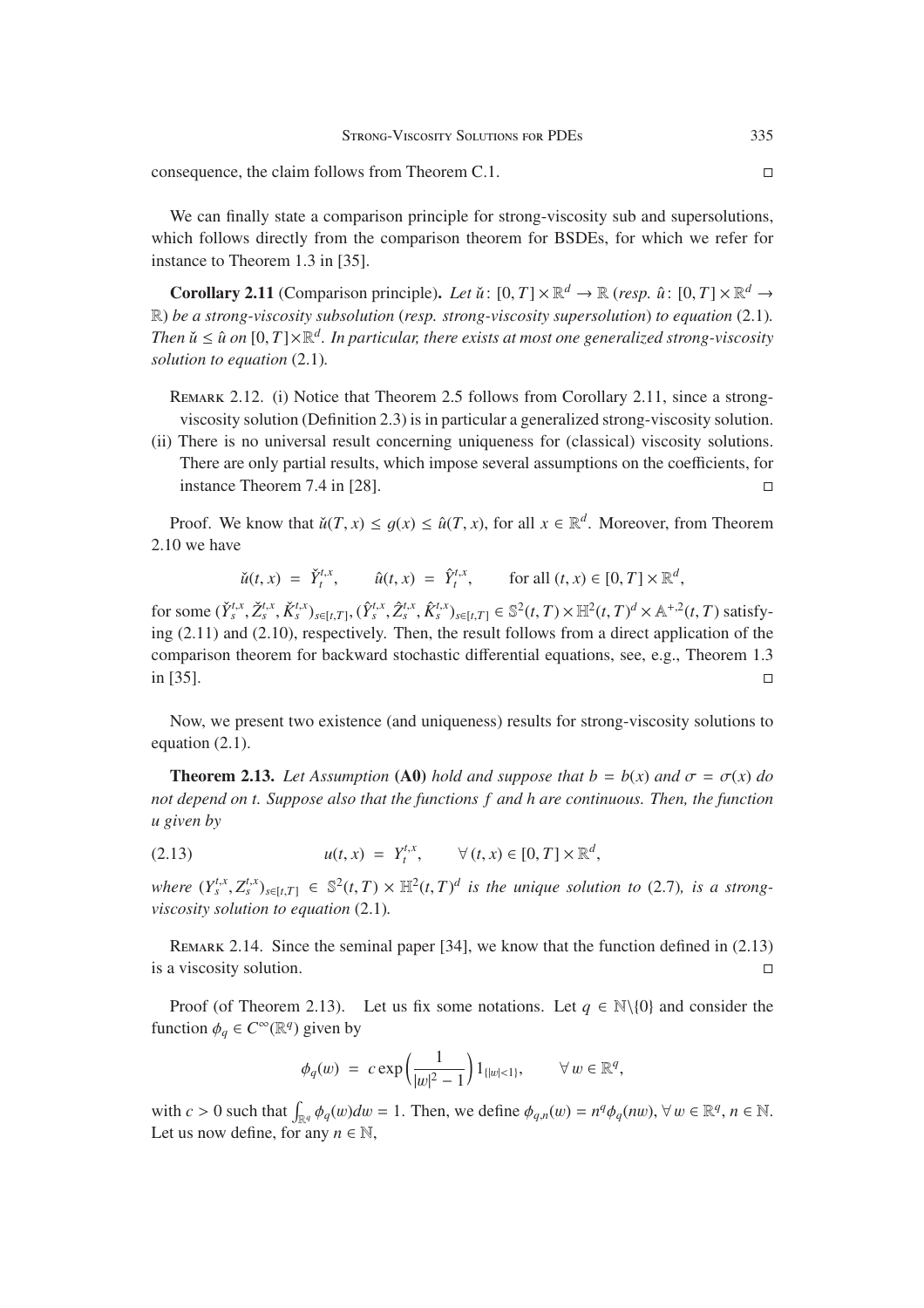$$
b_n(x) = \int_{\mathbb{R}^d} \phi_{d,n}(x') b(x - x') dx', \qquad \sigma_n(x) = \int_{\mathbb{R}^d} \phi_{d,n}(x') \sigma(x - x') dx',
$$
  

$$
f_n(t, x, y, z) = \int_{\mathbb{R}^d \times \mathbb{R} \times \mathbb{R}^d} \phi_{2d+1,n}(x', y', z') f(t, x - x', y - y', z - z') dx' dy' dz',
$$
  

$$
h_n(x) = \int_{\mathbb{R}^d} \phi_{d,n}(x') h(x - x') dx',
$$

for all  $(t, x, y, z) \in [0, T] \times \mathbb{R}^d \times \mathbb{R} \times \mathbb{R}^d$ . Then, we see that the sequence of continuous functions  $(b_n, \sigma_n, f_n, h_n)$ <sub>n</sub> satisfies assumptions (i) and (iii) of Definition 2.3. Moreover, for any  $n \in \mathbb{N}$  we have the following.

- $b_n$  and  $\sigma_n$  are of class  $C^3$  with partial derivatives from order 1 up to order 3 bounded.
- For all  $t \in [0, T]$ ,  $f_n(t, \cdot, \cdot, \cdot) \in C^3(\mathbb{R}^d \times \mathbb{R} \times \mathbb{R}^d)$  and the two properties below.
	- $f_n(t, \cdot, 0, 0)$  belongs to  $C^3$  and its third order partial derivatives satisfy a polynomial growth condition uniformly in *t*.
	- $-D_{\nu} f_n, D_{z} f_n$  are bounded on  $[0, T] \times \mathbb{R}^d \times \mathbb{R} \times \mathbb{R}^d$ , as well as their derivatives of order one and second with respect to *<sup>x</sup>*, y,*z*.
- $h_n \in C^3(\mathbb{R}^d)$  and its third order partial derivatives satisfy a polynomial growth condition.

Therefore, it follows from Theorem 3.2 in [34] that a classical solution to equation (2.6) is given by

(2.14) 
$$
u_n(t, x) = Y_t^{n,t,x}, \quad \forall (t, x) \in [0, T] \times \mathbb{R}^d,
$$

where  $(Y_s^{n,t,x}, Z_s^{n,t,x})_{s \in [t,T]} \in \mathbb{S}^2(t,T) \times \mathbb{H}^2(t,T)^d$  is the unique solution to the backward stochastic differential equation: P-a.s.,

$$
Y_s^{n,t,x} = h_n(X_T^{n,t,x}) + \int_s^T f_n(r, X_r^{n,t,x}, Y_r^{n,t,x}, Z_r^{n,t,x}) dr - \int_s^T Z_r^{n,t,x} dW_r, \qquad t \le s \le T,
$$

with

$$
X_{s}^{n,t,x} = x + \int_{t}^{s} b_{n}(r, X_{r}^{n,t,x}) dr + \int_{t}^{s} \sigma_{n}(r, X_{r}^{n,t,x}) dW_{r}, \qquad t \leq s \leq T.
$$

From  $(2.14)$ , Proposition B.1, and estimate  $(A.4)$ , we see that  $u_n$  satisfies a polynomial growth condition uniform in *n*. It remains to prove that the sequence  $(u_n)_n$  converges pointwise to *u* as  $n \to \infty$ , and that the functions  $u_n(t, \cdot)$ ,  $n \in \mathbb{N}$ , are equicontinuous on compact sets, uniformly with respect to  $t \in [0, T]$ . Concerning this latter property, fix  $t \in [0, T]$ , a compact subset  $K \subset \mathbb{R}^d$ , and  $\varepsilon > 0$ . We have to prove that there exists  $\delta = \delta(\varepsilon, K)$  such that

(2.15) 
$$
|u_n(t, x) - u_n(t, x')| \le \varepsilon
$$
, if  $|x - x'| \le \delta$ ,  $x, x' \in K$ .

To this end, we begin noting that from estimate (B.3) we have that there exists a constant *C*, independent of *n*, such that

$$
|u_n(t,x) - u_n(t,x')|^2 \leq C \mathbb{E}[\left|h_n(X_T^{n,t,x}) - h_n(X_T^{n,t,x'})\right|^2]
$$
  
+ 
$$
C \int_t^T \mathbb{E}[\left|f_n(s,X_s^{n,t,x},Y_s^{n,t,x},Z_s^{n,t,x}) - f_n(s,X_s^{n,t,x},Y_s^{n,t,x},Z_s^{n,t,x})\right|^2] ds,
$$

for all  $t \in [0, T]$  and  $x, x' \in \mathbb{R}^d$ . In order to prove (2.15), we also recall the following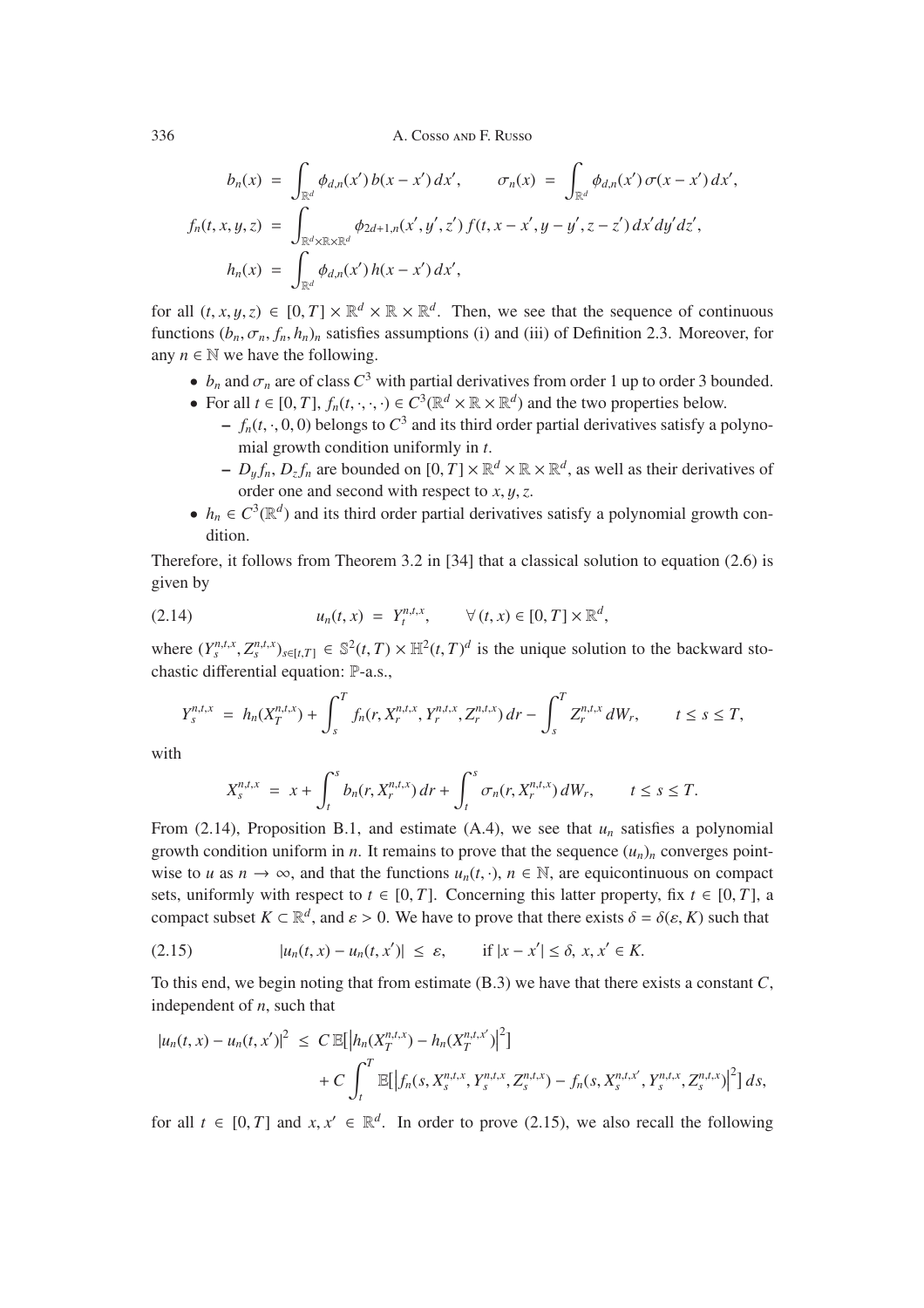standard estimate: for any  $p \ge 2$  there exists a positive constant  $C_p$ , independent of *n*, such that

$$
\mathbb{E}\big[\big|X_s^{n,t,x}-X_s^{n,t,x'}\big|^p\big] \leq C_p|x-x'|^p,
$$

for all *t* ∈ [0, *T*], *s* ∈ [*t*, *T*], *x*, *x*' ∈  $\mathbb{R}^d$ , *n* ∈  $\mathbb{N}$ . Now, choose *p* > *d*, *R* > 0, and  $\alpha$  ∈ [0, *p* − *d*[. Then, it follows from Garsia-Rodemich-Rumsey lemma (see, in particular, formula (3a.2) in [1]) that, for all *t* ∈ [0, *T*], *s* ∈ [*t*, *T*], *x*, *x'* ∈  $\mathbb{R}^d$ , *n* ∈  $\mathbb{N}$ ,

$$
|X_s^{n,t,x}-X_s^{n,t,x'}|\leq (\Gamma_s^{n,t})^{1/p}|x-x'|^{\alpha/p},
$$

for some process  $\Gamma^{n,t} = (\Gamma_s^{n,t})_{s \in [t,T]}$  given by

$$
\Gamma_s^{n,t} \ = \ C_d \, 8^p \, 2^{\alpha} \bigg( 1 + \frac{2d}{\alpha} \bigg) \int_{\{(y,y') \in \mathbb{R}^{2d} \colon |y|, |y'| \le R \}} \frac{|X_s^{n,t,y} - X_s^{n,t,y'}|}{|y - y'|^{\alpha + 2d}} \, dy dy'
$$

and

$$
\mathbb{E}[\Gamma_s^{n,t}] \leq C_d C_p \frac{1}{(p-d)-\alpha} R^{p-\alpha},
$$

where  $C_d$  is a universal constant depending only on  $d$ .

Now, let us prove that

$$
(2.18) \t\t \mathbb{E}[|h_n(X_T^{n,t,x}) - h_n(X_T^{n,t,x'})|^2] \leq \varepsilon, \t\t \text{if } |x - x'| \leq \delta, x, x' \in K.
$$

Let  $x, x' \in K$  and let *m* be a strictly positive integer to be chosen later. Then, consider the event (we omit the dependence on *<sup>t</sup>*, *<sup>x</sup>*)

$$
\Omega_{n,m} = \{ \omega \in \Omega \colon \Gamma_T^{n,t}(\omega) \leq m, |X_T^{n,t,x}(\omega)| \leq m \}.
$$

From (2.16) we see that, on  $\Omega_{n,m}$ ,  $X_T^{n,t,x'}$  is also uniformly bounded by a constant independent of *n*, *t*, *x*, *x'*, since *x*, *x'* ∈ *K*. In particular, from the equicontinuity on compact sets of the sequence  $(h_1)$  if follows that there exists a continuity modulus  $\rho$  (depending on *K* by sequence  $(h_n)_n$ , it follows that there exists a continuity modulus  $\rho$  (depending on *K*, but independent of *n*) such that

$$
\mathbb{E}[h_n(X_T^{n,t,x}) - h_n(X_T^{n,t,x'})]^2] \leq \mathbb{E}[\rho^2(|X_T^{n,t,x} - X_T^{n,t,x'}|)1_{\Omega_{n,m}}] + \mathbb{E}[|h_n(X_T^{n,t,x}) - h_n(X_T^{n,t,x'})|^21_{\Omega_{n,m}^c}].
$$

By (2.16) and Cauchy-Schwarz inequality

$$
\mathbb{E}[\left|h_n(X_T^{n,t,x}) - h_n(X_T^{n,t,x'})\right|^2] \leq \rho^2(m^{1/p}|x - x'|^{\alpha/p}) + \sqrt{\mathbb{E}[\left|h_n(X_T^{n,t,x}) - h_n(X_T^{n,t,x'})\right|^4]} \sqrt{\mathbb{P}(\Gamma_T^{n,t} > m) + \mathbb{P}(X_T^{n,t,x} > m)}.
$$

From the standard inequalities  $|a - b|$  $4 \leq 8(a^4 + b^4), \forall a, b \in \mathbb{R}, \text{ and } \sqrt{c + d} \leq \sqrt{c} + \sqrt{d},$  $∀ c, d ≥ 0$ , we see that

$$
\sqrt{\mathbb{E}[\left|h_n(X_T^{n,t,x})-h_n(X_T^{n,t,x'})\right|^4]} \leq \sqrt{8\mathbb{E}[\left|h_n(X_T^{n,t,x})\right|^4]} + \sqrt{8\mathbb{E}[\left|h_n(X_T^{n,t,x'})\right|^4]}.
$$

Now, using this estimate, the polynomial growth condition of  $h_n$  (uniform in *n*), estimate (A.4), estimate (2.17), and Chebyshev's inequality, we obtain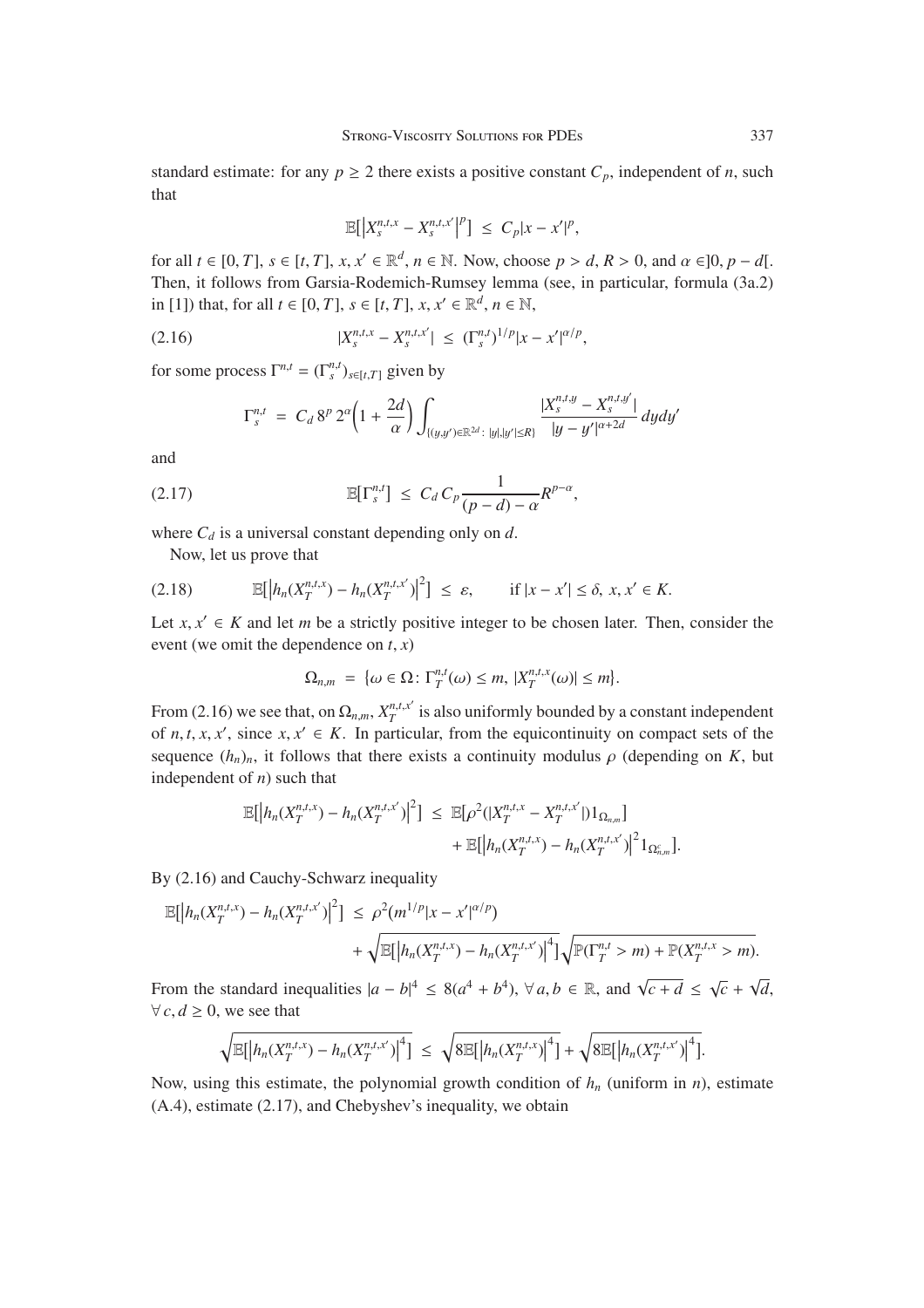$$
\sqrt{\mathbb{E}\left[\left|h_n(X_T^{n,t,x}) - h_n(X_T^{n,t,x'})\right|^4\right]} \leq C_K,
$$
  

$$
\mathbb{P}(\Gamma_T^{n,t} > m) \leq \frac{\mathbb{E}[\Gamma_T^{n,t}]}{m} \leq \frac{C_K}{m},
$$
  

$$
\mathbb{P}(X_T^{n,t,n} > m) \leq \frac{\mathbb{E}[\left|X_T^{n,t,x}\right|]}{m} \leq \frac{C_K}{m},
$$

for some positive constant  $C_K$ , possibly depending on  $K$  (in particular, on  $x$  and  $x'$ ), but independent of *n*, *t*. Therefore, we see that we can find  $m = m(\varepsilon, K)$  large enough such that

$$
\mathbb{E}\big[\big|h_n(X_T^{n,t,x}) - h_n(X_T^{n,t,x'})\big|^2\big] \leq \rho^2(m^{1/p}|x-x'|^{\alpha/p}) + \frac{\varepsilon}{2}
$$

Then, there exists  $\delta = \delta(\varepsilon, K) > 0$  such that (2.18) holds. In a similar way we can prove that, possibly taking a smaller  $\delta = \delta(\varepsilon, K) > 0$ , we have

$$
(2.19) \quad \mathbb{E}\big[\big|f_n(s,X_s^{n,t,x},Y_s^{n,t,x},Z_s^{n,t,x})-f_n(s,X_s^{n,t,x'},Y_s^{n,t,x},Z_s^{n,t,x})\big|^2\big] \leq \varepsilon,
$$

if  $|x - x'| \le \delta$ , *x*, *x*' ∈ *K*,  $\forall s \in [t, T]$ . By (2.18) and (2.19) we deduce the validity of (2.15).<br>Finally let us prove the pointwise convergence of the sequence (*u*) to *u*. Using agai

Finally, let us prove the pointwise convergence of the sequence  $(u_n)_n$  to  $u$ . Using again estimate (B.3), we find

$$
(2.20) \quad |u_n(t,x) - u(t,x)|^2 \leq C \mathbb{E}[\left|h_n(X_T^{n,t,x}) - h(X_T^{t,x})\right|^2]
$$

$$
+ C \int_t^T \mathbb{E}[\left|f_n(s, X_s^{n,t,x}, Y_s^{t,x}, Z_s^{t,x}) - f(s, X_s^{t,x}, Y_s^{t,x}, Z_s^{t,x})\right|^2] ds,
$$

 $\forall$  (*t*, *x*)  $\in$  [0, *T*]  $\times \mathbb{R}^d$ , *n*  $\in$  N, for some constant *C*, independent of *n* and depending only on the (uniform in *n*) Lipschitz constant of  $f_n$  with respect to  $(y, z)$ . By the uniform convergence on compact sets of  $(h_n(\cdot), f_n(t, \cdot, y, z))_n$  to  $(h(\cdot), f(t, \cdot, y, z))$ , we have, P-a.s.,

$$
(2.21) \t\t\t\t h_n(X_T^{n,t,x}) \stackrel{n \to \infty}{\longrightarrow} h(X_T^{t,x}),
$$

(2.22) 
$$
f_n(s, X_s^{n,t,x}, Y_s^{t,x}, Z_s^{t,x}) \stackrel{n \to \infty}{\longrightarrow} f(s, X_s^{t,x}, Y_s^{t,x}, Z_s^{t,x}),
$$

for all  $s \in [t, T]$ . By Assumption (A0) and the polynomial growth condition of  $h_n$ ,  $f_n$ ,  $u_n$  (uniform in *n*), estimates (A.2) and (A.4), Proposition B.1, we can prove the uniform integrability of the sequences  $(|h_n(X_T^{n,t,x}) - h(X_T^{t,x})|^2)_n$  and  $(|f_n(s, X_s^{n,t,x}, Y_s^{t,x}, Z_s^{t,x}) - f(s, X_s^{t,x}, Y_s^{t,x}, Z_s^{t,x})|^2)_n$ ,  $\forall s \in [t, T]$ . This, together with (2.21)-(2.22), implies that

$$
\mathbb{E}\big[\Big|h_n(X_T^{n,t,x}) - h(X_T^{t,x})\Big|^2\big] \stackrel{n\to\infty}{\longrightarrow} 0,
$$
  

$$
\mathbb{E}\big[\Big|f_n(s,X_s^{n,t,x},Y_s^{t,x},Z_s^{t,x}) - f(s,X_s^{t,x},Y_s^{t,x},Z_s^{t,x})\Big|^2\big] \stackrel{n\to\infty}{\longrightarrow} 0,
$$

for all  $s \in [t, T]$ . From the second convergence, the polynomial growth condition of f and  $f_n$  (uniform in *n*), estimates (A.2) and (A.4), it follows that

$$
\lim_{n\to\infty}\int_t^T\mathbb{E}\big[\big|f_n(s,X_s^{n,t,x},Y_s^{t,x},Z_s^{t,x})-f(s,X_s^{t,x},Y_s^{t,x},Z_s^{t,x})\big|^2\big]ds\;=\;0.
$$

In conclusion, we can pass to the limit in (2.20) as  $n \to \infty$ , and we obtain the pointwise convergence of  $(u_n)_n$  to *u*.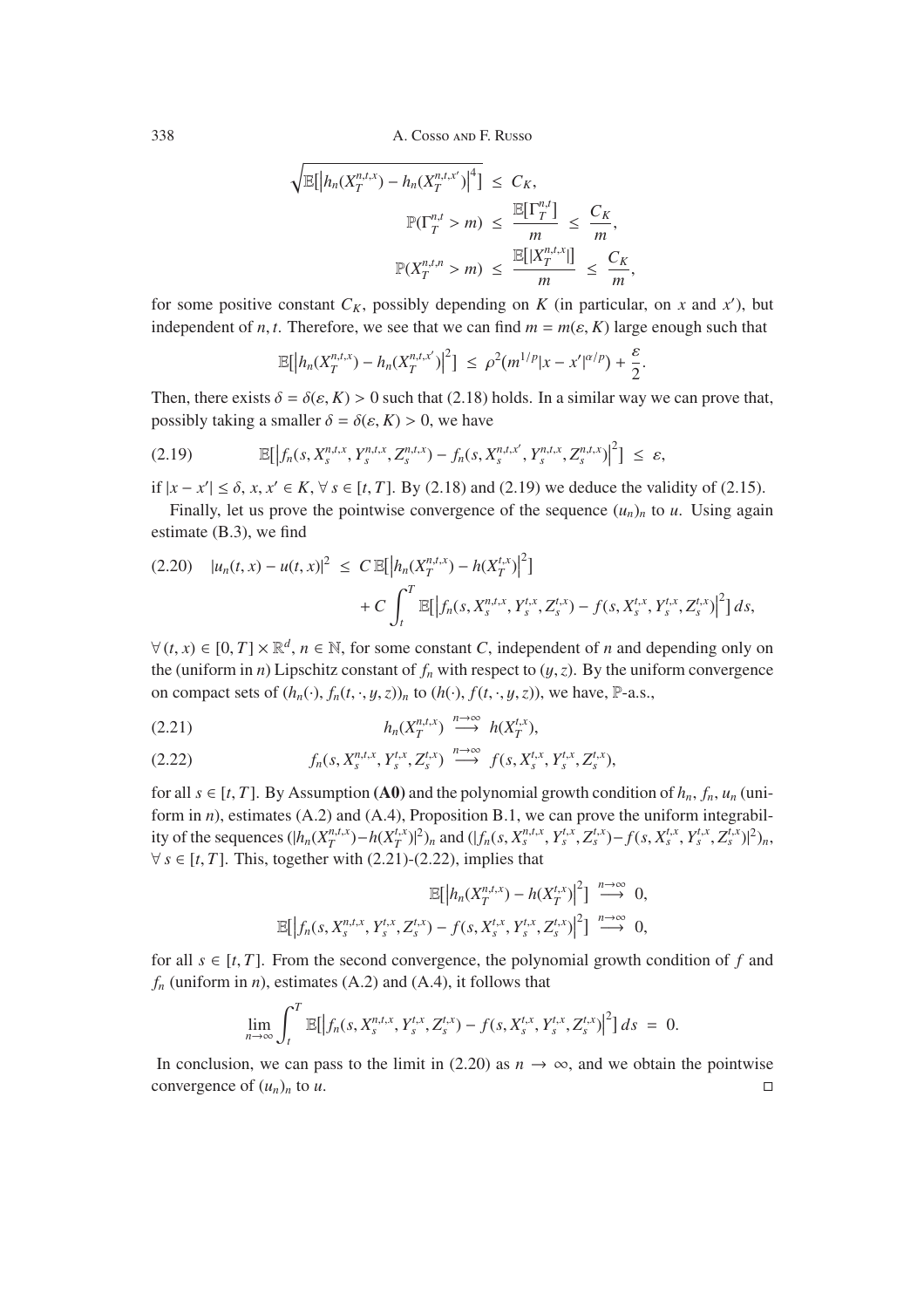Remark 2.15. Notice that Theorem 2.13 gives an existence result for strong-viscosity solutions (see Definition 2.3) to equation (2.1), which implies an existence result for generalized strong-viscosity solutions (see Definition 2.8). In Section 3 we will consider only Definition 2.3 and extend it to the path-dependent case.

We conclude this section providing another existence result for strong-viscosity solutions to equation (2.1) under a different set of assumptions with respect to Theorem 2.13. In particular,  $f = f(t, x)$  does not depend on  $(y, z)$ , while *b* and  $\sigma$  can depend on *t*.

**Theorem 2.16.** Let Assumption (A0) hold and suppose that  $f = f(t, x)$  does not depend *on* (y,*z*)*. Suppose also that the functions f and h are continuous. Then, the function u given by*

$$
u(t,x) = Y_t^{t,x}, \qquad \forall (t,x) \in [0,T] \times \mathbb{R}^d,
$$

where  $(Y_s^{t,x}, Z_s^{t,x})_{s \in [t,T]} \in \mathbb{S}^2(t,T) \times \mathbb{H}^2(t,T)^d$  is the unique solution to (2.7), is a strong-<br>viscosity solution to equation (2.1) *viscosity solution to equation* (2.1)*.*

Proof. The proof can be done proceeding as in the proof of Theorem 2.13, by smoothing the coefficients, but using Theorem 6.1, Chapter 5, in [23] instead of Theorem 3.2 in [34].  $\Box$ 

#### 3. Strong-viscosity solutions in the path-dependent case

One of the goals of the present section is to show that the notion of strong-viscosity solution is very flexible and easy to extend, with respect to the standard notion of viscosity solution, to more general settings than the Markovian one. In particular, we focus on semilinear parabolic path-dependent PDEs.

**3.1. Semilinear parabolic path-dependent PDEs.** Let us denote by  $C([-T, 0])$  the Banach space of all continuous paths  $\eta: [-T, 0] \to \mathbb{R}$  endowed with the supremum norm  $\|\eta\| = \sup_{t \in [-T,0]} |\eta(t)|$ . Let us consider the following semilinear parabolic path-dependent PDE (for simplicity of notation, we consider the unidimensional case, with  $\eta$  taking values in  $\mathbb{R}$ :

(3.1) 
$$
\begin{cases} \partial_t \mathcal{U} + D^H \mathcal{U} + b(t, \eta) D^V \mathcal{U} + \frac{1}{2} \sigma(t, \eta)^2 D^{VV} \mathcal{U} \\ + F(t, \eta, \mathcal{U}, \sigma(t, \eta) D^V \mathcal{U}) = 0, \qquad \forall (t, \eta) \in [0, T[ \times C([-T, 0]), \\ \mathcal{U}(T, \eta) = H(\eta), \qquad \forall \eta \in C([-T, 0]), \end{cases}
$$

where  $D^H U$ ,  $D^V U$ ,  $D^{VV} U$  are the functional derivatives introduced in [9], whose definition is recalled below. Concerning the coefficients *b*:  $[0, T] \times C([-T, 0]) \rightarrow \mathbb{R}, \sigma$ :  $[0, T] \times$  $C([-T, 0]) \to \mathbb{R}$ ,  $F : [0, T] \times C([-T, 0]) \times \mathbb{R} \times \mathbb{R} \to \mathbb{R}$ , and  $H : C([-T, 0]) \to \mathbb{R}$  of equation (3.1), we shall impose the following assumptions.

(A1) *<sup>b</sup>*, σ, *<sup>F</sup>*, *<sup>H</sup>* are Borel measurable functions satisfying, for some positive constants *<sup>C</sup>* and *m*,

$$
|b(t, \eta) - b(t, \eta')| + |\sigma(t, \eta) - \sigma(t, \eta')| \le C ||\eta - \eta'||,
$$
  

$$
|F(t, \eta, y, z) - F(t, \eta, y', z')| \le C(|y - y'| + |z - z'|),
$$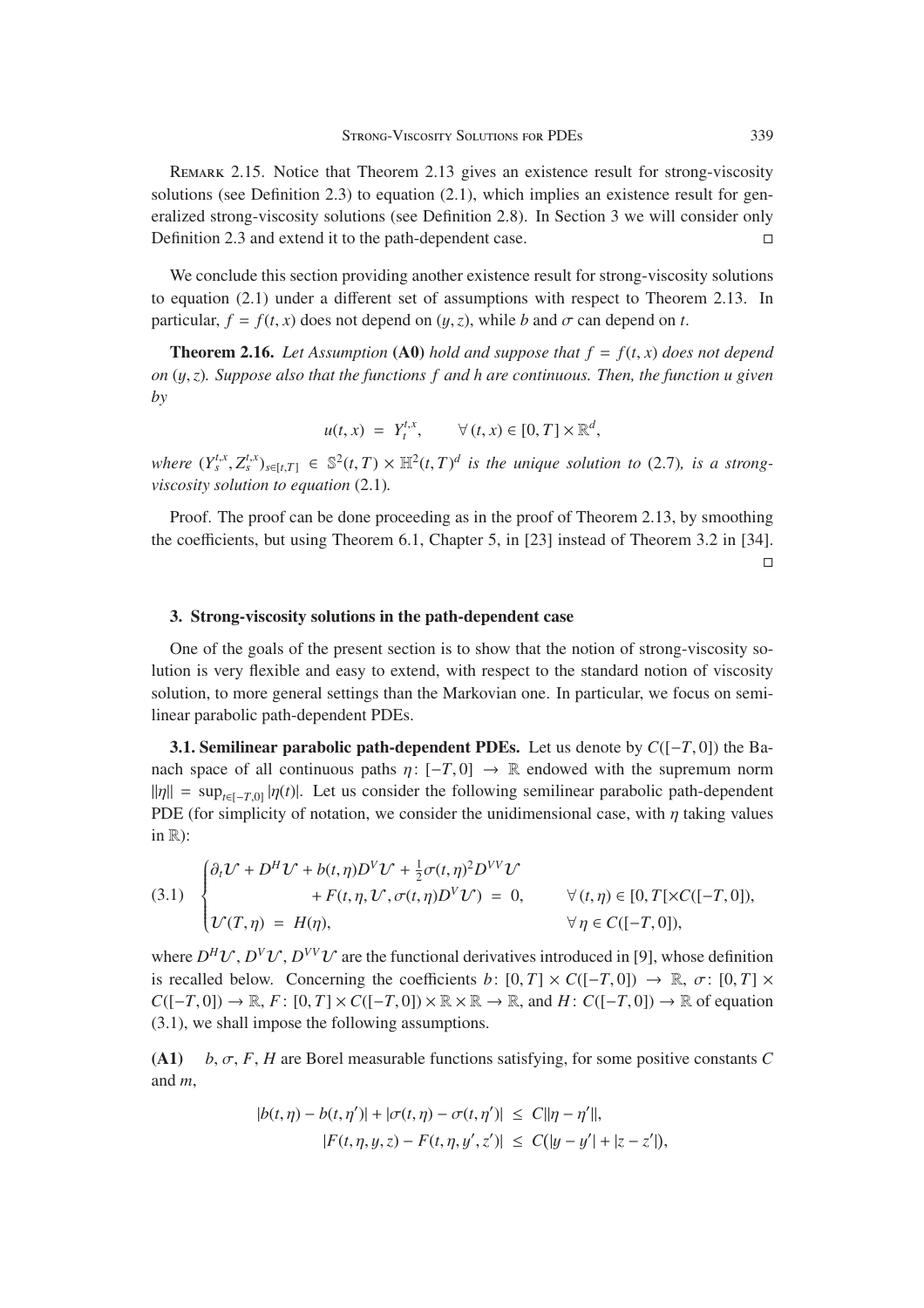$$
|b(t,0)| + |\sigma(t,0)| \leq C,
$$
  

$$
|F(t,\eta,0,0)| + |H(\eta)| \leq C(1 + ||\eta||^{m}),
$$

for all  $t \in [0, T]$ ,  $\eta, \eta' \in C([-T, 0])$ ,  $y, y', z, z' \in \mathbb{R}$ .

3.2. Recall on functional Itô calculus. In the present subsection we recall the results of functional Itô calculus needed later, without pausing on the technicalities and focusing on the intuition. For all technical details and rigorous definitions, we refer to [9].

We begin introducing the *functional derivatives*. To this end, it is useful to think of  $U = U(t, \eta)$  as  $U = U(t, \eta(\cdot)1_{[-T,0]} + \eta(0)1_{[0]}),$  in order to emphasize the past  $\eta(\cdot)1_{[-T,0]}$ and present  $\eta(0)$  of the path  $\eta$ . Then, we can give, at least formally, the following definitions, see Definition 2.23 in [9].

• *Horizontal derivative.* We look at the sensibility of  $\mathcal V$  with respect to a constant extension of the past  $\eta(\cdot)1_{[-T,0]}$ , keeping fixed the present value at  $\eta(0)$ :

$$
D^H \mathcal{U}(t,\eta) := \lim_{\varepsilon \to 0^+} \frac{\mathcal{U}(t,\eta(\cdot) 1_{[-T,0[} + \eta(0) 1_{\{0\}}) - \mathcal{U}(t,\eta(\cdot-\varepsilon) 1_{[-T,0[} + \eta(0) 1_{\{0\}}))}{\varepsilon}.
$$

• *First vertical derivative*. We look at the first variation with respect to the present, with the past fixed:

$$
D^{V}\mathcal{U}(t,\eta) := \lim_{\varepsilon\to 0}\frac{\mathcal{U}(t,\eta(\cdot)1_{[-T,0[}+(\eta(0)+\varepsilon)1_{\{0\}})-\mathcal{U}(t,\eta(\cdot)1_{[-T,0[}+\eta(0)1_{\{0\}})})}{\varepsilon}
$$

• *Second vertical derivative.* We look at the second variation with respect to the present, with the past fixed:

$$
D^{VV}V(t,\eta) := \lim_{\varepsilon\to 0}\frac{D^{V}V(t,\eta(\cdot)1_{[-T,0[}+(\eta(0)+\varepsilon)1_{\{0\}})-D^{V}V(t,\eta(\cdot)1_{[-T,0[}+\eta(0)1_{\{0\}})}{\varepsilon}.
$$

Given  $I = [0, T]$  or  $I = [0, T]$ , we say that  $U: I \times C([-T, 0]) \to \mathbb{R}$  is of class  $C^{1,2}((I \times T) \times C)$ past)×present)) if, roughly speaking,  $\partial_t V$ ,  $D^H V$ ,  $D^V V$ , and  $D^{VV} V$  exist and are continuous together with  $U$ , for a rigorous definition we refer to [9], Definition 2.28.

We can finally state the *functional Itô formula*. Firstly, we fix some notation. As in Section 2, we consider a complete probability space  $(\Omega, \mathcal{F}, \mathbb{P})$ . Given a real-valued continuous process  $X = (X_t)_{t \in [0,T]}$  on  $(\Omega, \mathcal{F}, \mathbb{P})$ , we extend it to all  $t \in \mathbb{R}$  in a canonical way as follows:  $X_t := X_0, t < 0$ , and  $X_t := X_T, t > T$ ; then, we associate to *X* the so-called *window process*  $X = (X_t)_{t \in \mathbb{R}}$ , which is a  $C([-T, 0])$ -valued process given by

$$
\mathbb{X}_t := \{X_{t+s}, \ s \in [-T,0]\}, \qquad t \in \mathbb{R}.
$$

**Theorem 3.1.** *Let*  $U: [0, T] \times C([-T, 0]) \rightarrow \mathbb{R}$  *be of class*  $C^{1,2}(([0, T] \times \text{past}) \times \text{present})$ and  $X = (X_t)_{t \in [0, T]}$  *be a real continuous finite quadratic variation process. Then, the following functional Itô formula holds,* P*-a.s.,*

$$
\mathcal{U}(t, \mathbb{X}_t) = \mathcal{U}(0, \mathbb{X}_0) + \int_0^t (\partial_t \mathcal{U}(s, \mathbb{X}_s) + D^H \mathcal{U}(s, \mathbb{X}_s)) ds + \int_0^t D^V \mathcal{U}(s, \mathbb{X}_s) d^T X_s
$$
  
+ 
$$
\frac{1}{2} \int_0^t D^{VV} \mathcal{U}(s, \mathbb{X}_s) d[X]_s,
$$

*for all*  $0 \le t \le T$ *.*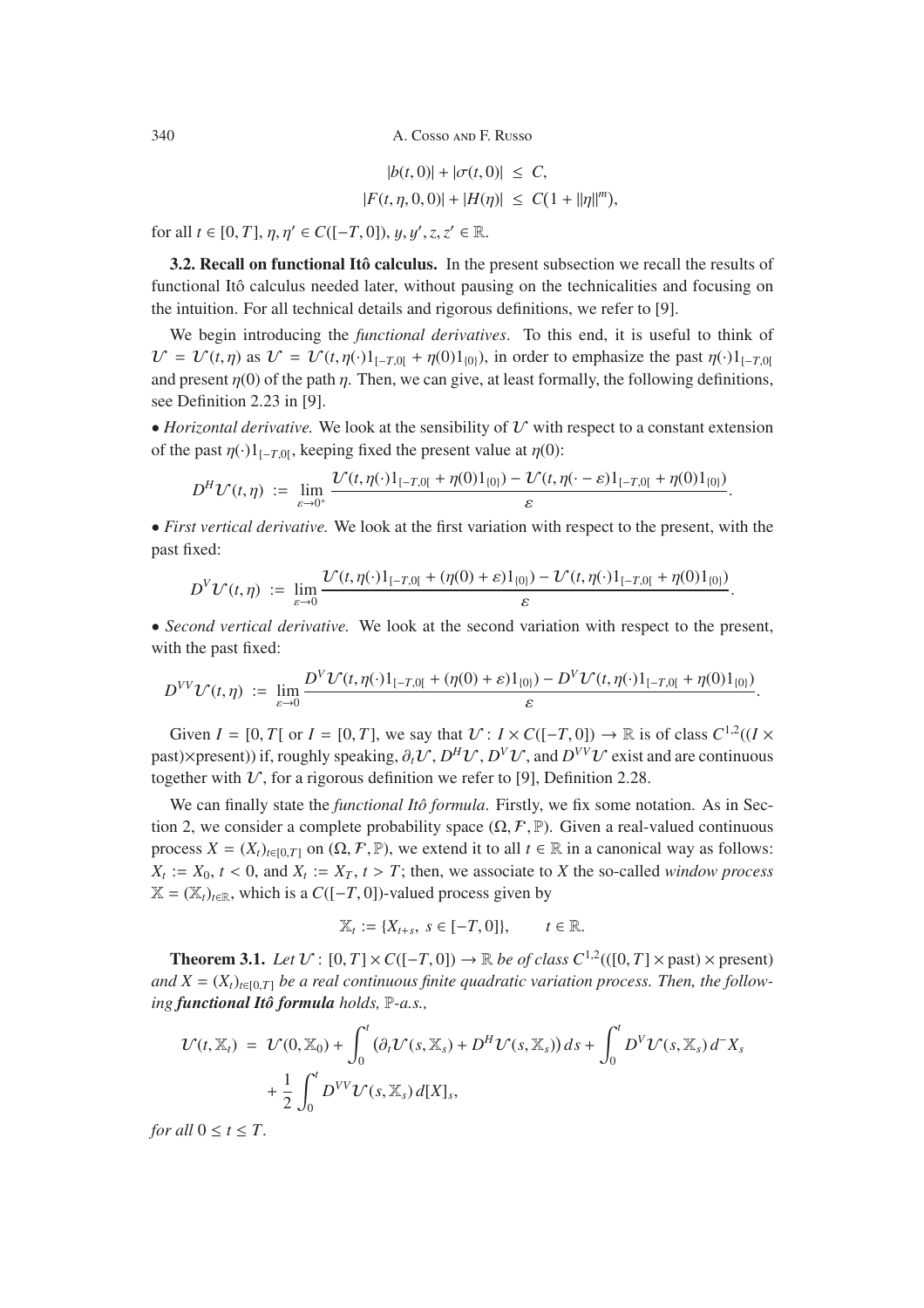REMARK 3.2. (i) The term  $\int_0^t D^V \mathcal{U}(s, \mathbb{X}_s) d^X \mathcal{X}_s$  denotes the *forward integral* of  $D^V \mathcal{U}(\cdot, \mathbb{X}_s)$ <br>the respect to  $X$  defined by *regularization* (eee e.g. [30–40–421), which coincides with the with respect to *X* defined by *regularization* (see, e.g., [39, 40, 42]), which coincides with the classical stochastic integral whenever *X* is a semimartingale.

(ii) In the non-path-dependent case  $\mathcal{U}(t, \eta) = F(t, \eta(0))$ , for any  $(t, \eta) \in [0, T] \times C([-T, 0])$ , with  $F \in C^{1,2}([0, T] \times \mathbb{R})$ , we retrieve the finite-dimensional Itô formula, see Theorem 2.1 of [41]. of  $[41]$ .

3.3. Recall on strict solutions. We recall the concept of strict solution to equation (3.1) from Section 3 in [9].

**Definition 3.3.** *A map*  $U: [0, T] \times C([-T, 0]) \rightarrow \mathbb{R}$  *in*  $C^{1,2}((0, T[\times \text{past}) \times \text{present}) \cap$  $C([0, T] \times C([-T, 0]))$ *, satisfying equation* (3.1)*, is called a strict solution to equation* (3.1)*.* 

We present now a probabilistic representation result, for which we adopt the same notations as in Section 2.1, with dimension  $d = 1$ . First, we recall some preliminary results. More precisely, for any  $(t, \eta) \in [0, T] \times C([-T, 0])$ , we consider the *path-dependent SDE* 

(3.2) 
$$
\begin{cases} dX_s = b(s, X_s) dt + \sigma(s, X_s) dW_s, & s \in [t, T], \\ X_s = \eta(s - t), & s \in [-T + t, t]. \end{cases}
$$

**Proposition 3.4.** *Under Assumption* (A1)*, for any*  $(t, \eta) \in [0, T] \times C([-T, 0])$  *there exists a* unique (*up to indistinguishability*)  $\mathbb{F}$ -*adapted continuous process*  $X^{t,\eta} = (X^{t,\eta}_s)_{s \in [-T+t,T]}$ *strong solution to equation* (3.2)*. Moreover, for any*  $p \ge 1$  *there exists a positive constant*  $C_p$  *such that* 

(3.3) 
$$
\mathbb{E}\Big[\sup_{s\in[-T+t,T]} |X_s^{t,\eta}|^p\Big] \leq C_p(1+||\eta||^p)
$$

Proof. See Lemma A.1.

**Theorem 3.5.** Suppose that Assumption (A1) holds. Let  $\mathcal{U}: [0, T] \times C([-T, 0]) \to \mathbb{R}$  be *a strict solution to equation* (3.1) *satisfying the polynomial growth condition*

(3.4) 
$$
|\mathcal{U}(t,\eta)| \leq C'(1+||\eta||^{m'}), \qquad \forall (t,\eta) \in [0,T] \times C([-T,0]),
$$

*for some positive constants C and m . Then, the following Feynman-Kac formula holds*

$$
\mathcal{U}(t,\eta) = Y_t^{t,\eta}, \qquad \forall (t,\eta) \in [0,T] \times C([-T,0]),
$$

where  $(Y_s^{t,\eta}, Z_s^{t,\eta})_{s \in [t,T]} = (\mathcal{U}(s, \mathbb{X}_s^{t,\eta}), \sigma(s, \mathbb{X}_s^{t,\eta})D^V\mathcal{U}(s, \mathbb{X}_s^{t,\eta})1_{[t,T]}(s))_{s \in [t,T]} \in \mathbb{S}^2(t,T) \times \mathbb{Z}^2(t,T)$  is the unique solution to the hackward stochastic differential equation:  $\mathbb{P}_{\mathcal{A}} s$  $\mathbb{H}^2(t,T)$  *is the unique solution to the backward stochastic differential equation:*  $\mathbb{P}\text{-}a.s.,$ 

$$
Y_s^{t,\eta} = H(\mathbb{X}_T^{t,\eta}) + \int_s^T F(r, \mathbb{X}_r^{t,\eta}, Y_r^{t,\eta}, Z_r^{t,\eta}) dr - \int_s^T Z_r^{t,\eta} dW_r, \qquad t \leq s \leq T.
$$

*In particular, there exists at most one strict solution to equation* (3.1) *satisfying a polynomial growth condition as in* (3.4)*.*

Proof. See Theorem 3.4 in [9].

We state the following existence result.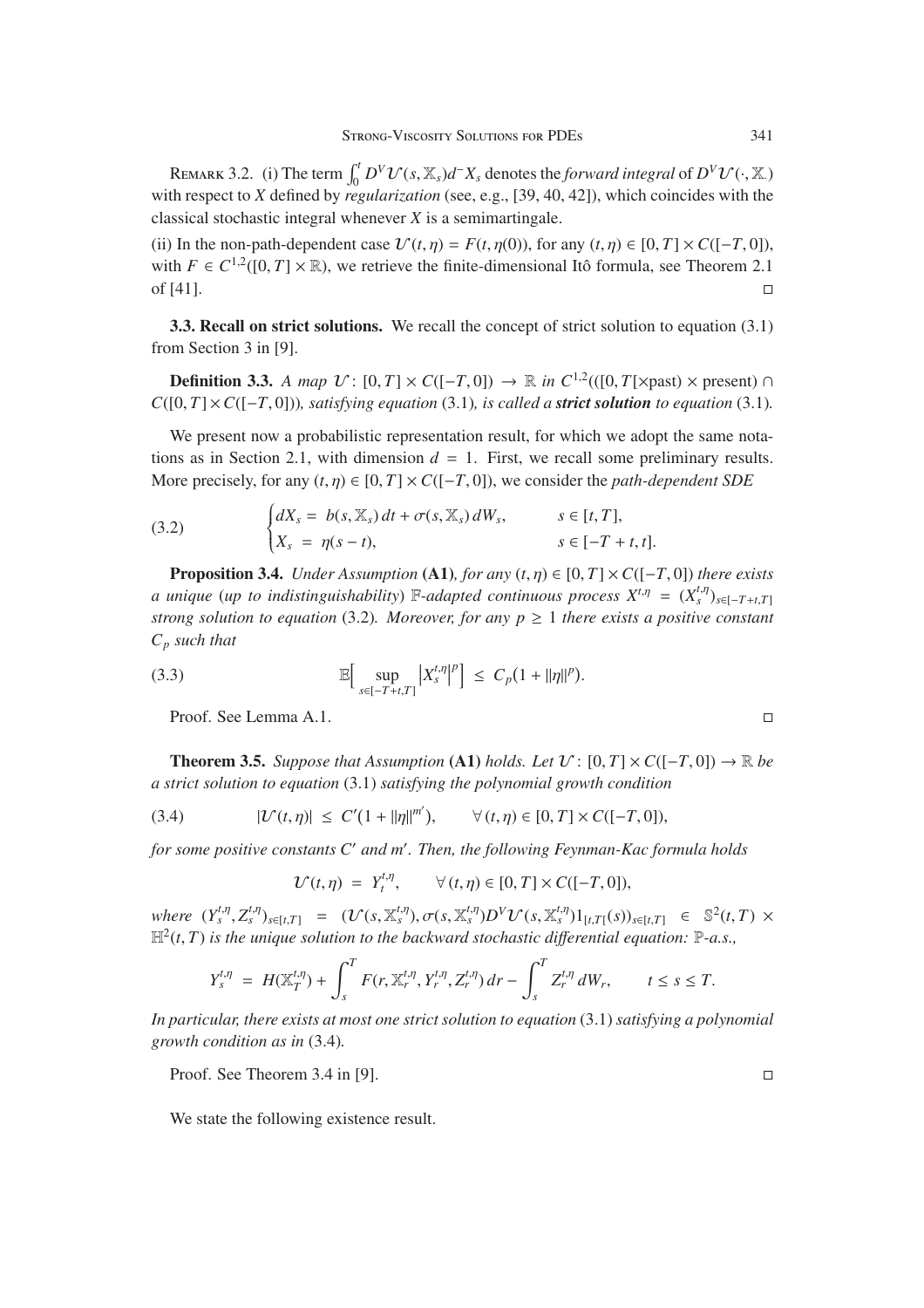**Theorem 3.6.** *Suppose that there exists*  $N \in \mathbb{N} \setminus \{0\}$  *such that, for all*  $(t, \eta, y, z) \in [0, T] \times$  $C([-T, 0]) \times \mathbb{R} \times \mathbb{R}$ 

$$
b(t,\eta) = \bar{b} \Big( \int_{[-t,0]} \varphi_1(x+t) d^-\eta(x), \dots, \int_{[-t,0]} \varphi_N(x+t) d^-\eta(x) \Big),
$$
  

$$
\sigma(t,\eta) = \bar{\sigma} \Big( \int_{[-t,0]} \varphi_1(x+t) d^-\eta(x), \dots, \int_{[-t,0]} \varphi_N(x+t) d^-\eta(x) \Big),
$$
  

$$
F(t,\eta,y,z) = \bar{F} \Big( t, \int_{[-t,0]} \varphi_1(x+t) d^-\eta(x), \dots, \int_{[-t,0]} \varphi_N(x+t) d^-\eta(x), y, z \Big),
$$
  

$$
H(\eta) = \bar{H} \Big( \int_{[-T,0]} \varphi_1(x+T) d^-\eta(x), \dots, \int_{[-T,0]} \varphi_N(x+T) d^-\eta(x) \Big),
$$

*where (we refer to Definition 2.4(i) in the companion paper* [9] *for a definition of the forward integral with respect to* η*) the following assumptions are made.*

- (i)  $\bar{b}$ ,  $\bar{\sigma}$ ,  $\bar{F}$ ,  $\bar{H}$  are continuous and satisfy Assumption (A0).
- (ii)  $\bar{b}$  and  $\bar{\sigma}$  are of class  $C^3$  with partial derivatives from order 1 up to order 3 bounded.
- (iii) *For all t*  $\in$  [0, *T*]*,*  $\bar{F}(t, \cdot, \cdot, \cdot) \in C^3(\mathbb{R}^{N+2})$  *and moreover we assume the validity of the properties below.*
	- (a)  $\bar{F}(t, \cdot, 0, 0)$  *belongs to*  $C^3$  *and its third order partial derivatives satisfy a polynomial growth condition uniformly in t.*
	- (b)  $D_{\nu} \bar{F}$ ,  $D_{z} \bar{F}$  are bounded on  $[0, T] \times \mathbb{R}^{N} \times \mathbb{R} \times \mathbb{R}$ , as well as their derivatives of *order one and second with respect to*  $x_1, \ldots, x_N, y, z$ .
- (iv)  $\bar{H} \in C^3(\mathbb{R}^N)$  *and its third order partial derivatives satisfy a polynomial growth condition.*

(v)  $\varphi_1, \ldots, \varphi_N \in C^2([0, T])$ .

*Then, the map*  $U$  given by

$$
\mathcal{U}(t,\eta) = Y_t^{t,\eta}, \qquad \forall (t,\eta) \in [0,T] \times C([-T,0]),
$$

*where*  $(Y_s^{t,\eta}, Z_s^{t,\eta})_{s \in [t,T]} \in \mathbb{S}^2(t,T) \times \mathbb{H}^2(t,T)$  *is the unique solution to* (3.7)*, is a strict solution* to equation (3.1) *to equation* (3.1)*.*

Proof. See Theorem 3.6 in [9].

REMARK 3.7. Notice that in Theorem 3.6 the functions  $\bar{b}$  and  $\bar{\sigma}$  do not depend on time. For the case where  $\bar{b}$  and  $\bar{\sigma}$  are time-dependent, we refer to Theorem 3.5 in [9]. Notice that, in this case,  $F = F(t, n)$  does not depend on  $(u, z)$ . in this case,  $F = F(t, \eta)$  does not depend on  $(y, z)$ .

3.4. Strong-viscosity solutions. In the present section, we introduce the notion of (pathdependent) strong-viscosity solution to equation (3.1). To do it, we extend in a natural way Definition 2.3 to the present path-dependent case, see also Remark 2.15.

Remark 3.8. As a motivation for the introduction of a viscosity type solution for pathdependent PDEs, let us consider the following hedging example in mathematical finance, taken from Section 3.2 in the survey paper [8]. Let  $b \equiv 0$ ,  $\sigma \equiv 1$ ,  $F \equiv 0$  and consider the lookback-type payoff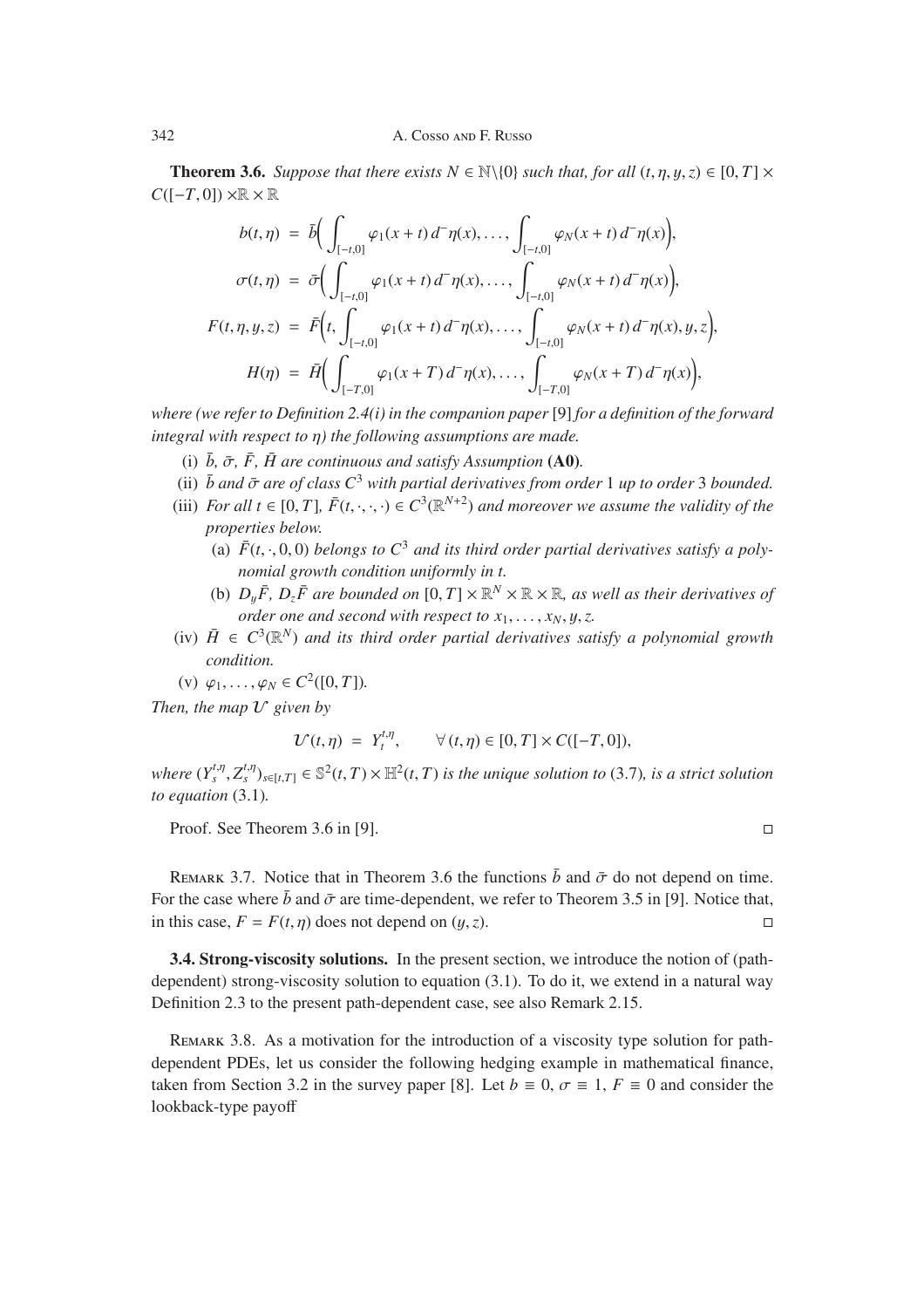STRONG-VISCOSITY SOLUTIONS FOR PDES 343

$$
H(\eta) = \sup_{x \in [-T,0]} \eta(x), \qquad \forall \eta \in C([-T,0]).
$$

Then, we look for a solution to the following linear parabolic path-dependent PDE:

(3.5) 
$$
\begin{cases} \partial_t \mathcal{U} + D^H \mathcal{U} + \frac{1}{2} D^{VV} \mathcal{U} = 0, & \forall (t, \eta) \in [0, T[ \times C([-T, 0]), \\ \mathcal{U}(T, \eta) = H(\eta), & \forall \eta \in C([-T, 0]). \end{cases}
$$

We refer to  $(3.5)$  as path-dependent heat equation. Notice that, however,  $(3.5)$  does not have the smoothing effect characterizing the classical heat equation, in spite of some regularity properties illustrated in Section 3.2 of [8]. Indeed, let us consider the functional

$$
\mathcal{U}(t,\eta) = \mathbb{E}[H(\mathbb{W}_T^{t,\eta})] = \mathbb{E}\Big[\sup_{-T\leq x\leq 0} \mathbb{W}_T^{t,\eta}(x)\Big], \qquad \forall (t,\eta) \in [0,T] \times C([-T,0]),
$$

where, for any  $t \leq s \leq T$ ,

$$
\mathbb{W}_{s}^{t,\eta}(x) = \begin{cases} \eta(x+s-t), & -T \leq x \leq t-s, \\ \eta(0) + W_{x+s} - W_{t}, & t-s < x \leq 0. \end{cases}
$$

If  $V \text{ ∈ } C^{1,2}((0, T[\times \text{past}) \times \text{present}) \cap C([0, T] \times C([-T, 0])), \text{ then } U \text{ could be proved to}$ solve equation (3.5). However, as claimed in [8],  $\mathcal{U}$  is not a strict solution to (3.5). On the other hand, since *H* is continuous and has linear growth, it follows from Theorems 3.10 and 3.12 that  $U$  is the unique strong-viscosity solution to equation (3.5).

**Definition 3.9.** *A function*  $V: [0, T] \times C([-T, 0]) \rightarrow \mathbb{R}$  *is called a (path-dependent) strong-viscosity solution to equation* (3.1) *if there exists a sequence*  $(\mathcal{U}_n, H_n, F_n, b_n, \sigma_n)_n$  *of Borel measurable functions*  $\mathcal{U}_n$ :  $[0, T] \times C([-T, 0]) \to \mathbb{R}$ ,  $H_n$ :  $C([-T, 0]) \to \mathbb{R}$ ,  $F_n$ :  $[0, T] \times$  $C([-T, 0]) \times \mathbb{R} \times \mathbb{R} \to \mathbb{R}, b_n$ :  $[0, T] \times C([-T, 0]) \to \mathbb{R}, \sigma_n$ :  $[0, T] \times C([-T, 0]) \to \mathbb{R}, such$ *that the following holds.*

(i) *For some positive constants C and m,*

$$
|b_n(t, \eta)| + |\sigma_n(t, \eta)| \le C(1 + ||\eta||),
$$
  
\n
$$
|b_n(t, \eta) - b_n(t, \eta')| + |\sigma_n(t, \eta) - \sigma_n(t, \eta')| \le C||\eta - \eta'||,
$$
  
\n
$$
|F_n(t, \eta, y, z) - F_n(t, \eta, y', z')| \le C(|y - y'| + |z - z'|),
$$
  
\n
$$
|H_n(\eta)| + |F_n(t, \eta, 0, 0)| + |\mathcal{U}_n(t, \eta)| \le C(1 + ||\eta||^m),
$$

*for all t* ∈ [0, *T*],  $\eta, \eta' \in C([-T, 0]),$  y, y', z, z' ∈ R. Moreover, the functions  $\mathcal{U}_n(t, \cdot)$ ,  $H(t) \in \mathbb{R}$  (*t*,  $\cdot$ ,  $\cdot$ ),  $H(t) \in \mathbb{R}$  are equicanting on compact sets, uniformly with respect *H<sub>n</sub>*( $\cdot$ *), F<sub>n</sub>*( $t$ ,  $\cdot$ ,  $\cdot$ *,*)*, n* ∈ N*, are equicontinuous on compact sets, uniformly with respect to*  $t \in [0, T]$ .

(ii)  $\mathcal{U}_n$  *is a strict solution to* 

$$
\begin{cases} \partial_t \mathcal{U}_n + D^H \mathcal{U}_n + b_n(t,\eta) D^V \mathcal{U}_n + \frac{1}{2} \sigma_n(t,\eta)^2 D^{VV} \mathcal{U}_n \\qquad \qquad + F_n(t,\eta, \mathcal{U}_n, \sigma_n(t,\eta) D^V \mathcal{U}_n) = 0, \qquad \forall (t,\eta) \in [0,T[ \times C([-T,0]), \\ \mathcal{U}_n(T,\eta) = H_n(\eta), \qquad \qquad \forall \eta \in C([-T,0]). \end{cases}
$$

(iii) 
$$
(U_n, H_n, F_n, b_n, \sigma_n)_n
$$
 converges pointwise to  $(U, H, F, b, \sigma)$  as  $n \to \infty$ .

We present a Feynman-Kac type representation for a generic strong-viscosity solution to equation (3.1), which, as a consequence, yields a uniqueness result.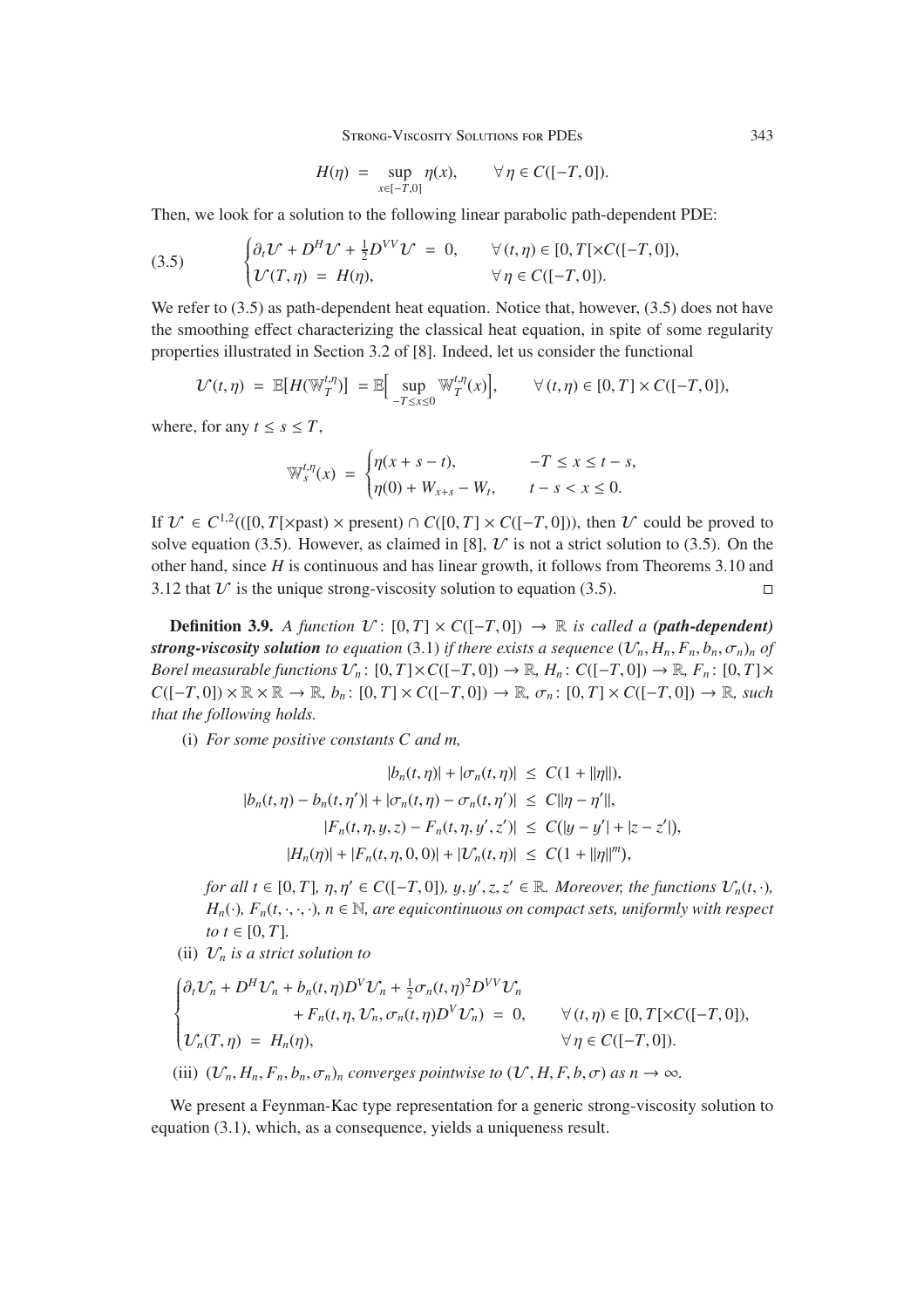**Theorem 3.10.** *Let Assumption* (A1) *hold and let*  $V: [0, T] \times C([-T, 0]) \rightarrow \mathbb{R}$  *be a strong-viscosity solution to equation* (3.1)*. Then, the following Feynman-Kac formula holds*

(3.6) 
$$
\mathcal{U}(t,\eta) = Y_t^{t,\eta}, \qquad \forall (t,\eta) \in [0,T] \times C([-T,0]),
$$

where  $(Y_s^{t,\eta}, Z_s^{t,\eta})_{s \in [t,T]} \in \mathbb{S}^2(t,T) \times \mathbb{H}^2(t,T)$ , with  $Y_s^{t,\eta} = \mathcal{U}(s, \mathbb{X}_s^{t,\eta})$ , is the unique solution in  $\mathbb{S}^2(t,T) \times \mathbb{H}^2(t,T)$  to the hardward stochastic differential equation:  $\mathbb{P}$  a s  $\mathbb{S}^2(t,T) \times \mathbb{H}^2(t,T)$  *to the backward stochastic differential equation:*  $\mathbb{P}$ -*a.s.* 

$$
(3.7) \tY_s^{t,\eta} = H(\mathbb{X}_T^{t,\eta}) + \int_s^T F(r, \mathbb{X}_r^{t,\eta}, Y_r^{t,\eta}, Z_r^{t,\eta}) dr - \int_s^T Z_r^{t,\eta} dW_r, \t t \leq s \leq T.
$$

*In particular, there exists at most one strong-viscosity solution to equation* (3.1)*.*

Proof. Let  $(\mathcal{U}_n, H_n, F_n, b_n, \sigma_n)_n$  be as in Definition 3.9 and, for any  $(t, \eta) \in [0, T] \times$ *C*([−*T*, 0]), denote by  $X^{n,t,\eta} = (X^{n,t,\eta}_s)_{s \in [t,T]}$  the unique solution to equation (A.3). Then, from<br>Theorem 3.5  $(V^{n,t,\eta}_s) = (2C(s \sqrt{x}^{n,t,\eta}) \times (e^{-(x^{n,t,\eta}_s)}V^{\gamma})C(s \sqrt{x}^{n,t,\eta}_s)$ Theorem 3.5,  $(Y_s^{n,t,\eta}, Z_s^{n,t,\eta})_{s \in [t,T]} = (\mathcal{U}_n(s, \mathbb{X}_s^{n,t,\eta}), \sigma_n(s, \mathbb{X}_s^{n,t,\eta})D^V \mathcal{U}_n(s, \mathbb{X}_s^{n,t,\eta})1_{[t,T]}(s))_{s \in [t,T]}$  is<br>the unique solution to the hockward stochastic differential equation:  $\mathbb{R}^n$  as the unique solution to the backward stochastic differential equation: P-a.s.,

$$
Y_s^{n,t,\eta} = H_n(\mathbb{X}_T^{n,t,\eta}) + \int_s^T F_n(r, \mathbb{X}_r^{n,t,\eta}, Y_r^{n,t,\eta}, Z_r^{n,t,\eta}) dr - \int_s^T Z_r^{n,t,\eta} dW_r, \qquad t \le s \le T.
$$

We wish now to take the limit when *n* goes to infinity in the above equation. We make use of Theorem C.1, for which we check the assumptions. From the polynomial growth condition of  $\mathcal{U}_n$  together with estimate (A.4), there exists, for every  $p \ge 1$ , a constant  $\tilde{C}_p \ge 0$  such that

(3.8) 
$$
||Y^{n,t,\eta}||_{S^{p}(t,T)}^{p} \leq \tilde{C}_{p}(1+||\eta||^{p}), \qquad \forall n \in \mathbb{N}.
$$

Now, from Proposition B.1, it follows that there exists a constant  $\tilde{c} \ge 0$  (depending only on *T* and on the Lipschitz constant *C* of  $F<sub>n</sub>$  with respect to  $(y, z)$  appearing in Definition 3.9(i)) such that

$$
\left\|Z^{n,t,\eta}\right\|_{\mathbb{H}^2(t,T)}^2 \ \leq \ \tilde{c}\bigg(\left\|Y^{n,t,\eta}\right\|_{s^2(t,T)}^2 + \mathbb{E}\int_t^T|F_n(s,\mathbb{X}_s^{n,t,\eta},0,0)|^2ds\bigg).
$$

Therefore, from (3.8), the polynomial growth condition of  $F_n$ , and estimate (A.4), we find that  $\sup_n ||Z^{n,t,\eta}||^2_{\mathbb{H}^2(\iota,\mathcal{I})} < \infty$ . Moreover, from (A.5) we see that, for any  $s \in [t, T]$ ,  $||\mathbb{X}_s^{n,t,\eta}(\omega) \mathbb{X}_s^{t,\eta}(\omega)$   $\rightarrow$  0, as  $n \rightarrow \infty$ , for P-a.e.  $\omega \in \Omega$ . Fix such an  $\omega$  and consider the set  $K_{\omega} \subset$ <br> $C(I, T, 0)$  given by *C*([−*T*, 0]) given by

$$
K_{\omega} := (\cup_{n \in \mathbb{N}} \{ \mathbb{X}_{s}^{n,t,\eta}(\omega) \} ) \cup \{ \mathbb{X}_{s}^{t,\eta}(\omega) \}.
$$

Then,  $K_{\omega}$  is a compact subset of  $C([-T, 0])$ . Since the sequence  $(F_n(s, \cdot, \cdot, \cdot))_n$  is equicontinuous on compact sets and converges pointwise to  $F(s, \cdot, \cdot, \cdot)$ , it follows that  $(F_n(s, \cdot, \cdot, \cdot))_n$ converges to  $F(s, \cdot, \cdot, \cdot)$  uniformly on compact sets. In particular, we have

$$
\begin{aligned} & \left| F_n(s, \mathbb{X}_s^{n,t,\eta}(\omega), 0, 0) - F(s, \mathbb{X}_s^{t,\eta}(\omega), 0, 0) \right| \\ &\leq \sup_{\eta \in K_\omega} \left| F_n(s, \eta, 0, 0) - F(s, \eta, 0, 0) \right| + \left| F(s, \mathbb{X}_s^{n,t,\eta}(\omega), 0, 0) - F(s, \mathbb{X}_s^{t,\eta}(\omega), 0, 0) \right| \xrightarrow{n \to \infty} 0. \end{aligned}
$$

Similarly, we have

$$
\left|\mathcal{U}_n(s,\mathbb{X}_s^{n,t,\eta}(\omega))-\mathcal{U}(s,\mathbb{X}_s^{t,\eta}(\omega))\right|
$$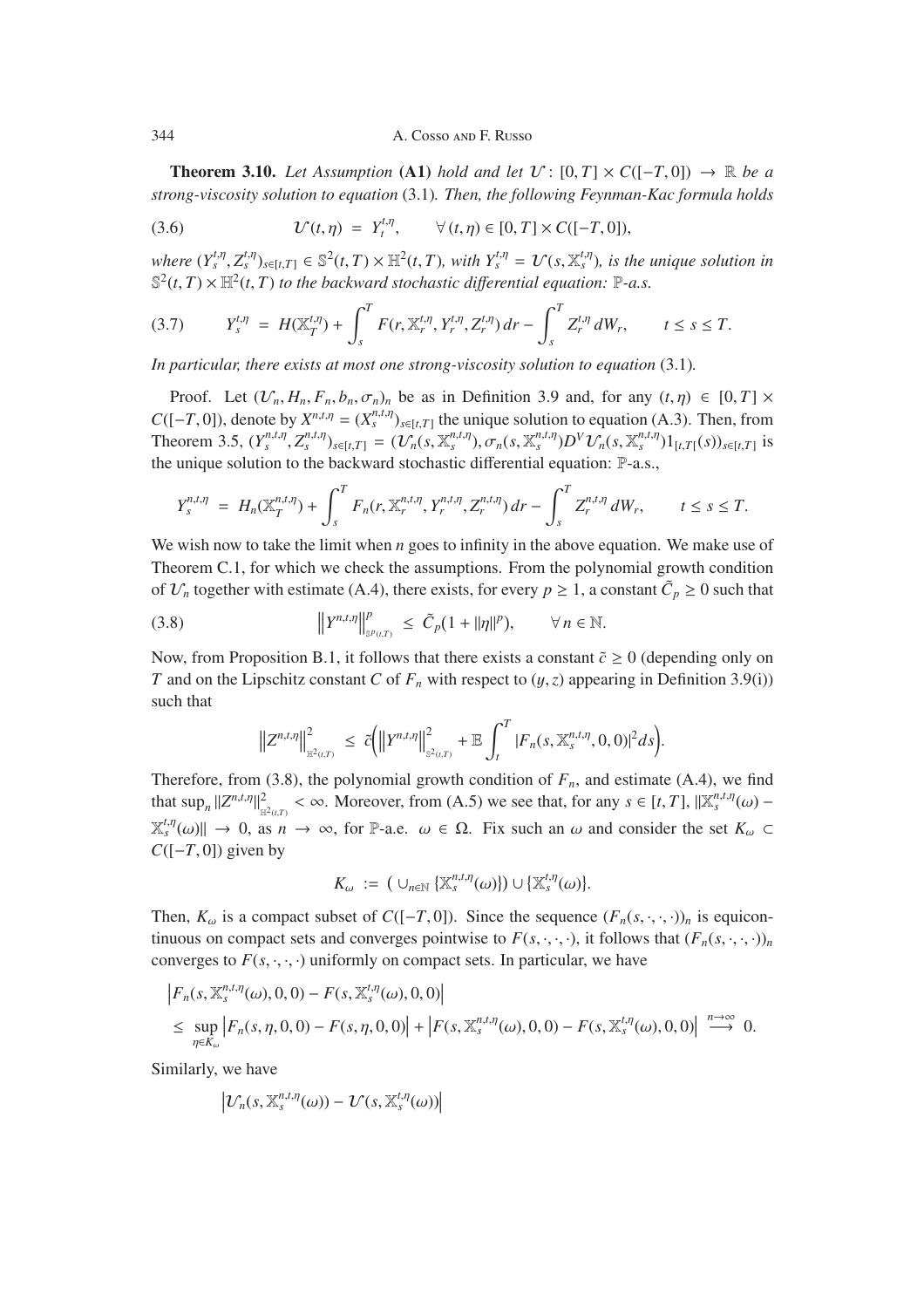STRONG-VISCOSITY SOLUTIONS FOR PDES 345

$$
\leq \sup_{\eta\in K_{\omega}}\left|\mathcal{U}_{n}(s,\eta)-\mathcal{U}(s,\eta)\right|+\left|\mathcal{U}(s,\mathbb{X}_{s}^{n,t,\eta}(\omega))- \mathcal{U}(s,\mathbb{X}_{s}^{t,\eta}(\omega))\right|\overset{n\to\infty}{\longrightarrow} 0.
$$

Let us now define  $Y_s^{t,\eta} := \mathcal{U}(s, \mathbb{X}_s^{t,\eta})$ , for all  $s \in [t, T]$ . We can then apply Theorem C.1 is (notice that, in this case, for every  $n \in \mathbb{N}$ , the process  $K^n$  appearing in Theorem C.1 is identically zero, so that  $K$  is also identically zero), from which it follows that there exists  $Z^{t,\eta} \in \mathbb{H}^2(t,T)$  such that the pair  $(Y^{t,\eta}, Z^{t,\eta})$  solves equation (3.7). From Theorem 3.1 in [33] we have that  $(Y^{t,\eta}, Z^{t,\eta})$  is the unique pair in  $\mathbb{S}^2(t, T) \times \mathbb{H}^2(t, T)$  satisfying equation (3.7). This concludes the proof. concludes the proof.

By Theorem 3.10 we deduce Lemma 3.11 below, which says that in Definition 3.9 the convergence of  $(\mathcal{U}_n)_n$  is indeed a consequence of the convergence of the coefficients  $(H_n, F_n, b_n, \sigma_n)_n$ . This result is particularly useful to establish the existence of strongviscosity solutions, as in the proof of Theorem 3.12.

**Lemma 3.11.** *Suppose that Assumption* (A1) *holds and let*  $(\mathcal{V}_n, H_n, F_n, b_n, \sigma_n)_n$  *be as in* Definition 3.9, except that we do not assume the convergence of  $(\mathcal{U}_n)_n$ . Then, there exists  $\mathcal{U}: [0, T] \times C([-T, 0]) \rightarrow \mathbb{R}$  *such that*  $(\mathcal{U}_n)_n$  *converges pointwise to*  $\mathcal{U}$ *. In particular,*  $\mathcal{U}$  *is a strong-viscosity solution to equation* (3.1) *and is given by formula* (3.6)*.*

Proof. Let us prove the pointwise convergence of the sequence  $(\mathcal{U}_n)_{n\in\mathbb{N}}$  to the function  $\mathcal{U}$ given by formula (3.6). To this end, we notice that, from Theorem 3.5, for every  $n \in \mathbb{N}$ ,  $\mathcal{U}_n$ is given by

$$
\mathcal{U}_n(t,\eta) = Y_t^{n,t,\eta}, \qquad \forall (t,\eta) \in [0,T] \times C([-T,0]),
$$

where  $(Y^{n,t,\eta}, Z^{n,t,\eta}) = (\mathcal{U}_n(\cdot,\mathbb{X}^{n,t,\eta}), \sigma_n(\cdot,\mathbb{X}^{n,t,\eta})D^V\mathcal{U}_n(\cdot,\mathbb{X}^{n,t,\eta})1_{[t,T]} ) \in \mathbb{S}^2(t,T) \times \mathbb{H}^2(t,T)$  is the unique solution to the backward stochastic differential equation: P-a.s.,

$$
Y_s^{n,t,\eta} = H_n(\mathbb{X}_T^{n,t,\eta}) + \int_s^T F_n(r, \mathbb{X}_r^{n,t,\eta}, Y_r^{n,t,\eta}, Z_r^{n,t,\eta}) dr - \int_s^T Z_r^{n,t,\eta} dW_r, \quad t \leq s \leq T,
$$

with

$$
X_s^{n,t,\eta} = \eta(0 \wedge (s-t)) + \int_t^{t \vee s} b_n(r, \mathbb{X}_r^{n,t,\eta}) dr + \int_t^{t \vee s} \sigma_n(r, \mathbb{X}_r^{n,t,\eta}) dW_r, \quad -T + t \leq s \leq T.
$$

Consider the function  $\mathcal V$  given by formula (3.6). From estimate (B.3), there exists a constant *C*, independent of  $n \in \mathbb{N}$ , such that

$$
\begin{aligned} |\mathcal{U}_n(t,\eta) - \mathcal{U}(t,\eta)|^2 &\leq C \, \mathbb{E} \big[ \big| H_n(\mathbb{X}_T^{n,t,\eta}) - H(\mathbb{X}_T^{t,\eta}) \big|^2 \big] \\ &+ C \int_t^T \mathbb{E} \big[ \big| F_n(s,\mathbb{X}_s^{n,t,\eta}, Y_s^{t,\eta}, Z_s^{t,\eta}) - F(s,\mathbb{X}_s^{t,\eta}, Y_s^{t,\eta}, Z_s^{t,\eta}) \big|^2 \big] \, ds, \end{aligned}
$$

for all  $t \in [0, T]$  and  $\eta \in C([-T, 0])$ . Now we recall the following.

- (i)  $(H_n, F_n, b_n, \sigma_n)_{n \in \mathbb{N}}$  converges pointwise to  $(H, F, b, \sigma)$  as  $n \to \infty$ .
- (ii) The functions  $H_n(\cdot)$ ,  $F_n(t, \cdot, \cdot, \cdot)$ ,  $b_n(t, \cdot)$ ,  $\sigma_n(t, \cdot)$ ,  $n \in \mathbb{N}$ , are equicontinuous on compact sets, uniformly with respect to  $t \in [0, T]$ .

We notice that (i) and (ii) imply the following property:

(iii)  $(H_n(\eta_n), F_n(t, \eta_n, y, z), b_n(t, \eta_n), \sigma_n(t, \eta_n))$  converges to  $(H(\eta), F(t, \eta, y, z), b(t, \eta))$  $\sigma(t,\eta)$  as  $n \to \infty$ ,  $\forall$   $(t,y,z) \in [0,T] \times \mathbb{R} \times \mathbb{R}$ ,  $\forall$   $(\eta_n)_{n \in \mathbb{N}} \subset C([-T,0])$  with  $\eta_n \to$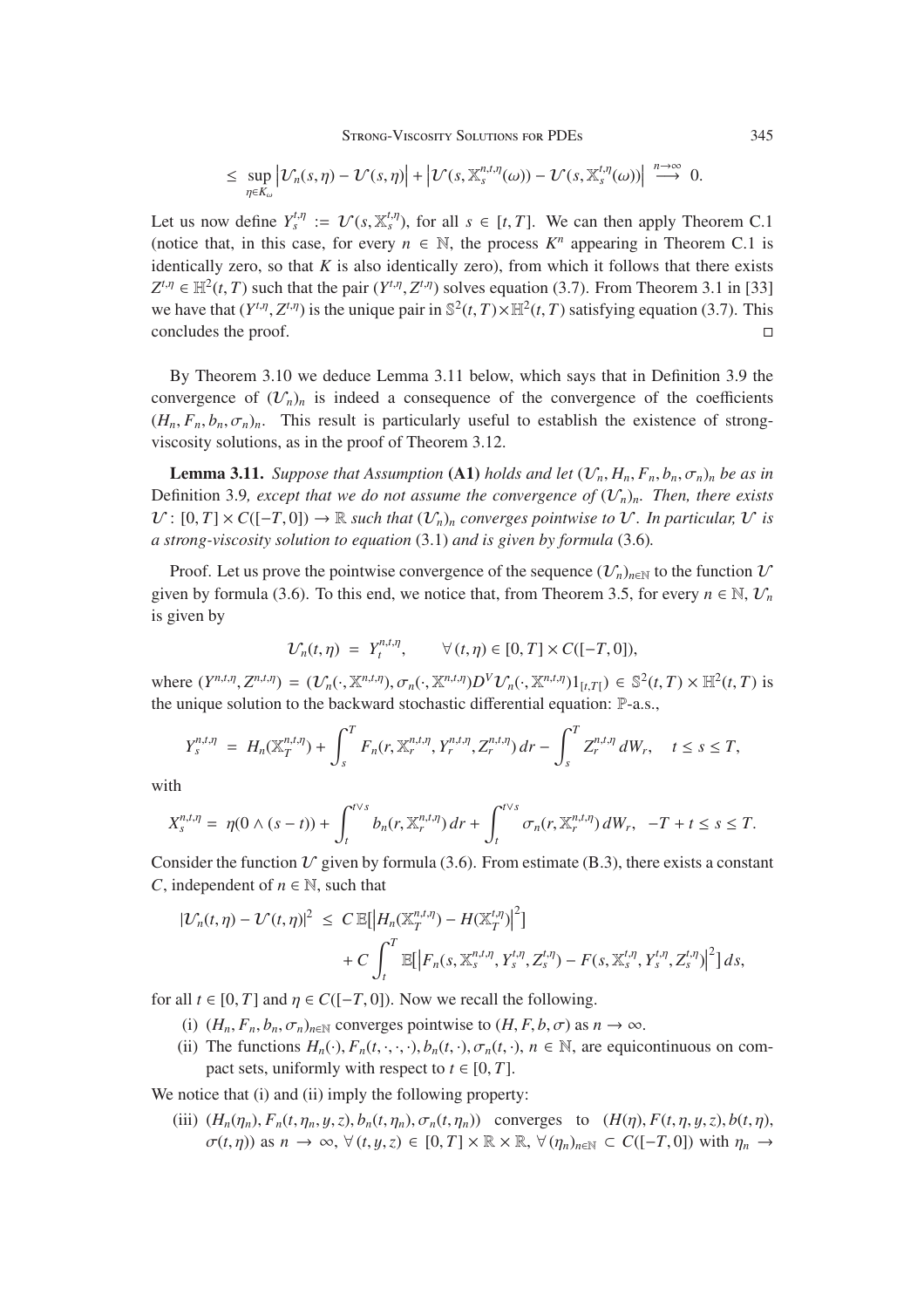$\eta \in C([-T, 0]).$ 

Let us now remind that, for any  $r \in [t, T]$ , we have

$$
\mathbb{X}_{s}^{n,t,\eta}(x) = \begin{cases} \eta(s-t+x), & x \in [-T, t-s], \\ X_{s+x}^{n,t,\eta}, & x \in [t-s, 0], \end{cases} \quad \mathbb{X}_{s}^{t,\eta}(x) = \begin{cases} \eta(s-t+x), & x \in [-T, t-s], \\ X_{s+x}^{t,\eta}, & x \in [t-s, 0]. \end{cases}
$$

Therefore, for every  $p \geq 1$ ,

(3.9) 
$$
\mathbb{E}\Big[\sup_{t\leq s\leq T}\|\mathbb{X}_{s}^{n,t,\eta}-\mathbb{X}_{s}^{t,\eta}\|_{\infty}^{p}\Big]=\mathbb{E}\Big[\sup_{t\leq s\leq T}|X_{s}^{n,t,\eta}-X_{s}^{t,\eta}|^{p}\Big]\stackrel{n\to\infty}{\longrightarrow}0,
$$

where the convergence follows from  $(A.5)$ . Then, we claim that the following convergences in probability hold:

$$
(3.10) \t\t\t |H_n(\mathbb{X}_T^{n,t,\eta}) - H(\mathbb{X}_T^{t,\eta})|^2 \xrightarrow[n \to \infty]{} 0,
$$

$$
(3.11) \t\t\t\t |F_n(s, \mathbb{X}_s^{n,t,\eta}, Y_s^{t,\eta}, Z_s^{t,\eta}) - F(s, \mathbb{X}_s^{t,\eta}, Y_s^{t,\eta}, Z_s^{t,\eta})|^2 \xrightarrow[n \to \infty]{} 0,
$$

for all  $s \in [t, T]$ . Concerning (3.10), we begin noting that it is enough to prove that, for every subsequence  $(|H_{n_m}(\mathbb{X}_T^{n_m,t,\eta}) - H(\mathbb{X}_T^{t,\eta})|^2)_{m \in \mathbb{N}}$  there exists a subsubsequence which converges to zero. From (3.9) and property (iii) above, it follows that there exists a subsubsequence  $(|H_{n_{m_\ell}}(\mathbb{X}_T^{n_{m_\ell},t,\eta}) - H(\mathbb{X}_T^{t,\eta})|^2)_{\ell \in \mathbb{N}}$  which converges P-a.s., and therefore in probability, to zero. This concludes the proof of (3.10). In a similar way we can prove (3.11).

From (3.10) and (3.11), together with the uniform integrability of the sequences  $(|H_n(\mathbb{X}_T^{n,t,\eta}) - H(\mathbb{X}_T^{t,\eta})|^2)_{n \in \mathbb{N}}$  and  $(|F_n(s, \mathbb{X}_s^{n,t,\eta}, Y_s^{t,\eta}, Z_s^{t,\eta}) - F(s, \mathbb{X}_s^{t,\eta}, Y_s^{t,\eta}, Z_s^{t,\eta})|^2)_{n \in \mathbb{N}}$ , for every  $s \in [t, T]$ , we deduce that

$$
\lim_{n \to \infty} \mathbb{E}[|H_n(\mathbb{X}_T^{n,t,\eta}) - H(\mathbb{X}_T^{t,\eta})|^2] = 0,
$$
  
\n
$$
\lim_{n \to \infty} \mathbb{E}[|F_n(s, \mathbb{X}_s^{n,t,\eta}, Y_s^{t,\eta}, Z_s^{t,\eta}) - F(s, \mathbb{X}_s^{t,\eta}, Y_s^{t,\eta}, Z_s^{t,\eta})|^2] = 0.
$$

From the second convergence, the polynomial growth condition of  $F$  and  $F_n$  (uniform in *n*), and standard moment estimates for  $\|\mathbb{X}^{n,t,\eta}\|_{\infty} \leq \sup_{t \leq s \leq T} |X_s^{n,t,\eta}|$  (see estimate (A.4)), it follows that

$$
\lim_{n\to\infty}\int_t^T\mathbb{E}[|F_n(s,\mathbb{X}_s^{n,t,\eta},Y_s^{t,\eta},Z_s^{t,\eta})-F(s,\mathbb{X}_s^{t,\eta},Y_s^{t,\eta},Z_s^{t,\eta})|^2]ds\;=\;0.
$$

As a consequence, we have  $|\mathcal{U}_n(t,\eta) - \mathcal{U}(t,\eta)|^2 \to 0$  as  $n \to \infty$ , which concludes the proof.  $\Box$ 

We can now state an existence result. Notice that it holds under quite general conditions on the terminal condition *H* of equation (3.1).

Theorem 3.12. *Let Assumption* (A1) *hold and suppose that H is continuous. Suppose also that there exists a nondecreasing sequence*  $(N_n)_{n \in \mathbb{N}} \subset \mathbb{N} \setminus \{0\}$  *such that, for all n*  $\in \mathbb{N}$  *and*  $(t, \eta, y, z) \in [0, T] \times C([-T, 0]) \times \mathbb{R} \times \mathbb{R}$ 

$$
b_n(t,\eta) = \bar{b}_n \Big( \int_{[-t,0]} \varphi_1(x+t) d^-\eta(x), \ldots, \int_{[-t,0]} \varphi_{N_n}(x+t) d^-\eta(x) \Big),
$$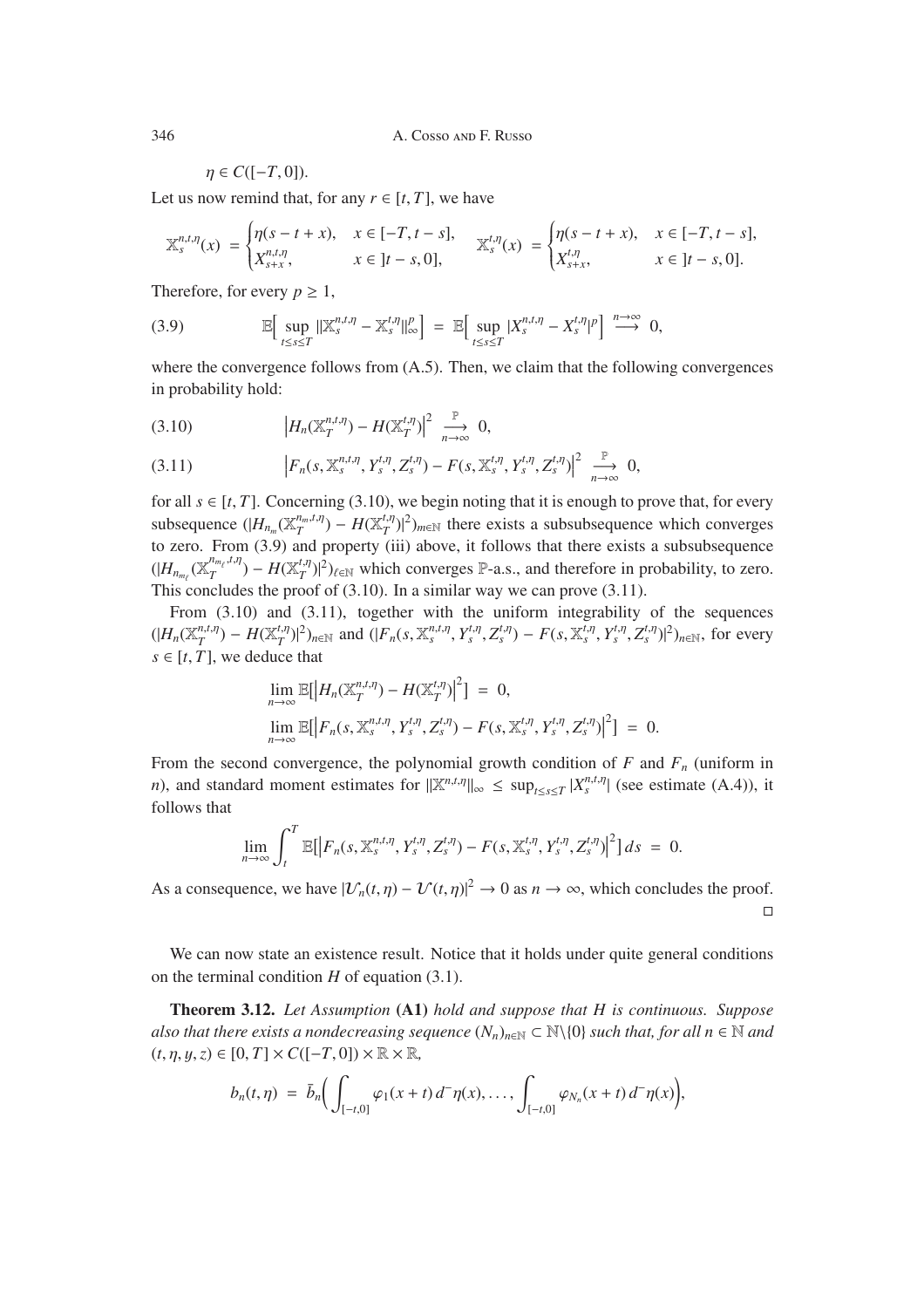STRONG-VISCOSITY SOLUTIONS FOR PDES 347

$$
\sigma_n(t,\eta) = \bar{\sigma}_n \Big( \int_{[-t,0]} \varphi_1(x+t) d^-\eta(x), \dots, \int_{[-t,0]} \varphi_{N_n}(x+t) d^-\eta(x) \Big),
$$
  

$$
F_n(t,\eta,y,z) = \bar{F}_n \Big( t, \int_{[-t,0]} \varphi_1(x+t) d^-\eta(x), \dots, \int_{[-t,0]} \varphi_{N_n}(x+t) d^-\eta(x), y, z \Big),
$$

*where the following holds.*

- (i)  $\bar{b}_n$ ,  $\bar{\sigma}_n$ ,  $\bar{F}_n$  are continuous and satisfy Assumption (A0) with constants C and m *independent of n.*
- (ii) *For every n*  $\in \mathbb{N}$ ,  $\bar{b}_n$ ,  $\bar{\sigma}_n$ ,  $\bar{F}_n$  *satisfy items* (ii) *and* (iii) *of* Theorem 3.6*.*
- (iii) *The functions*  $b_n(t, \cdot)$ *,*  $\sigma_n(t, \cdot)$ *,*  $F_n(t, \cdot, \cdot, \cdot)$ *, n*  $\in \mathbb{N}$ *, are equicontinuous on compact sets, uniformly with respect to t*  $\in$  [0, *T*].
- (iv)  $\varphi_1,\ldots,\varphi_{N_n} \in C^2([0,T])$  *are uniformly bounded with respect to n*  $\in \mathbb{N}$ *, and their first derivative are bounded in*  $L^1([0, T])$  *uniformly with respect to*  $n \in \mathbb{N}$ *.*
- (v)  $(b_n, \sigma_n, F_n)_n$  *converges pointwise to*  $(b, \sigma, F)$  *as*  $n \to \infty$ *.*

*Then, the map*  $U$  *given by* 

(3.12) 
$$
\mathcal{U}(t,\eta) = Y_t^{t,\eta}, \qquad \forall (t,\eta) \in [0,T] \times C([-T,0]),
$$

*where*  $(Y_s^{t,\eta}, Z_s^{t,\eta})_{s \in [t,T]} \in \mathbb{S}^2(t,T) \times \mathbb{H}^2(t,T)$  *is the unique solution to* (3.7)*, is a (path-departant)* strong viscosity solution to equation (3.1) *dependent) strong-viscosity solution to equation* (3.1)*.*

Proof. We divide the proof into four steps. In the first three steps we construct an approximating sequence of smooth functions for *H*. We conclude the proof in the fourth step.

**Step I.** *Approximation of*  $\eta \in C([-t, 0])$ *, t*  $\in$  [0, *T*]*, with Fourier partial sums.* Consider the sequence  $(e_i)_{i \in \mathbb{N}}$  of  $C^\infty([-T, 0])$  functions:

$$
e_0 = \frac{1}{\sqrt{T}}, \qquad e_{2i-1}(x) = \sqrt{\frac{2}{T}} \sin\left(\frac{2\pi}{T}(x+T)i\right), \qquad e_{2i}(x) = \sqrt{\frac{2}{T}} \cos\left(\frac{2\pi}{T}(x+T)i\right),
$$

for all *i* ∈ N\{0}. Then  $(e_i)_{i \in \mathbb{N}}$  is an orthonormal basis of  $L^2([-T, 0])$ . Let us define the linear operator  $\Lambda$ :  $C([-T, 0]) \rightarrow C([-T, 0])$  by

$$
(\Lambda \eta)(x) = \frac{\eta(0) - \eta(-T)}{T} x, \qquad x \in [-T, 0], \, \eta \in C([-T, 0]).
$$

Notice that  $(\eta - \Lambda \eta)(-T) = (\eta - \Lambda \eta)(0)$ , therefore  $\eta - \Lambda \eta$  can be extended to the entire real line in a periodic way with period *T*, so that we can expand it in Fourier series. In particular, for each  $n \in \mathbb{N}$  and  $\eta \in C([-T, 0])$ , consider the Fourier partial sum

(3.13) 
$$
s_n(\eta - \Lambda \eta) = \sum_{i=0}^n (\eta_i - (\Lambda \eta)_i) e_i, \qquad \forall \eta \in C([-T, 0]),
$$

where (denoting  $\tilde{e}_i(x) = \int_{-T}^{x} e_i(y) dy$ , for any  $x \in [-T, 0]$ ), by the integration by parts formula  $(2, 4)$  of  $[0]$ (2.4) of [9],

(3.14)

$$
\eta_i = \int_{-T}^0 \eta(x) e_i(x) dx = \eta(0) \tilde{e}_i(0) - \int_{[-T,0]} \tilde{e}_i(x) d^-\eta(x) = \int_{[-T,0]} (\tilde{e}_i(0) - \tilde{e}_i(x)) d^-\eta(x),
$$

since  $\eta(0) = \int_{[-T,0]} d^-\eta(x)$ . Moreover we have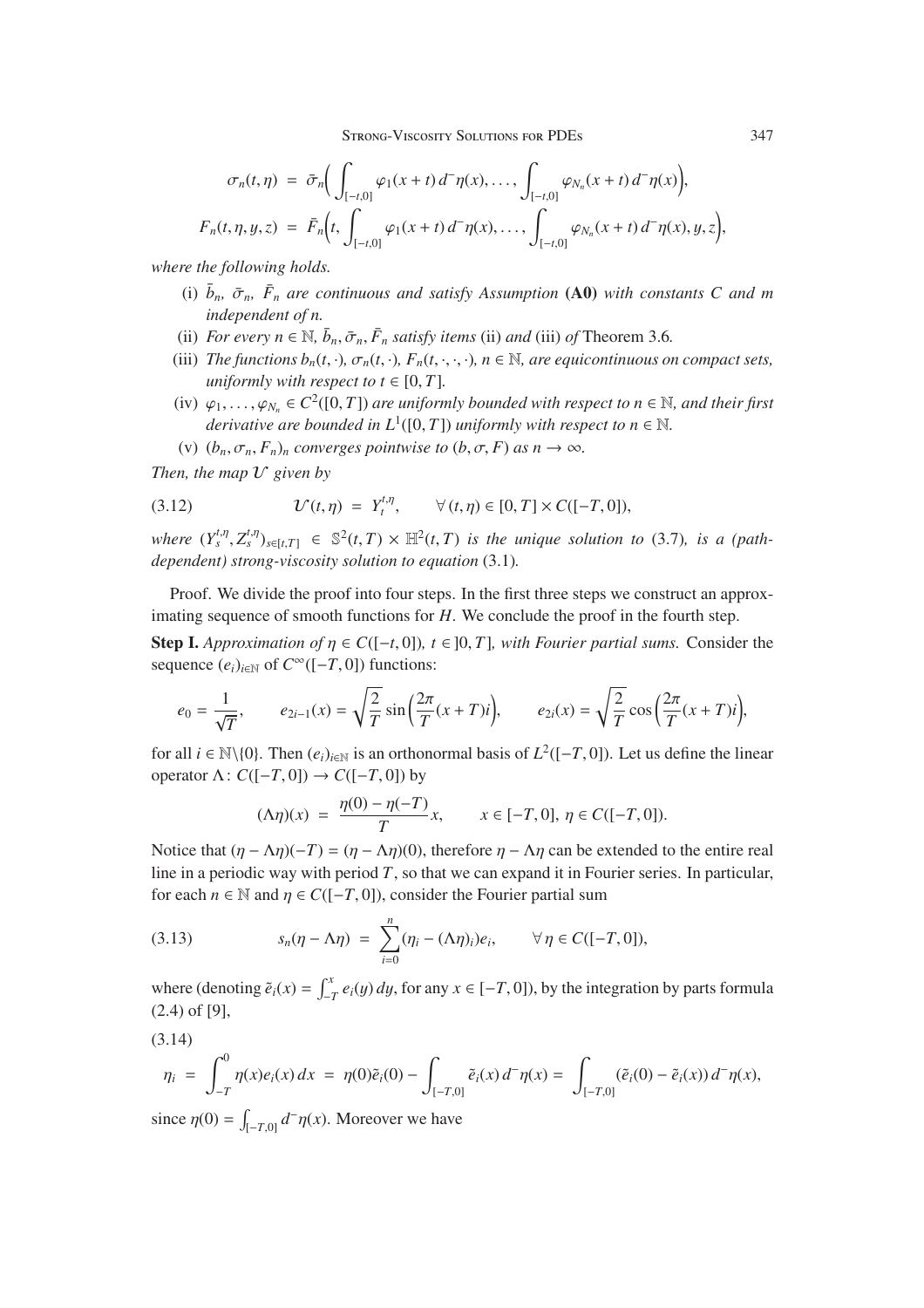$$
(3.15) \qquad (\Lambda \eta)_i \; = \; \int_{-T}^0 (\Lambda \eta)(x) \, e_i(x) \, dx \; = \; \frac{1}{T} \int_{-T}^0 x e_i(x) \, dx \bigg( \int_{[-T,0]} d^-\eta(x) - \eta(-T) \bigg).
$$

Define  $\sigma_n = \frac{s_0 + s_1 + \dots + s_n}{n+1}$ . Then, by (3.13),

$$
\sigma_n(\eta - \Lambda \eta) = \sum_{i=0}^n \frac{n+1-i}{n+1} (\eta_i - (\Lambda \eta)_i) e_i, \qquad \forall \eta \in C([-T,0]).
$$

We know from Fejér's theorem on Fourier series (see, e.g., Theorem 3.4, Chapter III, in [45]) that, for any  $\eta \in C([-T, 0])$ ,  $\sigma_n(\eta - \Lambda \eta) \to \eta - \Lambda \eta$  uniformly on [-*T*, 0], as *n* tends to infinity, and  $\|\sigma_n(\eta - \Lambda \eta)\|_{\infty} \le \|\eta - \Lambda \eta\|_{\infty}$ . Let us define the linear operator  $T_n: C([-T, 0]) \to$ *C*([−*T*, 0]) by (denoting  $e_{-1}(x) = x$ , for any  $x \in [-T, 0]$ )

$$
T_n \eta = \sigma_n(\eta - \Lambda \eta) + \Lambda \eta = \sum_{i=0}^n \frac{n+1-i}{n+1} (\eta_i - (\Lambda \eta)_i) e_i + \frac{\eta(0) - \eta(-T)}{T} e_{-1}
$$

$$
= \sum_{i=0}^n \frac{n+1-i}{n+1} y_i e_i + y_{-1} e_{-1},
$$

where, using (3.14) and (3.15),

$$
y_{-1} = \int_{[-T,0]} \frac{1}{T} d^{-} \eta(x) - \frac{1}{T} \eta(-T),
$$
  
\n
$$
y_{i} = \int_{[-T,0]} \left( \tilde{e}_{i}(0) - \tilde{e}_{i}(x) - \frac{1}{T} \int_{-T}^{0} x e_{i}(x) dx \right) d^{-} \eta(x) + \frac{1}{T} \int_{-T}^{0} x e_{i}(x) dx \eta(-T),
$$

for  $i = 0, \ldots, n$ . Then, for any  $\eta \in C([-T, 0])$ ,  $T_n \eta \to \eta$  uniformly on  $[-T, 0]$ , as *n* tends to infinity. Furthermore, there exists a positive constant *M* such that

(3.16)  $||T_n\eta||_{\infty} \leq M||\eta||_{\infty}, \qquad \forall n \in \mathbb{N}, \forall \eta \in C([-T, 0]).$ 

Then, we define

$$
\tilde{H}_n(\eta) := H(T_n \eta), \qquad \forall (t, \eta) \in [0, T] \times C([-T, 0]).
$$

Notice that  $\tilde{H}_n$  satisfies a polynomial growth condition as in Assumption (A1) with constants *C* and *m* independent of *n*. Moreover, since *H* is uniformly continuous on compact sets, from (3.16) we see that  $(\tilde{H}_n)$ <sup>n</sup> is equicontinuous on compact sets. Now, we define the function  $\bar{H}_n$ :  $\mathbb{R}^{n+2} \to \mathbb{R}$  as follows

$$
\bar{H}_n(y_{-1},\ldots,y_n) := H\bigg(\sum_{i=0}^n \frac{n+1-i}{n+1}y_i e_i + y_{-1}e_{-1}\bigg), \qquad \forall (y_{-1},\ldots,y_n) \in \mathbb{R}^{n+2}.
$$

Then, we have

$$
\tilde{H}_n(\eta) = \bar{H}_n\bigg(\int_{[-T,0]} \psi_{-1}(x+T) d^-\eta(x) + a_{-1}\eta(-T), \dots, \int_{[-T,0]} \psi_n(x+T) d^-\eta(x) + a_n\eta(-T)\bigg),
$$

for all  $\eta \in C([-T, 0]), n \in \mathbb{N}$ , where

$$
\psi_{-1}(x) = \frac{1}{T}, \qquad \psi_i(x) = \tilde{e}_i(0) - \tilde{e}_i(x - T) - \frac{1}{T} \int_{-T}^0 x e_i(x) \, dx, \qquad x \in [-T, 0],
$$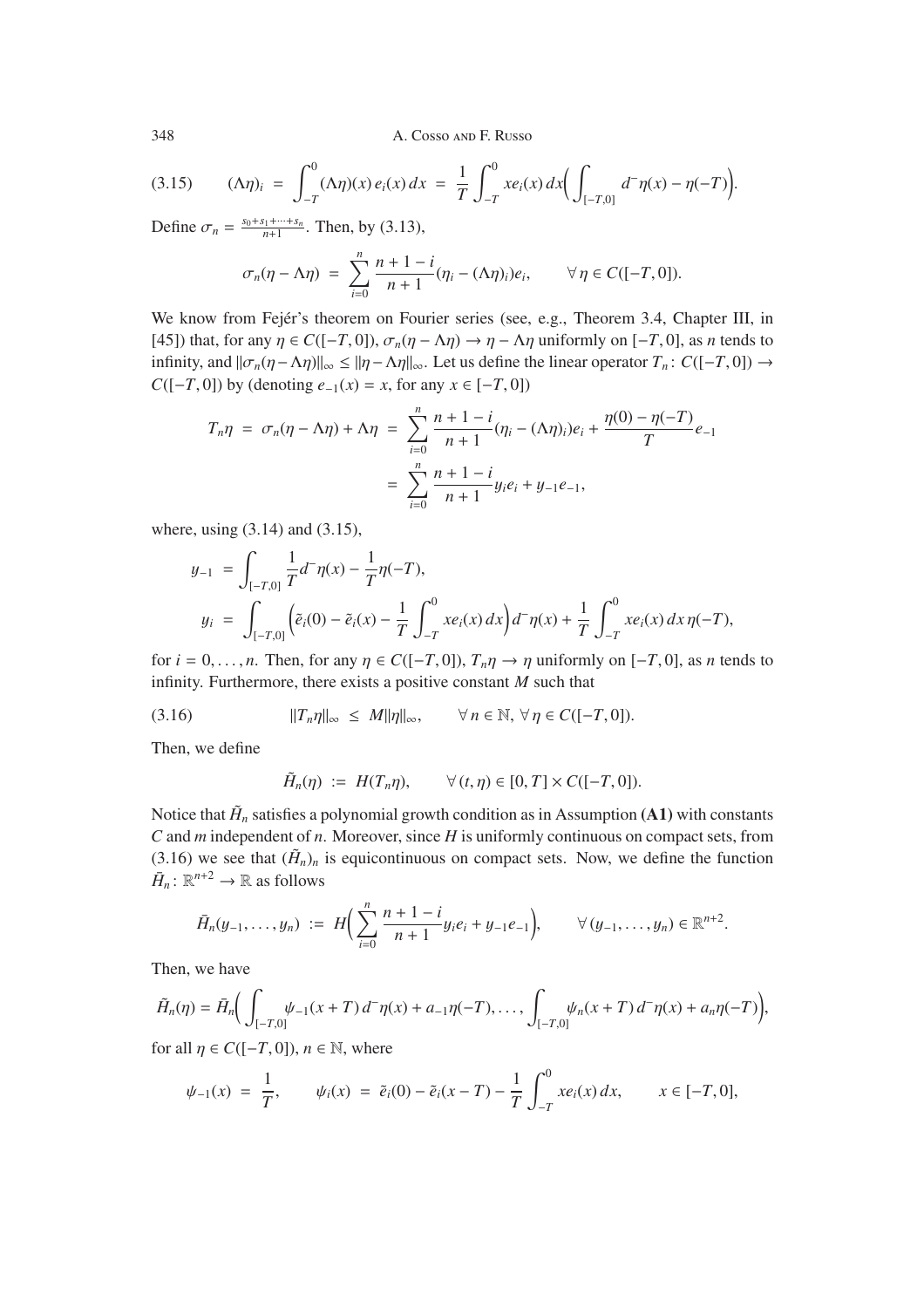$$
a_{-1} = -\frac{1}{T}, \qquad a_i = \frac{1}{T} \int_{-T}^{0} x e_i(x) \, dx.
$$

**Step II.** *Smoothing of*  $\eta$ (-*T*) *through mollifiers*. Consider the function  $\phi \in C^{\infty}([0, \infty])$  given by

$$
\phi(x) = c \exp\left(\frac{1}{x^2 - T^2}\right) 1_{[0,T]}(x), \quad \forall x \ge 0,
$$

with  $c > 0$  such that  $\int_0^\infty \phi(x) dx = 1$ . Then, we define  $\phi_m(x) = m\phi(mx)$ ,  $\forall x \ge 0$ ,  $m \in \mathbb{N}$ . Notice that

$$
\int_{-T}^{0} \eta(x)\phi_m(x+T) dx = \eta(0)\tilde{\phi}_m(T) - \int_{[-T,0]} \tilde{\phi}_m(x+T) d^-\eta(x)
$$
  
= 
$$
\int_{[-T,0]} (\tilde{\phi}_m(T) - \tilde{\phi}_m(x+T)) d^-\eta(x),
$$

where  $\tilde{\phi}_m(x) = \int_0^x \phi_m(z) dz$ ,  $x \in [0, T]$ . In particular, we have

$$
\lim_{m\to\infty}\int_{[-T,0]} \left(\tilde{\phi}_m(T)-\tilde{\phi}_m(x+T)\right)d^-\eta(x) = \lim_{m\to\infty}\int_{-T}^0 \eta(x)\phi_m(x+T)\,dx = \eta(-T).
$$

Then, we define

$$
H_n(\eta) := \bar{H}_n \Big( \dots, \int_{[-T,0]} \psi_i(x+T) d^-\eta(x) + a_i \int_{[-T,0]} (\tilde{\phi}_n(T) - \tilde{\phi}_n(x+T)) d^-\eta(x), \dots \Big)
$$
  
\n
$$
= H \Big( T_n \eta + \Big( \sum_{i=0}^n \frac{n+1-i}{n+1} a_i e_i + a_{-1} e_{-1} \Big) \int_{-T}^0 (\eta(x) - \eta(-T)) \phi_n(x+T) dx \Big)
$$
  
\n(3.17) 
$$
= H \Big( T_n \eta + \Big( T_n \gamma + \frac{1}{T(T-1)} e_{-1} \Big) \int_{-T}^0 (\eta(x) - \eta(-T)) \phi_n(x+T) dx \Big),
$$

for all  $\eta \in C([-T, 0])$  and  $n \in \mathbb{N}$ , where  $\gamma(x) := -x/(T-1)$ ,  $\forall x \in [-T, 0]$ . Then, the sequence  $(H_n)_n$  is equicontinuous on compact sets and converges pointwise to *H* as  $n \to \infty$ . **Step III.** *Smoothing of*  $\bar{H}_n(\cdot)$ . From (3.17) it follows that for any compact subset  $K \subset$ *C*( $[-T, 0]$ ) there exists a continuity modulus *m<sub>K</sub>*, independent of *n* ∈ N, such that

$$
\left| \bar{H}_n \left( \ldots, \int_{[-T,0]} \psi_i(x+T) d^-\eta_1(x) + a_i \int_{[-T,0]} (\tilde{\phi}_n(T) - \tilde{\phi}_n(x+T)) d^-\eta_1(x) + \xi_i, \ldots) \right| - \bar{H}_n \left( \ldots, \int_{[-T,0]} \psi_i(x+T) d^-\eta_2(x) + a_i \int_{[-T,0]} (\tilde{\phi}_n(T) - \tilde{\phi}_n(x+T)) d^-\eta_2(x) + \xi_i, \ldots) \right|
$$

(3.18)

 $\leq m_K(||\eta_1 - \eta_2||_{\infty}),$ 

for all  $\eta_1, \eta_2 \in K$ ,  $n \in \mathbb{N}$ ,  $\xi = (\xi_{-1}, \ldots, \xi_n) \in E_{n+2}$ , where  $E_{n+2} := {\xi = (\xi_{-1}, \ldots, \xi_n) \in \mathbb{R}^{n+2}}$ .  $|\xi| \leq 2^{-(i+1)}$ ,  $i = 1$ , and Indeed, set  $\mathbb{R}^{n+2}$ :  $|\xi_i| \leq 2^{-(i+1)}$ ,  $i = -1, ..., n$ . Indeed, set

$$
\mathcal{K} := K \cup \tilde{K},
$$

where

$$
\tilde{K} := \left\{ \eta \in C([-T, 0]) \colon \eta = T_n \eta_1 + \left( T_n \gamma + \frac{1}{T(T - 1)} e_{-1} \right) \int_{-T}^0 (\eta_1(x) - \eta_1(-T)) \phi_n(x + T) \, dx \right\}
$$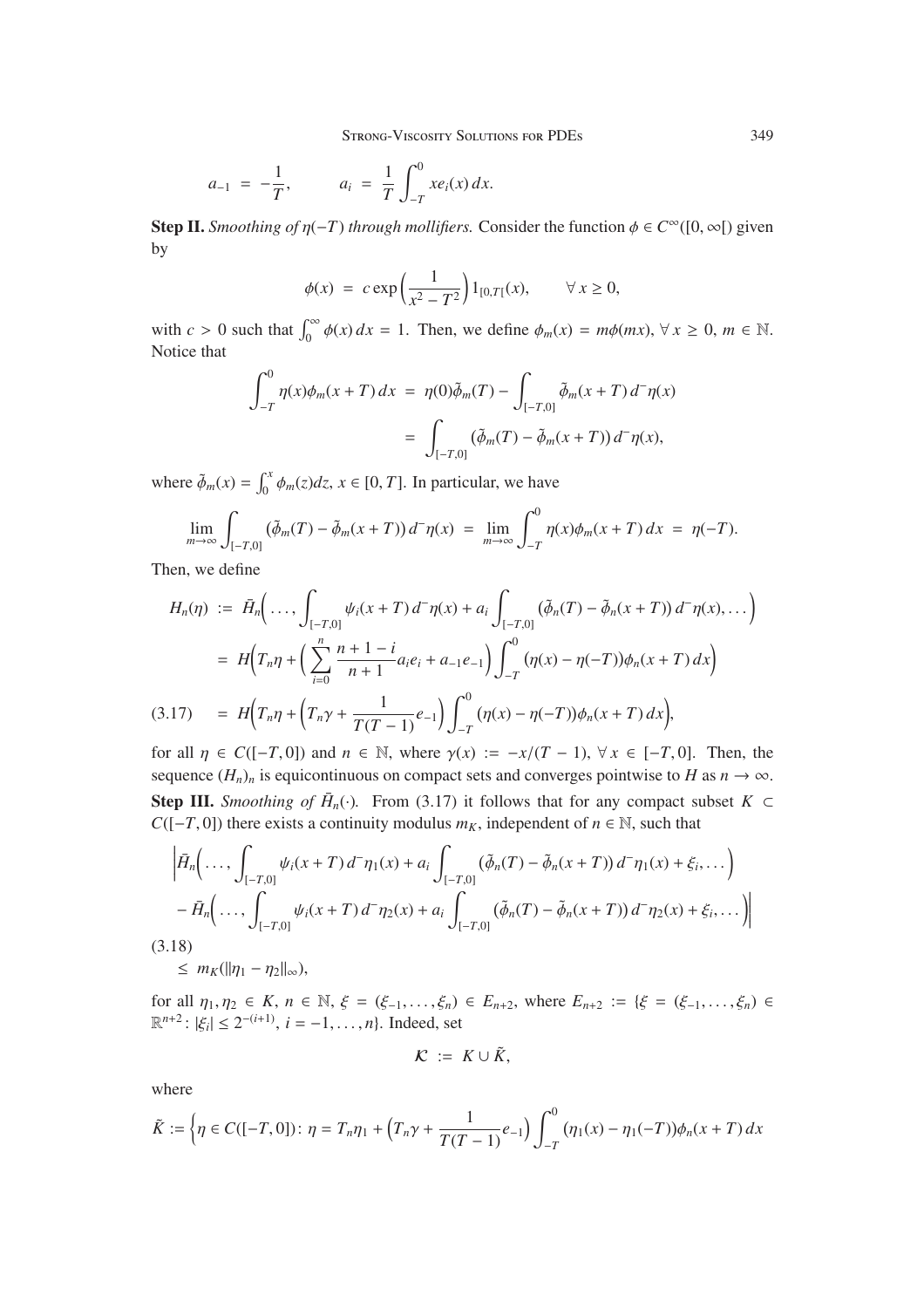$$
+\sum_{i=0}^{n} \frac{n+1-i}{n+1} \xi_i e_i + \xi_{-1} e_{-1}, \text{ for some } \eta_1 \in K, n \in \mathbb{N}, \xi \in E_{n+2} \bigg\}.
$$

**Digression.** *K* is a relatively compact subset of  $C([-T, 0])$ . Since *K* is compact, it is enough to prove that  $\tilde{K}$  is relatively compact. To this end, define

$$
K_1 := \left\{ \eta \in C([-T, 0]) \colon \eta = T_n \eta_1 + \left( T_n \gamma + \frac{1}{T(T - 1)} e_{-1} \right) \int_{-T}^0 (\eta_1(x) - \eta_1(-T)) \phi_n(x + T) \, dx \right\}
$$
\n
$$
\text{for some } \eta_1 \in K, \, n \in \mathbb{N} \right\},
$$

$$
K_2 := \left\{ \eta \in C([-T, 0]) \colon \eta = \sum_{i=-1}^n \xi_i e_i, \text{ for some } n \in \mathbb{N}, \, \xi \in E_{n+2} \right\}.
$$

Then  $\tilde{K} \subset K_1 + K_2$ , where  $K_1 + K_2$  denotes the sum of the sets  $K_1$  and  $K_2$ , i.e.,  $K_1 + K_2 = \{ \eta \in$ *C*([−*T*, 0]):  $\eta = \eta_1 + \eta_2$ , for some  $\eta_1 \in K_1$ ,  $\eta_2 \in K_2$ }. In order to prove that  $\tilde{K}$  is relatively compact, it is enough to show that both  $K_1$  and  $K_2$  are relatively compact sets.

Firstly, let us prove that  $K_1$  is relatively compact. Take a sequence  $(\eta_\ell)_{\ell \in \mathbb{N}}$  in  $K_1$ . Our aim is to prove that  $(\eta_{\ell})_{\ell \in \mathbb{N}}$  admits a convergent subsequence. We begin noting that, for every  $\ell \in \mathbb{N}$ , there exist  $\eta_{1,\ell} \in C([-T, 0])$  and  $n_{\ell} \in \mathbb{N}$  such that

$$
\eta_{\ell} = T_{n_{\ell}} \eta_{1,\ell} + \left( T_{n_{\ell}} \gamma + \frac{1}{T(T-1)} e_{-1} \right) \int_{-T}^{0} (\eta_{1,\ell}(x) - \eta_{1,\ell}(-T)) \phi_{n_{\ell}}(x+T) dx.
$$

Let us suppose that  $(n_\ell)_{\ell \in \mathbb{N}}$  admits a subsequence diverging to infinity (the other cases can be treated even simpler), still denoted by  $(n_\ell)_{\ell \in \mathbb{N}}$ . Then  $T_{n_\ell} \gamma \to \gamma$  in  $C([-T, 0])$ . Since  $(\eta_{1,\ell})_{\ell \in \mathbb{N}} \subset K$  and K is compact, there exists a subsequence, still denoted by  $(\eta_{1,\ell})_{\ell \in \mathbb{N}}$ , which converges to some  $\eta_{1,\infty} \in K$ . Then,  $T_{n_{\ell}} \eta_{1,\ell} \to \eta_{1,\infty}$  as  $\ell \to \infty$ . Indeed

$$
||T_{n_{\ell}}\eta_{1,\ell}-\eta_{1,\infty}||_{\infty}\leq ||T_{n_{\ell}}\eta_{1,\ell}-T_{n_{\ell}}\eta_{1,\infty}||_{\infty}+||T_{n_{\ell}}\eta_{1,\infty}-\eta_{1,\infty}||_{\infty}.
$$

Then, the claim follows since  $T_{n}$ ,  $\eta_{1,\infty} \to \eta_{1,\infty}$  in  $C([-T, 0])$  and

$$
||T_{n_{\ell}}\eta_{1,\ell}-T_{n_{\ell}}\eta_{1,\infty}||_{\infty}\overset{\text{by}(3.16)}{\leq}M||\eta_{1,\ell}-\eta_{1,\infty}||_{\infty}\overset{\ell\to\infty}{\longrightarrow}0.
$$

Proceeding in a similar way, we see that

$$
\int_{-T}^{0} (\eta_{1,\ell}(x) - \eta_{1,\ell}(-T)) \phi_{n_{\ell}}(x+T) dx = \int_{-T}^{0} \eta_{1,\ell}(x) \phi_{n_{\ell}}(x+T) dx - \eta_{1,\ell}(-T)
$$
  

$$
\xrightarrow{\ell \to \infty} \eta_{1,\infty}(-T) - \eta_{1,\infty}(-T) = 0.
$$

In conclusion, we get  $\eta_{\ell} \to \eta_{1,\infty}$ , from which the claim follows.

Let us now prove that  $K_2$  is relatively compact. Let  $(\eta_\ell)_{\ell \in \mathbb{N}}$  be a sequence in  $K_2$  and let us prove that  $(\eta_{\ell})_{\ell \in \mathbb{N}}$  admits a convergent subsequence in *C*([−*T*, 0]). We first notice that, for every  $\ell \in \mathbb{N}$ , there exists  $n_{\ell} \in \mathbb{N}$  and  $\xi_{\ell} = (\xi_{-1,\ell}, \ldots, \xi_{n,\ell}) \in E_{n_{\ell}+2}$  such that

$$
\eta_\ell\ =\ \sum_{i=-1}^{n_\ell} \xi_{i,\ell} e_i.
$$

As we already did in the proof for  $K_1$ , we suppose that the sequence  $(n_\ell)_{\ell \in \mathbb{N}}$  diverges to <sup>∞</sup>. Notice that, for every *<sup>i</sup>* ∈ {−1, <sup>0</sup>, <sup>1</sup>, <sup>2</sup>,...}, there exists a subsequence of (ξ*<sup>i</sup>*, ) which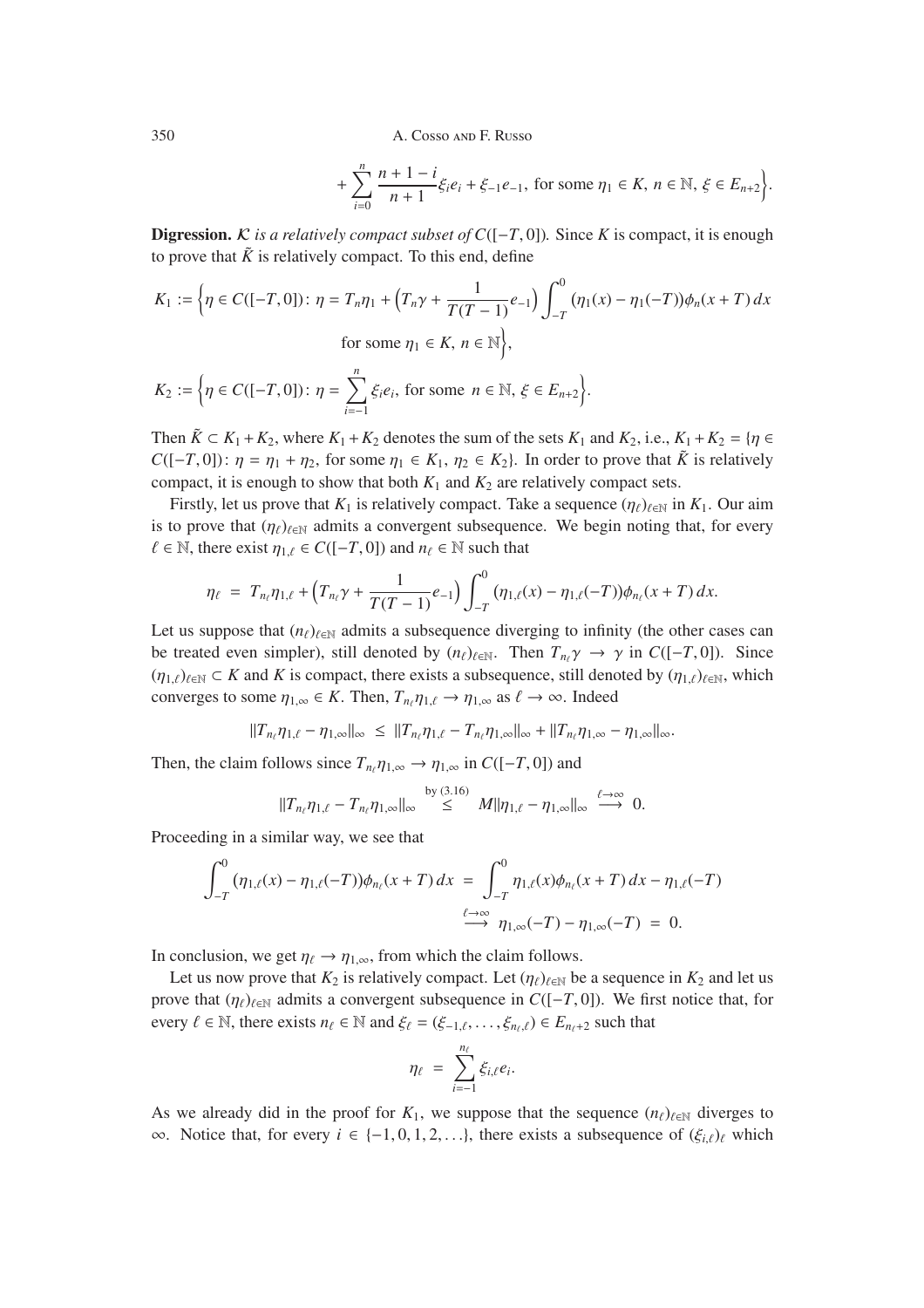converges to some  $\xi_{i,\infty}$  satisfying  $|\xi_{i,\infty}| \leq 2^{-(i+1)}$ . By a diagonalisation argument we construct a subsequence of  $(\eta_\ell)_{\ell \in \mathbb{N}}$ , still denoted by  $(\eta_\ell)_{\ell \in \mathbb{N}}$ , such that for every *i* the sequence  $(\xi_{i,\ell})_{\ell \in \mathbb{N}}$ converges to  $\xi_{i,\infty}$ . As a consequence,  $\eta_{\ell}$  converges to  $\eta_{\infty} = \sum_{i=-1}^{\infty} \xi_{i,\infty} e_i$  as  $\ell \to \infty$ . This proves the claim.

**Step III (Continued).** Since K is a relatively compact subset of  $C([-T, 0])$ , property (3.18) follows from the fact that *H* is continuous on  $C([-T, 0])$ , and consequently uniformly continuous on  $K$ .

To alleviate the presentation, we suppose, without loss of generality, that  $H_n$  has the following form (with the same functions  $\varphi_i$  as in the expression of  $b_n$ ,  $\sigma_n$ ,  $F_n$ )

$$
H_n(\eta) = \bar{H}_n \Big( \int_{[-T,0]} \varphi_1(x+T) d^-\eta(x), \ldots, \int_{[-T,0]} \varphi_{N_n}(x+T) d^-\eta(x) \Big).
$$

So that  $\bar{H}_n : \mathbb{R}^{N_n} \to \mathbb{R}$ . Then, property (3.18) can be written as follows: for any compact subset  $K \subset C([-T, 0])$  there exists a continuity modulus  $\rho_K$ , independent of  $n \in \mathbb{N}$ , such that

$$
(3.19) \qquad \left| \bar{H}_n \left( \int_{[-T,0]} \varphi_1(x+T) \, d^-\eta_1(x) + \xi_1, \dots \right) \right| \\qquad \qquad - \bar{H}_n \left( \int_{[-T,0]} \varphi_1(x+T) \, d^-\eta_2(x) + \xi_1, \dots \right) \right| \leq \, m_K(\|\eta_1 - \eta_2\|_{\infty}),
$$

for all  $\eta_1, \eta_2 \in K$ ,  $n \in \mathbb{N}$ ,  $\xi = (\xi_1, \dots, \xi_{N_n}) \in E_{N_n}$ , where we recall that

$$
E_{N_n} = \{ \xi = (\xi_1, \ldots, \xi_{N_n}) \in \mathbb{R}^{N_n} : |\xi_i| \leq 2^{1-i}, i = 1, \ldots, N_n \}.
$$

Now, for any *n* consider the function  $\rho_n \in C^{\infty}(\mathbb{R}^{N_n})$  given by

$$
(3.20) \qquad \rho_n(\xi) = c \prod_{i=1}^{N_n} \exp\left(\frac{1}{\xi_i^2 - 2^{2(i-1)}}\right) 1_{\{|\xi_i| < 2^{i-1}\}}, \qquad \forall \xi = (\xi_1, \ldots, \xi_{N_n}) \in \mathbb{R}^{N_n},
$$

with  $c > 0$  such that  $\int_{\mathbb{R}^{N_n}} \rho_n(\xi) d\xi = 1$ . Set  $\rho_{n,k}(\xi) := k^{N_n} \rho_n(k\xi)$ ,  $\forall \xi \in \mathbb{R}^{N_n}$ ,  $k \in \mathbb{N}$ . Let us now define, for any  $n, k \in \mathbb{N}$ ,

$$
\bar{H}_{n,k}(x) = \int_{\mathbb{R}^{N_n}} \rho_{n,k}(\xi) \bar{H}_n(x-\xi) d\xi = \int_{E_{N_n}} \rho_{n,k}(\xi) \bar{H}_n(x-\xi) d\xi,
$$

for all  $(t, x, y, z) \in [0, T] \times \mathbb{R}^d \times \mathbb{R} \times \mathbb{R}^d$ . Notice that, for any  $n \in \mathbb{N}$ , the sequence  $(\bar{H}_{n,k}(\cdot))_{k \in \mathbb{N}}$  is equicontinuous on compact subsets of  $\mathbb{R}^{N_n}$ , satisfies a polynomial growth condition (uniform in both *n* and *k*), converges pointwise to  $\bar{H}_n(\cdot)$ , and satisfies item (iv) of Theorem 3.6. Then, we define

$$
H_{n,k}(\eta) = \bar{H}_{n,k}\bigg(\int_{[-T,0]} \varphi_1(x+T) d^{\top} \eta(x), \ldots, \int_{[-T,0]} \varphi_{N_n}(x+T) d^{\top} \eta(x)\bigg),
$$

for all  $\eta \in C([-T, 0])$  and  $n, k \in \mathbb{N}$ . Notice that the functions  $H_{n,k}, n, k \in \mathbb{N}$ , are equicontinuous on compact subsets of *<sup>C</sup>*([−*T*, 0]). Indeed, let *<sup>K</sup>* be a compact subset of *<sup>C</sup>*([−*T*, 0]) and  $\eta_1, \eta_2 \in K$ , then (using property (3.19) and the fact that  $\int_{E_{N_n}} \rho_{n,k}(\xi) d\xi = 1$ )

$$
|H_{n,k}(\eta_1) - H_{n,k}(\eta_2)|
$$
  
= 
$$
| \bar{H}_{n,k} \Big( \int_{[-T,0]} \varphi_1(x+T) d^-\eta_1(x), \dots \Big) - \bar{H}_{n,k} \Big( \int_{[-T,0]} \varphi_1(x+T) d^-\eta_2(x), \dots \Big) \Big|
$$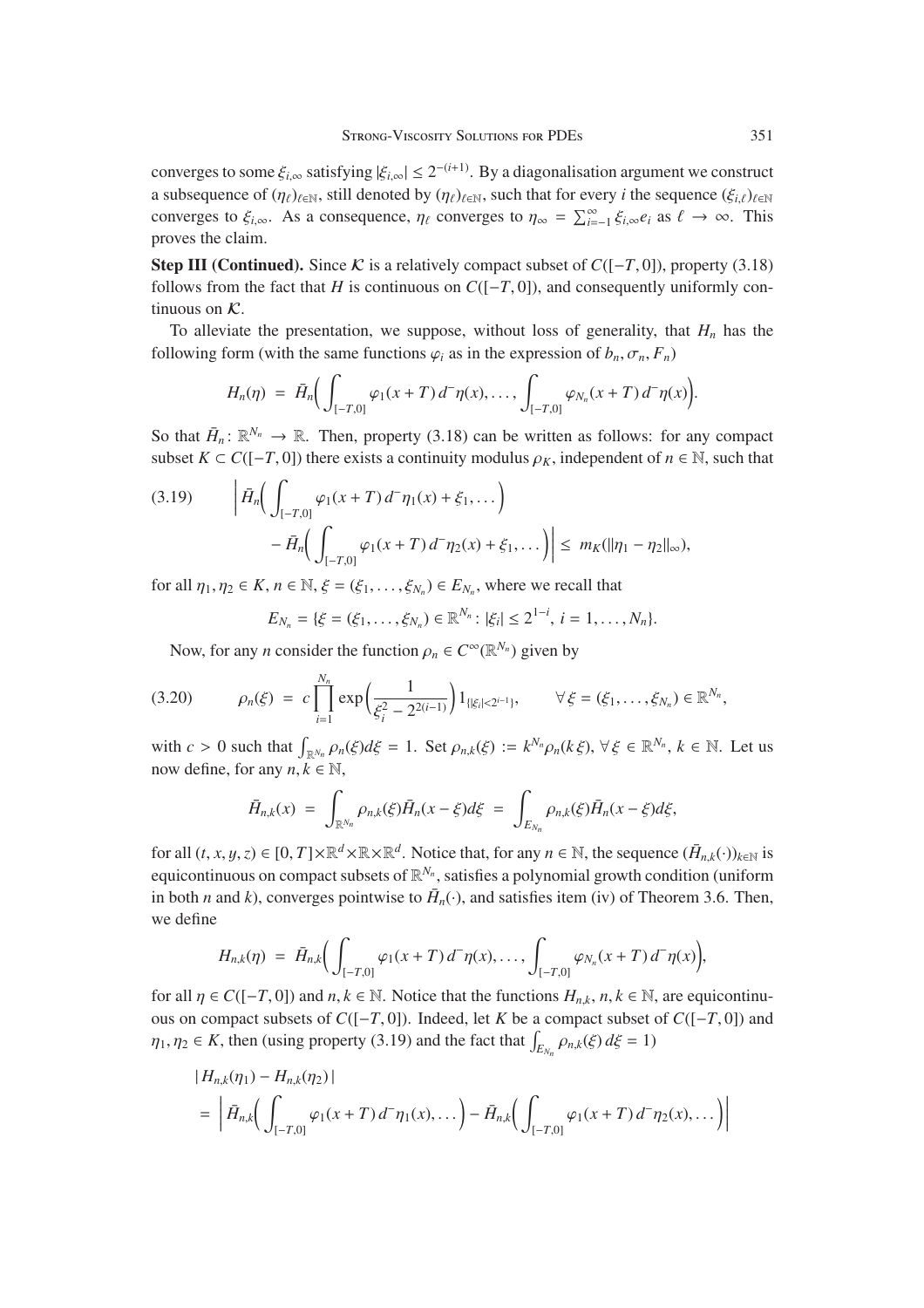$$
\leq \int_{K_{N_n}} \rho_{n,k}(\xi) \left| \bar{H}_n \left( \int_{[-T,0]} \varphi_1(x+T) \, d^-\eta_1(x) + \xi_1, \dots \right) \right| - \bar{H}_n \left( \int_{[-T,0]} \varphi_1(x+T) \, d^-\eta_2(x) + \xi_1, \dots \right) \left| \, d\xi \right| \leq m_K(\|\eta_1 - \eta_2\|_{\infty}).
$$

This proves the equicontinuity on compact sets of  $H_{n,k}$ ,  $n, k \in \mathbb{N}$ . Set  $G := H, G_n := H_n$ , and  $G_{n,k} := H_{n,k}$ , for all  $n, k \in \mathbb{N}$ . Then, a direct application of Lemma D.1 yields the existence of a subsequence  $(H_{n,k_n})_{n\in\mathbb{N}}$  which converges pointwise to *H*. For simplicity of notation, we denote  $(H_{n,k_n})_{n\in\mathbb{N}}$  simply by  $(H_n)_{n\in\mathbb{N}}$ .

**Step IV.** *Conclusion.* Let us consider, for any  $n \in \mathbb{N}$  and  $(t, \eta) \in [0, T] \times C([-T, 0])$ , the following forward-backward system of stochastic differential equations: (3.21)

$$
\begin{cases}\nX_s^{n,t,\eta} = \eta(0 \wedge (s-t)) + \int_t^{t \vee s} b_n(r, \mathbb{X}_r^{n,t,\eta}) dr + \int_t^{t \vee s} \sigma_n(r, \mathbb{X}_r^{n,t,\eta}) dW_r, \quad s \in [t-T, T], \\
Y_s^{n,t,\eta} = H_n(\mathbb{X}_T^{n,t,\eta}) + \int_s^T F_n(r, \mathbb{X}_r^{n,t,\eta}, Y_r^{n,t,\eta}, Z_r^{n,t,\eta}) dr - \int_s^T Z_r^{n,t,\eta} dW_r, \quad s \in [t, T].\n\end{cases}
$$

Under the assumptions on  $b_n$  and  $\sigma_n$ , it follows from Proposition 3.4 that there exists a unique continuous process  $X^{n,t,\eta}$  strong solution to the forward equation in (3.21). Moreover, from Theorem 4.1 in [33] it follows that, under the assumptions on  $F_n$  and  $H_n$ , there exists a unique solution  $(Y^{n,t,\eta}, Z^{n,t,\eta}) \in \mathbb{S}^2(t,T) \times \mathbb{H}^2(t,T)$  to the backward equation in (3.21).

Then, it follows from Theorem 3.6 that, for any  $n \in \mathbb{N}$ , the function

$$
\mathcal{U}_n(t,\eta) \ = \ Y_t^{n,t,\eta} \ = \ \mathbb{E}\bigg[\int_t^T F_n(s,\mathbb{X}_s^{n,t,\eta},Y_s^{n,t,\eta},Z_s^{n,t,\eta})\,ds + H_n(\mathbb{X}_T^{n,t,\eta})\bigg],
$$

 $∀(t, \eta) ∈ [0, T] × C([-T, 0]),$  is a strict solution to equation (3.1) with coefficients *H<sub>n</sub>*, *F<sub>n</sub>*,  $b_n$ , and  $\sigma_n$ . From estimates (A.4) and (B.3) together with the polynomial growth condition of  $F_n$ ,  $H_n$  (uniform in *n*), we see that  $\mathcal{U}_n$  satisfies a polynomial growth condition uniform in *n*.

We can now apply Lemma 3.11 to the sequence  $(\mathcal{U}_n, H_n, F_n, b_n, \sigma_n)_{n \in \mathbb{N}}$ , from which we deduce: first, the convergence of the sequence  $(\mathcal{U}_n)_{n\in\mathbb{N}}$  to the map  $\mathcal U$  given by (3.12); secondly, that  $U$  is a strong-viscosity solution to equation (3.1). This concludes the proof.  $\square$ 

REMARK 3.13. (i) Here we notice that Theorem 3.12 applies when  $b$ ,  $\sigma$ ,  $F$  have a Markovian structure. More precisely, suppose that there exist  $\bar{b}$ ,  $\bar{\sigma}$ ,  $\bar{f}$  satisfying Assumption (A0), with  $\bar{f}$  continuous, such that

$$
b(t, \eta) = \bar{b}(\eta(0)), \qquad \sigma(t, \eta) = \bar{\sigma}(\eta(0)), \qquad F(t, \eta, y, z) = \bar{f}(t, \eta(0), y, z),
$$

for all  $(t, \eta, y, z) \in [0, T] \times C([-T, 0]) \times \mathbb{R} \times \mathbb{R}$ . Recalling from the integration by parts formula (2.4) in [9] that  $\eta(0) = \int_{[-t,0]} 1 \, d^-\eta(x)$ , we see that *b*,  $\sigma$ , *F* have automatically a cylindrical form as a matter of fact form, as a matter of fact

$$
b(t,\eta) = \bar{b}\Big(\int_{[-t,0]} 1 \ d^{-} \eta(x)\Big)
$$

and similarly for  $\sigma$  and *F*. Therefore, taking *b*,  $\sigma$ , *F* of this form, and *H* continuous (as in the statement of Theorem 3.12), we deduce from Theorem 3.12 that the map  $\mathcal U$  given by (3.12) is a strong-viscosity solution to equation (3.1).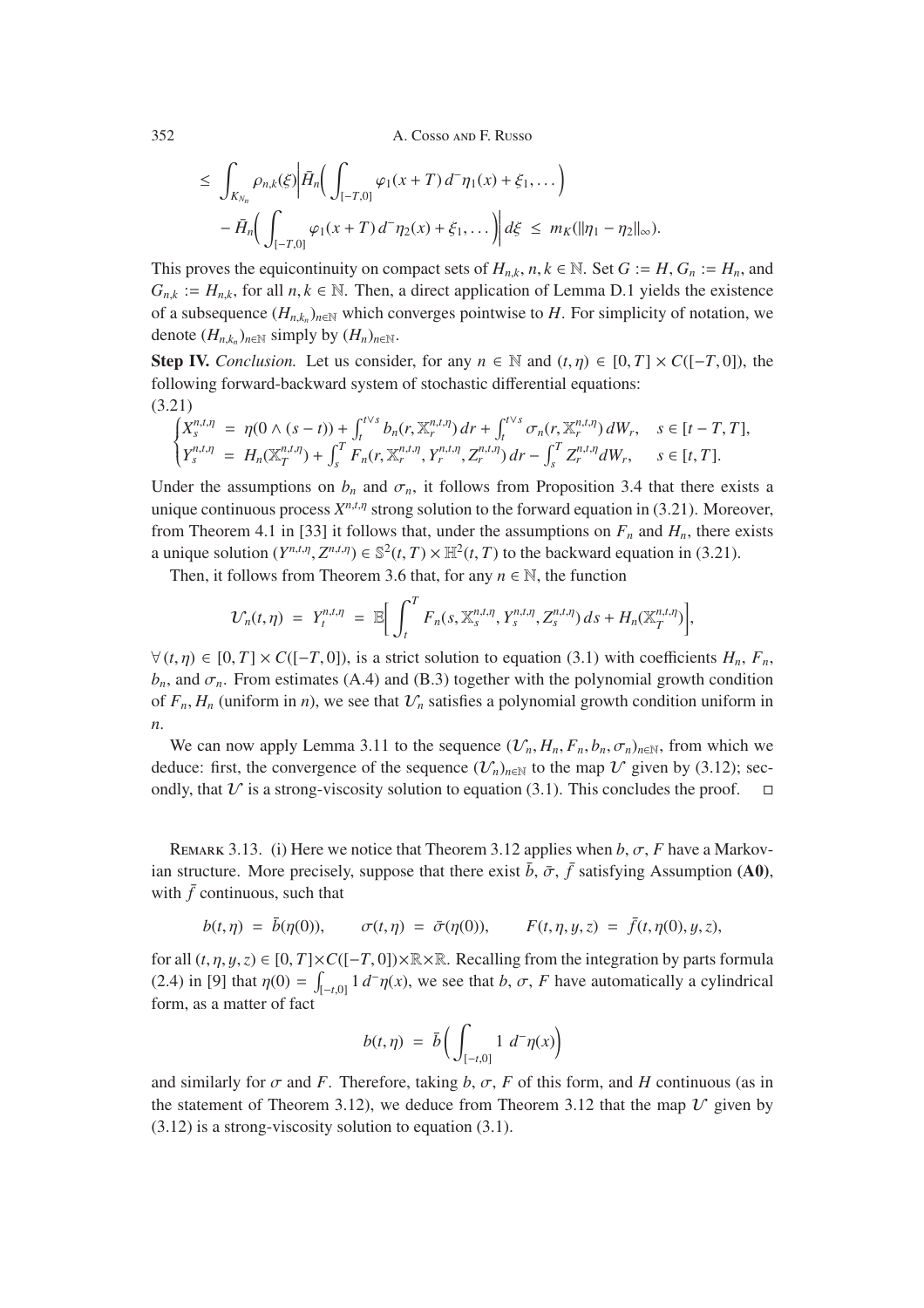(ii) The result of Theorem 3.12 can be improved as follows. Items (ii) and (iii) in Theorem 3.12 can be replaced by the following weaker assumption: *for every compact subset*  $K \subset$ *C*( $[-T, 0]$ )*, there exists a continuity modulus m<sub>K</sub>, independent of n*  $\in \mathbb{N}$ *, such that* 

$$
\left| \bar{F}_n(t, \int_{[-t,0]} \varphi_1(x+t) d^-\eta_1(x) + \xi_1, \dots, y, z) - \bar{F}_n(t, \int_{[-t,0]} \varphi_1(x+t) d^-\eta_2(x) + \xi_1, \dots, y, z) \right|
$$
  
+ 
$$
\left| \bar{b}_n \left( \int_{[-t,0]} \varphi_1(x+t) d^-\eta_1(x) + \xi_1, \dots \right) - \bar{b}_n \left( \int_{[-t,0]} \varphi_1(x+t) d^-\eta_2(x) + \xi_1, \dots \right) \right|
$$
  
+ 
$$
\left| \bar{\sigma}_n \left( \int_{[-t,0]} \varphi_1(x+t) d^-\eta_1(x) + \xi_1, \dots \right) - \bar{\sigma}_n \left( \int_{[-t,0]} \varphi_1(x+t) d^-\eta_2(x) + \xi_1, \dots \right) \right|
$$
  

$$
\leq m_K(||\eta_1 - \eta_2||_{\infty}),
$$

*for all n*  $\in \mathbb{N}$ ,  $\eta_1, \eta_2 \in K$ ,  $y, z \in \mathbb{R}$ ,  $t \in [0, T]$ ,  $\xi \in E_{N_n}$ , where  $E_{N_n} = \{\xi = (\xi_1, \ldots, \xi_{N_n}) \in$  $\mathbb{R}^{N_n}$ :  $|\xi_i| \leq 2^{1-i}, i = 1, ..., N_n$ *)*.<br>In this case, we perform a st

In this case, we perform a smoothing of  $(\bar{b}_n, \bar{\sigma}_n, \bar{F}_n)$  by means of convolutions as we did for  $\bar{H}_n$  in Step III of the proof of Theorem 3.12, in order to end up with a sequence of regular coefficients satisfying items (ii) and (iii) in Theorem 3.12. Then, we conclude the proof proceeding as in Step IV of the proof of Theorem 3.12.

(iii) The particular case  $b \equiv 0$ ,  $\sigma \equiv 1$ , and  $F \equiv 0$  was addressed in Theorem 3.4 of [8].<br>Concerning the case with general coefficients  $b, \sigma, F$ , we refer to Theorem 3.16 below. Concerning the case with general coefficients  $b, \sigma, F$ , we refer to Theorem 3.16 below.

We also state the following existence result, which holds under slightly different assumptions than Theorem 3.12.

Theorem 3.14. *Let Assumption* (A1) *hold. Suppose also that H is continuous and F does not depend on* (y,*z*)*. In addition, suppose that there exists a nondecreasing sequence*  $(N_n)_{n \in \mathbb{N}} \subset \mathbb{N} \setminus \{0\}$  *such that, for all*  $n \in \mathbb{N}$  *and*  $(t, \eta) \in [0, T] \times C([-T, 0]),$ 

$$
b_n(t,\eta) = \bar{b}_n\Big(t, \int_{[-t,0]} \varphi_1(x+t) d^-\eta(x), \ldots, \int_{[-t,0]} \varphi_{N_n}(x+t) d^-\eta(x)\Big),
$$
  

$$
\sigma_n(t,\eta) = \bar{\sigma}_n\Big(t, \int_{[-t,0]} \varphi_1(x+t) d^-\eta(x), \ldots, \int_{[-t,0]} \varphi_{N_n}(x+t) d^-\eta(x)\Big),
$$
  

$$
F_n(t,\eta) = \bar{F}_n\Big(t, \int_{[-t,0]} \varphi_1(x+t) d^-\eta(x), \ldots, \int_{[-t,0]} \varphi_{N_n}(x+t) d^-\eta(x)\Big).
$$

*We suppose that items* (i)*,* (iii)*,* (iv)*,* (v) *of* Theorem 3.12 *hold, while item* (ii) *is replaced by the following:*

- (ii)' *For every*  $n \in \mathbb{N}$ ,  $\bar{b}_n, \bar{\sigma}_n, \bar{F}_n$  *satisfy:*
- (ii)'-(a)  $\bar{b}_n$  *and*  $\bar{\sigma}_n$  *are continuous functions, with first and second spatial derivatives continuous and satisfying a polynomial growth condition.*
- (ii)'-(b)  $\bar{F}_n$  *is continuous and, for all t*  $\in$  [0, *T*]*, the function*  $\bar{F}_n(t, \cdot)$  *belongs to*  $C^2(\mathbb{R}^{N_n})$ *and its second order spatial derivatives satisfy a polynomial growth condition uniformly in t.*

*Then, the map*  $U$  given by (3.12) is a (path-dependent) strong-viscosity solution to equation (3.1)*.*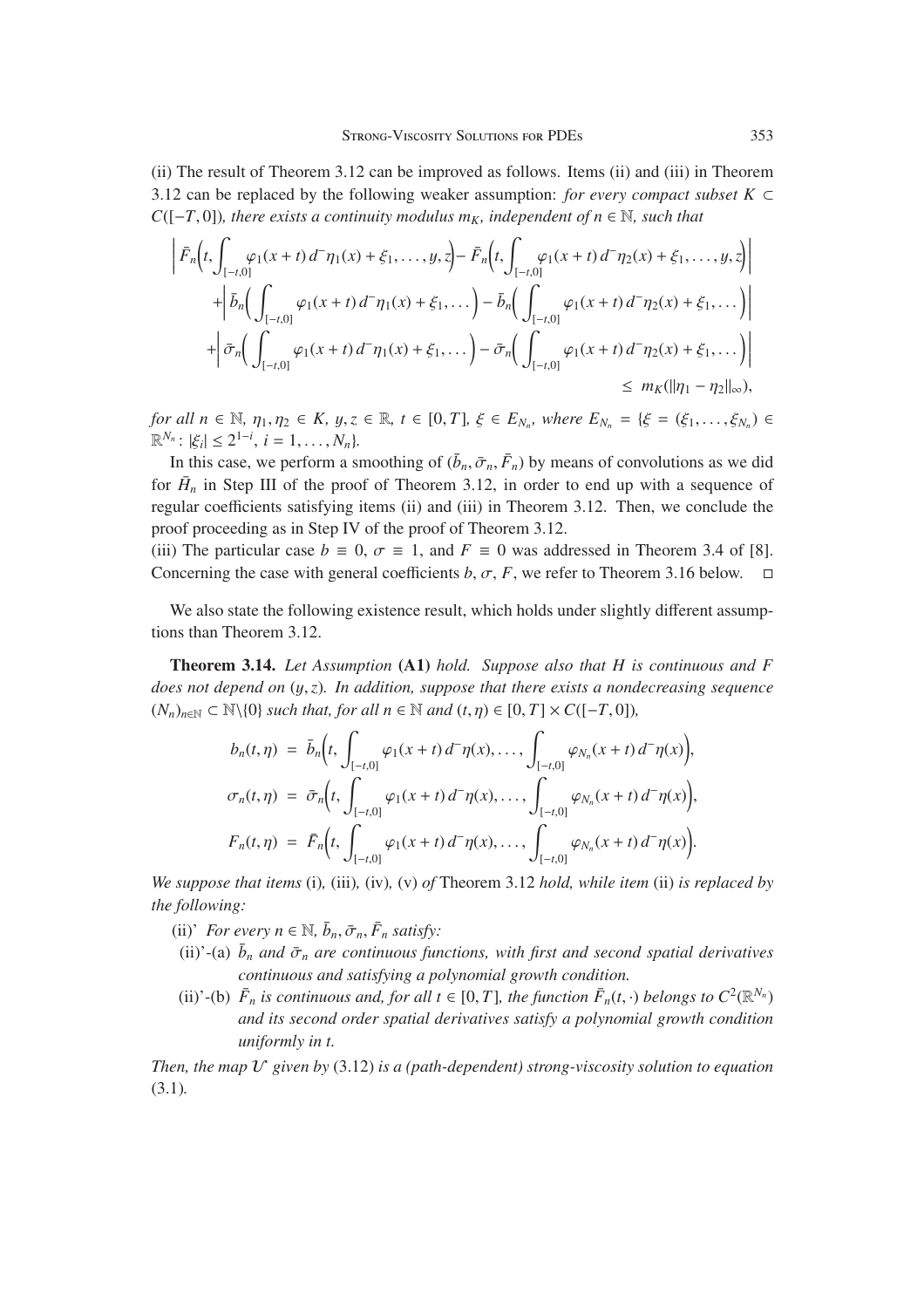REMARK 3.15. Notice that the requirement that *F* does not depend on  $(y, z)$  imposed in Theorem 3.14 is used only at a specific point in the proof of Theorem 3.14, namely when it is used Theorem 3.5 in [9], which relies on Theorem 6.1, Chapter 5, in [23], that is a regularity result for linear (rather than semilinear) parabolic partial differential equations. However, if one would have at disposal a more general regularity result than Theorem 6.1, Chapter 5, in [23], which applies to semilinear parabolic partial differential equations, then we would be able to extend Theorem 3.14 (as well as Theorem 3.5 in [9]) to the case where *F* also depends on  $(y, z)$ .

Proof. The proof can be done proceeding along the same lines as in the proof of Theorem 3.12, the only difference being that in Step IV we rely on Theorem 3.5 in [9] rather than on Theorem 3.6 of this paper.

We finally state the following existence result, which relies on the previous Theorem 3.14.

Theorem 3.16. *Let Assumption* (A1) *hold. We also suppose the following.*

- (a) *b,* σ*, F, H are continuous;*
- (b)  $F$  does not depend on  $(y, z)$ ;
- (c) *for every t* ∈ [0, *T*], *the map*  $F(t, \cdot)$  *is continuous uniformly with respect to t* ∈ [0, *T*];
- (d) *b,* σ*, F satisfy the following property:*

(3.22) 
$$
b(t,\eta) = b(t,\gamma), \qquad \sigma(t,\eta) = \sigma(t,\gamma), \qquad F(t,\eta) = F(t,\gamma),
$$

*for every t* ∈ [0, *T*],  $\eta, \gamma \in C([-T, 0])$ *, with*  $\eta(x) = \gamma(x)$  *for any*  $x \in [-t, 0]$ *.* 

*Then, the map*  $\mathcal V$  given by (3.12) *is a (path-dependent) strong-viscosity solution to equation* (3.1)*.*

REMARK 3.17. Notice that the requirement that *F* does not depend on  $(y, z)$  is needed only because in the proof of Theorem 3.16 we use Theorem 3.14 above, for which in turn we refer to Remark 3.15.

Proof. By Theorem 3.14, it is enough to prove that there exists a nondecreasing sequence  $(N_n)_{n \in \mathbb{N}}$  ⊂  $\mathbb{N}\setminus\{0\}$  such that, for all  $n \in \mathbb{N}$  and  $(t, \eta) \in [0, T] \times C([-T, 0]),$ 

$$
b_n(t,\eta) = \bar{b}_n\Big(t, \int_{[-t,0]} \varphi_1(x+t) d^-\eta(x), \ldots, \int_{[-t,0]} \varphi_{N_n}(x+t) d^-\eta(x)\Big),
$$
  

$$
\sigma_n(t,\eta) = \bar{\sigma}_n\Big(t, \int_{[-t,0]} \varphi_1(x+t) d^-\eta(x), \ldots, \int_{[-t,0]} \varphi_{N_n}(x+t) d^-\eta(x)\Big),
$$
  

$$
F_n(t,\eta) = \bar{F}_n\Big(t, \int_{[-t,0]} \varphi_1(x+t) d^-\eta(x), \ldots, \int_{[-t,0]} \varphi_{N_n}(x+t) d^-\eta(x)\Big),
$$

where  $(b_n, \sigma_n, F_n)_n$  and  $(\bar{b}_n, \bar{\sigma}_n, \bar{F}_n)_n$  satisfy items (i), (ii)', (iii), (iv), (v) of Theorem 3.14. Then, the fact that the map  $U$  given by (3.12) is a (path-dependent) strong-viscosity solution to equation (3.1) follows directly from Theorem 3.14. We divide the proof of the construction of the sequences  $(b_n, \sigma_n, F_n)_n$  and  $(\bar{b}_n, \bar{\sigma}_n, \bar{F}_n)_n$  into five steps.

**Step I.** *Polygonal approximation of*  $\eta \in C([-T, 0])$ *.* For every  $n \in \mathbb{N}$ , we consider the *n*-th dyadic subdivision of [0, *<sup>T</sup>*], namely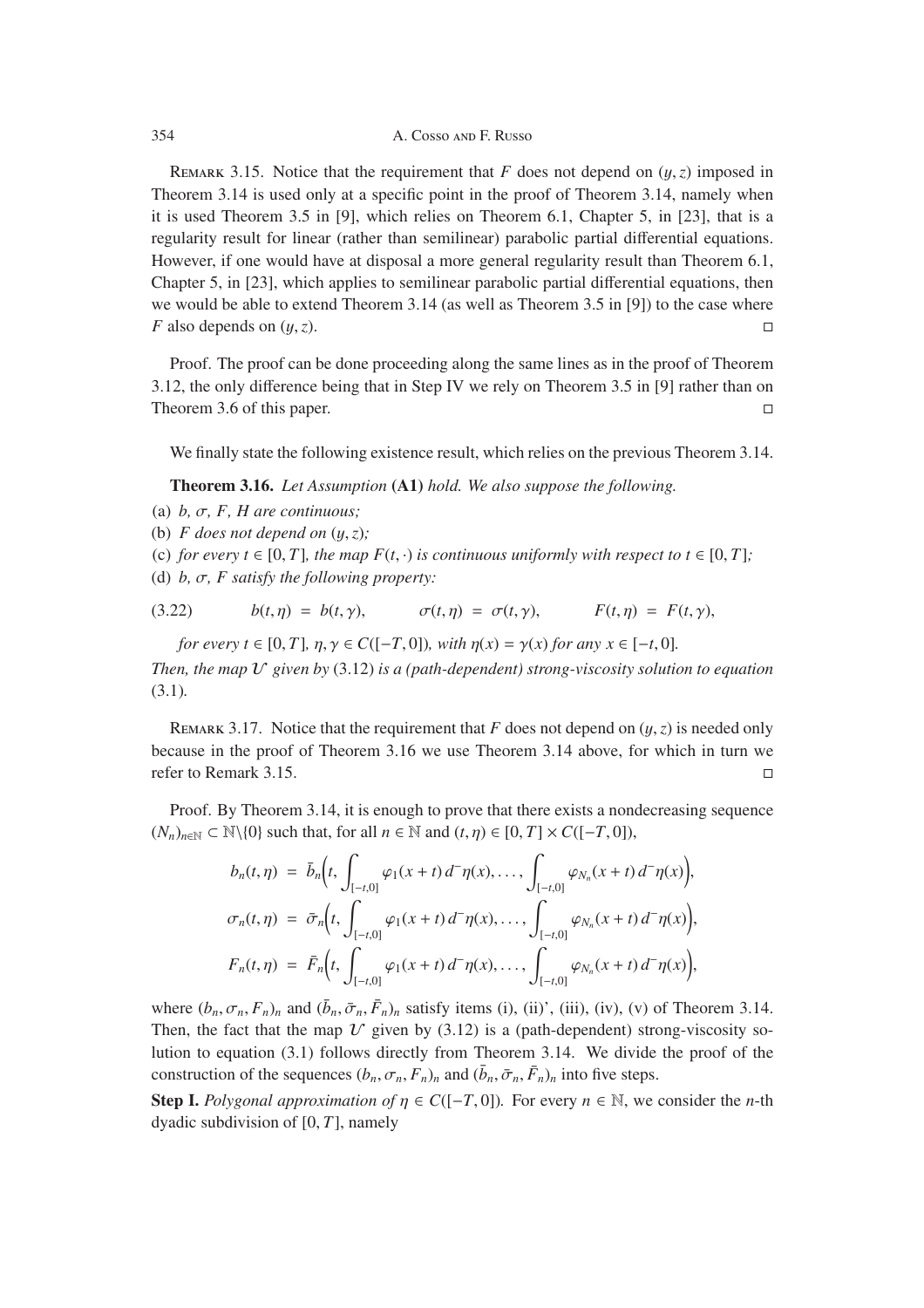$$
0 = t_0^n < t_1^n < \ldots < t_{N_n}^n = T, \qquad \text{where } N_n := 2^n \text{ and } t_j^n := \frac{j}{2^n} T, \ \forall \ j = 0, \ldots, 2^n.
$$

For every fixed  $n \in \mathbb{N}$ ,  $t \in [0, T]$ ,  $\eta \in C([-T, 0])$ , we consider the *n*-th polygonal approximation  $\tilde{\eta}_n^t \in C([-T, 0])$  of path  $\eta$  at time *t*, defined as

- $\tilde{\eta}_n^t$  is constant on  $[-T, -t]$  and equal to  $\eta(-t)$ ;
- $\tilde{\eta}_n^t$  is linear on  $[(t_{j-1}^n \wedge t) t, (t_j^n \wedge t) t]$ , for every  $j = 1, ..., N_n$ ;
- $\tilde{\eta}_n^t((t^n_j \land t) t) = \eta((t^n_j \land t) t)$ , for every  $j = 0, ..., N_n$ .

Notice that  $-t = (t_0^n \wedge t) - t < (t_1^n \wedge t) - t < \cdots < (t_{N_n}^n \wedge t) - t = 0$ , so that the finite<br>sequence  $((t_0^n \wedge t) - t)$ , is a subdivision of  $[0, t_0]$ . Then so the interval  $[0, t_0]$  we see that sequence  $((t_j^n \land t) - t)_j$  is a subdivision of  $[-t, 0]$ . Then, on the interval  $[-t, 0]$  we see that the continuous function  $\tilde{v}_j^t$  is given by the continuous function  $\tilde{\eta}_n^t$  is given by

$$
\tilde{\eta}_n^t(x) = \frac{\eta((t_j^n \wedge t) - t) - \eta((t_{j-1}^n \wedge t) - t)}{(t_j^n \wedge t) - (t_{j-1}^n \wedge t)}x + \frac{((t_j^n \wedge t) - t)\eta((t_{j-1}^n \wedge t) - t) - ((t_{j-1}^n \wedge t) - t)\eta((t_j^n \wedge t) - t)}{(t_j^n \wedge t) - (t_{j-1}^n \wedge t)},
$$

for every  $x \in [(t_{j-1}^n \wedge t) - t, (t_j^n \wedge t) - t]$ , whenever  $t_{j-1}^n < t$ , so that  $(t_{j-1}^n \wedge t) - t < (t_j^n \wedge t) - t$ .<br>Notice that for any  $n \vee \in C([T, T, 0])$  with  $n(x) = \gamma(x)$  for any  $x \in [T, 0]$  we have  $\tilde{\gamma}^t = \tilde{\gamma}^t$ . Notice that, for any  $\eta, \gamma \in C([-T, 0])$  with  $\eta(x) = \gamma(x)$  for any  $x \in [-t, 0]$ , we have  $\tilde{\eta}_n^t \equiv \tilde{\gamma}_n^t$ .<br>Moreover for any  $n \in C([-T, 0])$  let  $\eta^t \in C([-T, 0])$  denote the continuous path setisfying: Moreover, for any  $\eta \in C([-T, 0])$ , let  $\eta^t \in C([-T, 0])$  denote the continuous path satisfying:  $\eta^t \equiv \eta(-t)$  on  $[-T, -t]$  and  $\eta^t \equiv \eta$  on  $[-t, 0]$ . Then, from the uniform continuity of  $\eta$ , and hence of  $\eta^t$ , we deduce that  $\|\tilde{\eta}_n^t - \eta^t\|_{\infty} \to 0$  as  $n \to +\infty$ .<br>
Define the mans  $\tilde{h}$  :  $[0, T] \times C([T, 0]) \to \mathbb{R} \times [0, T]$ 

Define the maps  $\tilde{b}_n$ :  $[0, T] \times C([-T, 0]) \to \mathbb{R}, \tilde{\sigma}_n$ :  $[0, T] \times C([-T, 0]) \to \mathbb{R}, \tilde{F}_n$ :  $[0, T] \times$  $C([-T, 0]) \to \mathbb{R}$  as

(3.23) 
$$
\tilde{b}_n(t,\eta) := b(t,\tilde{\eta}_n^t), \qquad \tilde{\sigma}_n(t,\eta) := \sigma(t,\tilde{\eta}_n^t), \qquad \tilde{F}_n(t,\eta) := F(t,\tilde{\eta}_n^t),
$$

for every  $(t, \eta) \in [0, T] \times C([-T, 0])$ . Since  $\|\tilde{\eta}_n^t - \eta^t\|_{\infty} \to 0$  and  $b, \sigma, F$  satisfy property (3.22), we deduce that the sequence  $(\tilde{b}_n, \tilde{\sigma}_n, \tilde{F}_n)_n$  converges pointwise to  $(b, \sigma, F)$  as  $n \to +\infty$ .

Now, given  $y = (y_0, \dots, y_{N_n}) \in \mathbb{R}^{N_n+1}$  and  $t \in [0, T]$ , we define the polygonal  $\tilde{\eta}_{n,y}^t \in [0, T]$  associated with x defined as follows: *C*([−*T*, 0]) associated with **y**, defined as follows:

- $\tilde{\eta}_{n,y}^t$  is constant on  $[-T, -t]$  and equal to  $y_0$ ;
- $\tilde{\eta}_{n,y}^t$  is linear on  $[(t_{j-1}^n \wedge t) t, (t_j^n \wedge t) t]$ , for every  $j = 1, \ldots, N_n$ ;
- $\tilde{\eta}_n^t((t^n_j \wedge t) t) = y_j$ , for every  $j = 0, ..., N_n$ .

More precisely, on the interval  $[-t, 0]$  the continuous function  $\tilde{\eta}_{n,y}^t$  is given by

$$
\tilde{\eta}_{n,y}^t(x) \; := \; \frac{y_j - y_{j-1}}{(t_j^n \wedge t) - (t_{j-1}^n \wedge t)} x + \frac{((t_j^n \wedge t) - t) y_{j-1} - ((t_{j-1}^n \wedge t) - t) y_j}{(t_j^n \wedge t) - (t_{j-1}^n \wedge t)},
$$

for every  $x \in [(t_{j-1}^n \wedge t) - t, (t_j^n \wedge t) - t]$ , whenever  $t_{j-1}^n < t$ , so that  $(t_{j-1}^n \wedge t) - t < (t_j^n \wedge t) - t$ . Define the maps  $\hat{b}_n$ :  $[0, T] \times \mathbb{R}^{N_n+1} \to \mathbb{R}, \hat{\sigma}_n$ :  $[0, T] \times \mathbb{R}^{N_n+1} \to \mathbb{R}, \hat{F}_n$ :  $[0, T] \times \mathbb{R}^{N_n+1} \to \mathbb{R}$ 

as

$$
\hat{b}_n(t, y_0, \ldots, y_{N_n}) := b(t, \tilde{\eta}_{n,y}^t), \quad \hat{\sigma}_n(t, y_0, \ldots, y_{N_n}) := \sigma(t, \tilde{\eta}_{n,y}^t),
$$
  

$$
\hat{F}_n(t, y_0, \ldots, y_{N_n}) := F(t, \tilde{\eta}_{n,y}^t),
$$

for every  $t \in [0, T]$ ,  $\mathbf{y} = (y_0, \dots, y_{N_n}) \in \mathbb{R}^{N_n+1}$ . Notice that there exists the following relation between the mans  $\tilde{b} \in \tilde{F}$  and  $\hat{b} \in \hat{F}$ . between the maps  $\tilde{b}_n$ ,  $\tilde{\sigma}_n$ ,  $\tilde{F}_n$  and  $\hat{b}_n$ ,  $\hat{\sigma}_n$ ,  $\hat{F}_n$ :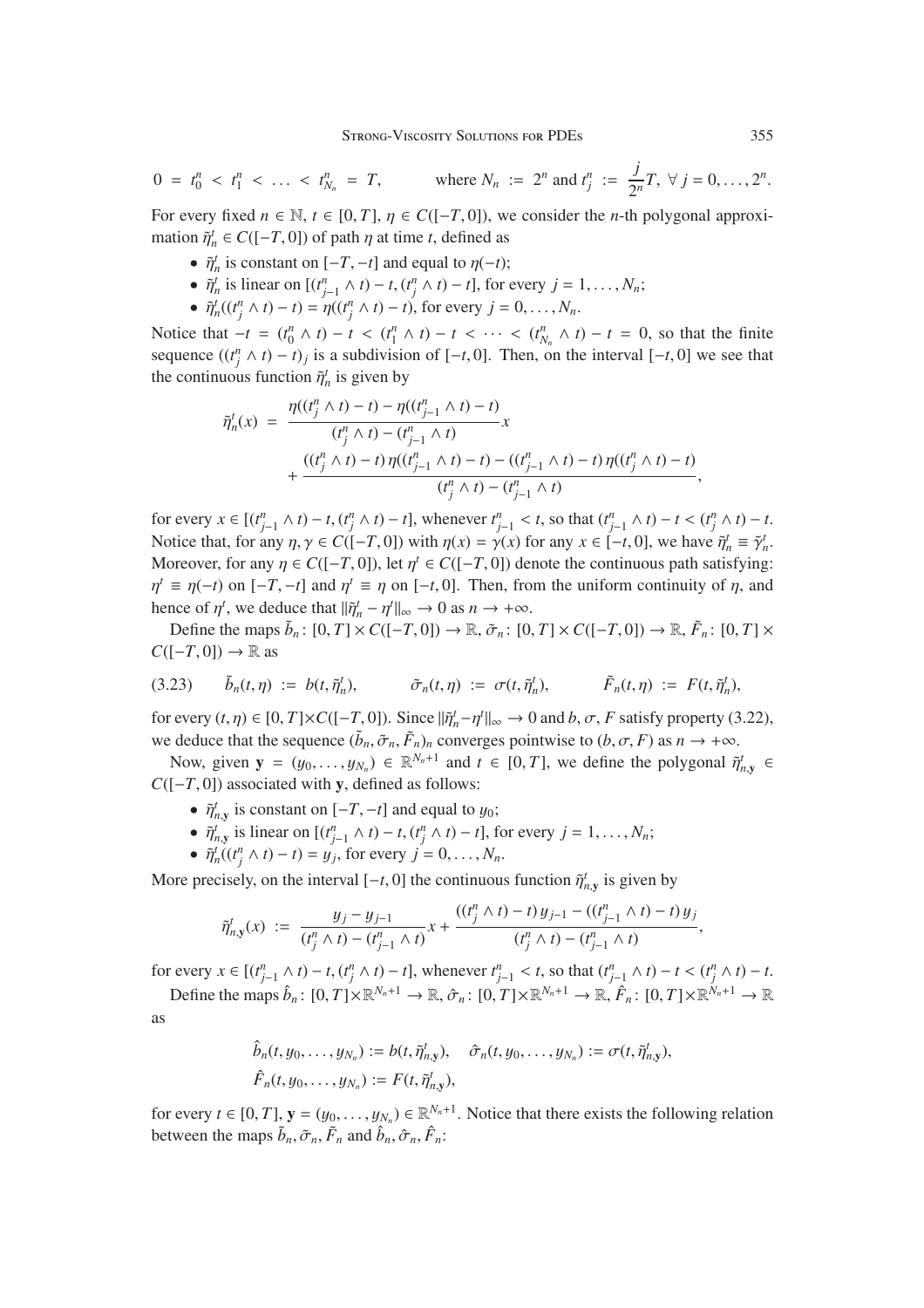$$
\begin{aligned}\n\tilde{b}_n(t,\eta) &= \hat{b}_n(t,\eta((t_0^n \wedge t) - t), \dots, \eta((t_{N_n}^n \wedge t) - t)), \\
\tilde{\sigma}_n(t,\eta) &= \hat{\sigma}_n(t,\eta((t_0^n \wedge t) - t), \dots, \eta((t_{N_n}^n \wedge t) - t)), \\
\tilde{F}_n(t,\eta) &= \hat{F}_n(t,\eta((t_0^n \wedge t) - t), \dots, \eta((t_{N_n}^n \wedge t) - t)),\n\end{aligned}
$$

for every  $(t, \eta) \in [0, T] \times C([-T, 0])$ . Recalling from the integration by parts formula (2.4) in [9] that  $\eta((t_j^n \wedge t) - t) = \int_{[-t,0]} 1_{[0,t_j^n]}(x + t) d^-\eta(x)$ , we can rewrite the above equalities as follows: follows:

$$
\tilde{b}_n(t,\eta) = \hat{b}_n\Big(t, \int_{[-t,0]} 1_{[0,t_0^n]}(x+t) d^-\eta(x), \dots, \int_{[-t,0]} 1_{[0,t_{N_n}^n]}(x+t) d^-\eta(x)\Big),
$$
  

$$
\tilde{\sigma}_n(t,\eta) = \hat{\sigma}_n\Big(t, \int_{[-t,0]} 1_{[0,t_0^n]}(x+t) d^-\eta(x), \dots, \int_{[-t,0]} 1_{[0,t_{N_n}^n]}(x+t) d^-\eta(x)\Big),
$$
  

$$
\tilde{F}_n(t,\eta) = \hat{F}_n\Big(t, \int_{[-t,0]} 1_{[0,t_0^n]}(x+t) d^-\eta(x), \dots, \int_{[-t,0]} 1_{[0,t_{N_n}^n]}(x+t) d^-\eta(x)\Big),
$$

for every  $(t, \eta) \in [0, T] \times C([-T, 0]).$ 

**Step II.** *The maps*  $\hat{b}_n$ ,  $\hat{\sigma}_n$ ,  $\hat{F}_n$  *satisfy item* (i) *of* Theorem 3.14. We begin noting that, given  $\mathbf{y} = (y_0, \dots, y_{N_n}), \mathbf{y}' = (y'_0, \dots, y'_{N_n}) \in \mathbb{R}^{N_n+1}$ , we have

$$
(3.24) \quad \|\tilde{\eta}_{n,\mathbf{y}}^t\|_{\infty} \leq \max_{j} |y_j| \leq |\mathbf{y}|, \qquad \|\tilde{\eta}_{n,\mathbf{y}}^t - \tilde{\eta}_{n,\mathbf{y}}^t\|_{\infty} \leq \max_{j} |y_j - y_j'| \leq |\mathbf{y} - \mathbf{y}'|,
$$

where  $|\mathbf{y}| = (y_0^2 + \dots + y_{N_n}^2)^{1/2}$  denotes the Euclidean norm of y. Then, denoting by *C* and *m*<br>the second the proposal conservation (A.1) is followed by  $\hat{i}$ ,  $\hat{j}$ ,  $\hat{k}$  and following the constants appearing in assumption (A1), it follows that  $\hat{b}_n$ ,  $\hat{\sigma}_n$ ,  $\hat{F}_n$  satisfy the following conditions (with the same constants *C* and *m*):

$$
|\hat{b}_n(t, \mathbf{y}) - \hat{b}_n(t, \mathbf{y}')| + |\hat{\sigma}_n(t, \mathbf{y}) - \hat{\sigma}_n(t, \mathbf{y}')| \le C|\mathbf{y} - \mathbf{y}'|,
$$
  

$$
|\hat{b}_n(t, 0)| + |\hat{\sigma}_n(t, 0)| \le C,
$$
  

$$
|\hat{F}_n(t, \mathbf{y})| \le C(1 + |\mathbf{y}|^m),
$$

for all  $t \in [0, T]$ ,  $y, y' \in \mathbb{R}^{N_n+1}$ . Now, fix  $n \in \mathbb{N}$ ,  $y = (y_0, \ldots, y_{N_n}) \in \mathbb{R}^{N_n+1}$ ,  $s, t \in [0, T]$ , with  $s \leq t$ . Notice that

$$
\tilde{\eta}_{n,\mathbf{y}}^s(x) = \begin{cases} y_0, & x \in [-T, -T + (t-s)], \\ \tilde{\eta}_{n,\mathbf{y}}^t(x - (t-s)), & x \in [-T + (t-s), 0]. \end{cases}
$$

This proves the continuity of the map  $t \mapsto \tilde{\eta}^t_{n,y}$ , from [0, *T*] to *C*([−*T*, 0]). From this latter proposity together with (2.24) and the continuity of  $h \in \mathcal{F}$ , we deduce that the maps  $\hat{h} \in \hat{\mathcal{F}}$ property, together with (3.24) and the continuity of *b*,  $\sigma$ , *F*, we deduce that the maps  $\hat{b}_n$ ,  $\hat{\sigma}_n$ ,  $\hat{F}_n$  are continuous in both arguments. In conclusion,  $\hat{b}_n$ ,  $\hat{\sigma}_n$ ,  $\hat{F}_n$  satisfy item (i) of Theorem 3.14.

**Step III.** *The maps*  $\tilde{b}_n$ ,  $\tilde{\sigma}_n$ ,  $\tilde{F}_n$  *satisfy item* (iii) *of* Theorem 3.14. Fix a compact set  $K \subset$ *C*([−*T*, 0]). Our aim is to prove that the following subset of *C*([−*T*, 0]) is relatively compact:

$$
(3.25) \qquad \mathcal{K} := \{ \gamma \in C([-T, 0]) \colon \gamma \equiv \tilde{\eta}_n^t, \text{ for some } n \in \mathbb{N}, t \in [0, T], \eta \in K \}.
$$

To this end, take a sequence  $(\gamma_k)_{k \in \mathbb{N}} \subset \mathcal{K}$ . Then, for every  $k \in \mathbb{N}$ , there exist  $n_k \in \mathbb{N}$ ,  $t_k \in [0, T]$ ,  $\eta_k \in C([-T, 0])$  such that  $\gamma_k \equiv \tilde{\eta}_{k, n_k}^{t_k}$ . Since *K* is compact, there exists  $\eta \in K$  and that up to a subsequence  $(n)$ , converges to n in  $C([-T, 0])$ . Similarly, there exists *k*,  $e^{i(k)}$ ,  $f^{i(k)}$ ,  $f^{i(k)}$ ,  $f^{i(k)}$  a subsequence,  $(\eta_k)_{k \in \mathbb{N}}$  converges to  $\eta$  in *C*([−*T*, 0]). Similarly, there exists  $f \in [0, T]$  and that up to a subsequence,  $(f)$ , converges to  $t$ . Finally, concerning the  $t \in [0, T]$  such that, up to a subsequence,  $(t_k)_{k \in \mathbb{N}}$  converges to *t*. Finally, concerning the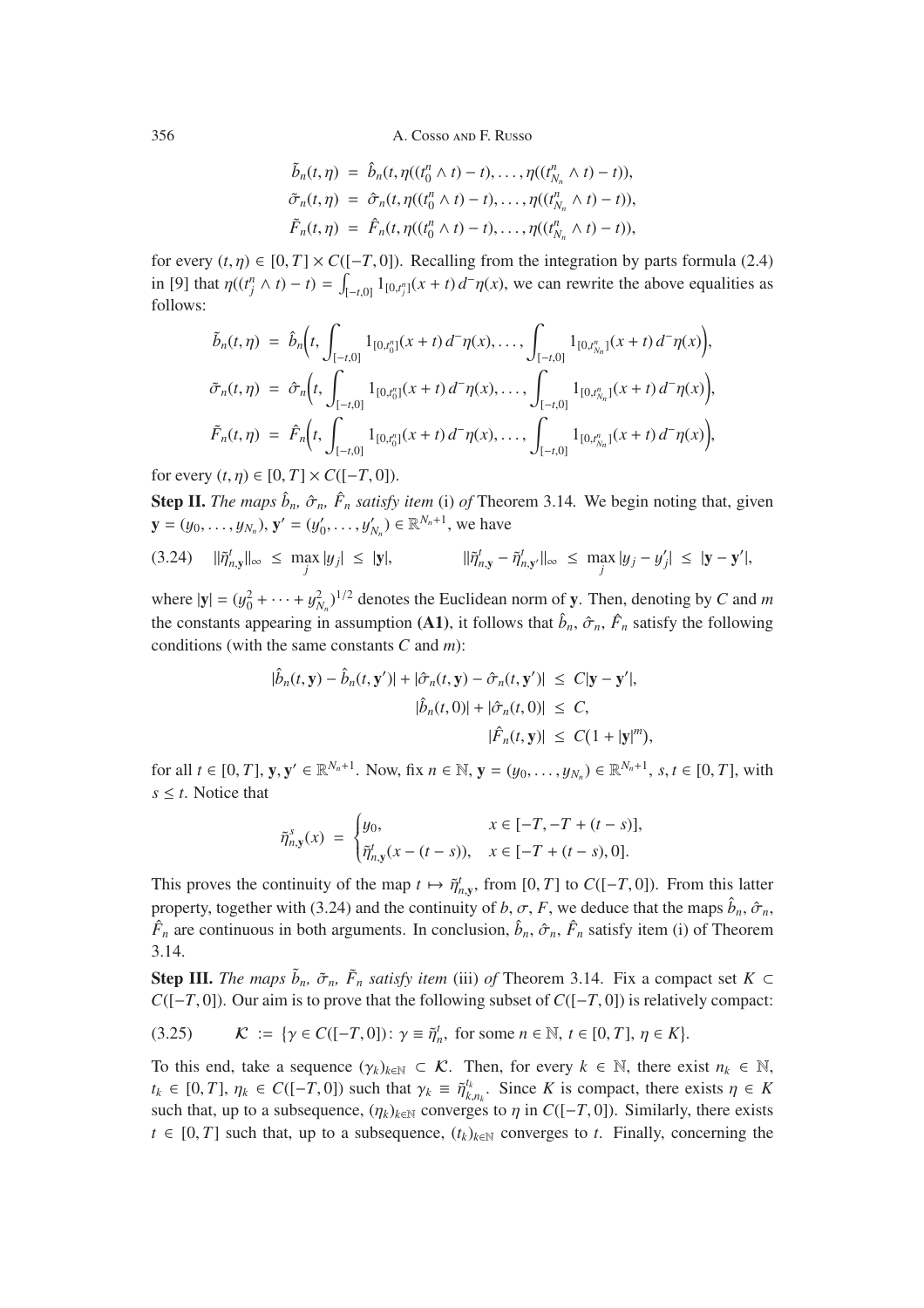sequence  $(n_k)_{k \in \mathbb{N}}$  we distinguish two cases:  $(n_k)_{k \in \mathbb{N}}$  goes, up to a subsequence, to +∞;  $(n_k)_{k \in \mathbb{N}}$ is identically equal to some  $n_0 \in \mathbb{N}$ , up to a subsequence. This latter case is easier to be treated, therefore we do not report the proof for this case, and in the sequel we suppose that *n<sub>k</sub>* → +∞. Let us then prove that the sequence  $(\tilde{\eta}_{k,n_k}^{t_k})_{k \in \mathbb{N}}$  converges to  $\eta^t$  in *C*([−*T*, 0]), where *k*,  $h_k$ ,  $h_k$ ,  $h_k$ ,  $h_k$ ,  $h_k$ ,  $h_k$ ,  $h_k$ ,  $h_k$ ,  $h_k$ ,  $h_k$ ,  $h_k$ ,  $h_k$ ,  $h_k$ ,  $h_k$ ,  $h_k$ ,  $h_k$ ,  $h_k$ ,  $h_k$ ,  $h_k$ ,  $h_k$ ,  $h_k$ ,  $h_k$ ,  $h_k$ ,  $h_k$ ,  $h_k$ ,  $h_k$ ,  $h_k$ ,  $h_k$ ,  $h_k$ ,  $h_k$ ,  $h_k$ ,  $h_k$ ,  $h_k$ ,  $h_k$ ,  $h_k$ ,  $h_k$ , on  $[-T, -t]$  and coincides with  $\eta$  on  $[-t, 0]$ . From the triangular inequality, we have

$$
\|\tilde{\eta}_{k,n_k}^{t_k} - \eta^t\|_{\infty} \leq \|\tilde{\eta}_{k,n_k}^{t_k} - \tilde{\eta}_{n_k}^{t_k}\|_{\infty} + \|\tilde{\eta}_{n_k}^{t_k} - \eta^t\|_{\infty},
$$

where we recall that  $\tilde{\eta}_{n_k}^{t_k}$  denotes the  $n_k$ -th polygonal approximation of  $\eta$  relative to time  $t_k$ , while  $\tilde{\eta}_{k,n_k}^{t_k}$  denotes the *n<sub>k</sub>*-th polygonal approximation of  $\eta_k$  relative to time  $t_k$ . Then, from (3.24), we obtain

$$
\|\tilde{\eta}_{k,n_k}^{t_k}-\tilde{\eta}_{n_k}^{t_k}\|_{\infty} \leq \max_j \left|\eta((t_j^{n_k}\wedge t_k)-t_k)-\eta((t_j^{n_k}\wedge t_k)-t_k)\right| \leq \|\eta-\eta_k\|_{\infty}.
$$

On the other hand, we notice that the term  $\|\tilde{\eta}_{n_k}^{t_k} - \eta^t\|_{\infty}$  goes to zero as  $k \to +\infty$ , as a conse-<br>quance of the uniform continuity of n and of the fact that  $\tilde{\eta}_{n_k}^{t_k}$  is a polygonal approximation quence of the uniform continuity of  $\eta$  and of the fact that  $\tilde{\eta}_{n_k}^{t_k}$  is a polygonal approximation<br>of n on  $[$ , t  $]$ ,  $]$ ,  $]$  approximation we deduce that  $||\tilde{\mathbf{s}}^{t_k} - \mathbf{r}^{t}||$ , approximately approximation of  $\eta$  on  $[-t_k, 0]$ . In conclusion, we deduce that  $\|\tilde{\eta}_{k,n_k}^{t_k} - \eta^t\|_{\infty}$  goes to zero as  $k \to +\infty$ . This proves that the set  $K$  is relatively compact.

From the definition (3.23) of  $\tilde{b}_n$ ,  $\tilde{\sigma}_n$ ,  $\tilde{F}_n$ , it follows that they satisfy item (iii) of Theorem 3.14. As a matter of fact, fix a compact set  $K \subset C([-T, 0])$  and define the set  $K$  as in (3.25). Since  $b$ ,  $\sigma$ ,  $F$  are continuous, they are uniformly continuous on the relatively compact set  $[0, T] \times \mathcal{K}$ . Therefore, by (3.23), we see that there exists a continuity modulus  $m_K$  (depending only on  $b$ ,  $\sigma$ ,  $F$ , and the compact set  $K$ ) such that

$$
(3.26)\quad |\tilde{b}_n(t,\eta)-\tilde{b}_n(t,\eta')|+|\tilde{\sigma}_n(t,\eta)-\tilde{\sigma}_n(t,\eta')|+|\tilde{F}_n(t,\eta)-\tilde{F}_n(t,\eta')|\leq m_K(||\eta-\eta'||_{\infty}),
$$

for all  $t \in [0, T]$ ,  $\eta, \eta' \in K$ .

**Step IV.** *Smooth approximation of*  $x \mapsto 1_{[0,t_j^n]}(x)$ . Our aim is to find, for every  $n \in \mathbb{N}$  and *j* = 0,..., *N<sub>n</sub>*, a sequence of functions ( $\varphi_{n,j,k}$ )<sub>*k*∈N</sub> ⊂ *C*<sup>2</sup>([0, *T*]), bounded uniformly with respect to *n*, *j*, *k*, with first derivatives bounded in  $L^1([0, T])$  uniformly with respect to *n*, *j*, *k*, such that

$$
\eta((t_j^n \wedge t) - t) = \int_{[-t,0]} 1_{[0,t_j^n]}(x+t) d^-\eta(x) = \lim_{k \to +\infty} \int_{[-t,0]} \varphi_{n,j,k}(x+t) d^-\eta(x).
$$

We begin approximating the term  $\int_{[-t,0]} \frac{1}{(0,t_j^n]}(x+t) d^-\eta(x) = \eta((t_j^n \wedge t) - t)$ , for any  $j =$ 1,..., *N<sub>n</sub>*. Let  $\Phi(x) = \frac{1}{\sqrt{2\pi}} \int_{-\infty}^{x} \exp(-\frac{1}{2}z^2) dz$ , for any  $x \in \mathbb{R}$ , be the cumulative distribution function of the standard Gaussian distribution. Then, we notice that, for any  $t_j^n$ , with  $j \ge 1$ , and for any  $t \in [0, T]$ ,

$$
\eta((t_j^n \wedge t) - t) = \int_{[-t,0]} 1_{[0,t_j^n]}(x+t) d^-\eta(x) = \lim_{k \to +\infty} \int_{[-t,0]} \left[1 - \Phi(k(x+t-t_j^n))\right] d^-\eta(x).
$$

More precisely, we have (using the integration by parts formula (2.4) in [9])

$$
\sup_{t \in [0,T]} \left( \int_{[-t,0]} \left[ 1 - \Phi(k(x + t - t_j^n)) \right] d^-\eta(x) - \eta((t_j^n \wedge t) - t) \right)
$$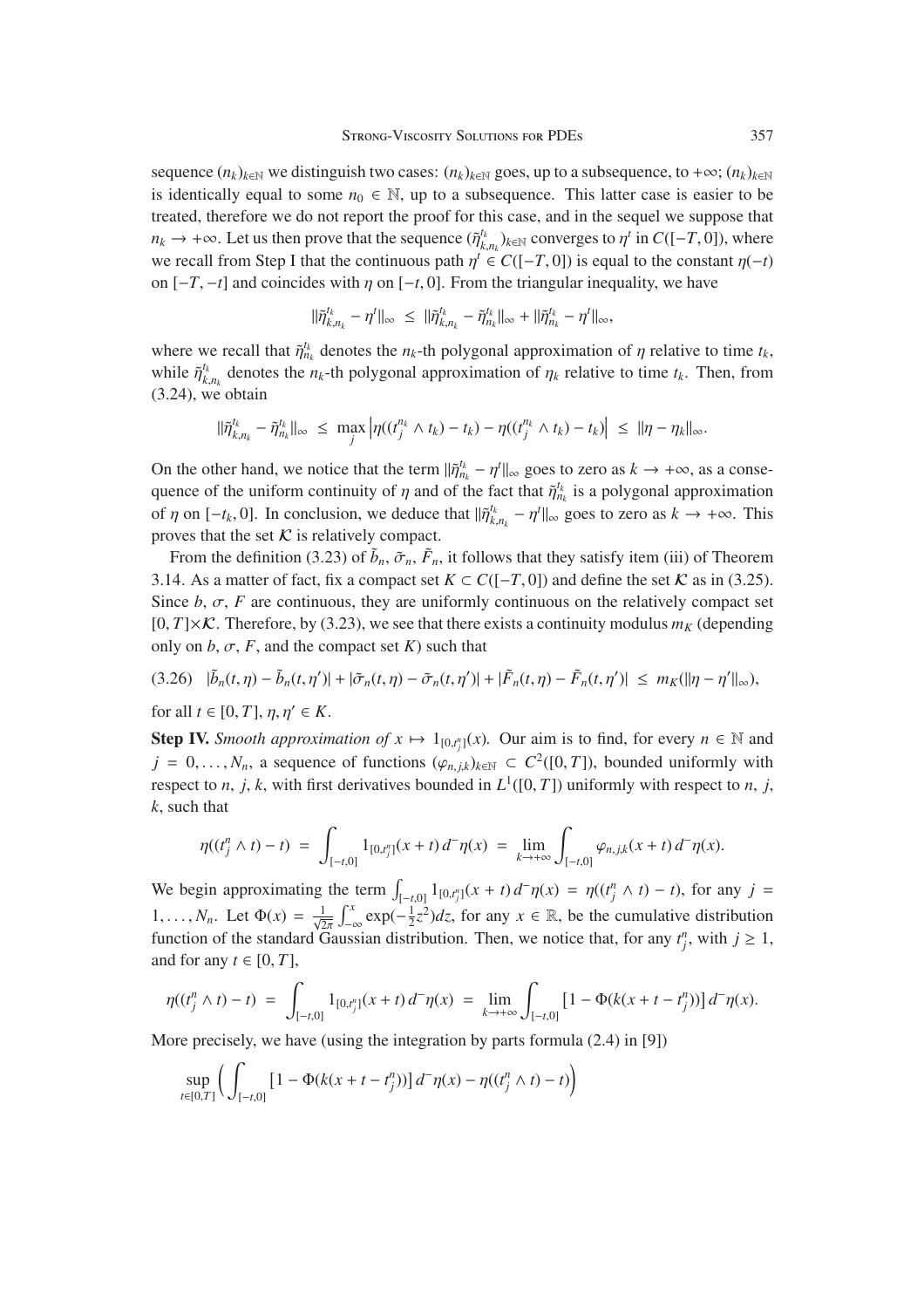$$
= \sup_{t\in[0,T]} \Biggl( \Biggl[ 1 - \Phi(k(t - t_j^n)) \Big] \eta(0) + \int_{-t}^0 \eta(x) \frac{k}{\sqrt{2\pi}} e^{-\frac{1}{2}k^2(x + t - t_j^n)^2} dx - \eta((t_j^n \wedge t) - t) \Biggr)
$$
  
\n
$$
= \sup_{t\in[0,T]} \Biggl( \Biggl[ 1 - \Phi(k(t - t_j^n)) \Biggr] \eta(0) + \int_{-kt_j^n}^{k(t - t_j^n)} \eta(\frac{z}{k} + t_j^n - t) \frac{1}{\sqrt{2\pi}} e^{-\frac{1}{2}z^2} dz - \eta((t_j^n \wedge t) - t) \Biggr)
$$
  
\n
$$
= \sup_{t\in[0,T]} \Biggl( \Biggl[ 1 - \Phi(k(t - t_j^n)) \Biggr] [\eta(0) - \eta((t_j^n \wedge t) - t)] - \Phi(-kt_j^n) \eta((t_j^n \wedge t) - t)
$$
  
\n
$$
+ \int_{-kt_j^n}^{k(t - t_j^n)} \Biggl[ \eta(\frac{z}{k} + t_j^n - t) - \eta((t_j^n \wedge t) - t) \Biggr] \frac{1}{\sqrt{2\pi}} e^{-\frac{1}{2}z^2} dz \Biggr) \stackrel{k \to +\infty}{\longrightarrow} 0.
$$

It remains to consider the term corresponding to  $j = 0$ , namely  $\int_{[-t,0]} 1_{[0,t_0^n]}(x + t) d^-\eta(x) = n(-t)$ . We notice that we have (using the integration by parts formula (2.4) in [9])  $\eta(-t)$ . We notice that we have (using the integration by parts formula (2.4) in [9])

$$
\sup_{t\in[0,T]} \Big( \int_{[-t,0]} \left[ 1 - \Phi(k(x+t-1/\sqrt{k})) \right] d^-\eta(x) - \eta(-t) \Big)
$$
\n
$$
= \sup_{t\in[0,T]} \Big( \Big[ 1 - \Phi(k(t-1/\sqrt{k})) \Big] \eta(0) + \int_{-\sqrt{k}}^{k(t-1/\sqrt{k})} \eta \Big( \frac{z}{k} + \frac{1}{\sqrt{k}} - t \Big) \frac{1}{\sqrt{2\pi}} e^{-\frac{1}{2}z^2} dz - \eta(-t) \Big)
$$
\n
$$
= \sup_{t\in[0,T]} \Big( \Big[ 1 - \Phi(k(t-1/\sqrt{k})) \Big] [\eta(0) - \eta(-t)] - \Phi(-\sqrt{k}) \eta(-t)
$$
\n
$$
+ \int_{-\sqrt{k}}^{k(t-1/\sqrt{k})} \Big[ \eta \Big( \frac{z}{k} + \frac{1}{\sqrt{k}} - t \Big) - \eta(-t) \Big] \frac{1}{\sqrt{2\pi}} e^{-\frac{1}{2}z^2} dz \Big) \xrightarrow{k \to +\infty} 0.
$$

In conclusion, we obtain (the same property holds for the coefficients  $\tilde{\sigma}_n$  and  $\tilde{F}_n$ )

$$
\sup_{t\in[0,T]}\left[\hat{b}_n(t,\int_{[-t,0]}[1-\Phi(k(x+t-1/\sqrt{k}))]d^-\eta(x),\int_{[-t,0]}[1-\Phi(k(x+t-t_1^n))]d^-\eta(x),\dots\right) -\hat{b}_n\left(t,\int_{[-t,0]}1_{[0,t_0^n]}(x+t)d^-\eta(x),\dots,\int_{[-t,0]}1_{[0,t_{N_n}^n]}(x+t)d^-\eta(x)\right)\right] \stackrel{k\to+\infty}{\longrightarrow} 0,
$$

for every  $\eta \in C([-T, 0])$ . Now, define

$$
\tilde{b}_{n,k}(t,\eta) := \hat{b}_n\Big(t,\int_{[-t,0]} \big[1-\Phi(k(x+t-1/\sqrt{k}))\big] d^-\eta(x),\int_{[-t,0]} \big[1-\Phi(k(x+t-t_1^n))\big] d^-\eta(x),\ldots\Big),
$$

for all  $n, k \in \mathbb{N}$ ,  $t \in [0, T]$ ,  $\eta \in C([-T, 0])$ . In a similar way, we define  $\tilde{\sigma}_{n,k}$  and  $\tilde{F}_{n,k}$ . Proceeding along the same lines as in the previous Step III, we see that, for every compact set  $K \in C([-T, 0])$ , we have (with the same continuity modulus as in (3.26))

$$
|\tilde{b}_{n,k}(t,\eta)-\tilde{b}_{n,k}(t,\eta')|+|\tilde{\sigma}_{n,k}(t,\eta)-\tilde{\sigma}_{n,k}(t,\eta')|+|\tilde{F}_{n,k}(t,\eta)-\tilde{F}_{n,k}(t,\eta')|\leq m_K(\|\eta-\eta'\|_{\infty}),
$$

for all  $t \in [0, T]$ ,  $\eta, \eta' \in K$ . In other words, the functions  $\tilde{b}_{n,k}(t, \cdot), \tilde{\sigma}_{n,k}(t, \cdot), \tilde{F}_{n,k}(t, \cdot), n, k \in \mathbb{N}$ , are equicontinuous on compact sets, uniformly with respect to  $t \in [0, T]$ . Then, it follows from Lemma D.1 that there exists a subsequence  $(\tilde{b}_{n,k_n}, \tilde{\sigma}_{n,k_n}, \tilde{F}_{n,k_n})_{n \in \mathbb{N}}$  which converges pointwise to  $(b, \sigma, F)$  on  $[0, T] \times C([-T, 0])$ .

From now on, to alleviate the notation, we denote the subsequence  $(\tilde{b}_{n,k_n}, \tilde{\sigma}_{n,k_n}, \tilde{F}_{n,k_n})_{n \in \mathbb{N}}$ simply by  $(\tilde{b}_n, \tilde{\sigma}_n, \tilde{F}_n)_{n \in \mathbb{N}}$ , with

$$
\tilde{b}_n(t,\eta) = \hat{b}_n\bigg(t,\int_{[-t,0]} \varphi_1(x+t) d^-\eta(x),\ldots,\int_{[-t,0]} \varphi_{N_n}(x+t) d^-\eta(x)\bigg),
$$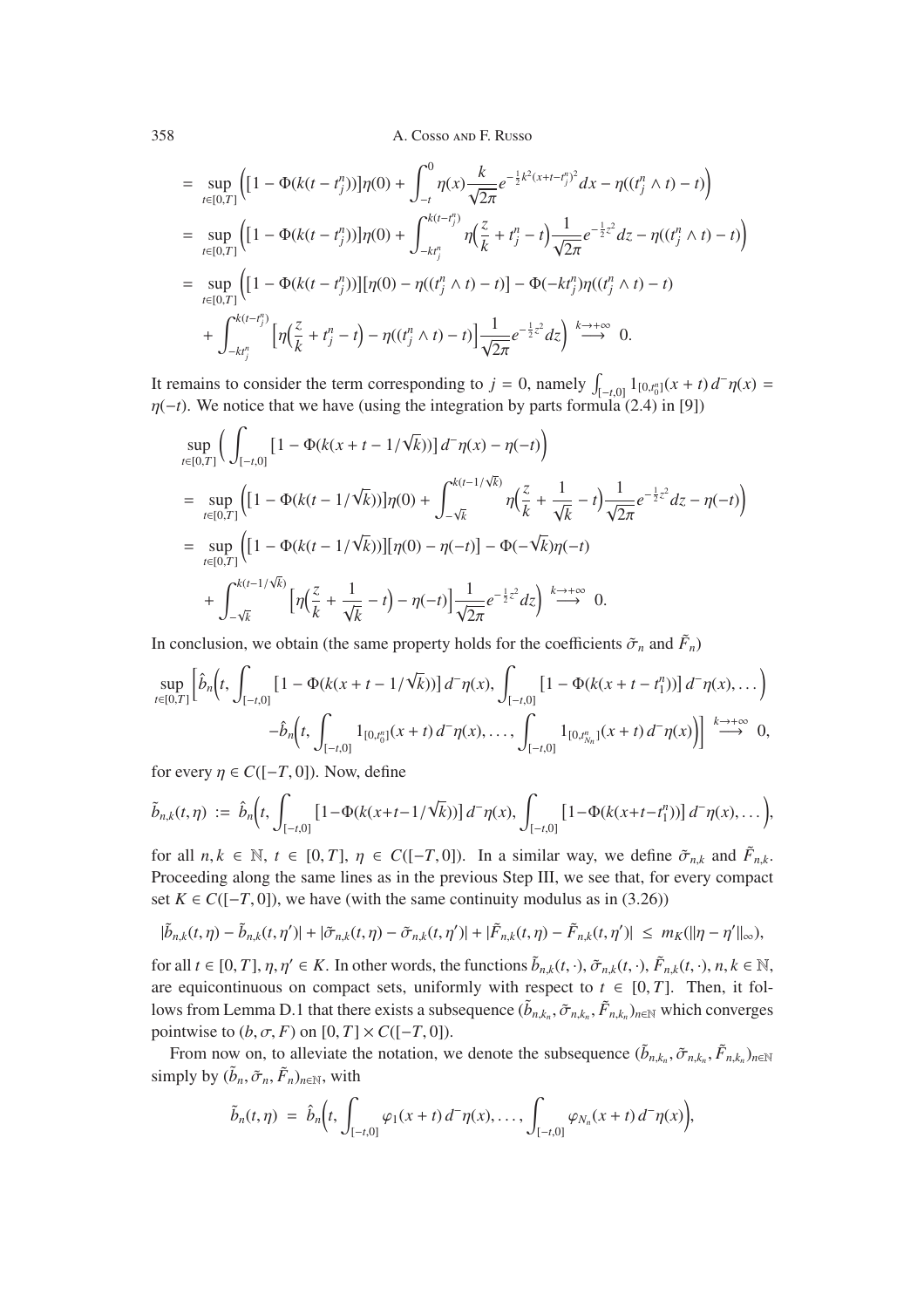STRONG-VISCOSITY SOLUTIONS FOR PDES 359

$$
\tilde{\sigma}_n(t,\eta) = \hat{\sigma}_n\Big(t, \int_{[-t,0]} \varphi_1(x+t) d^-\eta(x), \ldots, \int_{[-t,0]} \varphi_{N_n}(x+t) d^-\eta(x)\Big),
$$
  

$$
\tilde{F}_n(t,\eta) = \hat{F}_n\Big(t, \int_{[-t,0]} \varphi_1(x+t) d^-\eta(x), \ldots, \int_{[-t,0]} \varphi_{N_n}(x+t) d^-\eta(x)\Big),
$$

for every  $(t, \eta) \in [0, T] \times C([-T, 0])$ , for some sequence of functions  $(\varphi_i)_{i \in \mathbb{N}} \subset C^2([0, T])$ , bounded uniformly with respect to *j*, with first derivatives bounded in  $L^1([0, T])$  uniformly with respect to *j*.

Step V. *Conclusion.* In order to conclude the proof, it remains to perform a smooth approximation of  $\hat{b}_n$ ,  $\hat{\sigma}_n$ ,  $\hat{F}_n$ . To this end, we proceed along the same lines as in Step III of the proof of Theorem 3.12. More precisely, for every  $n \in \mathbb{N}$ , we consider the function  $\rho_n \in C^{\infty}(\mathbb{R}^{N_n})$ given by (3.20). As in Step III of the proof of Theorem 3.12, we set  $\rho_{n,k}(z) := k^{N_n} \rho_n(kz)$ ,  $\forall z \in \mathbb{R}^{N_n}, k \in \mathbb{N}$ , and we define

$$
\hat{b}_{n,k}(t,\mathbf{y}) = \int_{\mathbb{R}^{N_n}} \rho_{n,k}(\mathbf{z}) \hat{b}_n(t,\mathbf{y}-\mathbf{z}) d\mathbf{z},
$$

for all  $(t, y) \in [0, T] \times \mathbb{R}^{N_n}$ . In a similar way, we define  $\hat{\sigma}_{n,k}$  and  $\hat{F}_{n,k}$ . We denote

$$
\check{b}_{n,k}(t,\eta) := \hat{b}_{n,k}\Big(t,\int_{[-t,0]} \varphi_1(x+t) d^-\eta(x),\ldots,\int_{[-t,0]} \varphi_{N_n}(x+t) d^-\eta(x)\Big),\,
$$

for all  $n, k \in \mathbb{N}, t \in [0, T], \eta \in C([-T, 0])$ . We define similarly  $\check{\sigma}_{n,k}$  and  $\check{F}_{n,k}$ . By Lemma D.1, we deduce that there exists a subsequence  $(\check{b}_{n,k_n}, \check{\sigma}_{n,k_n}, \check{F}_{n,k_n})_{n \in \mathbb{N}}$  which converges pointwise to  $(b, \sigma, F)$ . Then, we define  $\bar{b}_n := \hat{b}_{n,k_n}, \bar{\sigma}_n := \hat{\sigma}_{n,k_n}, \bar{F}_n := \hat{F}_{n,k_n}$ , and also  $b_n := \check{b}_{n,k_n}$ ,  $\sigma_n := \check{\sigma}_{n,k_n}$ ,  $F_n := \check{F}_{n,k_n}$ . We see that the sequences  $(b_n, \sigma_n, F_n)_{n \in \mathbb{N}}$  and  $(\bar{b}_n, \bar{\sigma}_n, \bar{F}_n)_{n \in \mathbb{N}}$ satisfy items (i), (ii)', (iii), (iv), (v) of Theorem 3.14. This concludes the proof.

3.5. The Markovian case revisited. In the present section we show that, in the Markovian case, Definition 3.9 of (path-dependent) strong-viscosity solution is coherent with Definition 2.3. In particular, consider the semilinear parabolic PDE

$$
(3.27) \quad\n\begin{cases}\n\partial_t u(t,x) + \langle b(t,x), D_x u(t,x) \rangle + \frac{1}{2} \text{tr}(\sigma \sigma^\top(t,x) D_x^2 u(t,x)) \\
\qquad + f(t,x, u(t,x), \sigma^\top(t,x) D_x u(t,x)) = 0, \quad \forall (t,x) \in [0,T) \times \mathbb{R}, \\
u(T,x) = h(x), \quad \forall x \in \mathbb{R},\n\end{cases}
$$

with  $b, \sigma, f, h$  satisfying Assumption (A0). Then, equation (3.27) can be rewritten as the following semilinear parabolic path-dependent PDE

(3.28) 
$$
\begin{cases} \partial_t \mathcal{U} + D^H \mathcal{U} + \tilde{b}(t,\eta) D^V \mathcal{U} + \frac{1}{2} \tilde{\sigma}(t,\eta)^2 D^{VV} \mathcal{U} \\qquad \qquad + \tilde{F}(t,\eta,\mathcal{U},\sigma(t,\eta) D^V \mathcal{U}) = 0, \qquad \forall (t,\eta) \in [0,T[ \times C([-T,0]),\\ \mathcal{U}(T,\eta) = \tilde{H}(\eta), \qquad \qquad \forall \eta \in C([-T,0]), \end{cases}
$$

where  $\tilde{b}$ :  $[0, T] \times C([-T, 0]) \rightarrow \mathbb{R}, \tilde{\sigma}$ :  $[0, T] \times C([-T, 0]) \rightarrow \mathbb{R}, \tilde{F}$ :  $[0, T] \times C([-T, 0]) \times \mathbb{R} \times$  $\mathbb{R} \to \mathbb{R}, \tilde{H}$ :  $C([-T, 0]) \to \mathbb{R}$  are defined as

$$
\tilde{b}(t,\eta) := b(t,\eta(0)), \quad \tilde{\sigma}(t,\eta) := \sigma(t,\eta(0)), \quad \tilde{F}(t,\eta,y,z) := f(t,\eta(0),y,z), \n\tilde{H}(\eta) := h(\eta(0)),
$$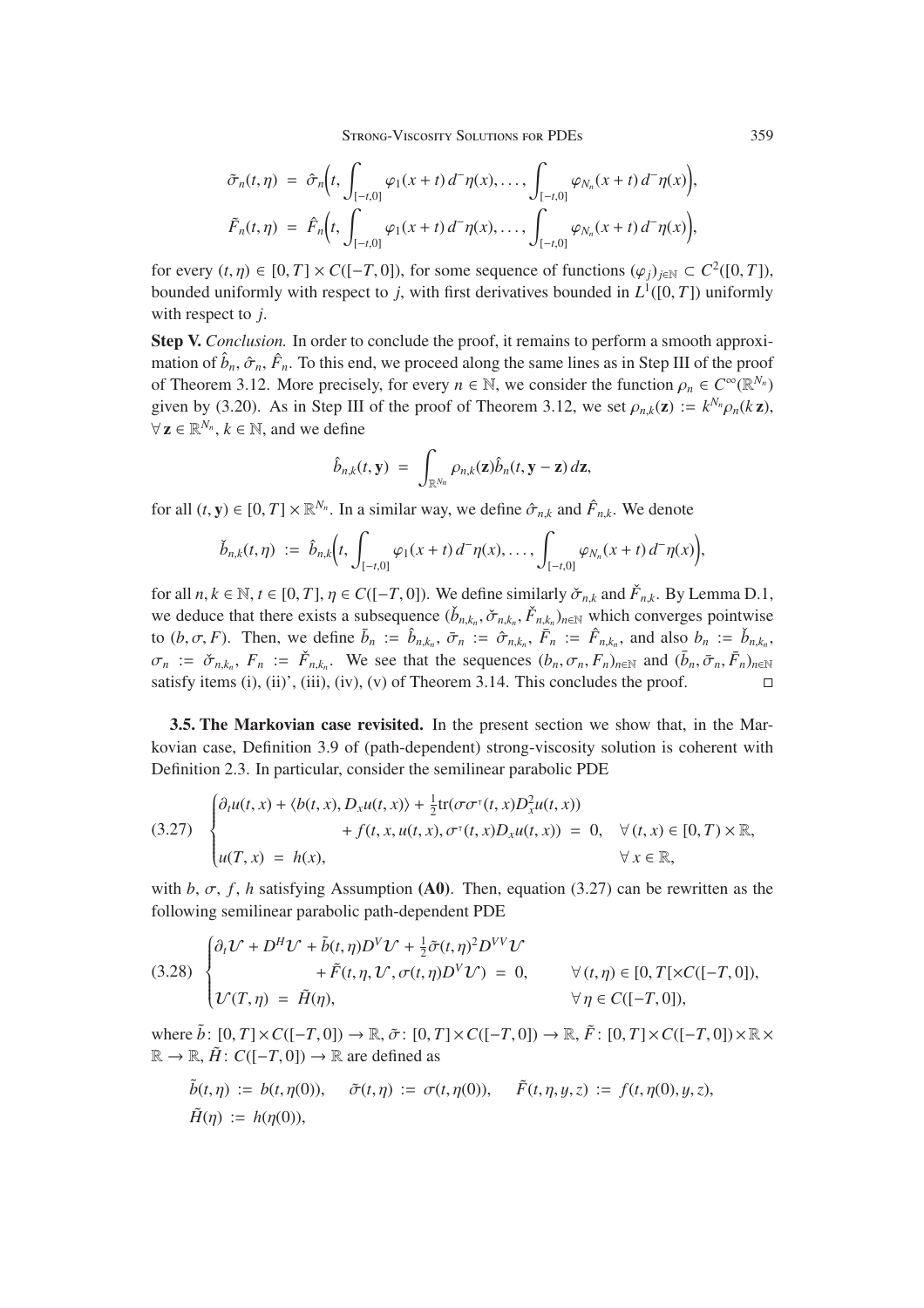for every  $(t, \eta, y, z) \in [0, T] \times C([-T, 0]) \times \mathbb{R} \times \mathbb{R}$ . Since  $b, \sigma, f, h$  satisfy Assumption (A0), it follows that  $\tilde{b}$ ,  $\tilde{\sigma}$ ,  $\tilde{F}$ ,  $\tilde{H}$  satisfy Assumption (A1). Moreover, we have the following result.

Proposition 3.18. *Suppose that Assumption* (A0) *holds.*

(1) *Every strong-viscosity solution u*:  $[0, T] \times \mathbb{R} \to \mathbb{R}$  *to equation* (3.27)*, in the sense of* Definition 2.3*, is such that the map*  $U: [0, T] \times C([-T, 0]) \rightarrow \mathbb{R}$ *, defined by* 

 $\mathcal{U}(t, \eta) := u(t, \eta(0)), \qquad \forall (t, \eta) \in [0, T] \times C([-T, 0]),$ 

*is a (path-dependent) strong-viscosity solution to equation* (3.28) *in the sense of* Definition 3.9*.*

(2) *Viceversa, every (path-dependent) strong-viscosity solution*  $V : [0, T] \times C([-T, 0])$ → R *to equation* (3.28)*, in the sense of* Definition 3.9*, can be represented as*

 $\mathcal{U}(t, \eta) = u(t, \eta(0)), \qquad \forall (t, \eta) \in [0, T] \times C([-T, 0]),$ 

*for some function u*:  $[0, T] \times \mathbb{R} \rightarrow \mathbb{R}$ *. Moreover, under the assumptions of either* Theorem 2.13 *or* Theorem 2.16*, u is a strong-viscosity solution to equation* (3.27) *in the sense of* Definition 2.3*.*

Proof. *Proof of point (1).* Let  $u: [0, T] \times \mathbb{R} \to \mathbb{R}$  be a strong-viscosity solution to equation (3.27) in the sense of Definition 2.3, so that there exists a sequence  $(u_n, h_n, f_n, b_n, \sigma_n)_n$  of Borel measurable functions  $u_n: [0, T] \times \mathbb{R} \to \mathbb{R}$ ,  $h_n: \mathbb{R} \to \mathbb{R}$ ,  $f_n: [0, T] \times \mathbb{R} \times \mathbb{R} \times \mathbb{R} \to \mathbb{R}$ ,  $b_n: [0, T] \times \mathbb{R} \to \mathbb{R}, \sigma_n: [0, T] \times \mathbb{R} \to \mathbb{R}$ , satisfying points (i)-(ii)-(iii) of Definition 2.3. Define  $U: [0, T] \times C([-T, 0]) \to \mathbb{R}$  as  $U(t, \eta) := u(t, \eta(0))$ . Let us prove that U is a (pathdependent) strong-viscosity solution to equation (3.28) in the sense of Definition 3.9. For every *n*, define  $\tilde{b}_n$ :  $[0, T] \times C([-T, 0]) \rightarrow \mathbb{R}$ ,  $\tilde{\sigma}_n$ :  $[0, T] \times C([-T, 0]) \rightarrow \mathbb{R}$ ,  $\tilde{F}_n$ :  $[0, T] \times$  $C([-T, 0]) \times \mathbb{R} \times \mathbb{R} \to \mathbb{R}, \tilde{H}_n : C([-T, 0]) \to \mathbb{R}$  as

$$
\tilde{b}_n(t,\eta) := b_n(t,\eta(0)), \ \tilde{\sigma}_n(t,\eta) := \sigma_n(t,\eta(0)), \ \tilde{F}_n(t,\eta,y,z) := f_n(t,\eta(0),y,z), \n\tilde{H}_n(\eta) := h_n(\eta(0)),
$$

for every  $(t, \eta, y, z) \in [0, T] \times C([-T, 0]) \times \mathbb{R} \times \mathbb{R}$ . Moreover, let  $\mathcal{U}_n$ :  $[0, T] \times C([-T, 0]) \to \mathbb{R}$ be given by  $V_n(t, \eta) = u_n(t, \eta(0))$ . Then, the sequence  $(V_n, \tilde{H}_n, \tilde{F}_n, \tilde{b}_n, \tilde{\sigma}_n)_n$  satisfies points (i)-(ii)-(iii) of Definition 3.9, from which it follows that  $U$  is a (path-dependent) strongviscosity solution to equation (3.28) in the sense of Definition 3.9.

*Proof of point (2).* We begin recalling that, since Assumption (A1) holds, by Theorem 3.10 we have that  $\mathcal U$  is given by

(3.29) 
$$
\mathcal{U}(t,\eta) = Y_t^{t,\eta}, \qquad \forall (t,\eta) \in [0,T] \times C([-T,0]),
$$

where  $(Y_s^{t,\eta}, Z_s^{t,\eta})_{s \in [t,T]} \in \mathbb{S}^2(t,T) \times \mathbb{H}^2(t,T)$  is the unique solution to the equation

$$
Y_s^{t,\eta} = \tilde{H}(\mathbb{X}_T^{t,\eta}) + \int_s^T \tilde{F}(r, \mathbb{X}_r^{t,\eta}, Y_r^{t,\eta}, Z_r^{t,\eta}) dr - \int_s^T Z_r^{t,\eta} dW_r, \qquad s \in [t,T],
$$

with  $\mathbb{X}^{t,\eta}$  window process of  $X^{t,\eta} = (X_s^{t,\eta})_{s \in [-T+t,T]},$  solution of the equation

$$
\begin{cases}\ndX_s^{t,\eta} = \tilde{b}(s, \mathbb{X}_s^{t,\eta}) dt + \tilde{\sigma}(s, \mathbb{X}_s^{t,\eta}) dW_s, & s \in [t, T], \\
X_s^{t,\eta} = \eta(s-t), & s \in [-T+t, t].\n\end{cases}
$$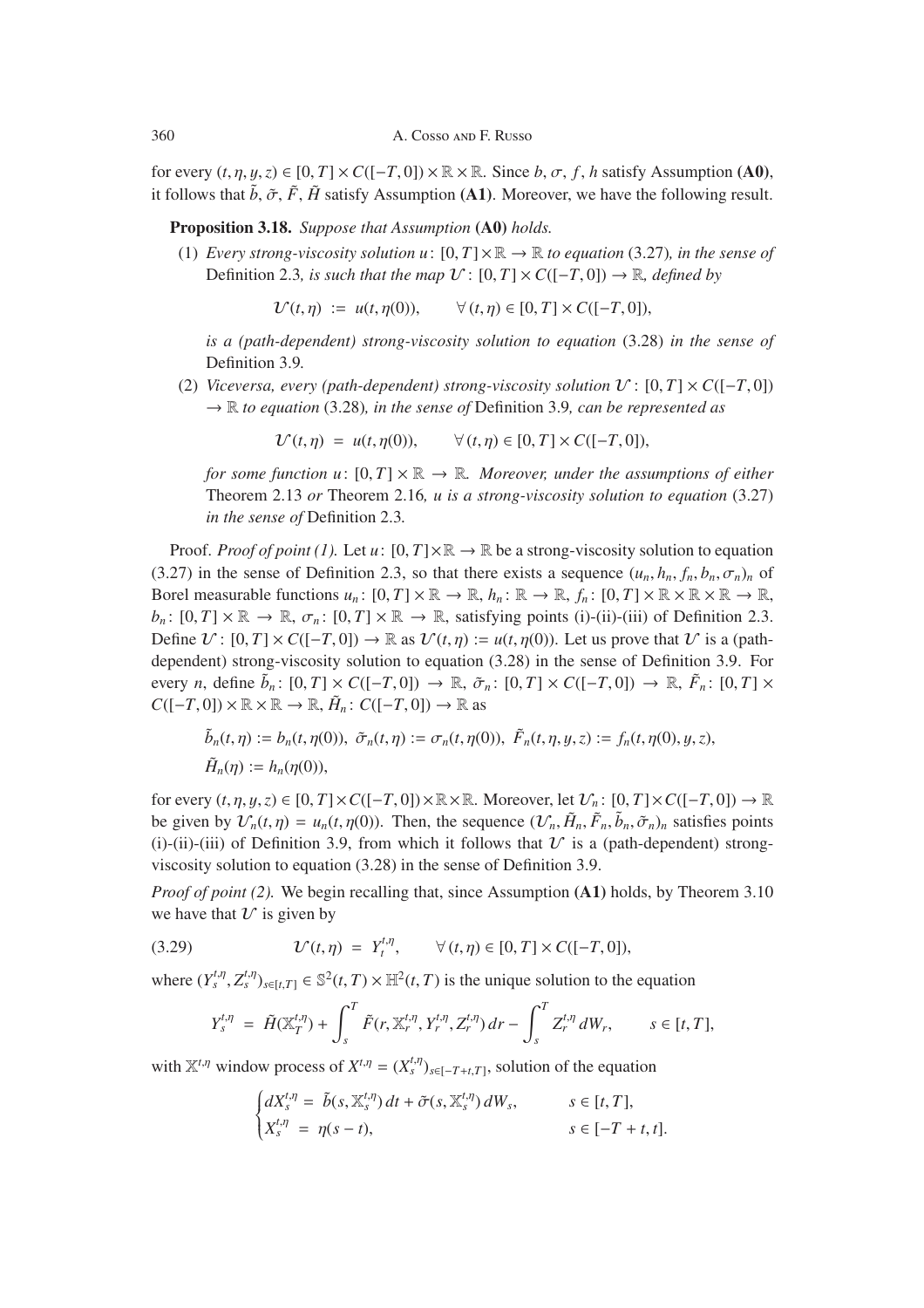From the definition of  $\mathbb{X}^{t,\eta}$ , we see that  $\mathbb{X}^{t,\eta}_r(0) = X^{t,\eta}_r$ , for every  $r \in [t, T]$ . Therefore, the equation solved by  $Y^{t,\eta}$  can be written as follows: equation solved by  $X^{t,\eta}$  can be written as follows:

$$
\begin{cases}\ndX_s^{t,\eta} = b(s, X_s^{t,\eta}) dt + \sigma(s, X_s^{t,\eta}) dW_s, & s \in [t, T], \\
X_s^{t,\eta} = \eta(s - t), & s \in [-T + t, t].\n\end{cases}
$$

We see that  $(X_s^{t,\eta})_{s\in[t,T]}$  solves the same equation of the process  $X^{t,\eta(0)} = (X_s^{t,\eta(0)})_{s\in[t,T]}$ , namely equation (2.2) with  $x = \eta(0)$ . As a consequence, the processes  $(X_s^{t,\eta})_{s \in [t,T]}$  and  $X^{t,\eta(0)} = (X_t^{t,\eta(0)})$  $(X_s^{t,\eta(0)})_{s \in [t,T]}$  are P-indistinguishable. From this result we deduce that the equation solved by  $(Y_s^{t,\eta}, Z_s^{t,\eta})_{s \in [t,T]}$  can be written as

$$
Y_s^{t,\eta} = h(X_T^{t,\eta(0)}) + \int_s^T f(r, X_r^{t,\eta(0)}, Y_r^{t,\eta}, Z_r^{t,\eta}) dr - \int_s^T Z_r^{t,\eta} dW_r, \qquad t \le s \le T.
$$

We notice that  $(Y_s^{t,\eta}, Z_s^{t,\eta})_{s \in [t,T]}$  solves the same equation of  $(Y_s^{t,\eta(0)}, Z_s^{t,\eta(0)})_{s \in [t,T]}$ , namely equation (2.5) with  $x = p(0)$ . By uniqueness, it follows that  $||V^{t,\eta} - V^{t,\eta(0)}|| = 0$  and  $||Z^{t,\eta}||$ tion (2.5) with  $x = \eta(0)$ . By uniqueness, it follows that  $||Y^{t,\eta} - Y^{t,\eta(0)}||_{s^2(t)} = 0$  and  $||Z^{t,\eta} - Y^{t,\eta(0)}||_{s^2(t)}$  $Z^{t,\eta(0)}|_{\mathbb{H}^2(t,T)} = 0$ . Therefore, we deduce  $Y_t^{t,\eta} = Y_t^{t,\eta(0)}$ . Now, define the map  $u: [0,T] \times \mathbb{R} \to \mathbb{R}$ as

(3.30) 
$$
u(t, x) := Y_t^{t, x}, \quad \forall (t, x) \in [0, T] \times \mathbb{R}.
$$

Then, the following relation between the map  $\mathcal V$  in (3.29) and the function *u* in (3.30) holds:

 $\mathcal{U}(t, \eta) = u(t, \eta(0)), \qquad \forall (t, \eta) \in [0, T] \times C([-T, 0]).$ 

Finally, under the assumptions of either Theorem 2.13 or Theorem 2.16, we deduce that *u* is a strong-viscosity solution to equation  $(3.27)$  in the sense of Definition 2.3.

# Appendix

In the present appendix we fix a complete probability space  $(\Omega, \mathcal{F}, \mathbb{P})$  on which a *d*dimensional Brownian motion  $W = (W_t)_{t \geq 0}$  is defined. We denote  $\mathbb{F} = (\mathcal{F}_t)_{t \geq 0}$  the completion of the natural filtration generated by *W*.

. Estimates for path-dependent stochastic differential equations. A. Estimates for path-dependent stochastic differential equations. Let *<sup>C</sup>*([−*T*, 0];R*<sup>d</sup>*) denote the Banach space of all continuous paths  $\eta: [-T, 0] \to \mathbb{R}^d$  endowed with the supremum norm  $\|\eta\| = \sup_{t \in [0,T]} |\eta(t)|$ . Notice that, when  $d = 1$ , we simply write  $C([-T, 0])$  instead of  $C([-T, 0]; \mathbb{R})$ . In the present section we consider the *d*-dimensional path-dependent SDE:

(A.1) 
$$
\begin{cases} dX_s = b(s, X_s) dt + \sigma(s, X_s) dW_s, & s \in [t, T], \\ X_s = \eta(s - t), & s \in [-T + t, t], \end{cases}
$$

where on *b*:  $[0, T] \times C([-T, 0]; \mathbb{R}^d) \rightarrow \mathbb{R}^d$  and  $\sigma$ :  $[0, T] \times C([-T, 0]; \mathbb{R}^d) \rightarrow \mathbb{R}^d$  we shall impose the following assumptions.

 $(A_{b,\sigma})$  *b* and  $\sigma$  are Borel measurable functions satisfying, for some positive constant *C*,

$$
|b(t, \eta) - b(t, \eta')| + |\sigma(t, \eta) - \sigma(t, \eta')| \le C ||\eta - \eta'||,
$$
  

$$
|b(t, 0)| + |\sigma(t, 0)| \le C,
$$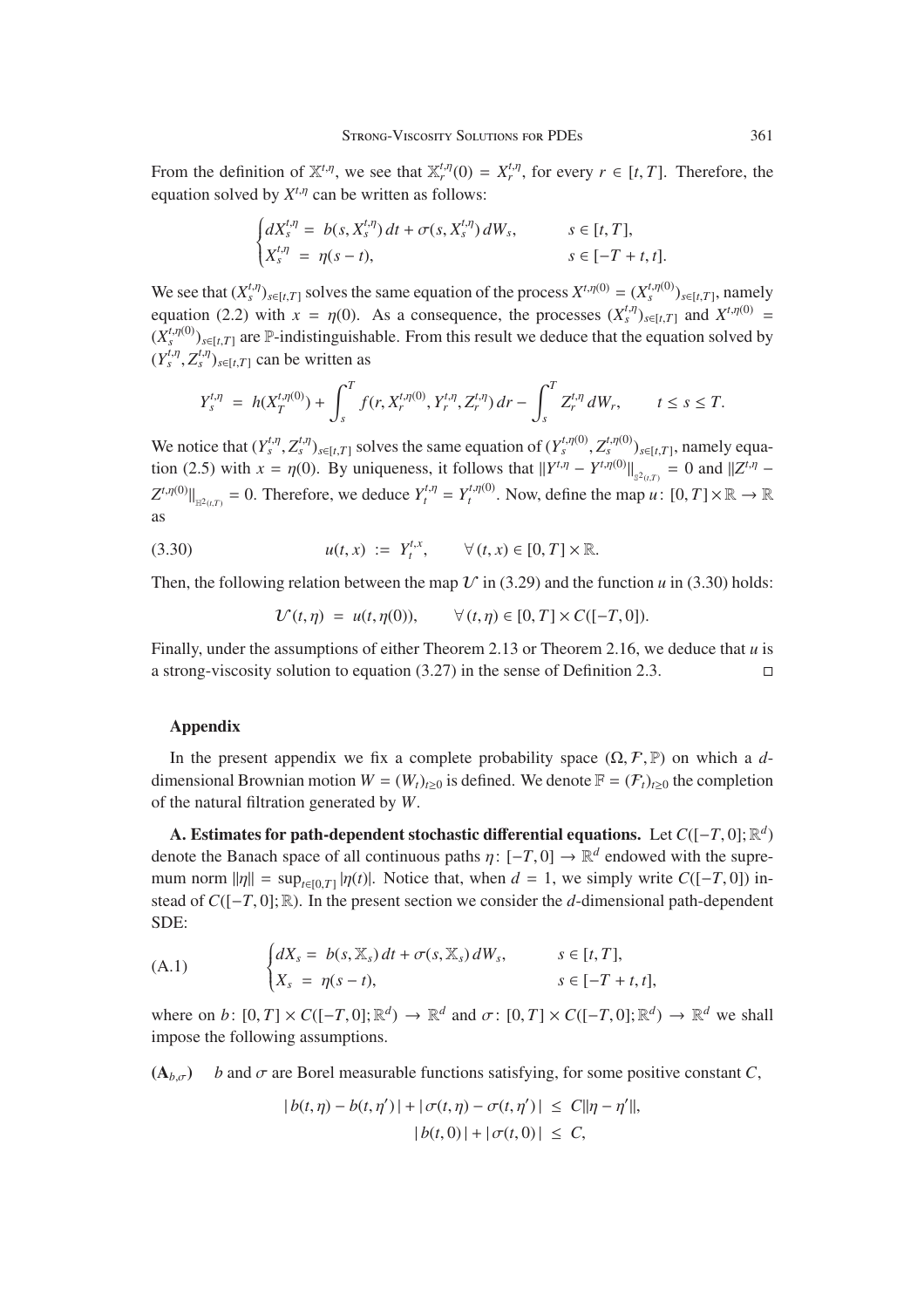for all  $t \in [0, T]$  and  $\eta, \eta' \in C([-T, 0]; \mathbb{R}^d)$ .

Notice that equation (A.1) on [*t*, *T*] becomes equation (2.2) when  $b = b(t, \eta)$  and  $\sigma =$  $\sigma(t, \eta)$  are non-path-dependent, so that they depend only on  $\eta(t)$  at time *t*. On the other hand, when  $d = 1$  equation  $(A.1)$  reduces to equation  $(3.2)$ .

**Lemma A.1.** *Under Assumption*  $(A_{b,\sigma})$ *, for any*  $(t,\eta) \in [0,T] \times C([-T,0];\mathbb{R}^d)$  *there exists a* unique (*up to indistinguishability*)  $\mathbb{F}$ -*adapted continuous process*  $X^{t,\eta} = (X^{t,\eta}_s)_{s \in [-T+t,T]}$ *strong solution to equation* (2.2)*. Moreover, for any*  $p \ge 1$  *there exists a positive constant Cp such that*

(A.2) 
$$
\mathbb{E}\Big[\sup_{s\in[-T+t,T]} |X_s^{t,\eta}|^p\Big] \leq C_p(1+||\eta||^p).
$$

Proof. Existence and uniqueness follow from Theorem 14.23 in [29]. Concerning estimate  $(3.3)$  we refer to Proposition 3.1 in [9] (notice that in [9], estimate  $(3.3)$  is proved for the case  $d = 1$ ; however, proceeding along the same lines, we can prove (3.3) for a generic  $d \in \mathbb{N} \setminus \{0\}$ .

**Lemma A.2.** *Suppose that Assumption*  $(A_{b,\sigma})$  *holds and let*  $(b_n, \sigma_n)_n$  *be a sequence satisfying Assumption*  $(A_{b,\sigma})$  *with a positive constant C independent of n. Moreover,*  $(b_n, \sigma_n)$ *converges pointwise to*  $(b, \sigma)$  *as*  $n \to \infty$ *. For any*  $n \in \mathbb{N}$  *and*  $(t, \eta) \in [0, T] \times C([-T, 0]; \mathbb{R}^d)$ *, denote by*  $X^{n,t,\eta} = (X^{n,t,\eta}_s)_{s \in [-T+t,T]}$  *the unique solution to the path-dependent SDE* 

(A.3) 
$$
\begin{cases} dX_s^{n,t,\eta} = b_n(s, \mathbb{X}_s^{n,t,\eta}) dt + \sigma_n(s, \mathbb{X}_s^{n,t,\eta}) dW_s, & t \leq s \leq T, \\ X_s^{n,t,\eta} = \eta(s-t), & -T + t \leq s \leq t. \end{cases}
$$

*Then, for every*  $p \geq 1$ *, we have* 

$$
(A.4) \quad \mathbb{E}\Big[\sup_{t\leq s\leq T}|X_s^{n,t,\eta}|^p\Big]\ \leq\ C_p(1+||\eta||^p),\qquad \forall\,(t,\eta)\in[0,T]\times C([-T,0];\mathbb{R}^d),\,\forall\,n\in\mathbb{N},
$$

*for some positive constant*  $C_p$ *, and* 

(A.5) 
$$
\lim_{n\to\infty}\mathbb{E}\Big[\sup_{t\leq s\leq T}|X_s^{n,t,\eta}-X_s^{t,\eta}|^p\Big]=0, \qquad \forall (t,\eta)\in[0,T]\times C([-T,0];\mathbb{R}^d).
$$

Proof. For any  $n \in \mathbb{N}$  and  $(t, \eta) \in [0, T] \times C([-T, 0]; \mathbb{R}^d)$ , the existence and uniqueness of  $(X_s^{n,t,\eta})_{s \in [-T+t,T]}$ , as well as estimate (A.4), can be proved proceeding as in Lemma A.1. It remains to prove (A.5). Observe that

$$
X_s^{n,t,\eta}-X_s^{t,\eta} = \int_t^s (b_n(r, \mathbb{X}_r^{n,t,\eta})-b(r, \mathbb{X}_r^{t,\eta}))\,dr + \int_t^s (\sigma_n(r, \mathbb{X}_r^{n,t,\eta})-\sigma(r, \mathbb{X}_r^{t,\eta}))\,dW_r.
$$

Then, taking the *p*-th power, we get (recalling the standard inequality  $(a+b)^p \leq 2^{p-1}(a^p+b^p)$ , for any  $a, b \in \mathbb{R}$ ) that  $|X_s^{n,t,\eta} - X_s^{t,\eta}|^p$  is less than or equal to

$$
2^{p-1}\bigg|\int_t^s\big(b_n(r,\mathbb{X}_r^{n,t,\eta})-b(r,\mathbb{X}_r^{t,\eta})\big)\,dr\bigg|^p+2^{p-1}\bigg|\int_t^s\big(\sigma_n(r,\mathbb{X}_r^{n,t,\eta})-\sigma(r,\mathbb{X}_r^{t,\eta})\big)\,dW_r\bigg|^p.
$$

In the sequel we shall denote  $c_p$  a generic positive constant which may change from line to line, independent of *n*, depending only on *T*, *p*, and the Lipschitz constant of  $b_n$ ,  $\sigma_n$ . Taking the supremum over  $s \in [t, T]$ , and applying Hölder's inequality to the drift term, we get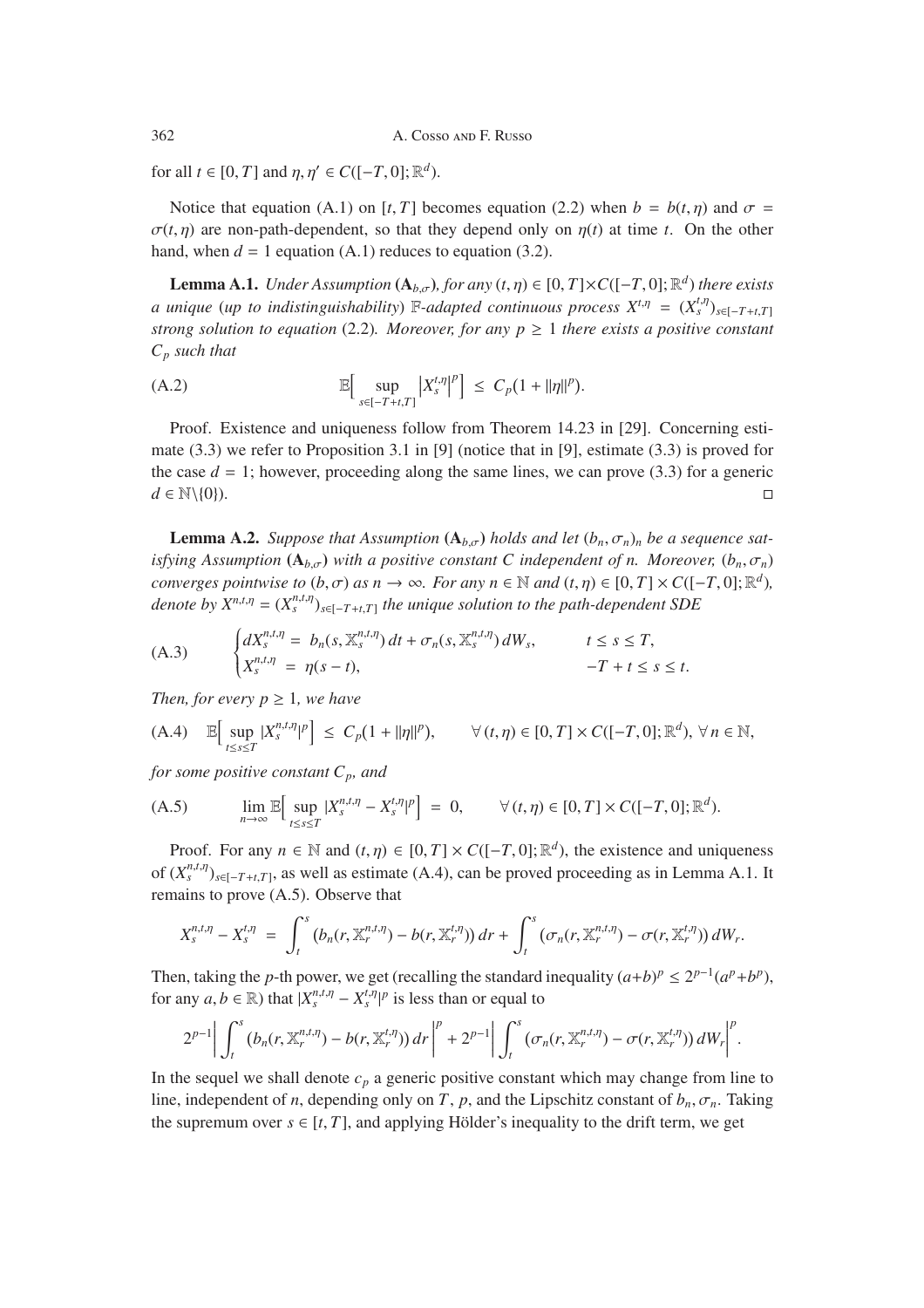$$
\begin{split} \|\mathbb{X}_{s}^{n,t,\eta}-\mathbb{X}_{s}^{t,\eta}\|^{p} &\leq c_{p}\int_{t}^{s}\left|b_{n}(r,\mathbb{X}_{r}^{n,t,\eta})-b(r,\mathbb{X}_{r}^{t,\eta})\right|^{p}dr\\ &+2^{p-1}\sup_{t\leq u\leq s}\left|\int_{t}^{u}\left(\sigma_{n}(r,\mathbb{X}_{r}^{n,t,\eta})-\sigma(r,\mathbb{X}_{r}^{t,\eta})\right)dW_{r}\right|^{p}.\end{split}
$$

Notice that

$$
\int_{t}^{s} \left| b_{n}(r, \mathbb{X}_{r}^{n,t,\eta}) - b(r, \mathbb{X}_{r}^{t,\eta}) \right|^{p} dr
$$
\n
$$
\leq 2^{p-1} \int_{t}^{s} \left| b_{n}(r, \mathbb{X}_{r}^{n,t,\eta}) - b_{n}(r, \mathbb{X}_{r}^{t,\eta}) \right|^{p} dr + 2^{p-1} \int_{t}^{s} \left| b_{n}(r, \mathbb{X}_{r}^{t,\eta}) - b(r, \mathbb{X}_{r}^{t,\eta}) \right|^{p} dr
$$
\n(A.7) 
$$
\leq c_{p} \int_{t}^{s} \left| \|\mathbb{X}_{r}^{n,t,\eta} - \mathbb{X}_{r}^{t,\eta} \right|^{p} dr + 2^{p-1} \int_{t}^{s} \left| b_{n}(r, \mathbb{X}_{r}^{t,\eta}) - b(r, \mathbb{X}_{r}^{t,\eta}) \right|^{p} dr.
$$

In addition, from Burkholder-Davis-Gundy inequality we have

$$
\mathbb{E}\Big[\sup_{t\leq u\leq s}\Big|\int_{t}^{u}\big(\sigma_{n}(r,\mathbb{X}_{r}^{n,t,\eta})-\sigma(r,\mathbb{X}_{r}^{t,\eta})\big)dW_{r}\Big|^{p}\Big]\leq c_{p}\mathbb{E}\Big[\int_{t}^{s}\big|\sigma_{n}(r,\mathbb{X}_{r}^{n,t,\eta})-\sigma(r,\mathbb{X}_{r}^{t,\eta})\big|^{p/2}dr\Big]
$$
\n
$$
\leq c_{p}\mathbb{E}\Big[\int_{t}^{s}\big|\sigma_{n}(r,\mathbb{X}_{r}^{n,t,\eta})-\sigma_{n}(r,\mathbb{X}_{r}^{t,\eta})\big|^{p/2}dr\Big]+c_{p}\mathbb{E}\Big[\int_{t}^{s}\big|\sigma_{n}(r,\mathbb{X}_{r}^{t,\eta})-\sigma(r,\mathbb{X}_{r}^{t,\eta})\big|^{p/2}dr\Big]
$$
\n(A.8)

$$
\leq c_p \int_t^s \mathbb{E}[||\mathbb{X}_r^{n,t,\eta}-\mathbb{X}_r^{t,\eta}||^p] dr + c_p \int_t^s \mathbb{E}[|\sigma_n(r,\mathbb{X}_r^{t,\eta})-\sigma(r,\mathbb{X}_r^{t,\eta})|^{p/2}] dr.
$$

Taking the expectation in  $(A.6)$ , and using  $(A.7)$  and  $(A.8)$ , we find

$$
\mathbb{E}[\|\mathbb{X}_{s}^{n,t,\eta} - \mathbb{X}_{s}^{t,\eta}\|^{p}] \leq c_{p} \int_{t}^{s} \mathbb{E}[\|\mathbb{X}_{r}^{n,t,\eta} - \mathbb{X}_{r}^{t,\eta}\|^{p}] dr + c_{p} \int_{t}^{s} \mathbb{E}[\left|b_{n}(r,\mathbb{X}_{r}^{t,\eta}) - b(r,\mathbb{X}_{r}^{t,\eta})\right|^{p}] dr
$$

$$
+ c_{p} \int_{t}^{T} \mathbb{E}[\left|\sigma_{n}(r,\mathbb{X}_{r}^{t,\eta}) - \sigma(r,\mathbb{X}_{r}^{t,\eta})\right|^{p/2}] dr.
$$

Then, applying Gronwall's lemma to the map  $r \mapsto \mathbb{E}[\|\mathbb{X}_r^{n,t,\eta} - \mathbb{X}_r^{t,\eta} \|^{p}]$ , we get

$$
\mathbb{E}\Big[\sup_{t\leq s\leq T}|X_s^{n,t,\eta}-X_s^{t,\eta}|^p\Big]\leq c_p\int_t^T\mathbb{E}\big[\Big|b_n(r,\mathbb{X}_r^{t,\eta})-b(r,\mathbb{X}_r^{t,\eta})\Big|^p\big]dr\\+c_p\int_t^T\mathbb{E}\big[\Big|\sigma_n(r,\mathbb{X}_r^{t,\eta})-\sigma(r,\mathbb{X}_r^{t,\eta})\Big|^{p/2}\big]dr.
$$

In conclusion, (A.5) follows from estimate (A.2) and Lebesgue's dominated convergence theorem.

A. Estimates for backward stochastic differential equations. B. Estimates for backward stochastic differential equations. We derive estimates for the norm of the *Z* and *K* components for supersolutions to backward stochastic differential equations, in terms of the norm of the *Y* component. These results are standard, but seemingly not at disposal in the following form in the literature. Firstly, let us introduce a generator function  $F: [0, T] \times \Omega \times \mathbb{R} \times \mathbb{R}^d \to \mathbb{R}$  satisfying the usual assumptions:

(A.a)  $F(\cdot, y, z)$  is F-predictable for every  $(y, z) \in \mathbb{R} \times \mathbb{R}^d$ .

(A.b) There exists a positive constant  $C_F$  such that

$$
|F(s, y, z) - F(s, y', z')| \leq C_F(|y - y'| + |z - z'|),
$$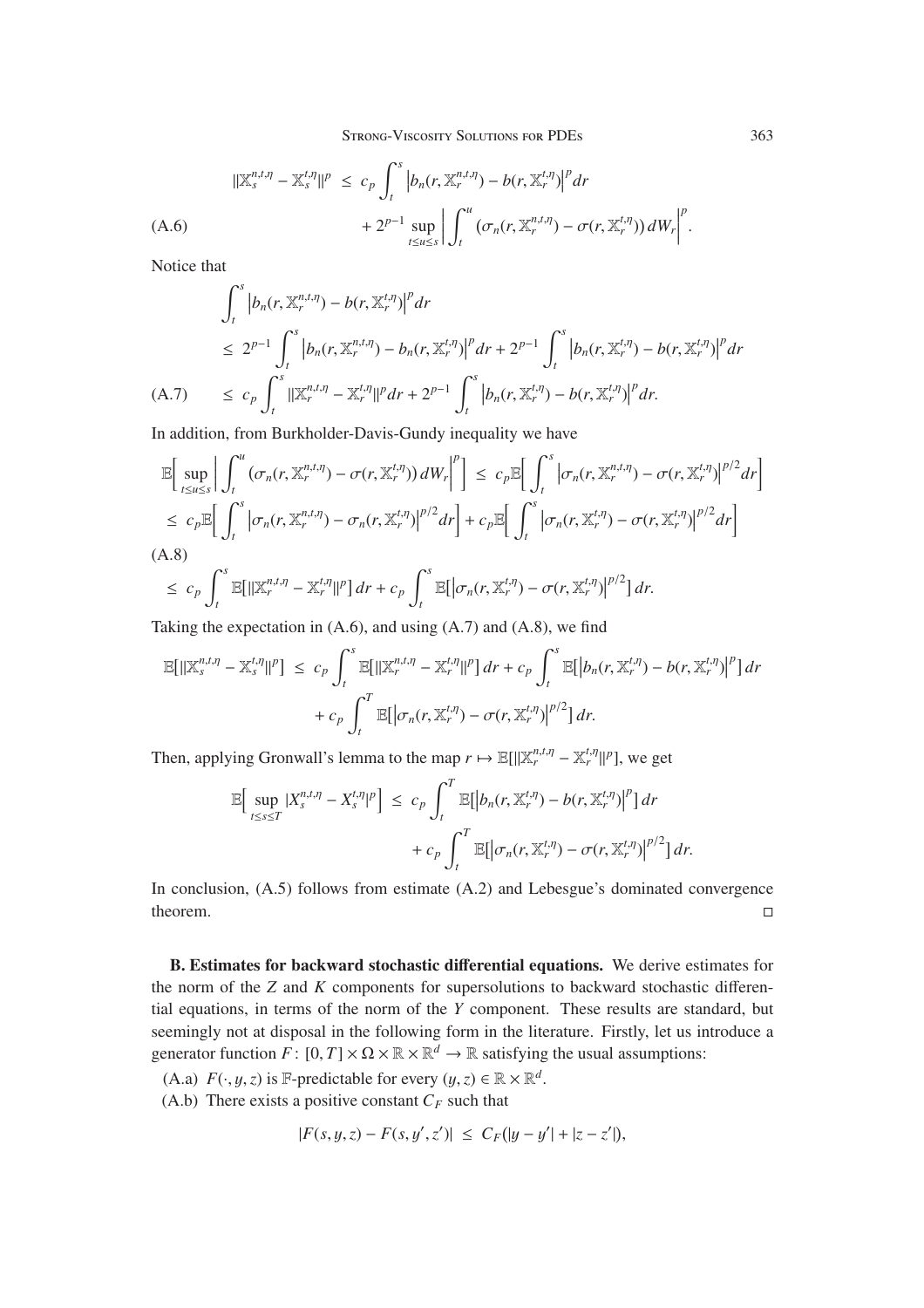for all  $y, y' \in \mathbb{R}, z, z' \in \mathbb{R}^d, ds \otimes d\mathbb{P}$ -a.e.

(A.c) Integrability condition:

$$
\mathbb{E}\bigg[\int_t^T |F(s,0,0)|^2 ds\bigg] \leq M_F,
$$

for some positive constant  $M_F$ .

**Proposition B.1.** *For any t*,  $T \in \mathbb{R}_+$ ,  $t < T$ , consider  $(Y_s, Z_s, K_s)_{s \in [t,T]}$  satisfying the *following.*

- (i)  $Y \in \mathbb{S}^2(t, T)$  *and it is continuous.*
- (ii) *Z* is an  $\mathbb{R}^d$ -valued  $\mathbb{F}$ -predictable process such that  $\mathbb{P}(\int_t^T |Z_s|^2 ds < \infty) = 1$ .<br> *K* is a real pendecreasing (or peniperagging) continuous  $\mathbb{F}$  predictable pro-
- (iii) *K is a real nondecreasing* (*or nonincreasing*) *continuous* F*-predictable process such that*  $K_t = 0$ *.*

*Suppose that*  $(Y_s, Z_s, K_s)_{s \in [t,T]}$  *solves the BSDE*,  $\mathbb{P}\text{-}a.s.,$ 

(B.1) 
$$
Y_s = Y_T + \int_s^T F(r, Y_r, Z_r) dr + K_T - K_s - \int_s^T \langle Z_r, dW_r \rangle, \qquad t \leq s \leq T,
$$

*for some generator function F satisfying conditions* (A.b)-(A.c)*. Then*  $(Z, K) \in \mathbb{H}^2(t, T)^d \times$ <br> $\mathbb{A}^{+2}(t, T)$  and  $\mathbb{A}^{+,2}(t,T)$  *and* 

(B.2) 
$$
||Z||^2_{\mathbb{H}^2(t,T)^d} + ||K||^2_{\mathbb{S}^2(t,T)} \leq C(|Y||^2_{\mathbb{S}^2(t,T)} + \mathbb{E} \int_t^T |F(s,0,0)|^2 ds,
$$

*for some positive constant C depending only on T and*  $C_F$ *, the Lipschitz constant of F. If in addition*  $K \equiv 0$ *, we have the standard estimate* 

(B.3) 
$$
||Y||_{\mathbb{S}^2(t,T)}^2 + ||Z||_{\mathbb{H}^2(t,T)^d}^2 \leq C' \Big( \mathbb{E}[|Y_T|^2] + \mathbb{E} \int_t^T |F(s,0,0)|^2 ds \Big),
$$

*for some positive constant C depending only on T and CF.*

Proof. *Proof of estimate* (B.2)*.* Let us consider the case where *K* is nondecreasing. For every  $k \in \mathbb{N}$ , define the stopping time

$$
\tau_k = \inf \left\{ s \ge t : \int_t^s |Z_r|^2 dr \ge k \right\} \wedge T.
$$

Then, the local martingale  $(\int_t^s Y_r \langle 1_{[t,\tau_k]}(r)Z_r, dW_r \rangle)_{s \in [t,T]}$  satisfies, using Burkholder-Davis-Gundy inequality Gundy inequality,

$$
\mathbb{E}\bigg[\sup_{t\leq s\leq T}\bigg|\int_t^s Y_r\langle 1_{[t,\tau_k]}(r)Z_r, dW_r\rangle\bigg|\bigg] < \infty,
$$

therefore it is a martingale. As a consequence, an application of Itô's formula to  $|Y_s|^2$  between *t* and  $\tau_k$  yields

(B.4) 
$$
\mathbb{E}[|Y_t|^2] + \mathbb{E}\int_t^{\tau_k} |Z_r|^2 dr = \mathbb{E}[|Y_{\tau_k}|^2] + 2\mathbb{E}\int_t^{\tau_k} Y_r F(r, Y_r, Z_r) dr + 2\mathbb{E}\int_t^{\tau_k} Y_r dK_r.
$$

In the sequel *c* and *c'* will be two strictly positive constants depending only on  $C_F$ , the Lipschitz constant of *F*. Using (A.b) and recalling the standard inequality  $ab \le a^2 + b^2/4$ , for any  $a, b \in \mathbb{R}$ , we see that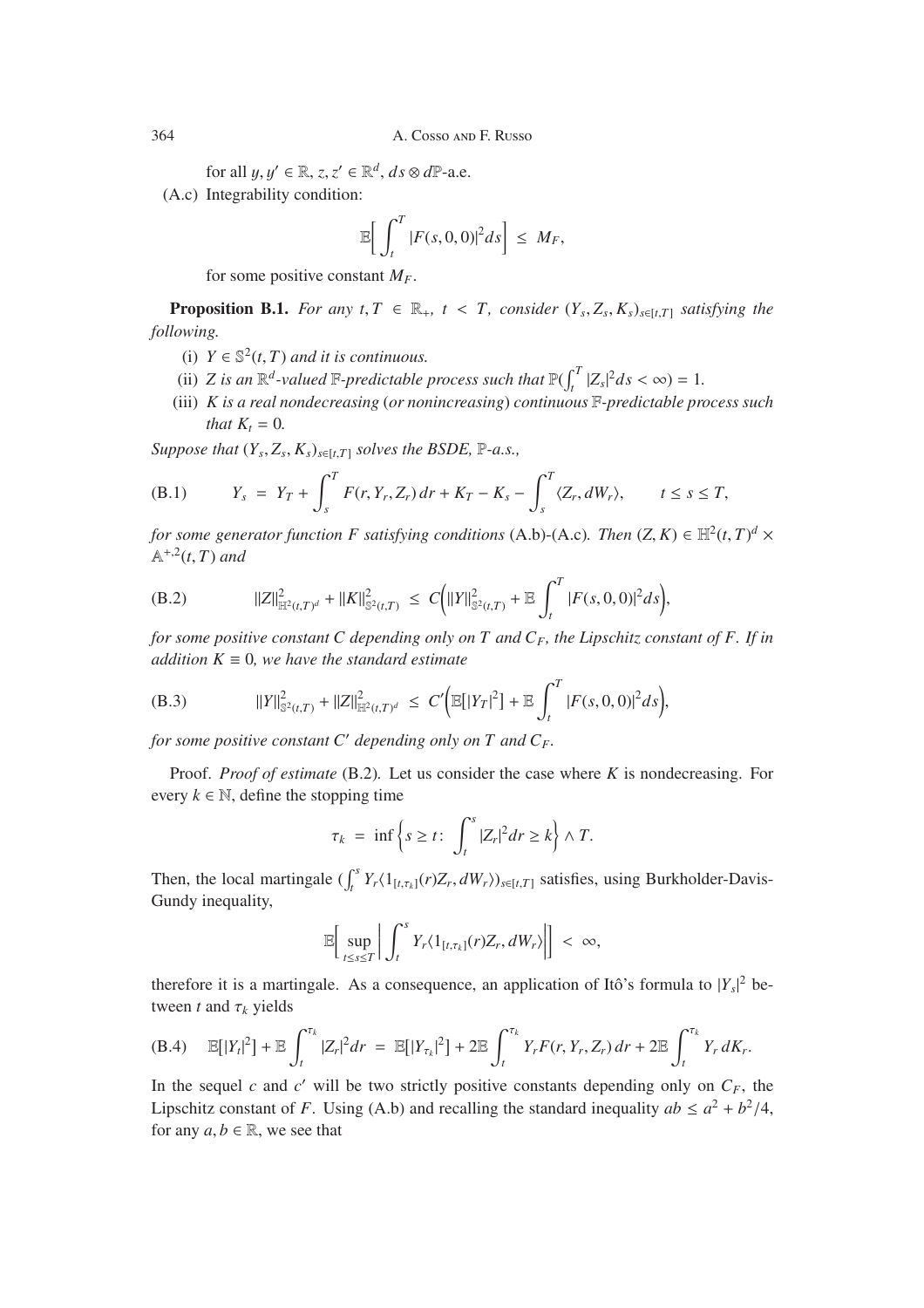(B.5) 
$$
2\mathbb{E}\int_t^{\tau_k} Y_r F(r, Y_r, Z_r) dr \le cT ||Y||^2_{\mathbb{S}^2(t,T)} + \frac{1}{4} \mathbb{E}\int_t^{\tau_k} |Z_r|^2 dr + \mathbb{E}\int_t^T |F(r, 0, 0)|^2 dr.
$$

Regarding the last term on the right-hand side in (B.4), for every  $\varepsilon > 0$ , recalling the standard inequality  $2ab \le \varepsilon a^2 + b^2/\varepsilon$ , for any  $a, b \in \mathbb{R}$ , we have

(B.6) 
$$
2\mathbb{E}\int_{t}^{\tau_{k}}Y_{r} dK_{r} \leq \frac{1}{\varepsilon}||Y||_{\mathbb{S}^{2}(t,T)}^{2} + \varepsilon\mathbb{E}[|K_{\tau_{k}}|^{2}].
$$

Now, from (B.1) we get

$$
K_{\tau_k} = Y_t - Y_{\tau_k} - \int_t^{\tau_k} F(r, Y_r, Z_r) dr + \int_t^{\tau_k} \langle Z_r, dW_r \rangle.
$$

Therefore, recalling that  $(x_1 + \cdots + x_4) \le 4(x_1^2 + \cdots + x_4^2)$ , for any  $x_1, \ldots, x_4 \in \mathbb{R}$ 

$$
\mathbb{E}[|K_{\tau_k}|^2] \leq 8||Y||_{\mathbb{S}^2(t,T)}^2 + 4T \mathbb{E} \int_t^{\tau_k} |F(r,Y_r,Z_r)|^2 dr + 4 \mathbb{E} \left| \int_t^{\tau_k} \langle Z_r, dW_r \rangle \right|^2
$$

From Itô's isometry and (A.b), we obtain

(B.7) 
$$
\mathbb{E}[|K_{\tau_k}|^2] \le c'(1+T^2)\|Y\|_{\mathbb{S}^2(t,T)}^2 + c'(1+T)\mathbb{E}\int_t^{\tau_k} |Z_r|^2 dr + c'T\mathbb{E}\int_t^T |F(r,0,0)|^2 dr.
$$

Then, taking  $\varepsilon = 1/(4c'(1+T))$  in (B.6) we get

(B.8) 
$$
2\mathbb{E}\int_{t}^{\tau_{k}}Y_{r}dK_{r} \leq \frac{16c'(1+T)^{2}+1+T^{2}}{4(1+T)}\|Y\|_{\mathbb{S}^{2}(t,T)}^{2} + \frac{1}{4}\mathbb{E}\int_{t}^{\tau_{k}}|Z_{r}|^{2}dr + \frac{T}{4(1+T)}\mathbb{E}\int_{t}^{T}|F(r,0,0)|^{2}dr
$$
  

$$
\leq c(1+T^{2})\|Y\|_{\mathbb{S}^{2}(t,T)}^{2} + \frac{1}{4}\mathbb{E}\int_{t}^{\tau_{k}}|Z_{r}|^{2}dr + cT\mathbb{E}\int_{t}^{T}|F(r,0,0)|^{2}dr.
$$

Plugging (B.5) and (B.8) into (B.4), we end up with

$$
\mathbb{E}[|Y_{\tau_k}|^2] + \frac{1}{2} \mathbb{E} \int_t^{\tau_k} |Z_r|^2 dr \leq c(1+T^2) \|Y\|_{\mathbb{S}^2(t,T)}^2 + c(1+T) \mathbb{E} \int_t^T |F(r,0,0)|^2 dr.
$$

Then, from monotone convergence theorem,

(B.9) 
$$
\mathbb{E}\int_t^T |Z_r|^2 dr \leq c(1+T^2)\|Y\|_{\mathbb{S}^2(t,T)}^2 + c(1+T)\mathbb{E}\int_t^T |F(r,0,0)|^2 dr.
$$

Plugging (B.9) into (B.7), and using again monotone convergence theorem, we finally obtain

$$
||K||_{\mathbb{S}^2(t,T)}^2 = \mathbb{E}[|K_T|^2] \le c(1+T^3)||Y||_{\mathbb{S}^2(t,T)}^2 + c(1+T^2)\mathbb{E}\int_t^T |F(r,0,0)|^2 dr.
$$

*Proof of estimate* (B.3). The proof of this estimate is standard, see, e.g., Remark (b) immediately after Proposition 2.1 in [20]. We just recall that it can be done in the following *two steps: first*, we apply Itô's formula to  $|Y_s|^2$ , afterwards we take the expectation, then we use the Lipschitz property of *F* with respect to  $(y, z)$ , and finally we apply Gronwall's lemma to the map  $v(s) := \mathbb{E}[|Y_s|^2]$ ,  $s \in [t, T]$ . Then, we end up with the estimate

(B.10) 
$$
\sup_{s\in[t,T]}\mathbb{E}[|Y_s|^2] + ||Z||^2_{\mathbb{H}^2(t,T)^d} \leq \bar{C} \Big( \mathbb{E}[|Y_T|^2] + \mathbb{E} \int_t^T |F(s,0,0)|^2 ds \Big),
$$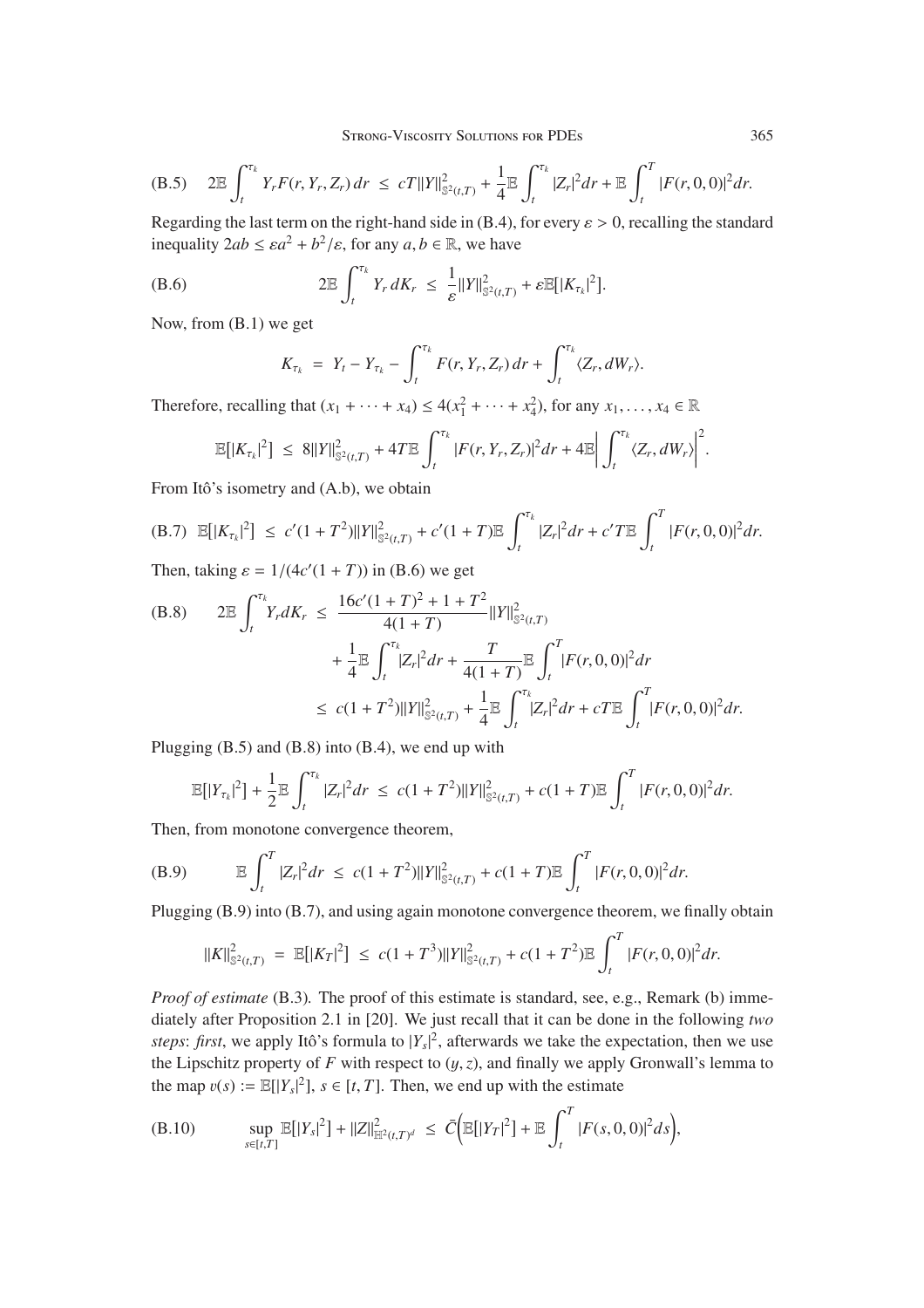for some positive constant  $\bar{C}$  depending only on  $T$  and  $C_F$ . In the *second* step of the proof we estimate  $||Y||_{\mathbb{S}^2(t,T)}^2 = \mathbb{E}[\sup_{t \leq s \leq T} |Y_s|^2]$  proceeding as follows: we take the square in rela-<br>tion (B 1) followed by the sup over s and then the expectation. Finally, the claim follows tion (B.1), followed by the sup over *s* and then the expectation. Finally, the claim follows exploiting the Lipschitz property of *F* with respect to  $(y, z)$ , estimate (B.10), and Burkholder-<br>Davis-Gundy inequality. Davis-Gundy inequality.

B. Limit theorem for backward stochastic differential equations. C. Limit theorem for backward stochastic differential equations. We prove a limit theorem for backward stochastic differential equations designed for our purposes, which is inspired by the monotonic limit theorem in [35], even if it is formulated under a different set of assumptions. In particular, the monotonicity of the sequence  $(Y^n)_n$  is not assumed. On the other hand, we impose a uniform boundedness for the sequence  $(Y^n)_n$  in  $\mathbb{S}^p(t,T)$  for some  $p > 2$ , instead of  $p = 2$  as in [35]. Furthermore, unlike [35], the terminal condition and the generator function of the BSDE solved by *Y<sup>n</sup>* are allowed to vary with *n*.

**Theorem C.1.** Let  $(F_n)_n$  be a sequence of generator functions satisfying assumption (Aa)-(Ac), with the same constants  $C_F$  and  $M_F$  for all n. For any n, let  $(Y^n, Z^n, K^n) \in \mathbb{S}^2(t, T) \times$  $\mathbb{H}^2(t,T)^d \times \mathbb{A}^{+,2}(t,T)$ , with  $Y^n$  and  $K^n$  *continuous, satisfying*,  $\mathbb{P}\text{-}a.s.,$ 

$$
Y_s^n = Y_T^n + \int_s^T F_n(r, Y_r^n, Z_r^n) dr + K_T^n - K_s^n - \int_s^T \langle Z_r^n, dW_r \rangle, \qquad t \le s \le T
$$

*and*

$$
||Y^n||_{\mathbb{S}^2(t,T)}^2 + ||Z^n||_{\mathbb{H}^2(t,T)^d} + ||K^n||_{\mathbb{S}^2(t,T)} \leq C, \qquad \forall n \in \mathbb{N},
$$

*for some positive constant C, independent of n. Suppose that there exist a generator function F satisfying conditions* (Aa)-(Ac) *and a continuous process*  $Y \in \mathbb{S}^2(t,T)$ *, in addition*  $\sup_n ||Y^n||_{\mathbb{S}^p(t,T)} < \infty$  for some  $p > 2$ , and, for some null measurable sets  $N_F \subset [t,T] \times \Omega$  and  $N_Y$  ⊂ Ω,

$$
F_n(s, \omega, y, z) \stackrel{n \to \infty}{\longrightarrow} F(s, \omega, y, z), \qquad \forall (s, \omega, y, z) \in (([t, T] \times \Omega) \setminus N_F) \times \mathbb{R} \times \mathbb{R}^d,
$$
  

$$
Y_s^n(\omega) \stackrel{n \to \infty}{\longrightarrow} Y_s(\omega), \qquad \forall (s, \omega) \in [t, T] \times (\Omega \setminus N_F).
$$

*Then, there exists a unique pair*  $(Z, K) \in \mathbb{H}^2(t, T)^d \times \mathbb{A}^{+,2}(t, T)$  *such that,*  $\mathbb{P}\text{-}a.s.,$ 

(C.1) 
$$
Y_s = Y_T + \int_s^T F(r, Y_r, Z_r) dr + K_T - K_s - \int_s^T \langle Z_r, dW_r \rangle, \qquad t \leq s \leq T.
$$

*In addition,*  $Z^n$  *converges strongly (resp. weakly) to*  $Z$  *in*  $\mathbb{L}^q(t,T;\mathbb{R}^d)$  (*resp.*  $\mathbb{H}^2(t,T)^d$ *), for*  $\mathbb{L}^q$  *and*  $Z^n$  *comparison weakly to*  $K$  *in*  $L^2(\Omega, \mathbb{R}, \mathbb{R})$  for  $\mathbb{L}^q$  *for*  $\math$ *any*  $q \in [1, 2],$  *and*  $K_s^n$  *converges weakly to*  $K_s$  *in*  $L^2(\Omega, \mathcal{F}_s, \mathbb{P})$ *, for any*  $s \in [t, T]$ *.* 

Remark C.2. Notice that, under the assumptions of Theorem C.1 (more precisely, given that *Y* is continuous,  $\sup_n ||Y^n||_{\mathbb{S}^p(t,T)} < \infty$  for some  $p > 2$ ,  $Y^n_s(\omega) \to Y_s(\omega)$  as *n* tends to infinity for all  $(s, \omega) \in [t, T] \times (O(M_\omega))$  it follows that  $||Y||_{\infty} \to \infty$ . Indeed, from Estow's infinity for all  $(s, \omega) \in [t, T] \times (\Omega \setminus N_Y)$ , it follows that  $||Y||_{\mathbb{S}^p(t,T)} < \infty$ . Indeed, from Fatou's lemma we have

(C.2) 
$$
\mathbb{E}\left[\liminf_{n\to\infty}\sup_{t\leq s\leq T}|Y_s^n|^p\right] \leq \liminf_{n\to\infty}||Y^n||_{\mathbb{S}^p(t,T)}^p < \infty.
$$

Moreover, since *Y* is continuous, there exists a null measurable set  $N'_Y \subset \Omega$  such that  $s \mapsto$ *Y<sub>s</sub>*( $\omega$ ) is continuous on [*t*, *T*] for every  $\omega \in \Omega \backslash N'_Y$ . Then, for any  $\omega \in \Omega \backslash (N_Y \cup N'_Y)$ , there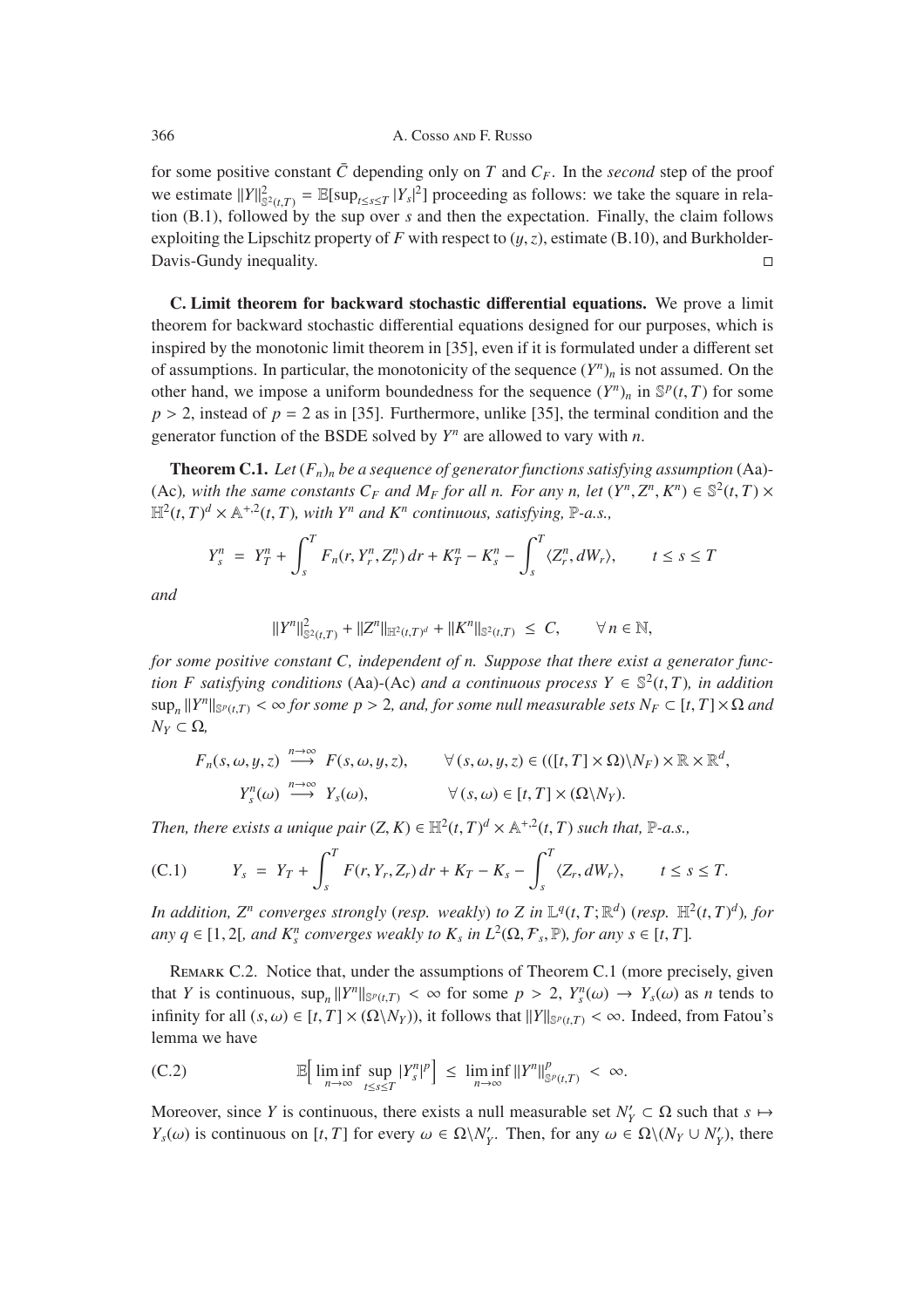exists  $\tau(\omega) \in [t, T]$  such that

(C.3) 
$$
\sup_{t\leq s\leq T}|Y_s(\omega)|^p = |Y_{\tau(\omega)}(\omega)|^p = \lim_{n\to\infty}|Y_{\tau(\omega)}^n(\omega)|^p \leq \liminf_{n\to\infty}\sup_{t\leq s\leq T}|Y_s^n(\omega)|^p.
$$

Therefore, combining (C.2) with (C.3), we end up with  $||Y||_{S^p(t,T)} < \infty$ .

Proof. We begin proving the uniqueness of  $(Z, K)$ . Let  $(Z, K), (Z', K') \in \mathbb{H}^2(t, T)^d \times$ <br> $\mathbb{R}^2(t, T)$  be two poirs opticizing  $(C, 1)$ . Taking the difference and regranging the terms, we  $A^{+,2}(t, T)$  be two pairs satisfying (C.1). Taking the difference and rearranging the terms, we obtain

$$
\int_{s}^{T} \langle Z_{r} - Z'_{r}, dW_{r} \rangle = \int_{s}^{T} (F(r, Y_{r}, Z_{r}) - F(r, Y_{r}, Z'_{r})) dr + K_{T} - K_{s} - (K'_{T} - K'_{s}).
$$

Now, the right-hand side has finite variation, while the left-hand side has not finite variation, unless  $Z = Z'$ . This implies  $Z = Z'$ , from which we deduce  $K = K'$ .

The rest of the proof is devoted to the existence of  $(Z, K)$  and it is divided in different steps.

*Step 1. Limit BSDE*. From the assumptions, we see that there exists a positive constant *c*, independent of *n*, such that

$$
\mathbb{E}\int_t^T|F_n(r,Y_r^n,Z_r^n)|^2dr \leq c, \qquad \forall n \in \mathbb{N}.
$$

It follows that the sequence  $(Z^n, F_n(\cdot, Y^n, Z^n))_n$  is bounded in the Hilbert space  $\mathbb{H}^2(t, T)^d \times \mathbb{Z}^2(t, T \cdot \mathbb{R})$ . Therefore, there exists a subsequence  $(Z^n_k, F_n(\cdot, Y^n_k, Z^n))$ , which converges  $\mathbb{L}^2(t, T; \mathbb{R})$ . Therefore, there exists a subsequence  $(Z^n, F_{n_k}(\cdot, Y^n, Z^n))_k$  which converges workly to some  $(Z, G) \in \mathbb{H}^2(t, T)^d \times \mathbb{L}^2(t, T; \mathbb{R})$ . This implies that for any  $s \in [t, T]$  the weakly to some  $(Z, G) \in \mathbb{H}^2(t, T)^d \times \mathbb{L}^2(t, T; \mathbb{R})$ . This implies that, for any  $s \in [t, T]$ , the following work convergences hold in  $L^2(\Omega, \mathbb{R}, \mathbb{R})$  as  $k \to \infty$ . following weak convergences hold in  $L^2(\Omega, \mathcal{F}_s, \mathbb{P})$  as  $k \to \infty$ :

$$
\int_t^s F_{n_k}(r, Y_r^{n_k}, Z_r^{n_k}) dr \rightharpoonup \int_t^s G(r) dr, \qquad \qquad \int_t^s \langle Z_r^{n_k}, dW_r \rangle \rightharpoonup \int_t^s \langle Z_r, dW_r \rangle.
$$

Since

$$
K_s^n = Y_t^n - Y_s^n - \int_t^s F_n(r, Y_r^n, Z_r^n) \, dr + \int_t^s \langle Z_r^n, dW_r \rangle
$$

and, by assumption,  $Y_s^n \to Y_s$  strongly in  $L^2(\Omega, \mathcal{F}_s, \mathbb{P})$ , we also have the weak convergence, as  $k \to \infty$ ,

$$
K_s^{n_k} \rightharpoonup K_s,
$$

where

$$
K_s := Y_t - Y_s - \int_t^s G(r) dr + \int_t^s \langle Z_r, dW_r \rangle, \qquad t \leq s \leq T.
$$

Notice that  $(K_s)_{t \leq s \leq T}$  is adapted and continuous, so that it is a predictable process. We have that  $\mathbb{E}[|K_T|^2] < \infty$ . Let us prove that *K* is a nondecreasing process. For any pair *r*, *s* with  $t \le r \le s \le T$ , we have  $K \le K$  is a subdoed let  $s \in L^2(\Omega, F, \mathbb{R})$  be nonporative. *t* ≤ *r* ≤ *s* ≤ *T*, we have  $K_r$  ≤  $K_s$ , P-a.s.. Indeed, let  $\xi$  ∈  $L^2(\Omega, \mathcal{F}_s, \mathbb{P})$  be nonnegative, then, from the martingale representation theorem, we see that there exist a random variable  $\zeta \in L^2(\Omega, \mathcal{F}_r, \mathbb{P})$  and an F-predictable square integrable process  $\eta$  such that

$$
\xi = \zeta + \int_r^s \eta_u dW_u.
$$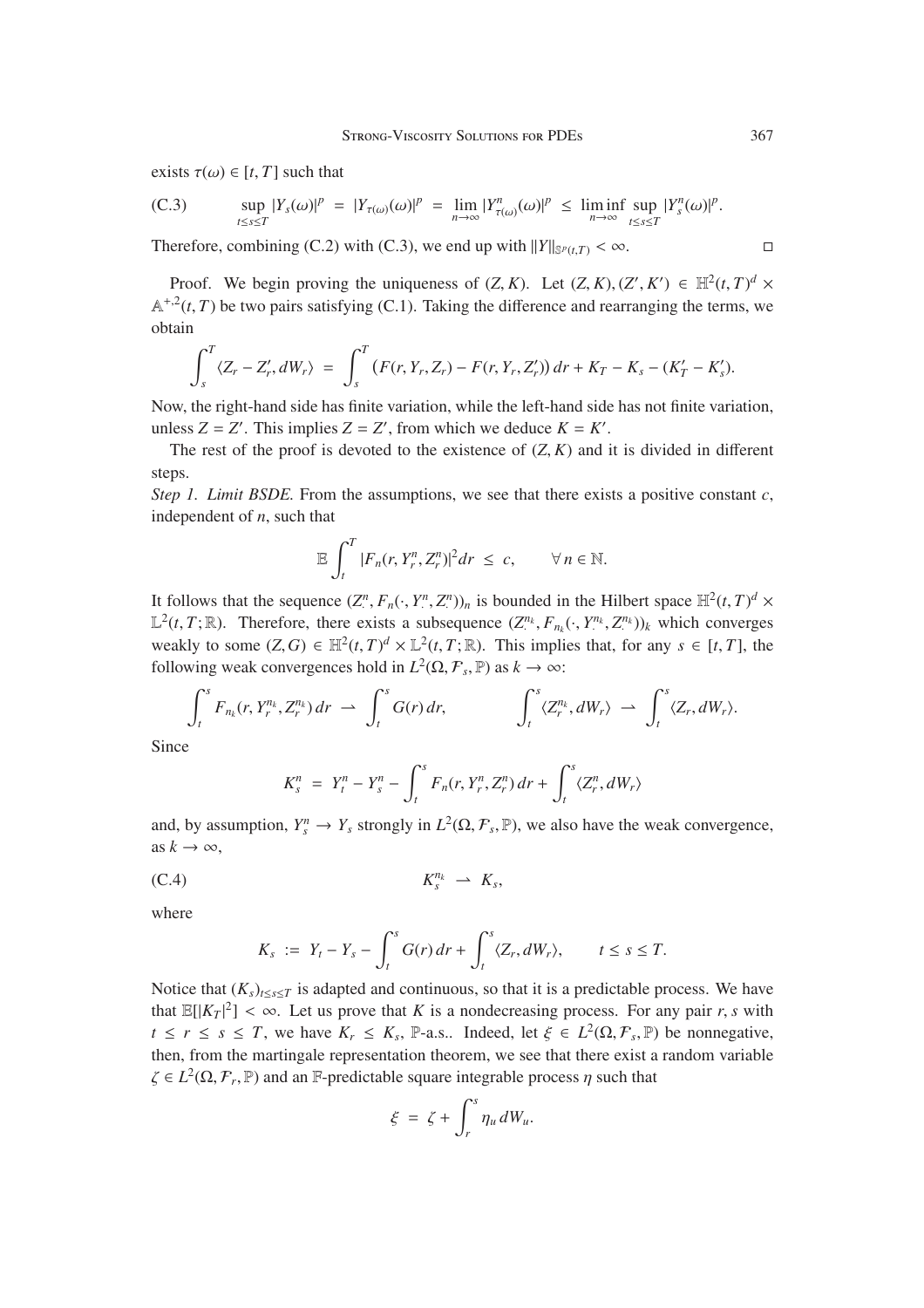Therefore

$$
0 \leq \mathbb{E}[\xi(K_s^n - K_r^n)] = \mathbb{E}[\xi K_s^n] - \mathbb{E}[\zeta K_r^n] - \mathbb{E}\Big[\mathbb{E}\Big[K_r^n \int_r^s \eta_u dW_u \Big| \mathcal{F}_r\Big]\Big]
$$
  
=  $\mathbb{E}[\xi K_s^n] - \mathbb{E}[\zeta K_r^n] \stackrel{n \to \infty}{\longrightarrow} \mathbb{E}[\xi K_s] - \mathbb{E}[\zeta K_r] = \mathbb{E}[\xi(K_s - K_r)],$ 

which shows that  $K_r \leq K_s$ , P-a.s.. As a consequence, there exists a null measurable set *N* ⊂ Ω such that  $K_r(\omega) \le K_s(\omega)$ , for all  $\omega \in \Omega \setminus N$ , with *r*, *s* ∈ ℚ ∩ [0, *T*], *r* < *s*. Then, from the continuity of *K* it follows that it is a nondecreasing process, so that  $K \in \mathbb{A}^{+,2}(t,T)$ .

Finally, we notice that the process *Z* in expression (C.4) is uniquely determined, as it can be seen identifying the Brownian parts and the finite variation parts in (C.4). Thus, not only the subsequence  $(Z^n)_k$ , but all the sequence  $(Z^n)_n$  converges weakly to *Z* in  $\mathbb{H}^2(t,T)^d$ . It remains to show that  $G(x)$  is  $(G, 4)$  is actually  $F(x, Y, Z)$ remains to show that  $G(r)$  in (C.4) is actually  $F(r, Y_r, Z_r)$ .

*Step 2. Strong convergence of*  $(Z^n)_n$ . Let  $\alpha \in (0,1)$  and consider the function  $h_{\alpha}(y) =$  $|\min(y - \alpha, 0)|^2$ ,  $y \in \mathbb{R}$ . By applying Meyer-Itô's formula combined with the occupation times formula (cee a.g. Theorem 70 and Corollary 1, Chapter IV in [371) to  $h$  (V<sup>n</sup> V) times formula (see, e.g., Theorem 70 and Corollary 1, Chapter IV, in [37]) to  $h_{\alpha}(Y_{\beta}^n - Y_s)$ between *t* and *T*, observing that the second derivative of  $h_\alpha$  in the sense of distributions is a  $\sigma$ -finite Borel measure on R absolutely continuous to the Lebesgue measure with density  $2 \cdot 1_{]-\infty,\alpha}(\cdot)$ , we obtain

$$
\mathbb{E}[\min(Y_t^n - Y_t - \alpha, 0)^2] + \mathbb{E} \int_t^T 1_{\{Y_s^n - Y_s < \alpha\}} |Z_s^n - Z_s|^2 ds
$$
\n
$$
= \mathbb{E}[\min(Y_T^n - Y_T - \alpha, 0)^2] + 2 \mathbb{E} \int_t^T \min(Y_s^n - Y_s - \alpha, 0)(F_n(s, Y_s^n, Z_s^n) - G(s)) ds
$$
\n
$$
+ 2 \mathbb{E} \int_t^T \min(Y_s^n - Y_s - \alpha, 0) dK_s^n - 2 \mathbb{E} \int_t^T \min(Y_s^n - Y_s - \alpha, 0) dK_s.
$$

Since  $\min(Y_s^n - Y_s - \alpha, 0) dK_s^n \le 0$ , we get

(C.5)  
\n
$$
\mathbb{E} \int_{t}^{T} 1_{\{Y_{s}^{n}-Y_{s}<\alpha\}} |Z_{s}^{n}-Z_{s}|^{2} ds \leq \mathbb{E}[\min(Y_{T}^{n}-Y_{T}-\alpha,0)|^{2}]
$$
\n
$$
+ 2\mathbb{E} \int_{t}^{T} \min(Y_{s}^{n}-Y_{s}-\alpha,0)(F_{n}(s,Y_{s}^{n},Z_{s}^{n})-G(s)) ds - 2\mathbb{E} \int_{t}^{T} \min(Y_{s}^{n}-Y_{s}-\alpha,0) dK_{s}.
$$

Let us study the behavior of the right-hand side of (C.5) as *n* goes to infinity. We begin noting that

(C.6) 
$$
\mathbb{E}[|\min(Y_T^n - Y_T - \alpha, 0)|^2] \stackrel{n \to \infty}{\longrightarrow} \alpha^2.
$$

Regarding the second-term on the right-hand side of (C.5), since the sequence  $(F_n(\cdot, Y^n, Z^n) - G(\cdot))$  is bounded in  $\mathbb{F}^2(t, T: \mathbb{R})$ , we have  $G(\cdot)$ <sub>*n*</sub> is bounded in  $\mathbb{L}^2(t, T; \mathbb{R})$ , we have

$$
\sup_{n\in\mathbb{N}}\left(\mathbb{E}\bigg[\int_t^T|F_n(s,Y_s^n,Z_s^n)-G(s)|^2ds\bigg]\right)^{\frac{1}{2}}\ =:\ \bar{c}\ <\ \infty.
$$

Therefore, by Cauchy-Schwarz inequality we find

$$
\mathbb{E}\int_t^T |\min(Y_s^n - Y_s - \alpha, 0)| |F_n(s, Y_s^n, Z_s^n) - G(s)| ds
$$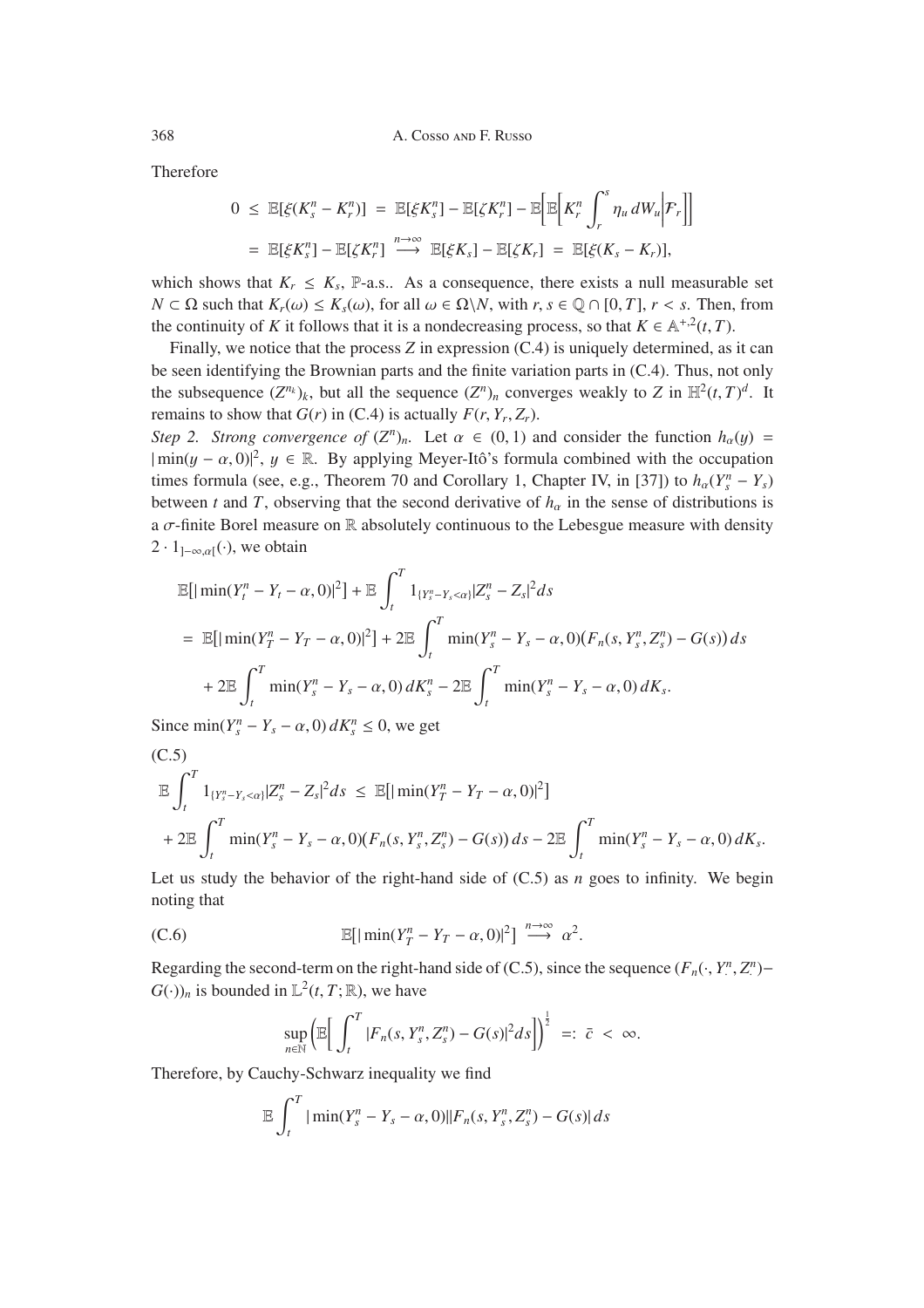(C.7) 
$$
\leq \bar{c} \bigg( \mathbb{E} \bigg[ \int_t^T |\min(Y_s^n - Y_s - \alpha, 0)|^2 ds \bigg] \bigg)^{\frac{1}{2}} \stackrel{n \to \infty}{\longrightarrow} \bar{c} \sqrt{T - t} \alpha.
$$

Concerning the last term on the right-hand side of (C.5), we notice that, by assumption and Remark C.2, there exists some  $p > 2$  such that, from Cauchy-Schwarz inequality,

$$
\sup_{n \in \mathbb{N}} \mathbb{E} \Big[ \int_{t}^{T} |\min(Y_{s}^{n} - Y_{s} - \alpha, 0)|^{\frac{p}{2}} dK_{s} \Big] \le \sup_{n \in \mathbb{N}} \Big( \mathbb{E} \Big[ \sup_{t \le s \le T} |\min(Y_{s}^{n} - Y_{s} - \alpha, 0)|^{p} \Big] \Big)^{\frac{1}{2}} (\mathbb{E} [|K_{T}|^{2}])^{\frac{1}{2}} < \infty.
$$

It follows that  $(\min(Y^n - Y - \alpha, 0))_n$  is a uniformly integrable sequence on  $([t, T] \times \Omega, \mathcal{B}([t, T])$ <br> $\approx E \mathcal{A}^V \otimes \mathcal{A}^{\mathbb{D}}$ ). Moreover, by assumption, there exists a pull massurable set  $N_{\alpha} \subset \Omega$  such that <sup>⊗</sup>, *dKs*⊗*d*P). Moreover, by assumption, there exists a null measurable set *NY* <sup>⊂</sup> <sup>Ω</sup> such that *Y*<sup>n</sup>(*ω*) converges to *Y<sub>s</sub>*(*ω*), for any (*s*, *ω*)  $\notin$  [*t*, *T*]×*N<sub>Y</sub>*. Notice that  $dK_s \otimes dP([t, T] \times N_Y) = 0$ , therefore *V<sup>n</sup>* converges to *V* pointwise e.g. with respect to  $dK_s \otimes dP$ . This implies that therefore  $Y^n$  converges to *Y* pointwise a.e. with respect to  $dK_s \otimes d\mathbb{P}$ . This implies that

(C.8) 
$$
\mathbb{E}\bigg[\int_t^T |\min(Y_s^n-Y_s-\alpha,0)| dK_s\bigg] \stackrel{n\to\infty}{\longrightarrow} \alpha \mathbb{E}[K_T].
$$

By the convergence results  $(C.6)$ ,  $(C.7)$ , and  $(C.8)$ ,  $(C.5)$  gives

(C.9) 
$$
\limsup_{n\to\infty} \mathbb{E} \int_t^T 1_{\{Y_s^n-Y_s\lt\alpha\}} |Z_s^n-Z_s|^2 ds \leq \alpha^2 + 2\bar{c}\sqrt{T-t} \alpha + 2\alpha \mathbb{E}[K_T].
$$

From Egoroff's theorem, for any  $\delta > 0$  there exists a measurable set  $A \subset [t, T] \times \Omega$ , with  $ds \otimes d\mathbb{P}(A) < \delta$ , such that  $(Y^n)_n$  converges uniformly to *Y* on  $([t, T] \times \Omega) \setminus A$ . In particular, for any  $\alpha \in ]0, 1[$  we have  $|Y_s^n(\omega) - Y_s(\omega)| < \alpha$ , for all  $(s, \omega) \in ([t, T] \times \Omega) \setminus A$ , whenever *n* is large apough. Therefore, from  $(C, 0)$  we get large enough. Therefore, from (C.9) we get

$$
\limsup_{n\to\infty} \mathbb{E} \int_t^T 1_{([t,T]\times\Omega)\backslash A} |Z_s^n - Z_s|^2 ds = \limsup_{n\to\infty} \mathbb{E} \int_t^T 1_{([t,T]\times\Omega)\backslash A} 1_{\{Y_s^n - Y_s < \alpha\}} |Z_s^n - Z_s|^2 ds
$$
\n
$$
\leq \limsup_{n\to\infty} \mathbb{E} \int_t^T 1_{\{Y_s^n - Y_s < \alpha\}} |Z_s^n - Z_s|^2 ds \leq \alpha^2 + 2\bar{c}\sqrt{T - t} \alpha + 2\alpha \mathbb{E}[K_T].
$$

Sending  $\alpha \rightarrow 0^+$ , we obtain

(C.10) 
$$
\lim_{n \to \infty} \mathbb{E} \int_{t}^{T} 1_{([t,T] \times \Omega) \setminus A} |Z_{s}^{n} - Z_{s}|^{2} ds = 0.
$$

Now, let  $q \in [1, 2]$ ; by Hölder's inequality,

$$
\mathbb{E}\int_{t}^{T}|Z_{s}^{n}-Z_{s}|^{q}ds = \mathbb{E}\int_{t}^{T}1_{([t,T]\times\Omega)\backslash A}|Z_{s}^{n}-Z_{s}|^{q}ds + \mathbb{E}\int_{t}^{T}1_{A}|Z_{s}^{n}-Z_{s}|^{q}ds \leq \left(\mathbb{E}\int_{t}^{T}1_{([t,T]\times\Omega)\backslash A}|Z_{s}^{n}-Z_{s}|^{2}ds\right)^{\frac{q}{2}}(T-t)^{\frac{2-q}{2}} + \left(\mathbb{E}\int_{t}^{T}|Z_{s}^{n}-Z_{s}|^{2}ds\right)^{\frac{q}{2}}\delta^{\frac{2-q}{2}}.
$$

Since the sequence  $(Z^n)_n$  is bounded in  $\mathbb{H}^2(t,T)^d$ , we have

$$
\sup_{n\in\mathbb{N}}\mathbb{E}\int_t^T|Z_s^n-Z_s|^2ds\;=\;\hat{c}<\infty.
$$

Therefore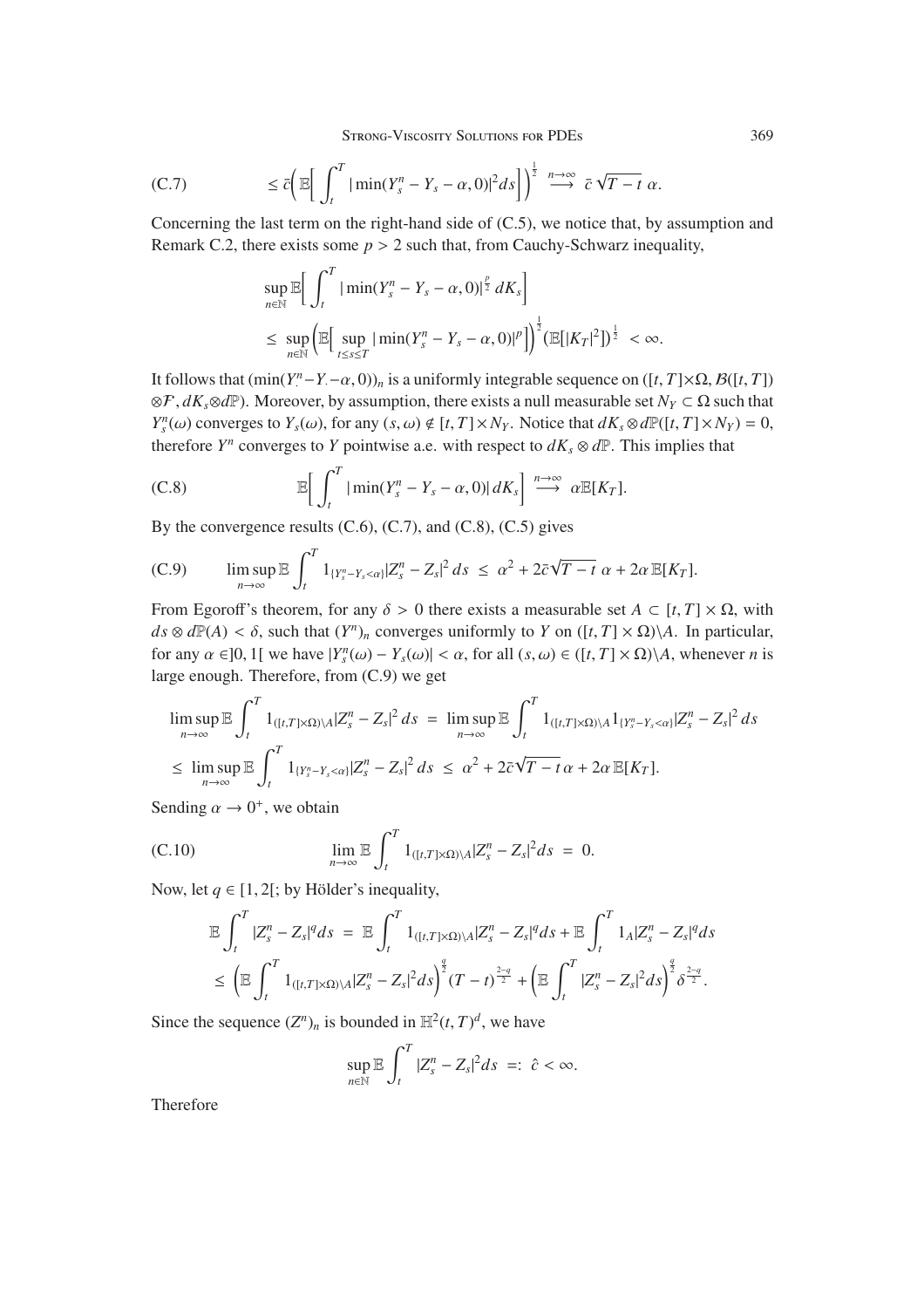$$
\mathbb{E}\int_t^T |Z_s^n - Z_s|^q \, ds \leq \left(\mathbb{E}\int_t^T 1_{([t,T]\times\Omega)\setminus A}|Z_s^n - Z_s|^2 ds\right)^{\frac{q}{2}} (T-t)^{\frac{2-q}{2}} + \hat{c}^{\frac{q}{2}} \delta^{\frac{2-q}{2}},
$$

which implies, by (C.10),

$$
\limsup_{n\to\infty}\mathbb{E}\int_t^T|Z_s^n-Z_s|^q\,ds\,\leq\,\hat{c}^{\frac{q}{2}}\delta^{\frac{2-q}{2}}.
$$

Sending  $\delta \to 0^+$  we deduce the strong convergence of  $Z^n$  towards  $Z$  in  $\mathbb{L}^q(t,T;\mathbb{R}^d)$ , for any  $q \in [1, 2[$ .

Notice that, for any  $q \in [1, 2]$ , we have (recalling the standard inequality  $(x + y)^q \le$ <sup>1</sup>  $2^{q-1}(x^q + y^q)$ , for any  $x, y \in \mathbb{R}_+$ )

$$
\mathbb{E}\bigg[\int_t^T |F_n(s,Y_s^n,Z_s^n) - F(s,Y_s,Z_s)|^q \, ds\bigg] \leq 2^{q-1} \mathbb{E}\bigg[\int_t^T |F_n(s,Y_s^n,Z_s^n) - F_n(s,Y_s,Z_s)|^q \, ds\bigg] + 2^{q-1} \mathbb{E}\bigg[\int_t^T |F_n(s,Y_s,Z_s) - F(s,Y_s,Z_s)|^q \, ds\bigg].
$$

Therefore, by the uniform Lipschitz condition on  $F_n$  with respect to  $(y, z)$ , and the convergence of  $F_n$  towards  $F$ , we deduce the strong convergence of  $(F_n(\cdot, Y^n, Z^n))_n$  to  $F(\cdot, Y, Z)$  in<br>  $F^q(\cdot, T: \mathbb{R})$ ,  $q \in [1, 2]$ . Since  $G(\cdot)$  is the weak limit of  $(F_1(\cdot, Y^n, Z^n))$ , in  $\mathbb{R}^2(\cdot, T: \mathbb{R})$ , we do  $\mathbb{L}^q(t, T; \mathbb{R})$ , *q* ∈ [1, 2[. Since *G*(·) is the weak limit of  $(F_n(\cdot, Y^n, Z^n))_n$  in  $\mathbb{L}^2(t, T; \mathbb{R})$ , we de-<br>due that *G*() = *E*( *Y*  $Z$ ). In conclusion, the triple (*Y*  $Z$  *K*) solves the backward stochastic duce that  $G(\cdot) = F(\cdot, Y, Z)$ . In conclusion, the triple  $(Y, Z, K)$  solves the backward stochastic differential equation  $(C, 1)$ . differential equation (C.1).

## D. An additional result in real analysis.

**Lemma D.1.** *Let*  $(G_{n,k})_{n,k\in\mathbb{N}}$ *,*  $(G_n)_{n\in\mathbb{N}}$ *, and G be*  $\mathbb{R}^q$ *-valued continuous functions on*  $[0, T] \times$ *X, where* (*X*, *<sup>d</sup>*) *is a separable metric space, and*

$$
G_{n,k}(t,x) \stackrel{k\to\infty}{\longrightarrow} G_n(t,x), \qquad G_n(t,x) \stackrel{n\to\infty}{\longrightarrow} G(t,x), \qquad \forall (t,x) \in [0,T] \times X.
$$

*Moreover,*  $G_{n,k}(t, x) \to G_n(t, x)$  *as*  $k \to \infty$ *, for all*  $x \in X$ *, uniformly with respect to*  $t \in [0, T]$ *. Suppose also that the functions*  $G_{n,k}(t, \cdot)$ *, n, k*  $\in \mathbb{N}$ *, are equicontinuous on compact sets, uniformly with respect to t*  $\in$  [0, *T*]*. Then, there exists a subsequence*  $(G_{n,k_n})_{n\in\mathbb{N}}$  *which converges pointwise to G on*  $[0, T] \times X$ .

Proof. We begin noting that, as a direct consequence of the assumptions of the lemma, the functions  $G(t, \cdot)$ ,  $G_n(t, \cdot)$ , and  $G_{n,k}(t, \cdot)$ , for all  $n, k \in \mathbb{N}$ , are equicontinuous on compact sets, uniformly with respect to  $t \in [0, T]$ .

Let  $D = \{x_1, x_2, \ldots, x_i, \ldots\}$  be a countable dense subset of *X*. Fix  $n \in \mathbb{N}\setminus\{0\}$ . Then, for any  $j \in \mathbb{N}$  there exists  $k_{n,i} \in \mathbb{N}$  such that

$$
|G_{n,k}(t,x_j)-G_n(t,x_j)|\leq \frac{1}{n}, \qquad \forall k\geq k_{n,j}, \forall t\in [0,T].
$$

Set  $k_n := k_{n-1} \vee k_{n,1} \vee \cdots \vee k_{n,n}$ , ∀  $n \in \mathbb{N}$ , where  $k_{-1} := 0$ . Then, we have

$$
|G_{n,k_n}(t,x_j)-G(t,x_j)|\stackrel{n\to\infty}{\longrightarrow} 0, \qquad \forall j\in\mathbb{N},
$$

for all  $t \in [0, T]$ . It remains to prove that the convergence holds for all  $(t, x) \in [0, T] \times X$ . To this end, fix  $x \in X$  and consider a subsequence  $(x_{i_m})_{m \in \mathbb{N}} \subset D$  which converges to *x*. Then, the set *K* defined by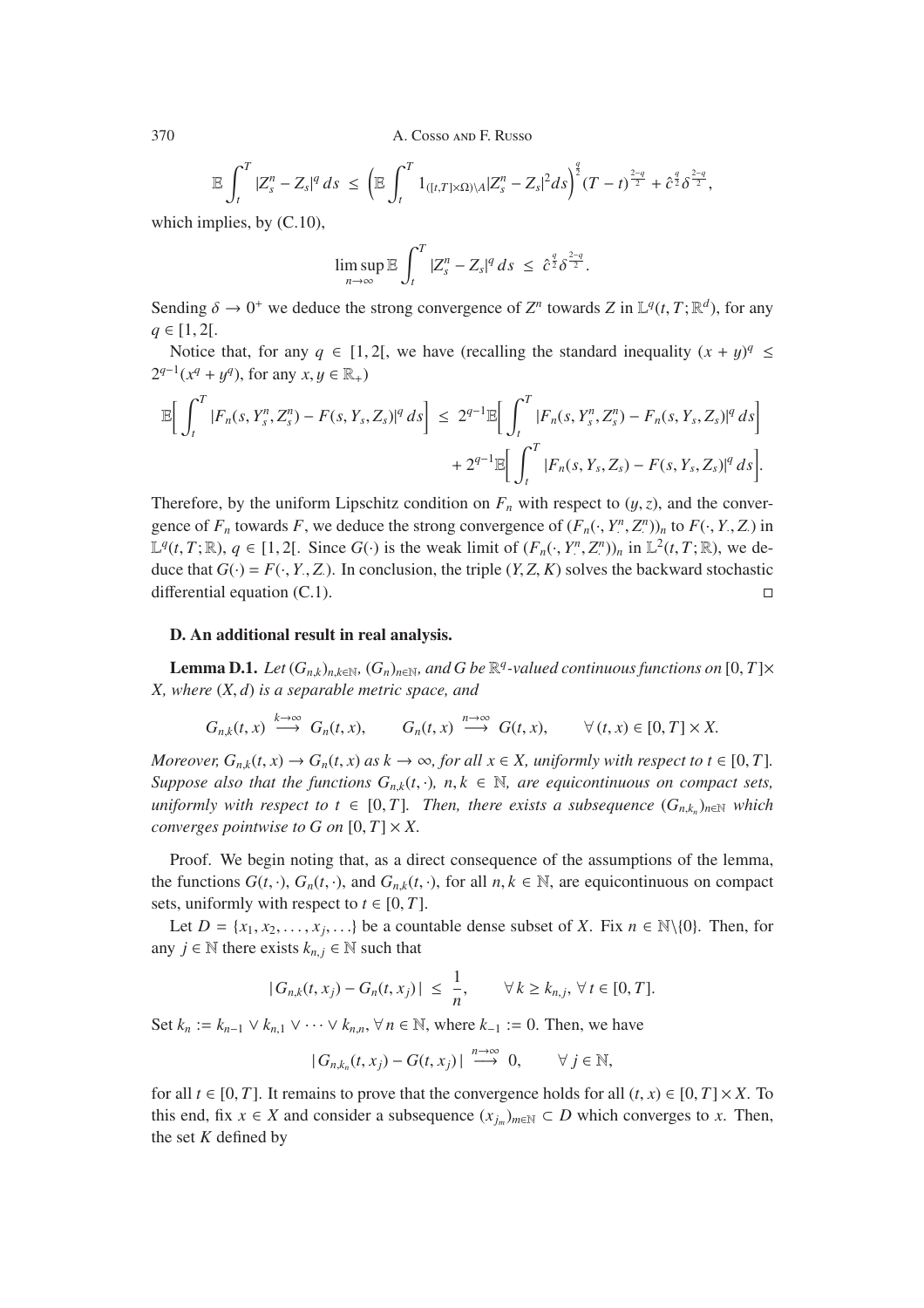$$
K := (x_{j_m})_{m \in \mathbb{N}} \cup \{x\}
$$

is a compact subset of *X*. Recall that the functions  $G(t, \cdot)$  and  $G_{n,k_n}(t, \cdot)$ , for all  $n \in \mathbb{N}$ , are equicontinuous on *K*, uniformly with respect to  $t \in [0, T]$ . Then, for every  $\varepsilon > 0$ , there exists  $\delta > 0$  such that, for all  $n \in \mathbb{N}$ ,

$$
|G_{n,k_n}(t,x_1)-G_{n,k_n}(t,x_2)| \leq \frac{\varepsilon}{3}, \qquad |G(t,x_1)-G(t,x_2)| \leq \frac{\varepsilon}{3},
$$

whenever  $||x_1 - x_2|| \le \delta$ ,  $x_1, x_2 \in K$ , for all  $t \in [0, T]$ . Fix  $t \in [0, T]$  and  $x_{j_{m_0}} \in (x_{j_m})_{m \in \mathbb{N}}$ such that  $||x - x_{j_m}|| \le \delta$ . Then, we can find  $n_0 \in \mathbb{N}$  (possibly depending on *t*) for which  $|G_{\mathcal{L}}(t, x_{\mathcal{L}})| \le \epsilon/3$  for any  $n > n_0$ . Therefore, given  $n > n_0$  we obtain  $|G_{n,k_n}(t, x_{j_{m_0}}) - G(t, x_{j_{m_0}})| \leq \varepsilon/3$  for any  $n \geq n_0$ . Therefore, given  $n \geq n_0$  we obtain

$$
|G_{n,k_n}(t,x)-G(t,x)| \leq |G_{n,k_n}(t,x)-G_{n,k_n}(t,x_{j_{m_0}})|+|G_{n,k_n}(t,x_{j_{m_0}})-G(t,x_{j_{m_0}})|
$$
  
+|G(t,x\_{j\_{m\_0}})-G(t,x)| \leq \varepsilon.

This implies that  $G_{n,k_n}$  converges to  $G$  at  $(t, x)$ , and the claim follows from the arbitrariness of  $(t, x)$ . of  $(t, x)$ .

Acknowledgements. The authors are very grateful to the Referee for her/his very stimulating remarks which helped in drastically improve the first version of the paper. Part of the paper was done during the visit of the second named author at the Centre for

Advanced Study (CAS) at the Norwegian Academy of Science and Letters in Oslo.

#### References

[1] M.T. Barlow and M. Yor: *Semimartingale inequalities via the Garsia-Rodemich-Rumsey lemma, and applications to local times*, J. Funct. Anal. 49 (1982), 198–229.

- [3] M.C. Cerutti, L. Escauriaza and E.B. Fabes: *Uniqueness in the Dirichlet problem for some elliptic operators with discontinuous coe*ffi*cients*, Ann. Mat. Pura Appl. (4) 163 (1993), 161–180.
- [4] A. Chojnowska-Michalik: *Representation theorem for general stochastic delay equations*, Bull. Acad. Polon. Sci. Sér. Sci. Math. Astronom. Phys. 26 (1978), 635–642.
- [5] R. Cont and D.-A. Fournié: *Functional Itô calculus and stochastic integral representation of martingales*, Ann. Probab. 41 (2013), 109–133.
- [6] A. Cosso, S. Federico, F. Gozzi, M. Rosestolato and N. Touzi: *Path-dependent equations and viscosity solutions in infinite dimension*, Ann. Probab. 46 (2018), 126–174.
- [7] A. Cosso and F. Russo: *A regularization approach to functional Itô calculus and strong-viscosity solutions to path-dependent PDEs*, preprint (2014), hal-00933678.
- [8] A. Cosso and F. Russo: *Functional and Banach space stochastic calculi: path-dependent Kolmogorov equations associated with the frame of a Brownian motion*; in Stochastics of environmental and financial economics—Centre of Advanced Study, Oslo, Norway, 2014–2015, Springer Proc. Math. Stat. 138, 27–80, Springer, Cham, 2016.
- [9] A. Cosso and F. Russo: *Functional Itô versus Banach space stochastic calculus and strict solutions of semilinear path-dependent equations*, Infin. Dimens. Anal. Quantum Probab. Relat. Top. 19 (2016), 1650024, 44pp.
- [10] M.G. Crandall, H. Ishii and P.-L. Lions: *User's guide to viscosity solutions of second order partial di*ff*erential equations*, Bull. Amer. Math. Soc. (N.S.) 27 (1992), 1–67.

<sup>[2]</sup> S. Cerrai: Second order PDE's in finite and infinite dimension, A probabilistic approach Lecture Notes in Mathematics 1762, Springer-Verlag, Berlin, 2001.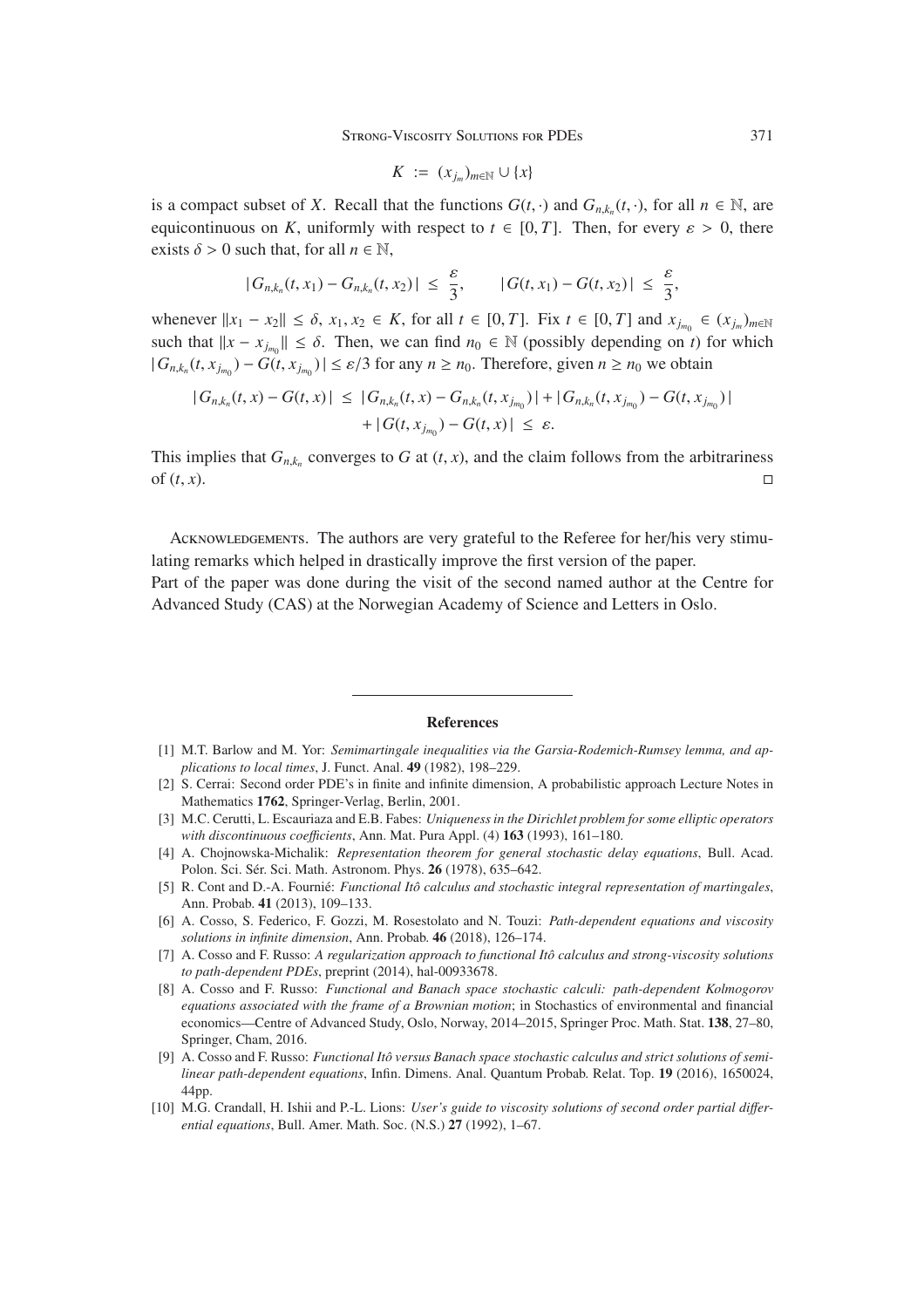- [11] M.G. Crandall, M. Kocan, P. Soravia and A. Święch: *On the equivalence of various weak notions of solutions of elliptic PDEs with measurable ingredients*; in Progress in elliptic and parabolic partial differential equations (Capri, 1994), Pitman Res. Notes Math. Ser. 350, 136–162, Longman, Harlow, 1996.
- [12] M.G. Crandall and P.-L. Lions: *Viscosity solutions of Hamilton-Jacobi equations in infinite dimensions. V. Unbounded linear terms and B-continuous solutions*, J. Funct. Anal. 97 (1991), 417–465.
- [13] G. Da Prato and J. Zabczyk: Stochastic equations in infinite dimensions, second edition, Encyclopedia of Mathematics and its Applications, 152, Cambridge University Press, Cambridge, 2014.
- [14] C. Di Girolami and F. Russo: *Infinite dimensional stochastic calculus via regularization and applications*, preprint (2010), inria-00473947.
- [15] B. Dupire: *Functional Itô calculus*, Portfolio Research Paper, Bloomberg, 2009, availabe at https://ssrn.com/abstract=1435551
- [16] I. Ekren, C. Keller, N. Touzi and J. Zhang: *On viscosity solutions of path dependent PDEs*, Ann. Probab. 42 (2014), 204–236.
- [17] I. Ekren, N. Touzi and J. Zhang: *Optimal stopping under nonlinear expectation*, Stochastic Process. Appl. 124 (2014), 3277–3311.
- [18] I. Ekren, N. Touzi and J. Zhang: *Viscosity solutions of fully nonlinear parabolic path dependent PDEs: part I*, Ann. Probab. 44 (2016), 1212–1253.
- [19] I. Ekren, N. Touzi and J. Zhang: *Viscosity solutions of fully nonlinear parabolic path dependent PDEs: Part II*, Ann. Probab. 44 (2016), 2507–2553.
- [20] N. El Karoui, S. Peng and M.C. Quenez: *Backward stochastic di*ff*erential equations in finance*, Math. Finance 7 (1997), 1–71.
- [21] G. Fabbri, F. Gozzi and A. Święch: Stochastic optimal control in infinite dimensions: dynamic programming and HJB equations, Probability Theory and Stochastic Modelling 82, Springer, 2017.
- [22] F. Flandoli and G. Zanco: *An infinite-dimensional approach to path-dependent Kolmogorov equations*, Ann. Probab. 44 (2016), 2643–2693.
- [23] A. Friedman: Stochastic differential equations and applications. Vol. 1, Probability and Mathematical Statistics, 28, Academic Press, New York, 1975.
- [24] M. Fuhrman and H. Pham: *Randomized and backward SDE representation for optimal control of non-Markovian SDEs*, Ann. Appl. Probab. 25 (2015), 2134–2167.
- [25] M. Fuhrman and G. Tessitore: *Nonlinear Kolmogorov equations in infinite dimensional spaces: the backward stochastic di*ff*erential equations approach and applications to optimal control*, Ann. Probab. 30 (2002), 1397–1465.
- [26] F. Gozzi and F. Russo: *Verification theorems for stochastic optimal control problems via a time dependent Fukushima-Dirichlet decomposition*, Stochastic Process. Appl. 116 (2006), 1530–1562.
- [27] F. Gozzi and F. Russo: *Weak Dirichlet processes with a stochastic control perspective*, Stochastic Process. Appl. 116 (2006), 1563–1583.
- [28] H. Ishii: *On uniqueness and existence of viscosity solutions of fully nonlinear second-order elliptic PDEs*, Comm. Pure Appl. Math. 42 (1989), 15–45.
- [29] J. Jacod: Calcul stochastique et problèmes de martingales, Lecture Notes in Mathematics 714, Springer, Berlin, 1979.
- [30] R. Jensen: *Uniformly elliptic PDEs with bounded, measurable coe*ffi*cients*, J. Fourier Anal. Appl. 2 (1996), 237–259.
- [31] R. Jensen, M. Kocan and A. Święch: *Good and viscosity solutions of fully nonlinear elliptic equations*, Proc. Amer. Math. Soc. 130 (2002), 533–542.
- [32] D. Leão, A. Ohashi and A.B. Simas: *Weak functional Itô calculus and applications*, Ann. Probab. 46 (2018), 3399–3441.
- [33] É. Pardoux and S. Peng: *Adapted solution of a backward stochastic di*ff*erential equation*, Systems Control Lett. 14 (1990), 55–61.
- [34] É. Pardoux and S. Peng: *Backward stochastic di*ff*erential equations and quasilinear parabolic partial di*ff*erential equations*; in Stochastic partial differential equations and their applications (Charlotte, NC, 1991), Lecture Notes in Control and Inform. Sci. 176, 200–217, Springer-Verlag, Berlin, 1992.
- [35] S. Peng: *Monotonic limit theorem of BSDE and nonlinear decomposition theorem of Doob-Meyer's type*, Probab. Theory Related Fields 113 (1999), 473–499.
- [36] S. Peng and F. Wang: *BSDE, path-dependent PDE and nonlinear Feynman-Kac formula*, Sci. China Math. 59 (2016), 19–36.
- [37] P.E. Protter: Stochastic integration and differential equations, Second edition, Stochastic Modelling and Applied Probability 21, Springer-Verlag, Berlin, 2005.